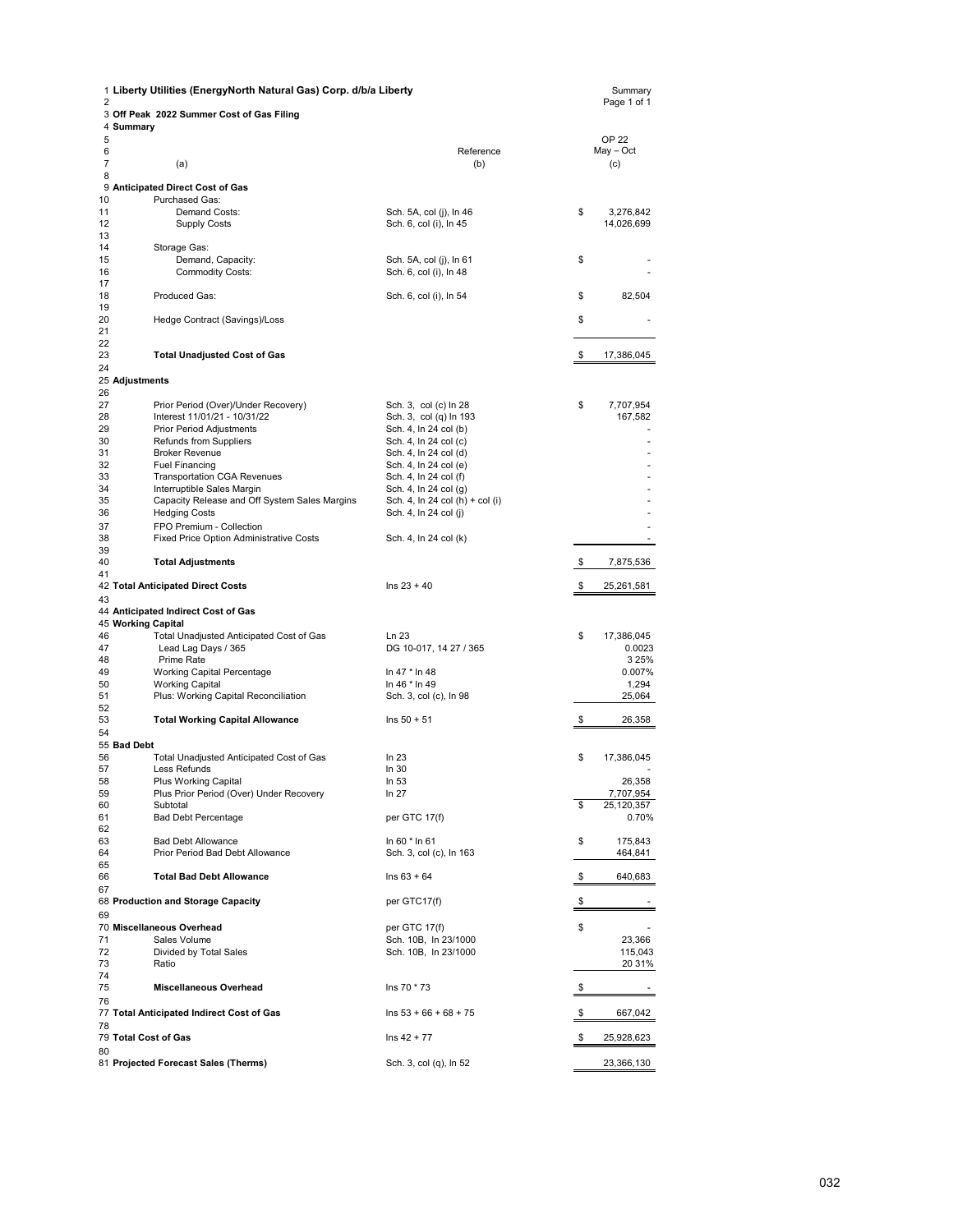3 **Off Peak 2022 Summer Cost of Gas Filing**

4 **Summary of Supply and Demand Forecast**

|          |                                                       |                                |                          |                          |                  |                  |                |                |               | Page 1 of 4       |
|----------|-------------------------------------------------------|--------------------------------|--------------------------|--------------------------|------------------|------------------|----------------|----------------|---------------|-------------------|
| 5<br>6   |                                                       |                                |                          |                          |                  |                  |                |                |               | Off Peak Period   |
|          | 7 For Month of:                                       |                                | May-22                   | <b>Jun-22</b>            | <b>Jul-22</b>    | Aug-22           | Sep-22         | Oct-22         | <b>Nov-22</b> | May - Oct         |
| 8        | (a)                                                   | (b)                            | (c)                      | (d)                      | (e)              | (d)              | (e)            | (f)            | (g)           | (h)               |
|          | 9 I. Gas Volumes (Therms)                             |                                |                          |                          |                  |                  |                |                |               |                   |
| 10       |                                                       |                                |                          |                          |                  |                  |                |                |               |                   |
|          | 11 A. Firm Demand Volumes                             |                                | 94,947                   | 275,183                  | 228,617          | 231,803          | 343,419        | 730,106        | 855,832       |                   |
| 12       | Firm Gas Sales                                        | Sch. 10B. In 23                | 949,473                  | 2,751,830                | 2,286,170        | 2,318,030        | 3,434,190      | 7,301,060      | 8,558,316     | 27,599,069        |
| 13       | Lost Gas (Unaccounted for)                            |                                | 53,988                   | 29,666                   | 24,501           | 25,149           | 36,419         | 78,230         |               | 247,952           |
| 14       | Company Use                                           |                                | 3,081                    | 1,693                    | 1,398            | 1,435            | 2,079          | 4,465          |               | 14,152            |
| 15       | <b>Unbilled Therms</b>                                |                                | 3,990,670                | (37, 254)                | (44, 266)        | (16, 829)        | (101, 704)     | (142, 654)     | (8,558,316)   | (4,910,353)       |
| 16       |                                                       |                                |                          |                          |                  |                  |                |                |               |                   |
|          | 17 Total Firm Volumes                                 | Sch. 6, In 93                  | 4,997,212                | 2,745,936                | 2,267,802        | 2,327,785        | 3,370,983      | 7,241,101      |               | 22,950,820        |
| 18       |                                                       |                                |                          |                          |                  |                  |                |                |               |                   |
|          | 19 B. Supply Volumes (Therms)                         |                                |                          |                          |                  |                  |                |                |               |                   |
|          | 20 Pipeline Gas:                                      |                                |                          |                          |                  |                  |                |                |               |                   |
| 21       | Dawn Supply                                           | Sch. 6. In 63                  | 739,535                  | 95,658                   |                  |                  | 206,295        | 636.518        |               | 1,678,006         |
| 22       | Niagara Supply                                        | Sch. 6, In 64                  | 668,413                  | 540,809                  | 542,484          | 545,801          | 591,423        | 687,667        |               | 3,576,596         |
| 23       | <b>TGP Supply (Gulf)</b>                              | Sch. 6, In 65<br>Sch. 6, In 66 | 13,120                   |                          |                  |                  |                | 384,326        |               | 397,446           |
| 24<br>25 | Dracut Supply 1 - Baseload<br>Dracut Supply 2 - Swing | Sch. 6, In 67                  | $\overline{\phantom{a}}$ | $\overline{\phantom{a}}$ |                  |                  |                | 436,185        |               | 436,185           |
|          |                                                       |                                |                          |                          |                  |                  |                |                |               |                   |
| 26       | City Gate Delivered Supply                            | Sch. 6, In 68                  |                          |                          |                  |                  |                |                |               |                   |
| 27       | <b>LNG Truck</b>                                      | Sch. 6, In 69                  | 44,883                   | 18,131                   |                  |                  | 55,566         | 20,602         |               | 139,181           |
| 28       | Propane Truck                                         | Sch. 6, In 70                  | 79,409                   | 71,899                   | 69,472           | 69,279           | 73,449         | 81,696         |               | 445,204           |
| 29       | <b>PNGTS</b>                                          | Sch. 6, In 71                  | 205,081                  | 146,300                  | 119,612          | 125,908          | 176,916        | 218,093        |               | 991,910           |
| 30       | <b>Portland Natural Gas</b>                           | Sch. 6, In 72                  | 152,602                  | 3,126                    |                  |                  | 2,555          | 574,003        |               | 732,286           |
| 31       | TGP Supply (Zone 4)                                   | Sch. 6, In 73                  | 5,386,659                | 4,708,479                | 4,708,982        | 4,696,535        | 4,819,522      | 5,546,088      |               | 29,866,267        |
| 32       | <b>Subtotal Pipeline Volumes</b>                      |                                | 7,289,702                | 5,584,403                | 5,440,551        | 5,437,523        | 5,925,726      | 8,585,177      |               | 38,263,081        |
| 33       |                                                       |                                |                          |                          |                  |                  |                |                |               |                   |
|          | 34 Storage Gas:<br><b>TGP Storage</b>                 | Sch. 6, In 78                  |                          |                          |                  |                  |                |                |               |                   |
| 35<br>36 |                                                       |                                |                          |                          |                  |                  |                |                |               |                   |
|          | 37 Produced Gas:                                      |                                |                          |                          |                  |                  |                |                |               |                   |
| 38       | <b>LNG Vapor</b>                                      | Sch. 6, In 81                  | 20,024.76                | 18,131.18                | 17,518.99        | 17,470.44        | 18,521 89      | 20,601.58      |               | 112,268.82        |
| 39       | Propane                                               | Sch. 6, In 82                  |                          |                          |                  |                  |                |                |               |                   |
| 40       | <b>Subtotal Produced Gas</b>                          |                                | 20.024.76                | 18,131.18                | 17,518.99        | 17,470.44        | 18,52189       | 20,601.58      |               | 112,268.82        |
| 41       |                                                       |                                |                          |                          |                  |                  |                |                |               |                   |
|          | 42 Less - Gas Refill:                                 |                                |                          |                          |                  |                  |                |                |               |                   |
| 43       | <b>LNG Truck</b>                                      | Sch. 6, In 87                  | (44,883.07)              | (18, 131.18)             |                  |                  | (55,56566)     | (20,601.58)    |               | (139, 181.49)     |
| 44       | Propane                                               | Sch. 6, In 88                  | (79, 408.52)             | (71, 899.50)             | (69, 471.84)     | (69, 279.32)     | (73, 448, 86)  | (81,69593)     |               | (445, 203.96)     |
| 45       | <b>TGP Storage Refill</b>                             | Sch. 6, In 89                  | (2, 188, 222.48)         | (2,766,567.68)           | (3, 120, 795.80) | (3,057,928.82)   | (2,444,250,24) | (1,262,379.73) |               | (14, 840, 144.76) |
| 46       | <b>Subtotal Refills</b>                               |                                | (2,312,514.07)           | (2,856,598.36)           | (3, 190, 267.64) | (3, 127, 208.14) | (2,573,264.76) | (1,364,677.25) |               | (15, 424, 530.21) |
| 47       |                                                       |                                |                          |                          |                  |                  |                |                |               |                   |
|          | 48 Total Firm Sendout Volumes                         | $\ln$ s 32 + 35 + 40 + 46      | 4,997,212.39             | 2.745.935.65             | 2.267.802.45     | 2,327,785 06     | 3.370.983 22   | 7.241.101.08   |               | 22.950.819.85     |

Schedule 1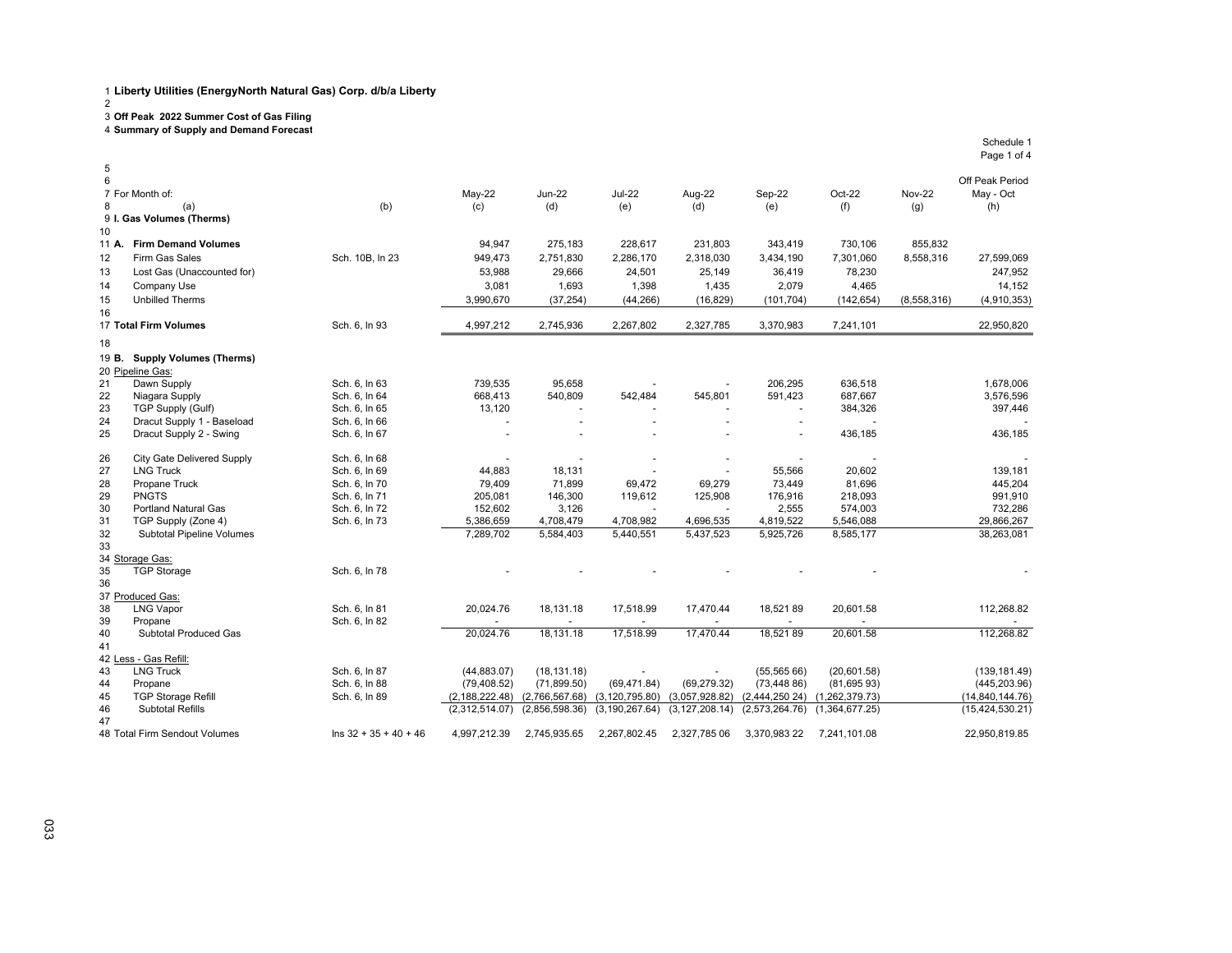| 2            | 1 Liberty Utilities (EnergyNorth Natural Gas) Corp. d/b/a Liberty    |                                |                         |                          |                             |        |            |        |                 |            |        |                |                       |                 |
|--------------|----------------------------------------------------------------------|--------------------------------|-------------------------|--------------------------|-----------------------------|--------|------------|--------|-----------------|------------|--------|----------------|-----------------------|-----------------|
|              | 3 Off Peak 2022 Summer Cost of Gas Filing                            |                                |                         |                          |                             |        |            |        |                 |            |        |                |                       |                 |
|              | 4 Summary of Supply and Demand Forecast                              |                                |                         |                          |                             |        |            |        |                 |            |        |                |                       |                 |
| 49           |                                                                      |                                |                         |                          |                             |        |            |        |                 |            |        |                |                       | <b>REDACTED</b> |
|              | 50 II. Gas Costs                                                     |                                |                         |                          |                             |        |            |        |                 |            |        |                |                       | Schedule 1      |
| 51           |                                                                      |                                |                         |                          |                             |        |            |        |                 |            |        |                |                       | Page 2 of 4     |
|              | 52 A. Demand Costs                                                   |                                |                         |                          |                             |        |            |        |                 |            |        |                |                       |                 |
| 53 Supply    |                                                                      |                                |                         |                          |                             |        |            |        |                 |            |        |                |                       |                 |
| 54           | Niagara Supply                                                       | Sch.5A, In 12                  |                         |                          |                             |        |            |        |                 |            |        |                |                       |                 |
| 55           | Subtotal Supply Demand                                               |                                |                         |                          |                             |        |            |        |                 |            |        |                |                       |                 |
| 56           | Less Capacity Credit                                                 |                                |                         |                          |                             |        |            |        |                 |            |        |                |                       |                 |
| 57           | Net Pipeline Demand Costs                                            |                                |                         |                          |                             |        |            |        |                 |            |        |                |                       |                 |
| 58           |                                                                      |                                |                         |                          |                             |        |            |        |                 |            |        |                |                       |                 |
| 59 Pipeline: |                                                                      |                                |                         |                          |                             |        |            |        |                 |            |        |                |                       |                 |
| 60           | Iroquois Gas Trans Service RTS 470-0                                 | Sch.5A, In 16                  |                         |                          |                             |        |            |        |                 |            |        |                |                       |                 |
| 61           | Tenn Gas Pipeline 95346 Z5-Z6                                        | Sch.5A, In 17                  |                         |                          |                             |        |            |        |                 |            |        |                |                       |                 |
| 62           | Tenn Gas Pipeline 2302 Z5-Z6                                         | Sch.5A, In 18                  |                         |                          |                             |        |            |        |                 |            |        |                |                       |                 |
| 63           | Tenn Gas Pipeline 8587 Z0-Z6                                         | Sch.5A, In 19                  |                         |                          |                             |        |            |        |                 |            |        |                |                       |                 |
| 64           | Tenn Gas Pipeline 8587 Z1-Z6                                         | Sch.5A, In 20                  |                         |                          |                             |        |            |        |                 |            |        |                |                       |                 |
| 65           | Tenn Gas Pipeline 8587 Z4-Z6                                         | Sch.5A, In 21                  |                         |                          |                             |        |            |        |                 |            |        |                |                       |                 |
| 66           | Tenn Gas Pipeline (Dracut) 42076 Z6-Z6                               | Sch.5A, In 22                  |                         |                          |                             |        |            |        |                 |            |        |                |                       |                 |
| 67           | Tenn Gas Pipeline (Dracut) 358905 Z6-Z7                              | Sch.5A, In 23                  |                         |                          |                             |        |            |        |                 |            |        |                |                       |                 |
| 68           | Tenn Gas Pipeline (Concord Lateral) Z6-Z6                            | Sch.5A, In 24                  |                         |                          |                             |        |            |        |                 |            |        |                |                       |                 |
| 69           | Portland Natural Gas Trans Service                                   | Sch.5A, In 25                  |                         |                          |                             |        |            |        |                 |            |        |                |                       |                 |
| 70           | ANE (TransCanada via Union to Iroquois)                              | Sch.5A, In 27                  |                         |                          |                             |        |            |        |                 |            |        |                |                       |                 |
| 71           | <b>Portland Natural Gas</b>                                          | Sch.5A, In 25                  |                         |                          |                             |        |            |        |                 |            |        |                |                       |                 |
| 72<br>73     | TransCanada via Union to Portland                                    | Sch.5A, In 27                  |                         |                          |                             |        |            |        |                 |            |        |                |                       |                 |
| 74           | Tenn Gas Pipeline Z4-Z6 stg 632<br>Tenn Gas Pipeline Z4-Z6 stg 11234 | Sch.5A, In 29<br>Sch.5A, In 30 |                         |                          |                             |        |            |        |                 |            |        |                |                       |                 |
| 75           | Tenn Gas Pipeline Z5-Z6 stg 11234                                    | Sch.5A, In 31                  |                         |                          |                             |        |            |        |                 |            |        |                |                       |                 |
| 76           | National Fuel FST 2358                                               | Sch.5A, In 32                  |                         |                          |                             |        |            |        |                 |            |        |                |                       |                 |
| 77           | Subtotal Pipeline Demand                                             |                                | \$                      | 823,110 \$               | 826,258 \$                  |        | 826,258 \$ |        | 826,258 \$      | 826,258 \$ |        | 826,258 \$     | 3,703,482 \$          | 4,954,402       |
| 78           | Less Capacity Credit                                                 |                                |                         | (278, 705)               | (279, 771)                  |        | (279, 771) |        | (279, 771)      | (279, 771) |        | (279, 771)     | (1,253,999)           | (1,677,561)     |
| 79           | Net Pipeline Demand Costs                                            |                                | \$                      | 544,405<br>\$            | 546,487                     | \$     | 546,487    | \$     | 546,487<br>- \$ | 546,487 \$ |        | 546,487        | \$<br>2,449,483<br>\$ | 3,276,842       |
| 80           |                                                                      |                                |                         |                          |                             |        |            |        |                 |            |        |                |                       |                 |
|              | 81 Peaking Supply:                                                   |                                |                         |                          |                             |        |            |        |                 |            |        |                |                       |                 |
| 82           | Tenn Gas Pipeline (Concord Lateral) Z6-Z6 Sch.5A, In 37              |                                |                         |                          |                             |        |            |        |                 |            |        |                |                       |                 |
| 83           | <b>Granite Ridge Demand</b>                                          | Sch.5A, In 38                  |                         |                          |                             |        |            |        |                 |            |        |                |                       |                 |
| 84           | DOMAC Demand NSB041                                                  | Sch.5A, In 39                  |                         |                          |                             |        |            |        |                 |            |        |                |                       |                 |
| 85           | <b>Subtotal Peaking Demand</b>                                       |                                |                         |                          |                             |        |            |        |                 |            |        |                |                       |                 |
| 86           | <b>Less Capacity Credit</b>                                          |                                |                         |                          |                             |        |            |        |                 |            |        |                |                       |                 |
| 87           | Net Peaking Supply Demand Costs                                      |                                |                         |                          |                             |        |            |        |                 |            |        |                |                       |                 |
| 88           |                                                                      |                                |                         |                          |                             |        |            |        |                 |            |        |                |                       |                 |
| 89 Storage:  |                                                                      |                                |                         |                          |                             |        |            |        |                 |            |        |                |                       |                 |
| 90<br>91     | Dominion - Demand                                                    | Sch.5A, In 49                  |                         |                          |                             |        |            |        |                 |            |        |                |                       |                 |
| 92           | Dominion - Storage<br>Honeoye - Demand                               | Sch.5A, In 50<br>Sch.5A, In 51 |                         |                          |                             |        |            |        |                 |            |        |                |                       |                 |
| 93           | National Fuel - Demand                                               | Sch.5A, In 52                  |                         |                          |                             |        |            |        |                 |            |        |                |                       |                 |
| 94           | National Fuel - Capacity                                             | Sch.5A, In 53                  |                         |                          |                             |        |            |        |                 |            |        |                |                       |                 |
| 95           | Tenn Gas Pipeline - Demand                                           | Sch.5A, In 54                  |                         |                          |                             |        |            |        |                 |            |        |                |                       |                 |
| 96           | Tenn Gas Pipeline - Capacity                                         | Sch.5A, In 55                  |                         |                          |                             |        |            |        |                 |            |        |                |                       |                 |
| 97           | Subtotal Storage Demand                                              |                                | \$                      | -<br>\$                  |                             | $-$ \$ |            | $-$ \$ | $-$ \$          |            | $-$ \$ | $\sim$         |                       | \$              |
| 98           | Less Capacity Credit                                                 |                                |                         |                          |                             |        |            |        |                 |            |        |                |                       |                 |
| 99           | Net Storage Demand Costs                                             |                                | \$                      | <b>S</b><br>$\mathbf{r}$ | $\mathcal{L}_{\mathcal{A}}$ | \$     | $\sim$     | \$     | $-$ \$          |            | $-$ \$ | $\overline{a}$ |                       | \$              |
| 100          |                                                                      |                                |                         |                          |                             |        |            |        |                 |            |        |                |                       |                 |
| 101          | <b>Total Demand Charges</b>                                          | $\ln s$ 55 + 77 + 85 + 97      | \$                      | 823,110 \$               | 826.258 \$                  |        | 826,258 \$ |        | 826,258 \$      | 826,258 \$ |        | 826,258 \$     | 3,703,482 \$          | 4,954,402       |
| 102          | <b>Total Capacity Credit</b>                                         | $\ln 56 + 78 + 86 + 98$        |                         | (278, 705)               | (279, 771)                  |        | (279, 771) |        | (279, 771)      | (279, 771) |        | (279, 771)     | (1,253,999)           | (1,677,561)     |
| 103          | Net Demand Charges                                                   |                                | $\overline{\mathbf{s}}$ | 544,405<br>- \$          | 546,487 \$                  |        | 546,487    | -\$    | 546,487 \$      | 546,487 \$ |        | 546,487        | \$<br>2.449.483       | \$<br>3,276,842 |

**THIS PAGE HAS BEEN REDACTED**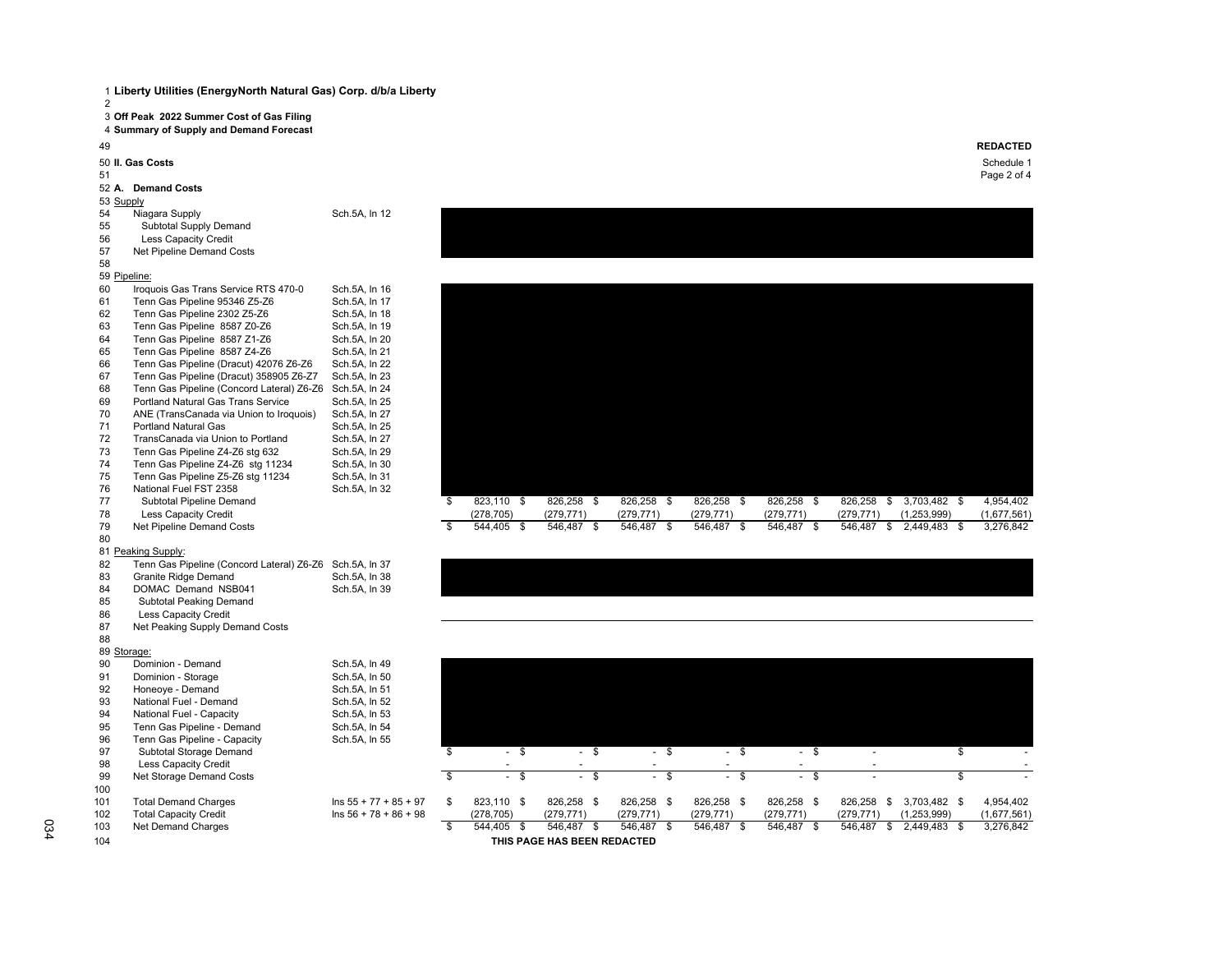| $\overline{2}$ |                                                      |                                |      |                |        |                             |        |              |        |                           |                                                                                           |           |    |                          |
|----------------|------------------------------------------------------|--------------------------------|------|----------------|--------|-----------------------------|--------|--------------|--------|---------------------------|-------------------------------------------------------------------------------------------|-----------|----|--------------------------|
|                | 3 Off Peak 2022 Summer Cost of Gas Filing            |                                |      |                |        |                             |        |              |        |                           |                                                                                           |           |    |                          |
|                | 4 Summary of Supply and Demand Forecast              |                                |      |                |        |                             |        |              |        |                           |                                                                                           |           |    |                          |
| 105            |                                                      |                                |      |                |        |                             |        |              |        |                           |                                                                                           |           |    | <b>REDACTED</b>          |
| 106            |                                                      |                                |      |                |        |                             |        |              |        |                           |                                                                                           |           |    | Schedule 1               |
|                | 107 B. Commodity Costs                               |                                |      |                |        |                             |        |              |        |                           |                                                                                           |           |    | Page 3 of 4              |
|                | 108 Pipeline:                                        |                                |      |                |        |                             |        |              |        |                           |                                                                                           |           |    |                          |
| 109            | Dawn Supply                                          | Sch. 6. In 12                  |      |                |        |                             |        |              |        |                           |                                                                                           |           |    |                          |
| 110            | Niagara Supply                                       | Sch. 6, In 13                  |      |                |        |                             |        |              |        |                           |                                                                                           |           |    |                          |
| 111            | TGP Supply (Gulf)                                    | Sch. 6, In 14                  |      |                |        |                             |        |              |        |                           |                                                                                           |           |    |                          |
| 112            | Dracut Supply 1 - Baseload                           | Sch. 6, In 15                  |      |                |        |                             |        |              |        |                           |                                                                                           |           |    |                          |
| 113            | Dracut Supply 2 - Swing                              | Sch. 6, In 16                  |      |                |        |                             |        |              |        |                           |                                                                                           |           |    |                          |
| 114            | Dracut Supply 3 - Swing                              | Sch. 6. In                     |      |                |        |                             |        |              |        |                           |                                                                                           |           |    |                          |
| 115            | <b>City Gate Delivered Supply</b>                    | Sch. 6, In 17                  |      |                |        |                             |        |              |        |                           |                                                                                           |           |    |                          |
| 116            | <b>LNG Truck</b>                                     | Sch. 6, In 18                  |      |                |        |                             |        |              |        |                           |                                                                                           |           |    |                          |
| 117            | <b>Portland Natural Gas</b>                          | Sch. 6, In 21                  |      |                |        |                             |        |              |        |                           |                                                                                           |           |    |                          |
| 118            | <b>PNGTS</b>                                         | Sch. 6, In 20                  |      |                |        |                             |        |              |        |                           |                                                                                           |           |    |                          |
| 119            | TGP Supply (Zone 4)                                  | Sch. 6, In 22                  |      |                |        |                             |        |              |        |                           |                                                                                           |           |    |                          |
| 120            | <b>Subtotal Pipeline Commodity Costs</b>             |                                |      |                |        | 4,801,442 \$ 3,736,158 \$   |        |              |        | 3,729,693 \$ 3,700,091 \$ | 3,769,526 \$                                                                              | 5,497,023 | \$ | 25,233,933               |
| 121            |                                                      |                                | \$   |                |        |                             |        |              |        |                           |                                                                                           |           |    |                          |
| 122 Storage:   |                                                      |                                |      |                |        |                             |        |              |        |                           |                                                                                           |           |    |                          |
| 123            |                                                      | Sch. 6, In 48                  | \$   |                | $-$ \$ |                             | $-$ \$ |              | $-$ \$ | $-$ \$                    | $-$ \$                                                                                    |           | \$ |                          |
| 124            | TGP Storage - Withdrawals                            |                                |      |                |        |                             |        |              |        |                           |                                                                                           |           |    |                          |
|                | 125 Produced Gas Costs:                              |                                |      |                |        |                             |        |              |        |                           |                                                                                           |           |    |                          |
|                | <b>LNG Vapor</b>                                     | Sch. 6, In 51                  |      |                |        |                             |        |              |        |                           |                                                                                           |           |    |                          |
| 126<br>127     |                                                      | Sch. 6, In 52                  |      |                |        |                             |        |              |        |                           |                                                                                           |           |    |                          |
| 128            | Propane<br><b>Subtotal Produced Gas Costs</b>        |                                | \$   | $13,993$ \$    |        | $13,159$ \$                 |        | $12,913$ \$  |        | $12,877$ \$               | $13,652$ \$                                                                               | 15,911    | \$ | 82,504                   |
| 129            |                                                      |                                |      |                |        |                             |        |              |        |                           |                                                                                           |           |    |                          |
|                |                                                      |                                |      |                |        |                             |        |              |        |                           |                                                                                           |           |    |                          |
| 131            | 130 Less Storage Refills:<br><b>LNG Truck</b>        | Sch. 6, In 38                  |      |                |        |                             |        |              |        |                           |                                                                                           |           |    |                          |
|                |                                                      | Sch. 6, In 39                  |      |                |        |                             |        |              |        |                           |                                                                                           |           |    |                          |
| 132            | Propane                                              | Sch. 6, In 40                  |      |                |        |                             |        |              |        |                           |                                                                                           |           |    |                          |
| 133<br>134     | <b>TGP Storage Refill</b><br>Storage Refill (Trans.) | Sch. 6, In 41                  |      |                |        |                             |        |              |        |                           |                                                                                           |           |    |                          |
| 135            |                                                      |                                |      |                |        |                             |        |              |        |                           |                                                                                           |           |    |                          |
| 136            | Subtotal Storage Refill                              |                                |      |                |        |                             |        |              |        |                           | $$(1,710,006)$ $$(2,196,633)$ $$(2,504,819)$ $$(2,447,549)$ $$(1,943,912)$ $$(1,002,621)$ |           | \$ | (11,805,539)             |
|                |                                                      |                                | \$.  |                |        |                             |        |              |        |                           |                                                                                           |           | \$ |                          |
| 138            | 137 Total Supply Commodity Costs                     |                                |      | $3,105,429$ \$ |        | 1,552,684 \$                |        | 1,237,786 \$ |        | 1,265,419 \$              | 1,839,266 \$                                                                              | 4,510,313 |    | 13,510,898               |
|                | 139 C. Supply Volumetric Transportation Costs        |                                |      |                |        |                             |        |              |        |                           |                                                                                           |           |    |                          |
|                |                                                      |                                |      |                |        |                             |        |              |        |                           |                                                                                           |           |    |                          |
| 140            | Dawn Supply                                          | Sch. 6, In 27<br>Sch. 6, In 28 |      |                |        |                             |        |              |        |                           |                                                                                           |           |    |                          |
| 141            | Niagara Supply                                       |                                |      |                |        |                             |        |              |        |                           |                                                                                           |           |    |                          |
| 142<br>143     | TGP Supply (Zone 4)<br>Dracut Supply 1 - Baseload    | Sch. 6, In 29<br>Sch. 6. In 30 |      |                |        |                             |        |              |        |                           |                                                                                           |           |    |                          |
| 144            |                                                      | Sch. 6, In 31                  |      |                |        |                             |        |              |        |                           |                                                                                           |           |    |                          |
| 145            | Dracut Supply 2 - Swing                              |                                |      |                |        |                             |        |              |        |                           |                                                                                           |           |    |                          |
|                | Dracut Supply 3 - Swing                              | Sch. 6, In                     |      | $117,228$ \$   |        | 92,048 \$                   |        | 91,165 \$    |        | 90,661 \$                 | 93,690 \$                                                                                 | 113,513   |    | 598,305                  |
| 146            | Subtotal Pipeline Volumetric Trans. Costs            |                                | - \$ |                |        |                             |        |              |        |                           |                                                                                           |           | \$ |                          |
| 147            |                                                      |                                |      |                |        |                             |        |              |        |                           |                                                                                           |           |    |                          |
| 148            | TGP Storage - Withdrawals                            | Sch. 6, In 33                  | \$   |                | $-$ \$ |                             | $-$ \$ |              | $-$ \$ | $-$ \$                    | $-$ \$                                                                                    |           | \$ | $\overline{\phantom{a}}$ |
| 149            |                                                      |                                |      |                |        |                             |        |              |        |                           |                                                                                           |           |    |                          |
| 150            | <b>Total Supply Volumetric Trans. Costs</b>          | $\ln s$ 146 + 148              | \$   | 117,228 \$     |        | 92,048 \$                   |        | 91,165 \$    |        | 90,661 \$                 | 93,690 \$                                                                                 | 113,513   | \$ | 598,305                  |
| 151            | 152 Total Commodity Gas & Trans. Costs               | $Ins 137 + 150$                |      | 3,222,657 \$   |        |                             |        |              |        |                           | 1,644,732 \$ 1,328,952 \$ 1,356,080 \$ 1,932,957 \$                                       | 4,623,826 | \$ | 14,109,203               |
|                |                                                      |                                | - \$ |                |        |                             |        |              |        |                           |                                                                                           |           |    |                          |
| 153            |                                                      |                                |      |                |        |                             |        |              |        |                           |                                                                                           |           |    |                          |
| 154            |                                                      |                                |      |                |        | THIS PAGE HAS BEEN REDACTED |        |              |        |                           |                                                                                           |           |    |                          |



Schedule 1

| 133 | TGP Storage Refill               | SCN, 6, IN 40 |                                |          |          |                                                          |           |           |  |                |
|-----|----------------------------------|---------------|--------------------------------|----------|----------|----------------------------------------------------------|-----------|-----------|--|----------------|
| 134 | Storage Refill (Trans.)          | Sch. 6, In 41 |                                |          |          |                                                          |           |           |  |                |
| 135 | Subtotal Storage Refill          |               | \$(1,710,006) \$(2,196,633) \$ |          |          | (2,504,819) \$ (2,447,549) \$ (1,943,912) \$ (1,002,621) |           |           |  | (11, 805, 539) |
| 136 |                                  |               |                                |          |          |                                                          |           |           |  |                |
|     | 137 Total Supply Commodity Costs |               | 3.105.429                      | .552.684 | .237.786 | .265.419 \$                                              | 1.839.266 | 4.510.313 |  | 13,510,898     |

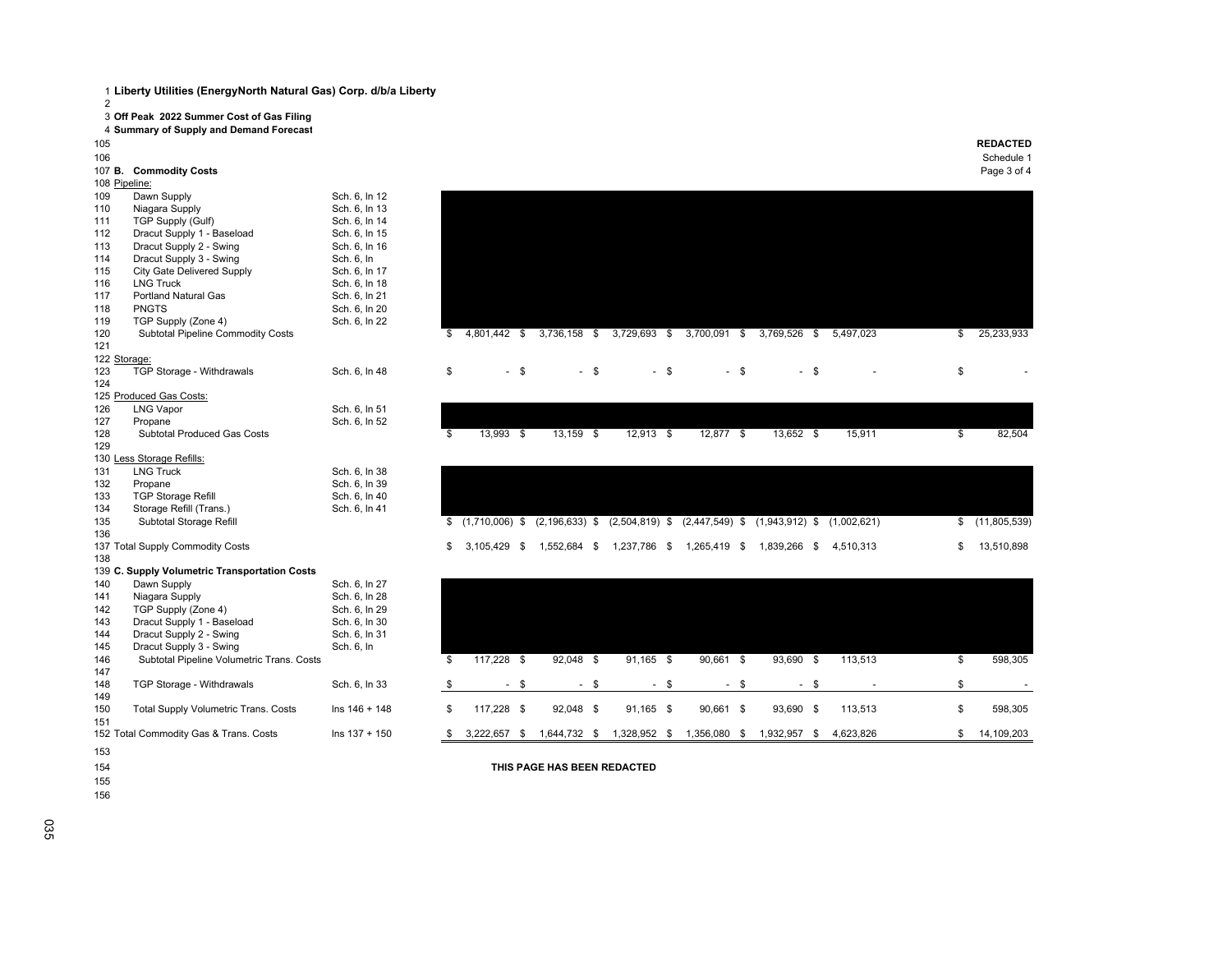| 1 Liberty Utilities (EnergyNorth Natural Gas) Corp. d/b/a Liberty |                         |                           |                             |        |                          |        |                                        |        |              |        |                          |        |                          |                          |
|-------------------------------------------------------------------|-------------------------|---------------------------|-----------------------------|--------|--------------------------|--------|----------------------------------------|--------|--------------|--------|--------------------------|--------|--------------------------|--------------------------|
| $\overline{2}$                                                    |                         |                           |                             |        |                          |        |                                        |        |              |        |                          |        |                          |                          |
| 3 Off Peak 2022 Summer Cost of Gas Filing                         |                         |                           |                             |        |                          |        |                                        |        |              |        |                          |        |                          |                          |
| 4 Summary of Supply and Demand Forecast                           |                         |                           |                             |        |                          |        |                                        |        |              |        |                          |        |                          |                          |
| 157 D. Supply and Demand Costs by Source                          |                         |                           |                             |        |                          |        |                                        |        |              |        |                          |        |                          | <b>REDACTED</b>          |
| 158                                                               |                         |                           |                             |        |                          |        |                                        |        |              |        |                          |        |                          | Schedule 1               |
| 159                                                               |                         |                           |                             |        |                          |        |                                        |        |              |        |                          |        |                          | Page 4 of 4              |
| 160 Purchased Gas Demand Costs                                    |                         |                           |                             |        |                          |        |                                        |        |              |        |                          |        |                          |                          |
| <b>Pipeline Gas Demand Costs</b><br>161                           | $Ins 55 + 77$           | \$                        | 823,110 \$                  |        | 826,258 \$               |        | 826,258 \$                             |        | 826,258 \$   |        | 826,258 \$               |        | 826,258                  | \$<br>4,954,402          |
| 162<br>Peaking Gas Demand Costs                                   | In $85$                 |                           |                             |        |                          |        |                                        |        |              |        |                          |        |                          |                          |
| Subtotal Purchased Gas Demand Costs<br>163                        |                         | \$                        | 823,110 \$                  |        | 826,258 \$               |        | 826,258 \$                             |        | 826,258 \$   |        | 826,258 \$               |        | 826,258                  | \$<br>4,954,402          |
| Less Capacity Credit<br>164                                       | $\ln s$ 56 + 78 + 86    |                           | (278, 705)                  |        | (279, 771)               |        | (279, 771)                             |        | (279, 771)   |        | (279, 771)               |        | (279, 771)               | (1,677,561)              |
| 165<br>Net Purchased Gas Demand Costs                             |                         | s,                        | 544,405 \$                  |        | 546,487 \$               |        | 546,487 \$                             |        | 546,487 \$   |        | 546,487 \$               |        | 546,487                  | \$<br>3,276,842          |
| 166                                                               |                         |                           |                             |        |                          |        |                                        |        |              |        |                          |        |                          |                          |
| 167 Storage Gas Demand Costs                                      |                         |                           |                             |        |                          |        |                                        |        |              |        |                          |        |                          |                          |
| Storage Demand<br>168                                             | In 97                   | \$                        | $\sim$                      | \$     |                          | $-$ \$ |                                        | $-$ \$ |              | $-$ \$ |                          | $-$ \$ |                          | \$                       |
| Less Capacity Credit<br>169                                       | In 98                   |                           | $\overline{\phantom{a}}$    |        | $\overline{\phantom{a}}$ |        | $\sim$                                 |        | $\sim$       |        | $\overline{\phantom{a}}$ |        | $\overline{\phantom{a}}$ | $\overline{\phantom{a}}$ |
| Net Storage Demand Costs<br>170                                   |                         | $\overline{\mathfrak{s}}$ |                             | .<br>S |                          | - s    |                                        | $-$ \$ |              | $-$ \$ |                          | .<br>S |                          | \$                       |
| 171                                                               |                         |                           |                             |        |                          |        |                                        |        |              |        |                          |        |                          |                          |
| 172 Total Demand Costs                                            | $\ln s$ 165 + 170       | \$                        | 544,405 \$                  |        | 546,487 \$               |        | 546,487 \$                             |        | 546,487 \$   |        | 546,487 \$               |        | 546,487                  | \$<br>3,276,842          |
| 173                                                               |                         |                           |                             |        |                          |        |                                        |        |              |        |                          |        |                          |                          |
|                                                                   |                         |                           |                             |        |                          |        |                                        |        |              |        |                          |        |                          |                          |
| 174 Purchased Gas Supply                                          |                         |                           |                             |        |                          |        |                                        |        |              |        |                          |        |                          |                          |
| <b>Commodity Costs</b><br>175                                     | In 120                  |                           |                             |        |                          |        |                                        |        |              |        |                          |        |                          |                          |
| Less Storage Inj (TGP Storage)<br>176                             | In 133                  |                           |                             |        |                          |        |                                        |        |              |        |                          |        |                          |                          |
| Less Storage Transportation<br>177                                | In 134                  |                           |                             |        |                          |        |                                        |        |              |        |                          |        |                          |                          |
| <b>Less LNG Truck</b><br>178                                      | In 131                  |                           |                             |        |                          |        |                                        |        |              |        |                          |        |                          |                          |
| Less Propane Truck<br>179                                         | In 132                  |                           |                             |        |                          |        |                                        |        |              |        |                          |        |                          |                          |
| 180<br><b>Plus Transportation Costs</b>                           | In 146                  |                           |                             |        |                          |        |                                        |        |              |        |                          |        |                          |                          |
| 181<br>Subtotal Purchased Gas Supply                              |                         | S                         | 3,208,664 \$                |        |                          |        | 1,631,573 \$ 1,316,039 \$ 1,343,203 \$ |        |              |        | 1,919,305 \$             |        | 4.607.915                | \$<br>14,026,699         |
| 182                                                               |                         |                           |                             |        |                          |        |                                        |        |              |        |                          |        |                          |                          |
| 183 Storage Commodity Costs                                       |                         |                           |                             |        |                          |        |                                        |        |              |        |                          |        |                          |                          |
| <b>Commodity Costs</b><br>184                                     | In 123                  | \$                        |                             | - \$   |                          | - \$   |                                        | $-$ \$ |              | $-$ \$ |                          | - \$   |                          | \$                       |
| <b>Transportation Costs</b><br>185                                | In 148                  |                           |                             |        |                          |        |                                        |        |              |        |                          |        |                          |                          |
| 186<br><b>Subtotal Storage Commodity Costs</b>                    |                         | s,                        |                             | \$     |                          |        |                                        | \$     |              |        |                          | Ŝ.     |                          | \$                       |
| 187                                                               |                         |                           |                             |        |                          |        |                                        |        |              |        |                          |        |                          |                          |
| 188 Produced Gas Commodity Costs                                  | In 128                  | \$                        | 13,993 \$                   |        | 13,159 \$                |        | 12,913 \$                              |        | 12,877 \$    |        | 13,652 \$                |        | 15,911                   | \$<br>82,504             |
| 189                                                               |                         |                           |                             |        |                          |        |                                        |        |              |        |                          |        |                          |                          |
| 190 Subtotal Commodity Costs                                      | $\ln s$ 181 + 186 + 188 | \$                        | 3,222,657                   | -\$    | 1,644,732 \$             |        | 1,328,952 \$                           |        | 1,356,080 \$ |        | 1,932,957                | \$     | 4,623,826                | \$<br>14,109,203         |
| 191                                                               |                         |                           |                             |        |                          |        |                                        |        |              |        |                          |        |                          |                          |
| 192 Hedge Contract (Savings)/Loss                                 |                         | \$                        | $\mathcal{L}_{\mathcal{A}}$ | \$     | - \$                     |        |                                        | $-$ \$ |              | - \$   |                          | $-$ \$ |                          | \$                       |
| 193                                                               |                         |                           |                             |        |                          |        |                                        |        |              |        |                          |        |                          |                          |
| 194 Total Commodity Costs                                         | $Ins 190 + 192$         | \$.                       | 3,222,657 \$                |        | 1,644,732 \$             |        | 1,328,952 \$                           |        | 1,356,080 \$ |        | 1,932,957 \$             |        | 4,623,826                | \$<br>14,109,203         |
| 195                                                               |                         |                           |                             |        |                          |        |                                        |        |              |        |                          |        |                          |                          |
| 196 Total Demand Costs                                            | In 103                  | \$                        | 544,405 \$                  |        | 546,487 \$               |        | 546,487 \$                             |        | 546,487 \$   |        | 546,487 \$               |        | 546,487                  | \$<br>3,276,842          |
| 197 Total Supply Costs                                            | In 194                  |                           | 3,222,657                   |        | 1,644,732                |        | 1,328,952                              |        | 1,356,080    |        | 1,932,957                |        | 4,623,826                | 14,109,203               |
| 198                                                               |                         |                           |                             |        |                          |        |                                        |        |              |        |                          |        |                          |                          |
| 199 Total Direct Gas Costs                                        | $Ins 196 + 197$         | \$                        | 3,767,062 \$                |        | 2,191,219 \$             |        | 1,875,439 \$                           |        | 1,902,568 \$ |        | 2,479,444 \$             |        | 5.170.313                | \$<br>17,386,045         |
|                                                                   |                         |                           |                             |        |                          |        |                                        |        |              |        |                          |        |                          |                          |

**THIS PAGE HAS BEEN REDACTED**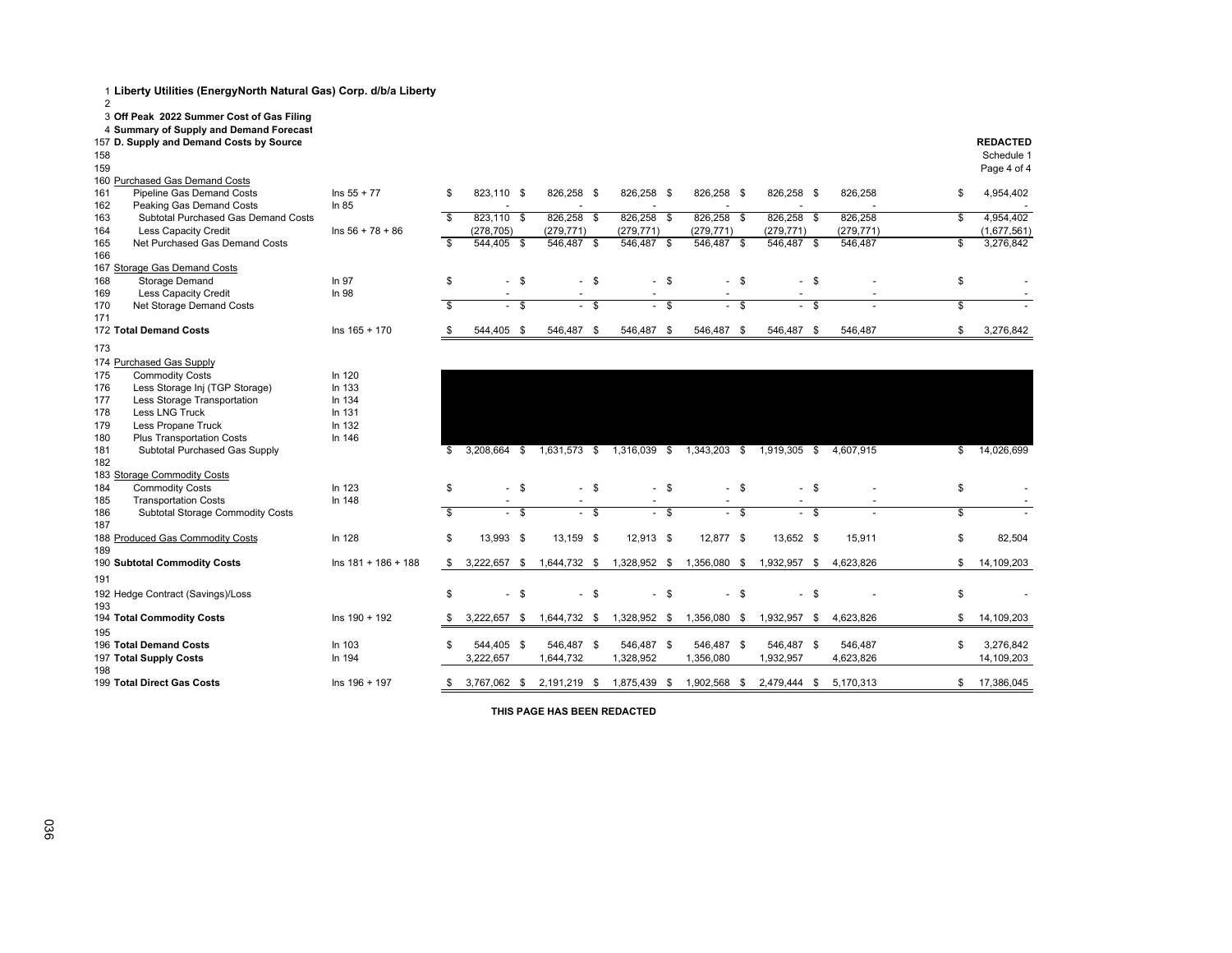|                | 1 Liberty Utilities (EnergyNorth Natural Gas) Corp. d/b/a Liberty |                            |                      |            |           | <b>REDACTED</b> |
|----------------|-------------------------------------------------------------------|----------------------------|----------------------|------------|-----------|-----------------|
| 2              |                                                                   |                            |                      |            |           | Schedule 2      |
|                | 3 Off Peak 2022 Summer Cost of Gas Filing                         |                            |                      |            |           | Page 1 of 1     |
|                | 4 Contracts Ranked on a per Unit Cost Basis                       |                            |                      |            |           | <b>Off Peak</b> |
| 5              |                                                                   |                            |                      | Contract   | Unit Dth  | Cost per        |
| 6              | <b>Supplier</b>                                                   | Contract                   | <b>Contract Type</b> | Unit       | (MDQ/ACQ) | <b>Unit Dth</b> |
| $\overline{7}$ | (a)                                                               | (b)                        | (c)                  | (d)        | (e)       | (f)             |
| 8              |                                                                   |                            |                      |            |           |                 |
|                | 9 Demand Costs                                                    |                            |                      |            |           |                 |
| 10             |                                                                   |                            |                      |            |           |                 |
| 11             |                                                                   |                            |                      |            |           |                 |
| 12             | ANE (TransCanada via Union to Iroquois)                           | Dawn - Parkway to Iroquois | Transportation       | <b>MDQ</b> | 4,047     |                 |
| 13             | Dominion - Capacity Reservation                                   | GSS 300076                 | Storage              | <b>ACQ</b> | 102,700   |                 |
| 14             | Tenn Gas Pipeline - Cap. Reservations                             | <b>FS-MA 523</b>           | Storage              | <b>ACQ</b> | 1,560,391 |                 |
| 15             | National Fuel - Capacity Reservation                              | FSS-1 2357                 | Storage              | <b>ACQ</b> | 670,800   |                 |
| 16             | Tenn Gas Pipeline - Demand                                        | <b>FS-MA 523</b>           | Storage              | <b>MDQ</b> | 21,844    |                 |
| 17             | Dominion - Demand                                                 | GSS 300076                 | Storage              | <b>MDQ</b> | 934       |                 |
| 18             | National Fuel - Demand                                            | FSS-1 2357                 | Storage              | <b>MDQ</b> | 6,098     |                 |
| 19             | Tenn Gas Pipeline                                                 | 42076 FTA Z6-Z6            | Transportation       | <b>MDQ</b> | 20,000    |                 |
| 20             | Tenn Gas Pipeline                                                 | 42076 FTA Z6-Z6            | Transportation       | <b>MDQ</b> | 40,000    |                 |
| 21             | <b>National Fuel</b>                                              | <b>FST N02358</b>          | Transportation       | <b>MDQ</b> | 6,098     |                 |
| 22             | Iroquois Gas Trans Service                                        | RTS 470-01                 | Transportation       | <b>MDQ</b> | 4,047     |                 |
| 23             | Honeoye - Demand                                                  | SS-NY                      | Storage              | <b>MDQ</b> | 1,362     |                 |
| 24             | Tenn Gas Pipeline                                                 | 2302 Z5-Z6                 | Transportation       | <b>MDQ</b> | 3,122     |                 |
| 25             | Tenn Gas Pipeline (short haul)                                    | 11234 Z5-Z6(stg)           | Transportation       | <b>MDQ</b> | 1,957     |                 |
| 26             | Tenn Gas Pipeline (short haul)                                    | 8587 Z4-Z6                 | Transportation       | <b>MDQ</b> | 3,811     |                 |
| 27             | Tenn Gas Pipeline (short haul)                                    | 632 Z4-Z6 (stg)            | Transportation       | <b>MDQ</b> | 15,265    |                 |
| 28             | Tenn Gas Pipeline (short haul)                                    | 11234 Z4-Z6(stg)           | Transportation       | <b>MDQ</b> | 7,082     |                 |
| 29             | Tenn Gas Pipeline (Concord Lateral) Z6-Z6                         | Firm Transportation        | Transportation       | <b>MDQ</b> | 30,000    |                 |
| 30             | Tenn Gas Pipeline                                                 | 95346 Z5-Z6                | Transportation       | <b>MDQ</b> | 4,000     |                 |
| 31             | TransCanada via Union to Portland                                 | Union Parkway to Portland  | Transportation       | <b>MDQ</b> | 5,077     |                 |
| 32             | <b>Portland Natural Gas Trans Service</b>                         | FT-1999-001                | Transportation       | <b>MDQ</b> | 1,000     |                 |
| 33             | Tenn Gas Pipeline (long haul)                                     | 8587 Z1-Z6                 | Transportation       | <b>MDQ</b> | 14,561    |                 |
| 34             | Tenn Gas Pipeline (long haul)                                     | 8587 Z0-Z6                 | Transportation       | <b>MDQ</b> | 7,035     |                 |
| 35             | <b>Portland Natural Gas</b>                                       | <b>FTN</b>                 | Transportation       | <b>MDQ</b> | 5,000     |                 |
| 36             |                                                                   |                            |                      |            |           |                 |
|                | 37 Supply Costs - Commodity                                       |                            |                      |            |           |                 |
| 38             | <b>LNG Truck</b>                                                  |                            | Pipeline             | Dkt        | 13,918    |                 |
| 39             | TGP Supply (Zone 4)                                               |                            | Pipeline             | Dkt        | 2,986,627 |                 |
| 40             | Niagara Supply                                                    |                            | Pipeline             | <b>Dkt</b> | 357,660   |                 |
| 41             | Dracut Supply 2 - Swing                                           |                            | Pipeline             | Dkt        | 43,619    |                 |
| 42             | Dawn Supply                                                       |                            | Pipeline             | Dkt        | 167,801   |                 |
| 43             | <b>TGP Citygate Supply</b>                                        |                            | Pipeline             | <b>Dkt</b> |           |                 |
| 44             | <b>PNGTS</b>                                                      |                            | Pipeline             | <b>Dkt</b> | 99,191    |                 |
| 45             | Dracut Supply 1 - Baseload                                        |                            | Pipeline             | Dkt        |           |                 |
| 46             | TGP Supply (Gulf)                                                 |                            | Pipeline             | Dkt        | 39,745    |                 |
| 47             | <b>LNG Vapor</b>                                                  |                            | Produced             | <b>Dkt</b> | 11,227    |                 |
| 48             | Propane                                                           |                            | Pipeline             | Dkt        |           |                 |
| 49             |                                                                   |                            |                      |            |           |                 |
| 50             | Supply Costs - Volumetric Transportation                          |                            |                      |            |           |                 |
| 51             | Dracut Supply 1 - Baseload                                        |                            | Pipeline             | <b>Dkt</b> |           |                 |
| 52             | TGP Supply (Zone 4)                                               |                            | Pipeline             | Dkt        | 39,745    |                 |
| 53             | Dracut Supply 2 - Swing                                           |                            | Pipeline             | <b>Dkt</b> | 43,619    |                 |
| 54             | Dawn Supply                                                       |                            | Storage              | <b>Dkt</b> | 167,801   |                 |
| 55             | Niagara Supply                                                    |                            | Pipeline             | Dkt        | 357,660   |                 |

**THIS PAGE HAS BEEN REDACTED**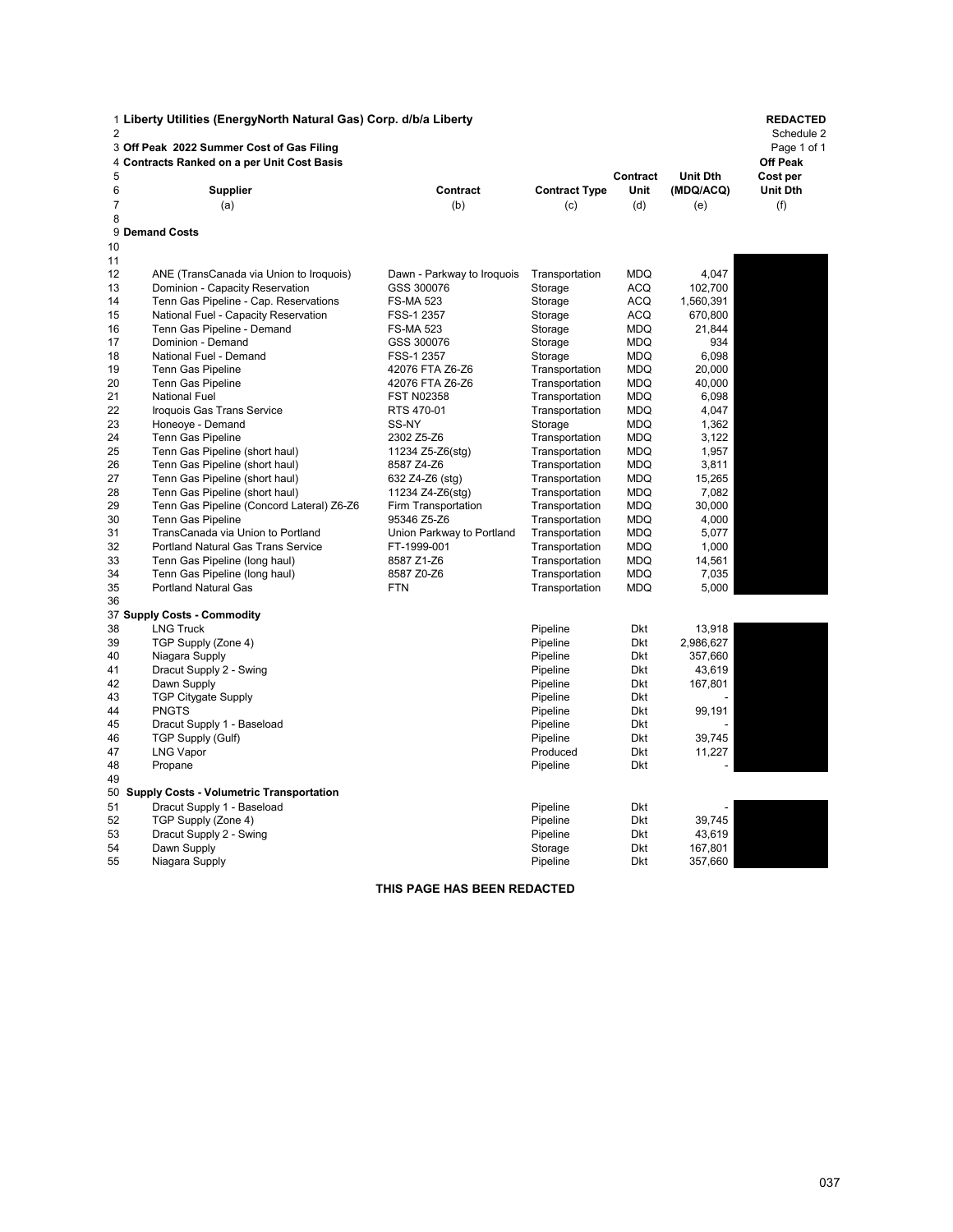| 2 |                                                                          |
|---|--------------------------------------------------------------------------|
|   | 3 Off Peak 2022 Summer Cost of Gas Filing                                |
|   | 4 COG (Over)/Under Cumulative Recovery Balances and Interest Calculation |
| 5 |                                                                          |

|                      | Schedule 3  |
|----------------------|-------------|
|                      | Page 1 of 3 |
| Prior Period Balance |             |

|          |                                                                                                     |                                |          |                                                 |              |                                                                       |               |                        |                                                  |              |                                                                                            |                     |                        |                                                                            |                           |                     |                                    | Page 1 of 3                             |
|----------|-----------------------------------------------------------------------------------------------------|--------------------------------|----------|-------------------------------------------------|--------------|-----------------------------------------------------------------------|---------------|------------------------|--------------------------------------------------|--------------|--------------------------------------------------------------------------------------------|---------------------|------------------------|----------------------------------------------------------------------------|---------------------------|---------------------|------------------------------------|-----------------------------------------|
|          |                                                                                                     |                                |          | <b>Prior Period Balance</b>                     |              |                                                                       |               |                        |                                                  |              |                                                                                            |                     |                        |                                                                            |                           |                     |                                    |                                         |
|          |                                                                                                     | Days in Month                  |          | <b>Plus Nov Collections</b><br>October 31, 2021 | Nov-21<br>30 | Dec-21<br>31                                                          | Jan-22<br>31  | Feb-22<br>28           | Mar-22<br>31                                     | Apr-22<br>30 | May-22<br>31                                                                               | <b>Jun-22</b><br>30 | Jul-22<br>31           | Aug-22<br>31                                                               | Sep-22<br>30              | $Oct-22$<br>31      | <b>Nov-22</b><br>30                | Off Peak Period<br>Total                |
|          | (a)                                                                                                 | (b)                            |          | (c)                                             | (d)          | (e)                                                                   | (f)           | (g)                    | (h)                                              | (i)          | (i)                                                                                        | (k)                 | (1)                    | (m)                                                                        | (n)                       | (o)                 | (p)                                | (q)                                     |
|          | Account 8840-2-0000-10-1920-1741 (formerly, 175.40) COG (Over)/Under Balance - Interest Calculation |                                |          |                                                 |              |                                                                       |               |                        |                                                  |              |                                                                                            |                     |                        |                                                                            |                           |                     |                                    |                                         |
| 12       |                                                                                                     |                                |          |                                                 |              |                                                                       |               |                        |                                                  |              |                                                                                            |                     |                        |                                                                            |                           |                     |                                    |                                         |
| 13       | <b>Beginning Balance</b>                                                                            | Account 1920-1741 1/           |          | 8,665,170                                       | 8,665,170    | 9,223,873<br>-S<br><b>S</b>                                           |               | 9,148,110 \$ 7,022,829 | 7,042,250 \$ 7,063,101<br>$\mathsf{S}$           |              | \$7,083,418<br>- \$                                                                        | 5,785,269           | 5,250,646<br>\$        | 4,896,389<br>- S                                                           | 4,505,643<br>$\mathbf{S}$ | 3,604,663 \$<br>s.  | 1,366,420                          | 8,665,170<br>l s                        |
|          | Forecast Direct Gas Costs                                                                           |                                |          |                                                 | (105)        |                                                                       | (2, 143, 633) | 20                     |                                                  |              | 3.877.696                                                                                  | 2.301.853           | 1,986,073              | 2,013,201                                                                  | 2.590.078                 | 5.280.947           |                                    | 15,906,130                              |
| 15       | Production & Storage & Misc Overhead                                                                |                                |          |                                                 |              |                                                                       |               |                        |                                                  |              |                                                                                            |                     |                        |                                                                            |                           |                     |                                    |                                         |
| 16       | Projected Revenues w/o Int.                                                                         | In 54 * In 64                  |          |                                                 | (1,439,782)  | (101, 084)                                                            | (3,936)       | 1.890                  | 1.410                                            |              | (998, 445)                                                                                 | (2,893,763)         | (2,404,085)            | (2, 437, 588)                                                              | (3,611,317)               | (7,677,631)         | (4,548,470)                        | (26, 112, 801)                          |
|          | Projected Unbilled Revenue                                                                          | In 58 * In 64                  |          |                                                 | 1,974,730    |                                                                       |               |                        |                                                  |              | (4, 196, 499)                                                                              | (4, 157, 324)       | (4, 110, 774)          | (4.093.078)                                                                | (3.986.128)               | (3.836.116)         |                                    | (22, 405, 189)                          |
|          | Reverse Prior Month Unbilled                                                                        |                                |          |                                                 |              |                                                                       |               |                        |                                                  |              |                                                                                            | 4,196,499           | 4, 157, 324            | 4,110,774                                                                  | 4,093,078                 | 3,986,128           | 3,836,116                          | 24,379,918                              |
| 19       | Add Net Adiustments (with TGP Refund)                                                               |                                |          |                                                 |              |                                                                       |               |                        |                                                  |              |                                                                                            |                     |                        |                                                                            |                           |                     |                                    |                                         |
| 20       | Gas Cost Billed                                                                                     | Account 1920-1741 2/           |          |                                                 |              |                                                                       |               |                        |                                                  |              |                                                                                            |                     |                        |                                                                            |                           |                     |                                    |                                         |
| 21       | Monthly (Over)/Under Recovery                                                                       |                                | -S       | 8,665,170<br>- S                                |              | 9,200,012 \$ 9,122,789<br>- S                                         |               |                        | 7,000,542 \$ 7,024,739 \$ 7,043,661 \$           | 7,063,101    | \$5,766,171 \$5,232,534 \$4,879,183                                                        |                     |                        | \$4,489,699                                                                | \$3,591,353               | 1,357,991<br>-S     | 654.066<br>- \$                    | 433,228                                 |
| 22       | Average Monthly Balance                                                                             | $(ln 13 + 21)/2$               | -S       | - S                                             | 8.932.591    | \$9.173.331<br>s.                                                     |               |                        | 8.074.326 \$ 7.023.784 \$ 7.042.955 \$ 7.063.101 |              | \$ 6,424,794 \$ 5,508,902 \$ 5,064,914 \$ 4,693,044 \$ 4,048,498 \$ 2,481,327 \$ 1,010,243 |                     |                        |                                                                            |                           |                     |                                    |                                         |
| 23       |                                                                                                     |                                |          |                                                 |              |                                                                       |               |                        |                                                  |              |                                                                                            |                     |                        |                                                                            |                           |                     |                                    |                                         |
| 24       | <b>Interest Rate</b>                                                                                | Prime Rate                     |          |                                                 | 3.25%        | 3.25%                                                                 | 3.25%         | 3.25%                  | 3.25%                                            | 3.50%        | 3.50%                                                                                      | 4.00%               | 4.00%                  | 4.00%                                                                      | 4.00%                     | 4.00%               |                                    |                                         |
| 25<br>26 | <b>Interest Applied</b>                                                                             | In 22 * In 24 /365 *Days/Mo.   | <b>S</b> | $-$ S                                           | 23.861       | 25.321 S<br>- \$                                                      | 22.287<br>- S | 17.511 \$              | 19,440<br>- S                                    | 20,317       | $\mathbb{S}$<br>19.098<br>$\mathbf{s}$                                                     | 18.111 \$           | 17.207                 | 15.943<br>- S<br>-S                                                        | 13.310 S                  | 8.430 \$            |                                    | 220,838<br>l s                          |
| 27       |                                                                                                     |                                |          |                                                 |              |                                                                       |               |                        |                                                  |              |                                                                                            |                     |                        |                                                                            |                           |                     |                                    |                                         |
| 28       | (Over)/Under Balance                                                                                | $ln 21 + ln 26$                | -S       | 8.665.170 S                                     |              | 9,223,873 \$ 9,148,110 \$                                             |               |                        | 7,022,829 \$7,042,250 \$7,063,101 \$7,083,418    |              |                                                                                            |                     |                        | \$5,785,269 \$5,250,646 \$4,896,389 \$4,505,643 \$3,604,663 \$1,366,420 \$ |                           |                     | 654,066                            | 654,066                                 |
| 29       |                                                                                                     |                                |          |                                                 |              |                                                                       |               |                        |                                                  |              |                                                                                            |                     |                        |                                                                            |                           |                     |                                    |                                         |
| 3ſ       |                                                                                                     |                                |          |                                                 |              |                                                                       |               |                        |                                                  |              |                                                                                            |                     |                        |                                                                            |                           |                     |                                    |                                         |
|          | <b>Calculation of COG with Interest</b>                                                             |                                |          |                                                 |              |                                                                       |               |                        |                                                  |              |                                                                                            |                     |                        |                                                                            |                           |                     |                                    |                                         |
| 32       |                                                                                                     |                                |          |                                                 |              |                                                                       |               |                        |                                                  |              |                                                                                            |                     |                        |                                                                            |                           |                     |                                    |                                         |
| 33       | <b>Beginning Balance</b>                                                                            | In 13                          | <b>S</b> | 8.665.170<br>- S                                | 8.665.170    | 7.246.506<br>- \$<br>- S                                              | 7.165.285     | \$ 5.034,531           | 5.048.995<br><b>S</b><br>$\mathbf{s}$            | 5.064.344    | 5.078.912 \$ 3.733.471<br>\$.                                                              |                     | \$3,169,400            | \$2.789.328                                                                | \$2.372.178               | 1.436.300 \$<br>- S | $(869.242)$ S                      | 8,665,170                               |
| 34       | Forecast Direct Gas Costs                                                                           | ln 14                          |          |                                                 | (105)        |                                                                       | (2, 143, 633) | 20                     |                                                  |              | 3.877.696                                                                                  | 2.301.853           | 1,986,073              | 2.013.201                                                                  | 2.590.078                 | 5.280.947           |                                    | 15.906.130                              |
| 35       | Prod Storage & Misc Overhead                                                                        | In 15                          |          |                                                 |              |                                                                       |               |                        |                                                  |              |                                                                                            |                     |                        |                                                                            |                           |                     |                                    |                                         |
| 36       | Projected Revenues with int.                                                                        | In 54 * 66                     |          |                                                 | (1,439,782)  | (101, 084)                                                            | (3.936)       | 1,890                  | 1,410                                            |              | (1,006,382)                                                                                | (2,916,769)         | (2, 423, 198)          | (2,456,968)                                                                | (3,640,028)               | (7,738,670)         | (4, 584, 631)                      | (26, 308, 147)                          |
|          | Projected Unbilled Revenue                                                                          | In 58 * 66                     |          |                                                 |              |                                                                       |               |                        |                                                  |              | (4, 229, 862)                                                                              | (4, 190, 375)       | (4, 143, 456)          | (4, 125, 618)                                                              | (4,017,818)               | (3,866,613)         |                                    | (24,573,743)                            |
|          | Reverse Prior Month Unbilled                                                                        | In 19                          |          |                                                 |              |                                                                       |               |                        |                                                  |              |                                                                                            | 4,229,862           | 4,190,375              | 4,143,456                                                                  | 4,125,618                 | 4,017,818           | 3,866,613                          | 24,573,743                              |
| 39<br>40 | Add Net Adjustments<br>Gas Cost Billed                                                              | ln 20                          |          |                                                 |              |                                                                       |               |                        |                                                  |              |                                                                                            |                     |                        |                                                                            |                           |                     |                                    |                                         |
|          | <b>Gas Cost Unbilled</b>                                                                            |                                |          |                                                 |              |                                                                       |               |                        |                                                  |              |                                                                                            |                     |                        |                                                                            |                           |                     |                                    |                                         |
| 42       | Reverse Prior Month Unbilled                                                                        |                                |          |                                                 |              |                                                                       |               |                        |                                                  |              |                                                                                            |                     |                        |                                                                            |                           |                     |                                    |                                         |
|          | Add Interest                                                                                        | In $26$                        |          |                                                 |              |                                                                       |               |                        |                                                  |              | 19.098                                                                                     | 18.111              | 17.207                 | 15.943                                                                     | 13.310                    | 8.430               |                                    | 92.100                                  |
| 44       | (Over)/Under Balance                                                                                |                                |          | 8,665,170 \$                                    |              | 7,225,282 \$7,145,422 \$5,017,716 \$5,036,440 \$5,050,405 \$5,064,344 |               |                        |                                                  |              |                                                                                            |                     |                        | \$ 3,739,462 \$ 3,176,153 \$ 2,796,401 \$ 2,379,342 \$ 1,443,338 \$        |                           |                     |                                    | (861,788) \$ (1,587,259) \$ (1,644,748) |
|          |                                                                                                     |                                |          |                                                 |              |                                                                       |               |                        |                                                  |              |                                                                                            |                     |                        |                                                                            |                           |                     |                                    |                                         |
|          | Average Monthly Balance                                                                             |                                |          | <b>s</b>                                        |              | 7,945,226 \$ 7,195,964<br>s                                           | 6,091,501     | \$5,035,485            | 5,049,700<br>\$<br>- S                           | 5,064,344    | \$4,409,187                                                                                | \$ 3,454,812        | \$<br>2.982.900        | 2,584,335<br>s                                                             | 1.907.758<br>s.           | 287,256<br>s.       |                                    |                                         |
|          |                                                                                                     |                                |          |                                                 |              |                                                                       |               |                        |                                                  |              |                                                                                            |                     |                        |                                                                            |                           |                     |                                    |                                         |
| 48       | <b>Interest Applied</b>                                                                             | In 24 * In 46 /365 *Days/Mo.   |          | <b>s</b>                                        | $21,224$ \$  | 19,863<br>- S                                                         | 16,814        | 12,554<br>- S          | 13,939<br>- \$<br>- S                            | 14,569       | s.<br>13,107<br>- S                                                                        | 11,358              | 10,134<br>-S           | 8,780<br>- S<br>-S                                                         | $6,272$ \$                | 976 \$              |                                    | 149,588<br>s                            |
| 49       |                                                                                                     |                                |          |                                                 |              |                                                                       |               |                        |                                                  |              |                                                                                            |                     |                        |                                                                            |                           |                     |                                    |                                         |
| 50       | (Over)/Under Balance                                                                                | In 43 +In 44 + In 48           | <b>s</b> | 8,665,170 \$                                    |              | 7,246,506 \$ 7,165,285<br>$\mathbb{S}$                                | 5,034,531     | \$ 5,048,995           | \$ 5,064,344 \$ 5,078,912                        |              |                                                                                            |                     |                        | \$3,733,471 \$3,169,400 \$2,789,328 \$2,372,178 \$1,436,300                |                           | s                   | $(869, 242)$ \$ $(1, 587, 259)$ \$ | (1,587,260)                             |
| 51       |                                                                                                     |                                |          |                                                 |              |                                                                       |               |                        |                                                  |              |                                                                                            |                     |                        |                                                                            |                           |                     |                                    |                                         |
| 52<br>53 | <b>Forecast Sendout Therms</b>                                                                      | Sch <sub>1</sub>               |          |                                                 |              |                                                                       |               |                        |                                                  |              | 4.997.212                                                                                  | 2.745.936           | 2.267.802              | 2.327.785                                                                  | 3.370.983                 | 7.241.101           |                                    | 22.950.820                              |
| 54       | Less 'Forecast Billing Therm Sales Sch. 10B, In 23 May - Oct                                        |                                |          |                                                 |              |                                                                       |               |                        |                                                  |              | 949.473                                                                                    | 2.751.830           | 2,286,170              | 2.318.030                                                                  | 3.434.190                 | 7.301.060           | 4.325.377                          | 23.366.130                              |
| 55       | Less Forecast Unaccounted For                                                                       | Sch 1                          |          |                                                 |              |                                                                       |               |                        |                                                  |              | 53,988                                                                                     | 29,666              | 24.501                 | 25.149                                                                     | 36.419                    | 78,230              |                                    | 247.952                                 |
| 56       | Less Forecast Company Use                                                                           | Sch 1                          |          |                                                 |              |                                                                       |               |                        |                                                  |              | 3,081                                                                                      | 1.693               | 1,398                  | 1.435                                                                      | 2,079                     | 4.465               |                                    | 14,152                                  |
| 57       | <b>Unbilled Volumes</b>                                                                             |                                |          |                                                 |              |                                                                       |               |                        |                                                  |              | 3.990.670                                                                                  | (37, 254)           | (44, 266)              | (16, 829)                                                                  | (101, 704)                | (142, 654)          | (4,325,377)                        | (677, 415)                              |
| 58       | <b>Gross Unbilled</b>                                                                               |                                |          |                                                 |              |                                                                       |               |                        |                                                  |              | 3,990,670                                                                                  | 3,953,416           | 3,909,150              | 3,892,321                                                                  | 3,790,617                 | 3,647,962           | (677, 415)                         |                                         |
| 59       |                                                                                                     |                                |          |                                                 |              |                                                                       |               |                        |                                                  |              |                                                                                            |                     |                        |                                                                            |                           |                     |                                    |                                         |
| 60       | <b>Beg Balance</b>                                                                                  |                                |          |                                                 |              |                                                                       |               |                        |                                                  |              |                                                                                            | 3,990,670           | 3,953,416              | 3,909,150                                                                  | 3,892,321                 | 3,790,617           | 3,647,962                          |                                         |
| 61       | Incremental                                                                                         |                                |          |                                                 |              |                                                                       |               |                        |                                                  |              | 3,990,670                                                                                  | (37, 254)           | (44, 266)              | (16, 829)                                                                  | (101, 704)                | (142, 654)          | (4, 325, 377)                      |                                         |
| 62       | <b>Ending Balance</b>                                                                               |                                |          |                                                 |              |                                                                       |               |                        |                                                  |              | 3,990,670                                                                                  | 3,953,416           | 3,909,150              | 3,892,321                                                                  | 3,790,617                 | 3,647,962           | (677, 415)                         |                                         |
| 63<br>64 | COG w/o Interest                                                                                    |                                |          |                                                 |              |                                                                       |               |                        |                                                  |              | - \$                                                                                       | 1.0516              | 1.0516                 | 1.0516<br>- \$<br>-S                                                       | 1.0516                    | 1.0516<br>- S       | 1.0516<br>$\mathbf{s}$             |                                         |
| 65       |                                                                                                     | Sch. 3, pg. 4, ln 211 col. (c) |          |                                                 |              |                                                                       |               |                        |                                                  |              | 1.0516                                                                                     |                     |                        |                                                                            |                           |                     |                                    |                                         |
| 66       | COG With Interest                                                                                   | Sch. 3. pg. 4. In 211 col. (d) |          |                                                 |              |                                                                       |               |                        |                                                  |              | \$.<br>1.0599<br>$\mathbf{s}$                                                              | 1.0599              | 1.0599<br>$\mathbf{s}$ | 1.0599<br>S.<br>-S.                                                        | 1.0599                    | 1.0599 \$<br>-S     | 1.0599                             |                                         |

COG With Interest Sch. 3, pg. 4, ln 211 col. (d) 3 1.0599 \$ 1.0599 \$ 1.0599 \$ 1.0599 \$ 1.0599 \$ 1.0599 \$ 1.0599 \$ 1.0599 \$ 1.0599 \$ 1.0599 \$ 1.0599 \$ 1.0599 \$ 1.0599 \$ 1.0599 \$ 1.0599 \$ 1.0599 \$ 1.0599 \$ 1.0599 \$ 1.0599 \$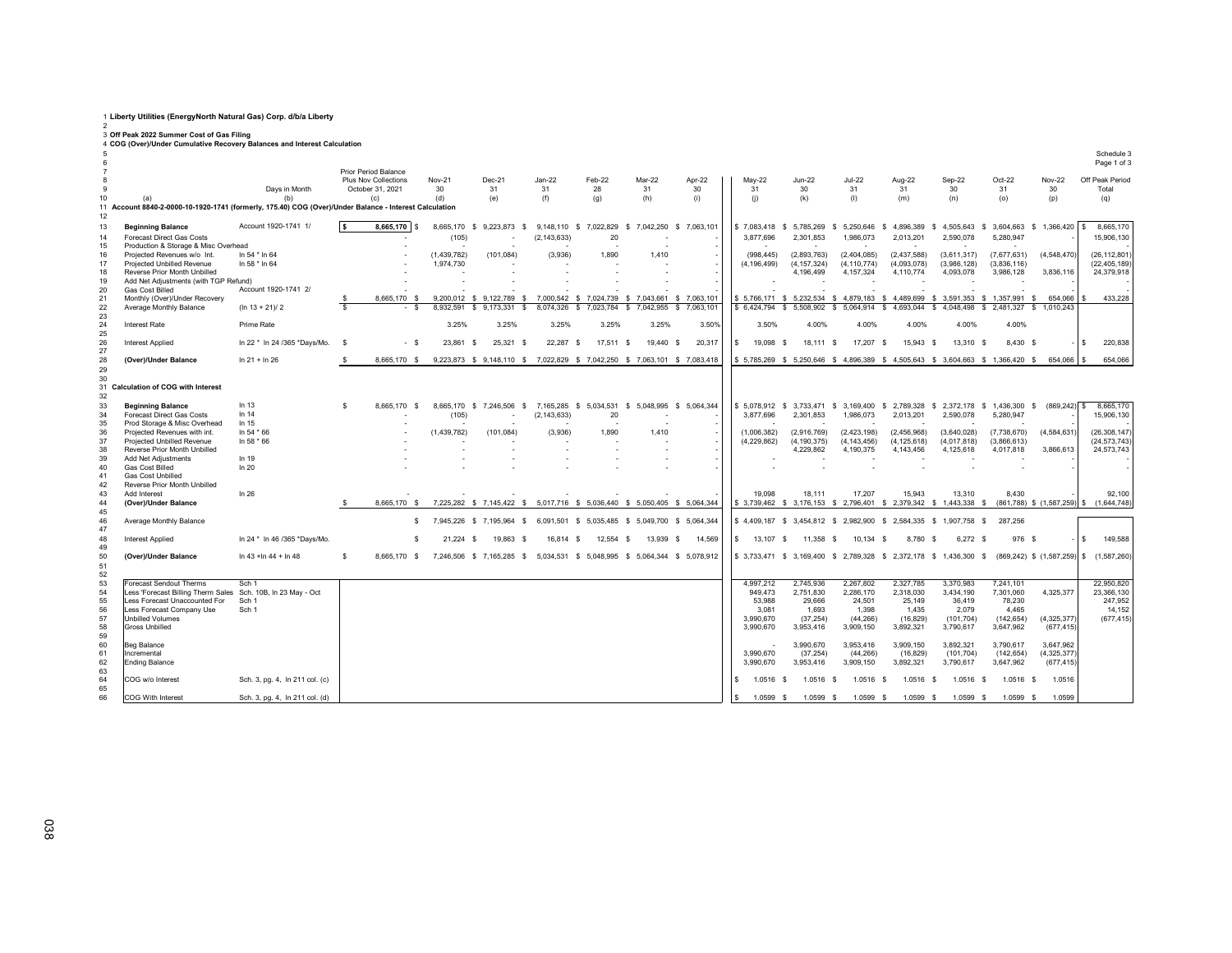3 **Off Peak 2022 Summer Cost of Gas Filing** 4 **COG (Over)/Under Cumulative Recovery Balances and Interest Calculation**

| 68<br>69<br>70 |                                                                                                                    |                                      |                                                                                |                     |              |                |                         |                |              |              |                      |                     |                     |                      |                     |                     |                     |         | Schedule 3<br>Page 2 of 3 |
|----------------|--------------------------------------------------------------------------------------------------------------------|--------------------------------------|--------------------------------------------------------------------------------|---------------------|--------------|----------------|-------------------------|----------------|--------------|--------------|----------------------|---------------------|---------------------|----------------------|---------------------|---------------------|---------------------|---------|---------------------------|
| 71<br>72<br>73 |                                                                                                                    | Days in Month                        | <b>Prior Period Balance</b><br><b>Plus Nov Collections</b><br>October 31, 2021 | Nov-21<br>30        | Dec-21<br>31 | $Jan-22$<br>31 | Feb-22<br>28            | Mar-22<br>31   | Apr-22<br>30 |              | May-22<br>31         | <b>Jun-22</b><br>30 | <b>Jul-22</b><br>31 | Aug-22<br>31         | Sep-22<br>30        | Oct-22<br>31        | <b>Nov-22</b><br>30 |         | Off Peak Period<br>Total  |
| 74<br>75       | (a)                                                                                                                | (b)                                  | (c)                                                                            | (d)                 | (e)          | (f)            | (g)                     | (h)            | (i)          |              | (j)                  | (k)                 | (1)                 | (m)                  | (n)                 | (0)                 | (p)                 |         | (q)                       |
|                | 76 Account 8840-2-0000-10-1163-1424 (formerly, 142.40) Working Capital (Over)/Under Balance - Interest Calculation |                                      |                                                                                |                     |              |                |                         |                |              |              |                      |                     |                     |                      |                     |                     |                     |         |                           |
| 77<br>78       | <b>Beginning Balance</b>                                                                                           | Account 1163-1424 1/                 | l s<br>25,064 S                                                                | 25,064 \$           | 27,157 \$    | 27,335<br>- S  | 27,415<br>-S            | 27,480<br>- S  | 27,553       | S.           | 27,633<br>- \$       | 22,408<br>- \$      | 19,565 \$           | 17,222<br>- \$       | 14,808<br>- S       | 11,277 \$           | $3,623$ \$          |         | 25,064                    |
| 79             |                                                                                                                    |                                      |                                                                                |                     |              |                |                         |                |              |              |                      |                     |                     |                      |                     |                     |                     |         |                           |
| 80<br>81       | Days Lag<br>Prime Rate                                                                                             |                                      |                                                                                |                     |              |                |                         |                |              |              | 0.0000<br>3.25%      | 0.0000<br>3.25%     | 0.0000<br>3.25%     | 0.0000<br>3.25%      | 0.0000<br>3.25%     | 0.0000<br>3.25%     | 0.0000<br>3.25%     |         |                           |
| 82<br>83       | <b>Forecast Working Capital</b>                                                                                    | In 34 * In 80 / 365 * In 81          |                                                                                |                     |              |                |                         |                |              |              | $\sim$               | $\sim$              | $\sim$              | $\sim$               | $\sim$              | $\sim$              | $\sim$              |         |                           |
| 84             | Projected Revenues w/o Int.                                                                                        | In 123 * In 126                      |                                                                                | 2,023               | 103          | 5              | (3)                     | (3)            |              |              | (1,018)              | (2,952)             | (2, 452)            | (2, 486)             | (3,684)             | (7, 832)            | (4,640)             |         | (22, 940)                 |
| 85<br>86       | Projected Unbilled Revenue<br>Reverse Prior Month Unbilled                                                         | In 124 * In 126                      |                                                                                |                     |              |                |                         |                |              |              | (4, 281)             | (4, 241)<br>4,281   | (4, 193)<br>4,241   | (4, 175)<br>4,193    | (4,066)<br>4,175    | (3,913)<br>4,066    | 3,913               |         | (24, 869)<br>24,869       |
| 87<br>88<br>89 | Add Net Adjustments                                                                                                |                                      |                                                                                |                     |              |                |                         |                |              |              |                      |                     |                     |                      |                     |                     |                     |         |                           |
| 90<br>91       | <b>Working Capital Billed</b>                                                                                      | Account 1163-1424 2/                 |                                                                                |                     |              |                |                         |                |              |              |                      |                     |                     |                      |                     |                     |                     |         |                           |
| 92<br>93       | Monthly (Over)/Under Recovery                                                                                      |                                      | 25,064 \$                                                                      | 27,087 \$           | 27,260 \$    | 27,340 \$      | 27,412 \$               | 27,478 \$      | 27,553       | \$           | 22,334 \$            | 19,496 \$           | 17,160 \$           | 14,754 \$            | $11,234$ \$         | $3,598$ \$          | $2,897$ \$          |         | 2,125                     |
| 94<br>95       | Average Monthly Balance                                                                                            | $(ln 78 + 92)/2$                     |                                                                                | s<br>26,076<br>- \$ | 27,208 \$    | 27,337 \$      | 27,413                  | 27,479<br>- S  | 27,553       | S.           | 24,983<br>-S         | 20,952<br>- \$      | 18,362 \$           | 15,988               | 13,021 \$           | 7,437               |                     |         |                           |
| 96<br>97       | <b>Interest Rate</b>                                                                                               | Prime Rate                           |                                                                                | 3.25%               | 3.25%        | 3.25%          | 3.25%                   | 3.25%          | 3.50%        |              | 3.50%                | 4.00%               | 4.00%               | 4.00%                | 4.00%               | 4.00%               |                     |         |                           |
| 98<br>99       | <b>Interest Applied</b>                                                                                            | In 94 * In 96 / 365 * Days of Month  |                                                                                | 70<br>S.<br>-S      | 75 \$        | 75 S           | 68<br>- 93              | 76 \$          | 79           | - \$         | 74 S                 | 69<br>- \$          | 62 \$               | 54                   | 43                  | 25                  |                     | \$.     | 772                       |
| 100<br>101     | (Over)/Under Balance                                                                                               | In 92 + In 98                        | 25,064                                                                         | $27,157$ \$<br>- \$ | 27,335 \$    | 27,415 \$      | 27,480 \$               | $27,553$ \$    | 27,633       | -S           | 22,408 \$            | 19,565 \$           | 17,222 \$           | 14,808 \$            | 11,277 \$           | $3,623$ \$          | 2,897               |         | 2,896                     |
| 102            |                                                                                                                    |                                      |                                                                                |                     |              |                |                         |                |              |              |                      |                     |                     |                      |                     |                     |                     |         |                           |
| 104            | 103 Calculation of Working Capital with Interest                                                                   |                                      |                                                                                |                     |              |                |                         |                |              |              |                      |                     |                     |                      |                     |                     |                     |         |                           |
| 105            | <b>Beginning Balance</b>                                                                                           |                                      | s<br>25,064 \$                                                                 | 25,064<br>- \$      | 27.157 \$    | 27,335<br>- S  | 27.415<br>$\mathcal{S}$ | 27,480<br>- \$ | 27,553       | $\mathbf{s}$ | 27,633<br>-S.        | 22,367<br>- \$      | 19,502 \$           | $17,141$ \$          | 14,708<br>- S       | 11,149 \$           | $3,436$ \$          |         | 25,064                    |
| 106            | <b>Forecast Working Capital</b>                                                                                    | In $82$                              |                                                                                |                     |              |                |                         |                |              |              |                      |                     |                     |                      |                     |                     |                     |         |                           |
| 107<br>108     | Projected Rev. with interest<br>Projected Unbilled Revenue                                                         | In 123 * In 128<br>In 124 * In 128   |                                                                                | 2,023               | 103          | 5              | (3)                     | (3)            |              |              | (1,026)<br>(4, 313)  | (2,974)<br>(4, 273) | (2, 471)<br>(4,225) | (2, 505)<br>(4, 207) | (3, 712)<br>(4,097) | (7, 891)<br>(3,943) | (4,675)             |         | (23, 131)<br>(25, 059)    |
| 109            | Reverse Prior Month Unbilled                                                                                       |                                      |                                                                                |                     |              |                |                         |                |              |              |                      | 4,313               | 4,273               | 4,225                | 4,207               | 4,097               | 3,943               |         | 25,059                    |
| 110<br>111     | Add Net Adjustments<br><b>Working Capital Billed</b>                                                               | In 88<br>In 90                       |                                                                                |                     |              |                |                         |                |              |              |                      |                     |                     |                      |                     |                     |                     |         |                           |
| 112            | <b>WC Unbilled</b>                                                                                                 |                                      |                                                                                |                     |              |                |                         |                |              |              |                      |                     |                     |                      |                     |                     |                     |         |                           |
| 113            | Reverse WC Unbilled                                                                                                |                                      |                                                                                |                     |              |                |                         |                |              |              |                      |                     |                     |                      |                     |                     |                     |         |                           |
| 114<br>115     | Add Interest<br>Monthly (Over)/Under Recovery                                                                      | In 98                                | 25,064                                                                         | 27,087 \$<br>- S    | 27,260 \$    | 27,340 \$      | 27,412 \$               | 27,478 \$      | 27,553       | -S           | 74<br>22,367<br>- \$ | 69<br>19,502 \$     | 62<br>$17,141$ \$   | 54<br>14,708<br>-S   | 43<br>11,149 \$     | 25<br>$3,437$ \$    | $2,704$ \$          |         | 328<br>2,262              |
| 116            |                                                                                                                    |                                      |                                                                                |                     |              |                |                         |                |              |              |                      |                     |                     |                      |                     |                     |                     |         |                           |
| 117<br>118     | Average Monthly Balance                                                                                            |                                      |                                                                                | 26,076 \$<br>\$     | 27,208 \$    | 27,337<br>్    | 27,413<br>- 93          | 27,479<br>- \$ | 27,553       | S.           | 25,000<br>-S         | 20,935<br>- \$      | 18,322 \$           | 15,925               | 12,929<br>- S       | 7,293               |                     |         |                           |
| 119<br>120     | <b>Interest Applied</b>                                                                                            | In 96 * In 117 / 365 * Days of Month |                                                                                | 70                  | 75           | 75             | 68                      | 76             | 79           |              | 74                   | 69                  | 62                  | 54                   | 43                  | 25                  |                     | $-1$ \$ | 770                       |
| 121<br>122     | (Over)/Under Balance                                                                                               | -In 114 +In 115 + In 119             | 25.064 \$<br>s                                                                 | 27.157 \$           | 27.335 \$    | 27.415 S       | 27,480<br>- \$          | 27,553 \$      | 27.633       | S.           | 22,367<br><b>s</b>   | 19.502<br>- \$      | 17.141<br>- S       | 14,708<br>-SS        | 11.149<br>- S       | 3.436<br>\$.        | $2,704$ \$          |         | 2,704                     |
| 123            | Forecast Therm Sales                                                                                               | In 53                                |                                                                                |                     |              |                |                         |                |              |              | 949.473              | 2,751,830           | 2.286.170           | 2,318,030            | 3.434.190           | 7,301,060           | 4,325,377           |         | 23,366,130                |
| 124<br>125     | Unbilled Therm                                                                                                     | In 55                                |                                                                                |                     |              |                |                         |                |              |              | 3,990,670            | 3,953,416           | 3,909,150           | 3,892,321            | 3,790,617           | 3,647,962           | (677, 415)          |         |                           |
| 126<br>127     | Working Cap. Rate w/out Int.                                                                                       | Sch. 3, pg. 4, In 228 col. (c)       |                                                                                |                     |              |                |                         |                |              |              | \$0,0011             | \$0,0011            | \$0,0011            | \$0,0011             | \$0,0011            | \$0.0011            | \$0.0011            |         |                           |
| 128            | Working Capital Rate w/ Int                                                                                        | Sch. 3, pg. 4, In 228 col. (d)       |                                                                                |                     |              |                |                         |                |              |              | \$0.0011             | \$0,0011            | \$0,0011            | \$0,0011             | \$0.0011            | \$0,0011            | \$0,0011            |         |                           |
| 129            |                                                                                                                    |                                      |                                                                                |                     |              |                |                         |                |              |              |                      |                     |                     |                      |                     |                     |                     |         |                           |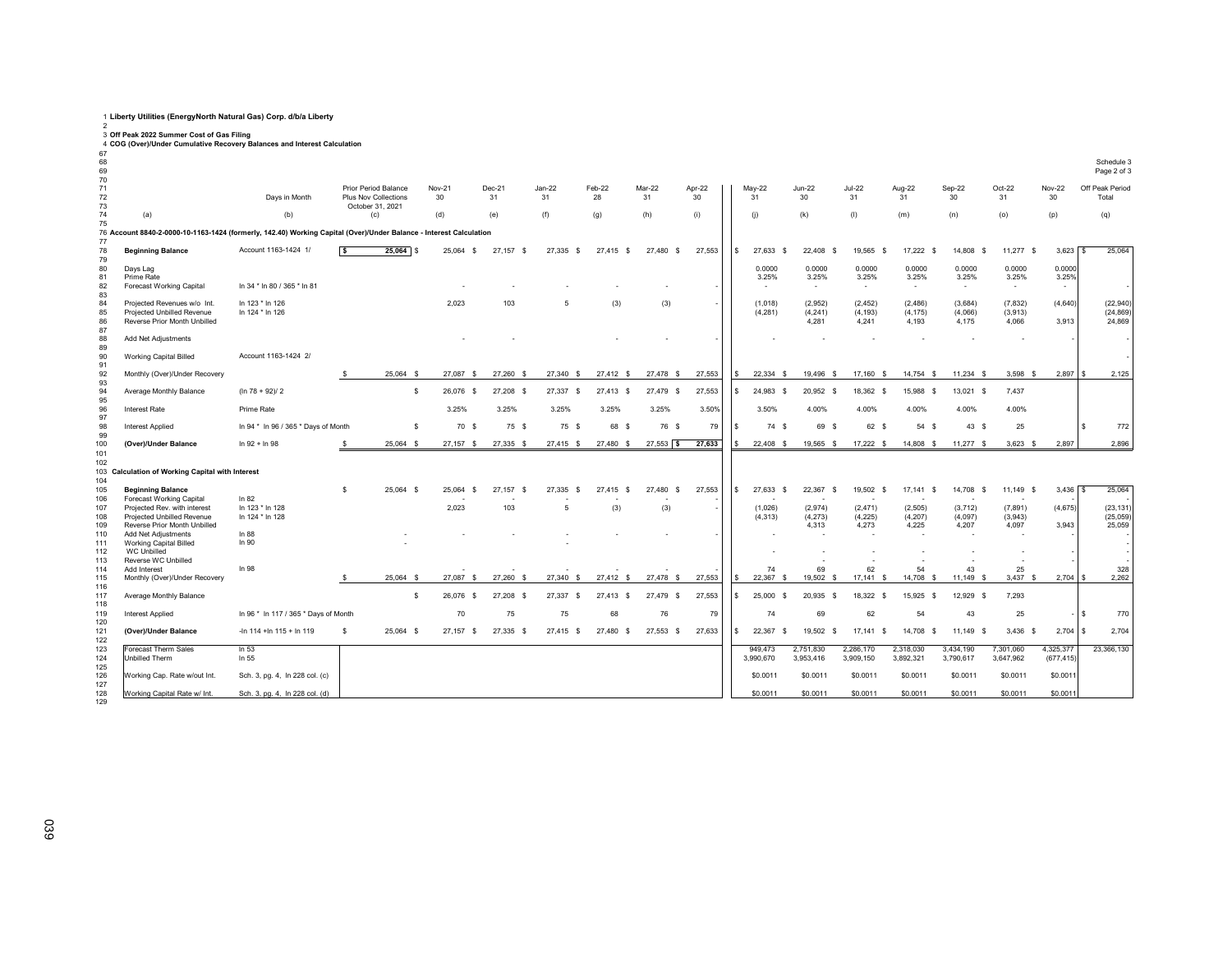| $\overline{2}$                  | 1 Liberty Utilities (EnergyNorth Natural Gas) Corp. d/b/a Liberty<br>3 Off Peak 2022 Summer Cost of Gas Filing                       |                                                         |                                                                         |            |                                     |                     |                            |                                  |                            |                     |                     |                                  |                                                |                                   |                                      |                                   |                                     |                            |                                                |
|---------------------------------|--------------------------------------------------------------------------------------------------------------------------------------|---------------------------------------------------------|-------------------------------------------------------------------------|------------|-------------------------------------|---------------------|----------------------------|----------------------------------|----------------------------|---------------------|---------------------|----------------------------------|------------------------------------------------|-----------------------------------|--------------------------------------|-----------------------------------|-------------------------------------|----------------------------|------------------------------------------------|
| 130                             | 4 COG (Over)/Under Cumulative Recovery Balances and Interest Calculation                                                             |                                                         |                                                                         |            |                                     |                     |                            |                                  |                            |                     |                     |                                  |                                                |                                   |                                      |                                   |                                     |                            | Schedule 3                                     |
| 131<br>132<br>133<br>134<br>135 | (a)                                                                                                                                  | Days in Month<br>(b)                                    | Prior Period Balance<br>Plus Nov Collections<br>October 31, 2021<br>(c) |            | Nov-21<br>30<br>(d)                 | Dec-21<br>31<br>(e) | $Jan-22$<br>31<br>(f)      | Feb-22<br>28<br>(g)              | <b>Mar-22</b><br>31<br>(h) | Apr-22<br>30<br>(i) | Mav-22<br>31<br>(i) |                                  | <b>Jun-22</b><br>30<br>(k)                     | <b>Jul-22</b><br>31<br>(1)        | Aug-22<br>31<br>(m)                  | Sep-22<br>30<br>(n)               | $Oct-22$<br>31<br>(o)               | <b>Nov-22</b><br>30<br>(p) | Page 3 of 3<br>Off Peak Period<br>Total<br>(q) |
| 136                             | 137 Account 8840-2-0000-10-1163-1754 (formerly, 175.54) Bad Debt (Over)/Under Balance - Interest Calculation                         |                                                         |                                                                         |            |                                     |                     |                            |                                  |                            |                     |                     |                                  |                                                |                                   |                                      |                                   |                                     |                            |                                                |
| 138                             |                                                                                                                                      |                                                         |                                                                         |            |                                     |                     |                            |                                  |                            |                     |                     |                                  |                                                |                                   |                                      |                                   |                                     |                            |                                                |
| 139                             | Forecast Direct Gas Costs                                                                                                            | In $34$<br>In 106 + (May includes prior                 |                                                                         | \$         | <b>S</b>                            | - S                 | - \$                       | - S                              | - \$                       |                     | \$3,877,696         | -S                               | 2,301,853                                      | \$1,986,073 \$2,013,201           |                                      | \$2,590,078                       | -S<br>5.280.947 \$                  |                            | 18,049,847                                     |
| 140<br>141<br>142               | <b>Forecast Working Capital</b><br>Prior Period Balance (with Refund) In 21 / 6<br>Total Forecast Direct Gas Costs & Working Capital | period)                                                 |                                                                         |            |                                     |                     |                            |                                  |                            |                     |                     | 25.064<br>1,444,195<br>5,346,955 | 1,444,195<br>3,746,048                         | 1,444,195<br>3,430,267            | 1,444,195<br>3,457,396               | 1,444,195<br>4,034,273            | 1.444.195<br>6,725,142              |                            | 25.064<br>8,665,170<br>18,074,912              |
| 143<br>144                      | <b>Beginning Balance</b>                                                                                                             | Account 1163-1754 1/                                    |                                                                         | 464,841 \$ | 464.841                             | 581,472 \$          | 591.177<br>-S              | 593,131<br>-S                    | 594.447<br>$\mathbf{s}$    | 595,954             |                     | 597,731<br>- \$                  | 498,935                                        | 449,409                           | 412,322<br><b>s</b><br>- \$          | 373,643<br>-S                     | 310,013 \$                          | $158, 131$ \$              | 464,841                                        |
| 145<br>146                      | Forecast Bad Debt                                                                                                                    | <b>Oct Collections &amp; Unbilled</b><br>In 142 * 0.007 |                                                                         |            |                                     |                     |                            |                                  |                            |                     |                     | 37,429                           | 26,222                                         | 24.012                            | 24,202                               | 28,240                            | 47,076                              |                            | 187,181                                        |
| 147<br>148<br>149               | Projected Revenues w/o int<br>Projected Unbilled Revenue                                                                             | In 184 * In 187<br>In 185 * In 187                      |                                                                         |            | 115,235                             | 8.089               | 322                        | (162)                            | (134)                      | 63                  |                     | (26, 495)<br>(111, 358)          | (76, 789)<br>(110, 318)                        | (63, 795)<br>(109, 083)           | (64, 684)<br>(108, 613)              | (95, 830)<br>(105, 775)           | (203, 733)<br>(101, 795)            | (120, 698)                 | (528, 608)<br>(646,943)                        |
| 150<br>151                      | Reverse Prior Month Unbilled                                                                                                         |                                                         |                                                                         |            |                                     |                     |                            |                                  |                            |                     |                     |                                  | 111.358                                        | 110.318                           | 109.083                              | 108.613                           | 105,775                             | 101.795                    | 646,943                                        |
| 152<br>153<br>154               | <b>Bad Debt Billed</b><br>Add Net Adjustments                                                                                        | Account 1163-1754 2/                                    |                                                                         |            |                                     |                     |                            |                                  |                            |                     |                     |                                  |                                                |                                   |                                      |                                   |                                     |                            | $\sim$                                         |
| 155                             | Monthly (Over)/Under Recovery                                                                                                        |                                                         | s                                                                       | 464.841 S  | 580.076<br>- \$                     | 589.561 \$          | 591.499<br>-S              | 592.969<br>- \$                  | 594.313 \$                 | 596,017             | s.                  | 497.308 \$                       | 449.409<br>-S                                  | 410.861 \$                        | 372,310<br>-S                        | 308.891<br>- S                    | 157,337 \$                          | 139,228                    | 123,413                                        |
| 156<br>157<br>158               | Average Monthly Balance                                                                                                              | $(ln 144 + 155)/2$                                      |                                                                         | s          | 522,458<br>- \$                     | 585,516 \$          | 591,338                    | 593,050                          | 594,380                    | 595,985             | -S                  | 547,520<br>-S                    | 474,172<br>- \$                                | 430,135                           | 392,316<br>S.<br>-S                  | 341,267<br>- S                    | 233,675<br>- \$                     | 148,680                    |                                                |
| 159<br>160                      | Interest Rate                                                                                                                        | Prime Rate                                              |                                                                         |            | 3.25%                               | 3.25%               | 3.25%                      | 3.25%                            | 3.25%                      | 3.50%               |                     | 3.50%                            | 4.00%                                          | 4.00%                             | 4.00%                                | 4.00%                             | 4.00%                               |                            |                                                |
| 161<br>162                      | <b>Interest Applied</b>                                                                                                              | In 157 * In 159 / 365 * Days of Mo.                     |                                                                         | s          | 1.396                               | $1.616$ S           | 1.632<br>-S                | 1.479<br>$\mathcal{S}$           | 1.641<br>- S               | 1.714               | <b>S</b>            | 1.628<br>- \$                    | 1.559<br>$\mathbf{\hat{S}}$                    | $1.461$ S                         | 1.333<br>-S                          | 1.122 S                           | 794                                 |                            | s<br>17,374                                    |
| 163<br>164                      | (Over)/Under Balance                                                                                                                 | In 155 + In 161                                         |                                                                         | 464,841 \$ | 581,472 \$                          | 591,177 \$          | 593,131 \$                 | 594,447 \$                       | $595,954$ \$               | 597,731             | s.                  | 498,935 \$                       | 450,967 \$                                     | 412,322 \$                        | 373,643 \$                           | 310,013 \$                        | 158,131 \$                          | 148.680                    | 140,787                                        |
| 165<br>166                      | <b>Calculation of Bad Debt with Interest</b>                                                                                         |                                                         |                                                                         |            |                                     |                     |                            |                                  |                            |                     |                     |                                  |                                                |                                   |                                      |                                   |                                     |                            |                                                |
| 167<br>168<br>169               | <b>Beginning Balance</b><br>Forecast Bad Debt                                                                                        | In 146<br>In 184 * 189                                  | s                                                                       | 464,841 \$ | 464,841<br>$\mathcal{S}$<br>115,235 | 581,472 \$<br>8,089 | 591,177<br><b>S</b><br>322 | 593,131<br>$\mathbf{s}$<br>(162) | 594,447<br>S.              | 595,954<br>63       | s.                  | 597,731 \$<br>37.429             | 494,539<br>$\mathbf{s}$<br>26,222<br>(79, 235) | 444,141 \$<br>24.012<br>(65, 827) | 405,043<br>S.<br>24,202<br>(66, 745) | 364,291 \$<br>28,240<br>(98, 883) | 297,665 \$<br>47,076                | 139,366<br>(124, 544)      | 464,841<br>187,181                             |
| 170<br>171<br>172               | Projected Revenues with int.<br>Projected Unbilled Revenue<br>Reverse Prior Month Unbilled                                           | In 185 * 189                                            |                                                                         |            |                                     |                     |                            |                                  | (134)                      |                     |                     | (27, 339)<br>(114, 906)          | (113, 834)<br>114.906                          | (112, 559)<br>113,834             | (112, 074)<br>112,559                | (109, 146)<br>112,074             | (210, 225)<br>(105, 038)<br>109,146 | 105,038                    | (549, 385)<br>(667, 557)<br>667,557            |
| 173<br>174                      | <b>Bad Debt Billed</b><br>Add Interest                                                                                               | In 152<br>In 161                                        |                                                                         |            |                                     |                     |                            |                                  |                            |                     |                     | 1.628                            | 1.559                                          | 1.461                             | 1.333                                | 1.122                             | 794                                 |                            | 7,896                                          |
| 175<br>176                      | Add Net Adjustments<br>Monthly (Over)/Under Recovery                                                                                 | In 153                                                  | <b>s</b>                                                                | 464.841 S  | 580.076 \$                          | 589,561<br>- S      | 591,499<br>-S              | 592.969<br><b>S</b>              | 594.313                    | 596,017             |                     | 494.543 \$                       | 444,157 \$                                     | 405,062 \$                        | 364,317 \$                           | 297,699<br>- S                    | 139,418 \$                          | 119,861                    | 110,533                                        |
| 177<br>178                      | Average Monthly Balance                                                                                                              | $(ln 168 + 176)/2$                                      |                                                                         | s          | 522,458<br>$\mathcal{S}$            | 585,516 \$          | 591,338                    | 593,050                          | 594,380                    | 595,985             | s.                  | 546,137<br>-S                    | 469,348<br>$\mathbf{\hat{S}}$                  | 424,601                           | 384,680<br>-S<br>- \$                | 330,995<br>-S                     | 218,541<br>- \$                     | 129,613                    |                                                |
| 179<br>180<br>181               | <b>Interest Applied</b>                                                                                                              | In 159 * In 178 / 365 * Days of Month                   |                                                                         |            | 1,396                               | 1,616               | 1,632                      | 1,479                            | 1,641                      | 1,714               |                     | 1,623                            | 1,543                                          | 1,442                             | 1,307                                | 1,088                             | 742                                 |                            | 17,224<br>$\mathbf{s}$                         |
| 182<br>183                      | (Over)/Under Balance                                                                                                                 | -In 174 +In 176 + In 180                                | s                                                                       | 464.841 S  | 581.472 \$                          | 591.177 \$          | 593.131 S                  | 594.447<br>- \$                  | 595.954<br>-S              | 597.731             | -S                  | 494.539<br>$\mathcal{L}$         | 444.141<br>- \$                                | 405,043                           | 364.291<br><b>S</b><br>S.            | 297.665<br>- S                    | 139,366<br>S.                       | 119,861                    | 119,861<br>$\mathbf{s}$                        |
| 184<br>185                      | <b>Forecast Therm Sales</b><br><b>Unbilled Therm</b>                                                                                 | ln 53<br>In 55                                          |                                                                         |            |                                     |                     |                            |                                  |                            |                     |                     | 949.473<br>3,990,670             | 2,751,830<br>3,953,416                         | 2,286,170<br>3,909,150            | 2,318,030<br>3,892,321               | 3.434.190<br>3,790,617            | 7,301,060<br>3,647,962              | 4,325,377                  | 23,366,130                                     |

187 COG Rate Without Interest Sch. 3, pg. 4, in 245 col. (c) \$0.0279 \$0.0279 \$0.0279 \$0.0279 \$0.0279 \$0.0279 \$0.0279 \$0.0279 \$0.0279 \$0.0279 \$0.0279 \$0.0279 \$0.0279 \$0.0279 \$0.0279 \$0.0279

Sch. 3, pg. 4, ln 245 col. (d) \$0.0288 \$0.0288 \$0.0288 \$0.0288 \$0.0288 \$0.0288 \$0.0288

**Total Interest** lns 48 + 119 + 180 **\$** 22,689 \$ 21,554 \$ 18,522 \$ 14,101 \$ 15,655 \$ 16,362 \$ 14,805 \$ 12,970 \$ 11,638 \$ 10,141 \$ 7,403 \$ 1,743 \$ - \$ 167,582

186<br>187<br>188<br>189<br>190<br>191<br>192

COG With Interest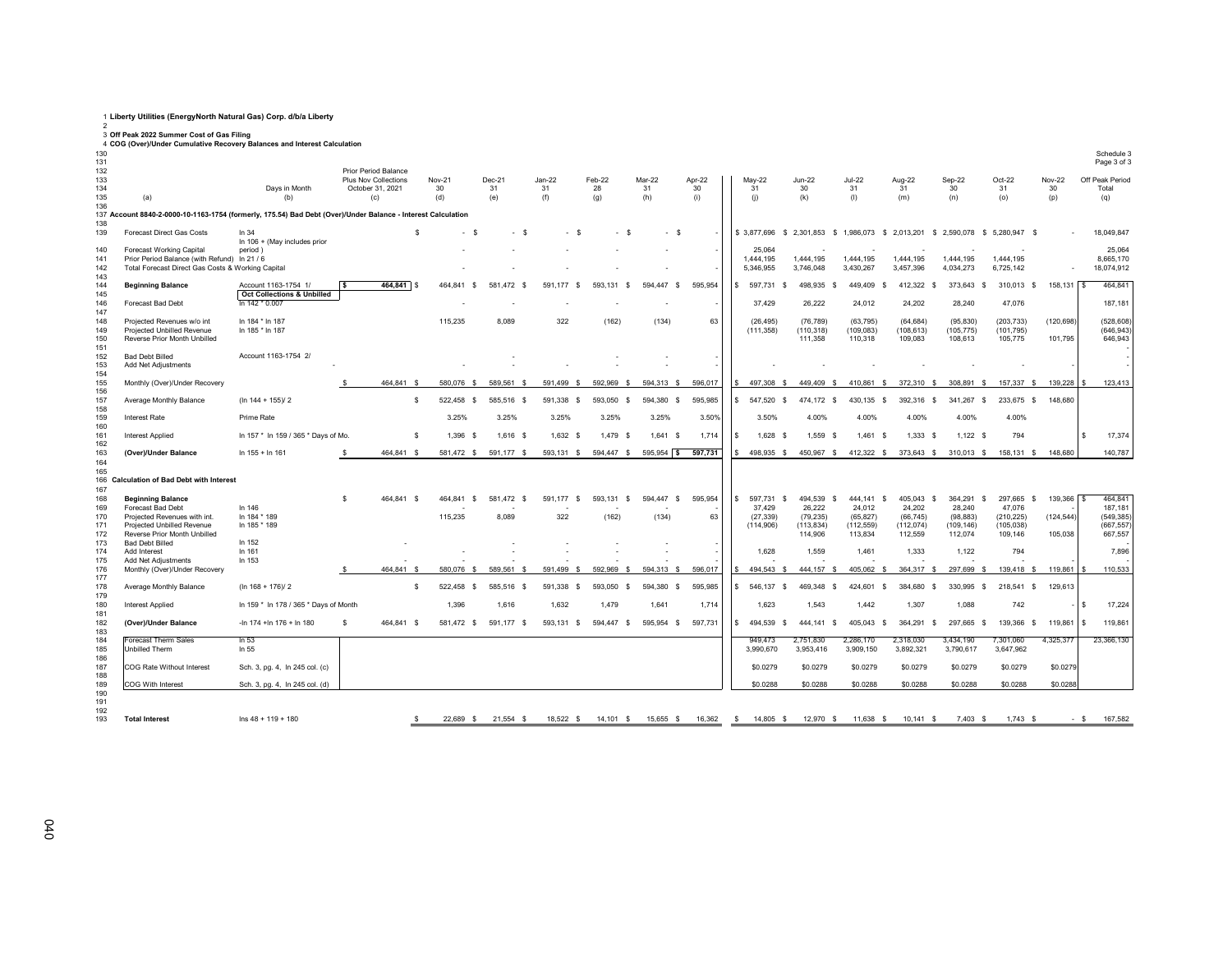2

3 **Off Peak 2022 Summer Cost of Gas Filing** 4 **Adjustments to Gas Costs**

| 8  | 6 Adjustments<br>(a)     | <b>Prior Period</b><br><b>Adjustments</b> | (b) | <b>Refunds from</b><br>Suppliers /<br><b>Pipelines</b><br>(c) |                          | <b>Broker</b><br>Revenue<br>(d) |                          | (e)                      | Transportation<br><b>Fuel Financing CGA Revenues</b><br>(f) |                          | Interruptible<br><b>Sales Margin</b><br>(g) |      | Off System<br>(h)        | Capacity<br>Sales Margin Release Margin<br>(i) | <b>Net Option</b><br><b>Premiums</b><br>(j) | <b>Fixed Price</b><br>Option<br>Administrative<br>Costs<br>(k) |        | <b>Total</b><br><b>Adjustments</b><br>(m) |
|----|--------------------------|-------------------------------------------|-----|---------------------------------------------------------------|--------------------------|---------------------------------|--------------------------|--------------------------|-------------------------------------------------------------|--------------------------|---------------------------------------------|------|--------------------------|------------------------------------------------|---------------------------------------------|----------------------------------------------------------------|--------|-------------------------------------------|
| 9  | <b>Nov-20</b>            |                                           |     |                                                               | $\overline{\phantom{a}}$ | \$                              | - \$<br>$\sim$           |                          | - \$                                                        | $\sim$                   | \$                                          | - \$ | $\sim$                   | \$<br>$\sim$                                   | ა                                           |                                                                | - \$   |                                           |
| 10 | Dec-20                   |                                           |     |                                                               | -                        |                                 | $\overline{\phantom{a}}$ | $\overline{\phantom{0}}$ |                                                             | $\overline{\phantom{a}}$ |                                             |      | $\overline{\phantom{a}}$ |                                                |                                             |                                                                |        |                                           |
| 11 | $Jan-21$                 |                                           |     |                                                               |                          |                                 |                          |                          |                                                             |                          |                                             |      |                          |                                                |                                             |                                                                |        |                                           |
| 12 | Feb-21                   |                                           |     |                                                               |                          |                                 |                          |                          |                                                             |                          |                                             |      |                          |                                                |                                             |                                                                |        | $\overline{\phantom{a}}$                  |
| 13 | Mar-21                   |                                           |     |                                                               |                          |                                 |                          |                          |                                                             |                          |                                             |      | $\overline{\phantom{a}}$ |                                                |                                             |                                                                |        |                                           |
| 14 | Apr-21                   |                                           |     |                                                               |                          |                                 | $\overline{\phantom{a}}$ |                          |                                                             |                          |                                             |      | $\overline{\phantom{a}}$ |                                                |                                             |                                                                |        |                                           |
| 15 | May-21                   |                                           |     |                                                               |                          |                                 | $\overline{\phantom{a}}$ |                          |                                                             |                          |                                             |      | $\overline{\phantom{a}}$ | (149, 464)                                     |                                             | $\overline{\phantom{a}}$                                       |        | (149, 464)                                |
| 16 | <b>Jun-21</b>            |                                           |     |                                                               | -                        |                                 | $\overline{\phantom{a}}$ | $\overline{\phantom{0}}$ |                                                             | $\overline{\phantom{a}}$ |                                             |      | $\overline{\phantom{a}}$ | (141, 180)                                     |                                             | $\overline{\phantom{a}}$                                       |        | (141, 180)                                |
| 17 | $Jul-21$                 |                                           |     |                                                               |                          |                                 | $\overline{\phantom{a}}$ |                          |                                                             |                          |                                             |      | $\overline{\phantom{a}}$ | (211, 505)                                     |                                             | $\overline{\phantom{a}}$                                       |        | (211, 505)                                |
| 18 | Aug-21                   |                                           |     |                                                               |                          |                                 | $\overline{\phantom{a}}$ |                          |                                                             |                          |                                             |      | $\overline{\phantom{a}}$ | (224, 684)                                     |                                             | $\overline{\phantom{a}}$                                       |        | (224, 684)                                |
| 19 | Sep-21                   |                                           |     |                                                               |                          |                                 | $\overline{\phantom{a}}$ |                          |                                                             |                          |                                             |      | $\overline{\phantom{a}}$ | (162, 433)                                     |                                             |                                                                |        | (162, 433)                                |
| 20 | Oct-21                   |                                           |     |                                                               |                          |                                 | $\overline{\phantom{a}}$ |                          |                                                             |                          |                                             |      | $\overline{\phantom{a}}$ | (191, 448)                                     |                                             |                                                                |        | (191, 448)                                |
| 21 |                          |                                           |     |                                                               |                          |                                 |                          |                          |                                                             |                          |                                             |      |                          |                                                |                                             |                                                                |        |                                           |
|    | 22 Total Off Peak Period |                                           |     |                                                               |                          |                                 | $\overline{\phantom{a}}$ |                          |                                                             | $\sim$                   |                                             | - \$ |                          | $(1,080,715)$ \$                               |                                             |                                                                | $-$ \$ | (1,080,715)                               |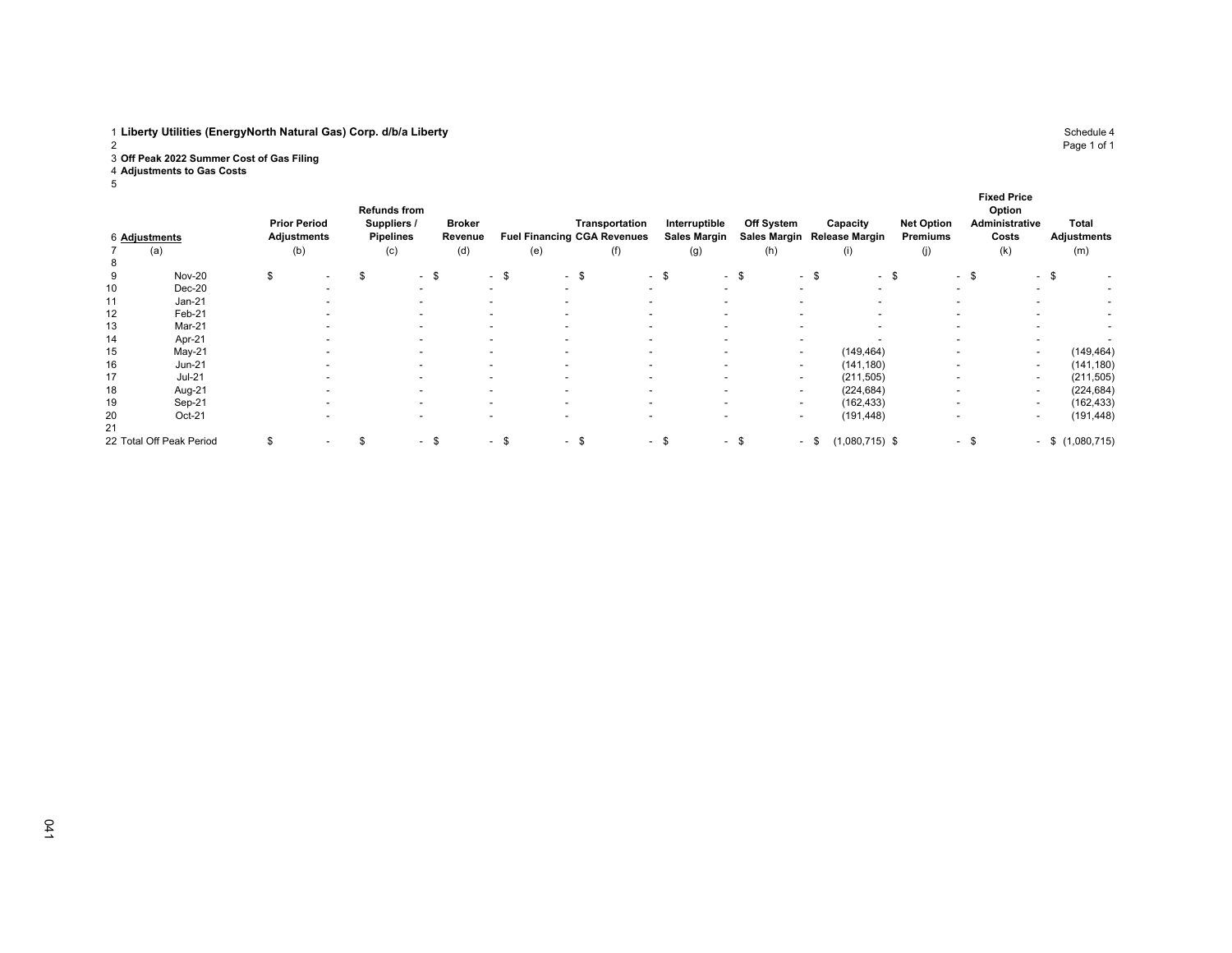| $\overline{2}$ | 1 Liberty Utilities (EnergyNorth Natural Gas) Corp. d/b/a Liberty |      |                                     |                         |                 |        |                 |        |                 |                         |                          |          |                 |              |          |          |                                                                                               | <b>REDACTED</b><br>Schedule 5A |
|----------------|-------------------------------------------------------------------|------|-------------------------------------|-------------------------|-----------------|--------|-----------------|--------|-----------------|-------------------------|--------------------------|----------|-----------------|--------------|----------|----------|-----------------------------------------------------------------------------------------------|--------------------------------|
|                | 3 Off Peak 2022 Summer Cost of Gas Filing                         |      |                                     |                         |                 |        |                 |        |                 |                         |                          |          |                 |              |          |          |                                                                                               | Page 1 of 2                    |
|                | 4 Demand Costs                                                    |      |                                     |                         |                 |        |                 |        |                 |                         |                          |          |                 |              |          |          |                                                                                               |                                |
| 5              |                                                                   |      |                                     |                         |                 |        |                 |        |                 |                         |                          |          |                 |              |          |          |                                                                                               |                                |
| 6              |                                                                   |      |                                     |                         |                 |        |                 |        |                 |                         |                          |          |                 |              |          |          | Off Peak                                                                                      | Peak                           |
| $\overline{7}$ |                                                                   |      |                                     |                         |                 |        |                 |        |                 |                         |                          |          |                 |              |          |          | $May - Oct$                                                                                   | $May - Oct$                    |
| 8              |                                                                   | Peak | Reference                           |                         | May-22          |        | <b>Jun-22</b>   |        | <b>Jul-22</b>   |                         | Aug-22                   |          | Sep-22          |              | $Oct-22$ |          | Total                                                                                         | Total                          |
| 9              | (a)                                                               | (b)  | (c)                                 |                         | (d)             |        | (e)             |        | (f)             |                         | (g)                      |          | (h)             |              | (i)      |          | (j)                                                                                           | (k)                            |
| 10             |                                                                   |      |                                     |                         |                 |        |                 |        |                 |                         |                          |          |                 |              |          |          |                                                                                               |                                |
|                | 11 Supply                                                         |      |                                     |                         |                 |        |                 |        |                 |                         |                          |          |                 |              |          |          |                                                                                               |                                |
| 12             | Niagara Supply                                                    |      | Sch 5B, In 9 * Sch 5C In 9 x days   |                         |                 |        |                 | - \$   |                 | - \$                    |                          |          |                 | - \$         |          |          | - \$                                                                                          |                                |
|                | 13 Subtotal Supply Demand & Reservation Charges                   |      |                                     | $\frac{3}{3}$           |                 | $-$ \$ |                 | $-$ \$ | a.              | $\overline{\mathbf{s}}$ |                          | $-$ \$   |                 | $-$ \$       |          | $-$ \$   | .<br>. s                                                                                      |                                |
| 14             |                                                                   |      |                                     |                         |                 |        |                 |        |                 |                         |                          |          |                 |              |          |          |                                                                                               |                                |
|                | 15 Pipeline                                                       |      |                                     |                         |                 |        |                 |        |                 |                         |                          |          |                 |              |          |          |                                                                                               |                                |
| 16             | Iroquois Gas Trans Service RTS 470-0                              |      | Sch 5B, In 12 * Sch 5C In 12 x days |                         |                 |        |                 |        |                 |                         |                          |          |                 |              |          |          |                                                                                               |                                |
| 17             | Tenn Gas Pipeline 95346 Z5-Z6                                     |      | Sch 5B, In 13 * Sch 5C In 14 x days |                         |                 |        |                 |        |                 |                         |                          |          |                 |              |          |          |                                                                                               |                                |
| 18             | Tenn Gas Pipeline 2302 Z5-Z6                                      |      | Sch 5B, In 14 * Sch 5C In 16 x days |                         |                 |        |                 |        |                 |                         |                          |          |                 |              |          |          |                                                                                               |                                |
| 19             | Tenn Gas Pipeline 8587 Z0-Z6                                      |      | Sch 5B, In 15 * Sch 5C In 18 x days |                         |                 |        |                 |        |                 |                         |                          |          |                 |              |          |          |                                                                                               |                                |
| 20             | Tenn Gas Pipeline 8587 Z1-Z6                                      |      | Sch 5B, In 16 * Sch 5C In 20 x days |                         |                 |        |                 |        |                 |                         |                          |          |                 |              |          |          |                                                                                               |                                |
| 21             | Tenn Gas Pipeline 8587 Z4-Z6                                      |      | Sch 5B, In 17 * Sch 5C In 22 x days |                         |                 |        |                 |        |                 |                         |                          |          |                 |              |          |          |                                                                                               |                                |
| 22             | Tenn Gas Pipeline (Dracut) 42076 Z6-Z6                            |      | Sch 5B, In 18 * Sch 5C In 24 x days |                         |                 |        |                 |        |                 |                         |                          |          |                 |              |          |          |                                                                                               |                                |
| 23             | Tenn Gas Pipeline (Dracut) 358905 Z6-Z7                           |      | Sch 5B, In * Sch 5C In 25 x days    |                         |                 |        |                 |        |                 |                         |                          |          |                 |              |          |          |                                                                                               |                                |
| 24             | Tenn Gas Pipeline (Concord Lateral) Z6-Z6                         |      | Sch 5B, In 19 * Sch 5C In 28 x days |                         |                 |        |                 |        |                 |                         |                          |          |                 |              |          |          |                                                                                               |                                |
| 25             | Portland Natural Gas Trans Service                                |      | Sch 5B, In 20 * Sch 5C In 30 x days |                         |                 |        |                 |        |                 |                         |                          |          |                 |              |          |          |                                                                                               |                                |
| 26             | <b>Portland Natural Gas</b>                                       |      | Sch 5B, In 21 * Sch 5C In 31 x days |                         |                 |        |                 |        |                 |                         |                          |          |                 |              |          |          |                                                                                               |                                |
| 27             | ANE (TransCanada via Union to Iroquois)                           |      | Sch 5B, In 22 * Sch 5C In 48 x days |                         |                 |        |                 |        |                 |                         |                          |          |                 |              |          |          |                                                                                               |                                |
| 28             | TransCanada via Union to Portland                                 |      | Sch 5B, In 23 * Sch 5C In 49 x days |                         |                 |        |                 |        |                 |                         |                          |          |                 |              |          |          |                                                                                               |                                |
| 29             | Tenn Gas Pipeline Z4-Z6 stg 632                                   | peak | Sch 5B, In 24 * Sch 5C In 34 x days |                         |                 |        |                 |        |                 |                         |                          |          |                 |              |          |          |                                                                                               |                                |
| 30             | Tenn Gas Pipeline Z4-Z6 stg 11234                                 | peak | Sch 5B, In 25 * Sch 5C In 36 x days |                         |                 |        |                 |        |                 |                         |                          |          |                 |              |          |          |                                                                                               |                                |
| 31             | Tenn Gas Pipeline Z5-Z6 stg 11234                                 | peak | Sch 5B, In 26 * Sch 5C In 38 x days |                         |                 |        |                 |        |                 |                         |                          |          |                 |              |          |          |                                                                                               |                                |
| 32             | National Fuel FST 2358                                            | peak | Sch 5B, In 27 * Sch 5C In 40 x days |                         |                 |        |                 |        |                 |                         |                          |          |                 |              |          |          |                                                                                               |                                |
| 33             |                                                                   |      |                                     |                         |                 |        |                 |        |                 |                         |                          |          |                 |              |          |          |                                                                                               |                                |
|                | 34 Subtotal Pipeline Demand Charges                               |      |                                     |                         |                 |        |                 |        |                 |                         |                          |          |                 |              |          |          | \$ 1,640,391 \$ 1,643,539 \$ 1,643,539 \$ 1,643,539 \$ 1,643,539 \$ 1,643,539 \$ 4,954,402 \$ | 4,903,685                      |
| 35             |                                                                   |      |                                     |                         |                 |        |                 |        |                 |                         |                          |          |                 |              |          |          |                                                                                               |                                |
|                | 36 Peaking Supply                                                 |      |                                     |                         |                 |        |                 |        |                 |                         |                          |          |                 |              |          |          |                                                                                               |                                |
| 37             | Tenn Gas Pipeline (Concord Lateral) Z6-Z6                         | peak | Sch 5B, In 30 * Sch 5C In 28 x days | \$                      |                 | $-5$   |                 | - \$   |                 | $-$ \$                  |                          | - \$     |                 | - \$         |          | $-$ \$   | $-5$                                                                                          |                                |
| 38             | Granite Ridge Demand                                              | peak | Sch 5B, In 31 * Sch 5C In 59 x days |                         |                 |        |                 |        |                 |                         |                          |          | $\blacksquare$  |              |          |          | $\overline{\phantom{a}}$                                                                      |                                |
| 39             | DOMAC Demand NSB041                                               | peak | Per Contract                        |                         |                 |        |                 |        |                 |                         |                          |          |                 |              |          |          |                                                                                               |                                |
|                | 40 Subtotal Peaking Demand Charges                                |      |                                     | $\overline{\mathbf{s}}$ |                 | $-$ \$ |                 | $-$ \$ | ÷.              | $\mathbf{s}$            | $\overline{\phantom{a}}$ | <b>S</b> | $\sim$          | $\mathbf{s}$ | $\sim$   | <b>S</b> | $-$ \$                                                                                        |                                |
| 41             |                                                                   |      |                                     |                         |                 |        |                 |        |                 |                         |                          |          |                 |              |          |          |                                                                                               |                                |
|                | 42 Subtotal Supply, Pipeline & Peaking                            |      | $\ln 13 + \ln 34 + \ln 40$          |                         |                 |        |                 |        |                 |                         |                          |          |                 |              |          |          | \$ 1,640,391 \$ 1,643,539 \$ 1,643,539 \$ 1,643,539 \$ 1,643,539 \$ 1,643,539 \$ 4,954,402 \$ | 4,903,685                      |
| 43             |                                                                   |      |                                     |                         |                 |        |                 |        |                 |                         |                          |          |                 |              |          |          |                                                                                               |                                |
| 44             | Less Transportation Capacity Credit                               |      |                                     | S.                      | $(555, 436)$ \$ |        | $(556, 502)$ \$ |        | $(556, 502)$ \$ |                         | $(556, 502)$ \$          |          | $(556, 502)$ \$ |              |          |          | $(556,502)$ \$ $(1,677,561)$ \$                                                               | (1,660,388)                    |
| 45             |                                                                   |      |                                     |                         |                 |        |                 |        |                 |                         |                          |          |                 |              |          |          |                                                                                               |                                |
|                | 46 Total Supply, Pipeline & Peaking Demand                        |      |                                     |                         |                 |        |                 |        |                 |                         |                          |          |                 |              |          |          | \$ 1,084,955 \$ 1,087,037 \$ 1,087,037 \$ 1,087,037 \$ 1,087,037 \$ 1,087,037 \$ 3,276,842 \$ | 3,243,297                      |

**THIS PAGE HAS BEEN REDACTED**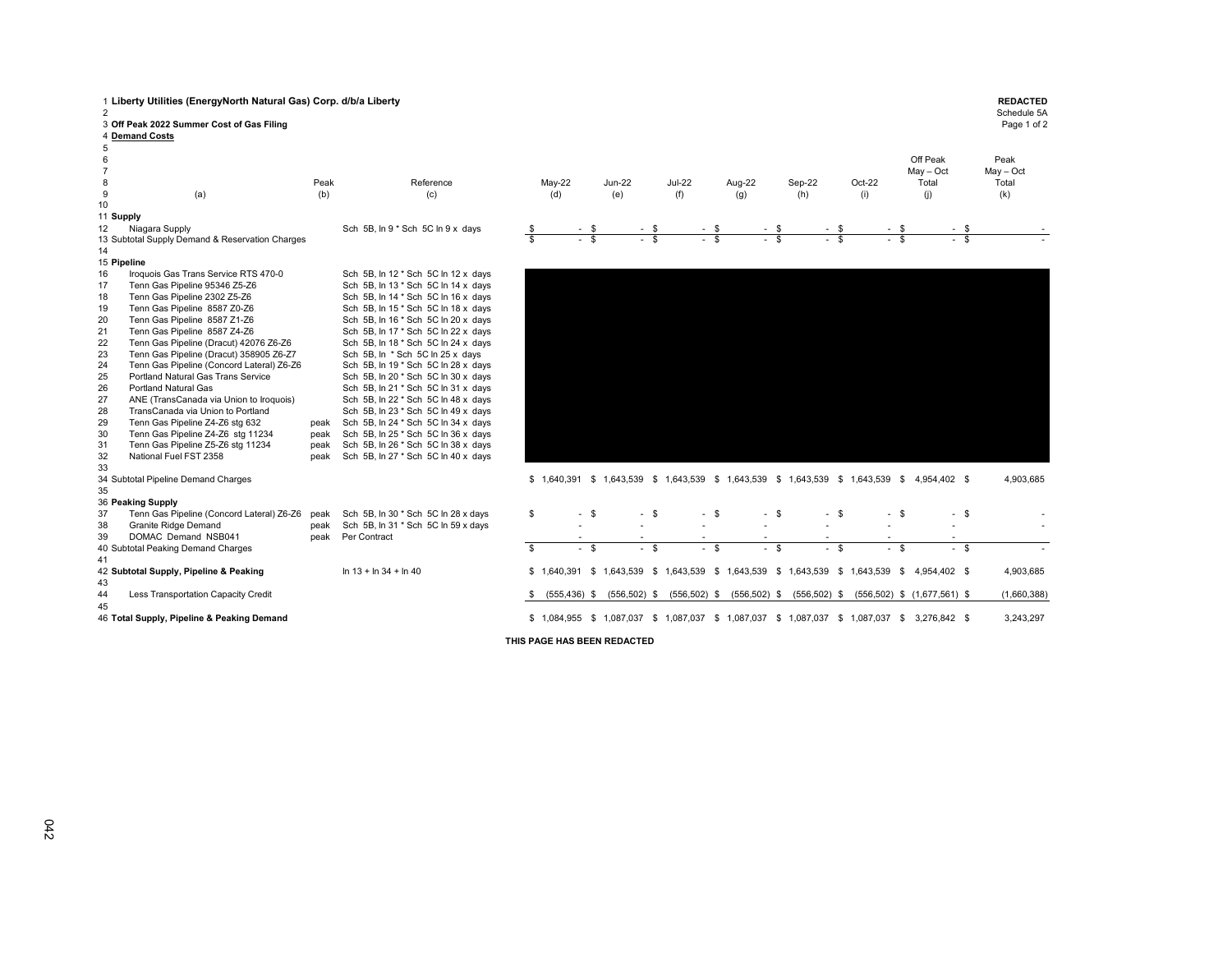| 48 Storage                                    |                                                                                                                                                                           |                                     |                                                                           |           |      |                                                                                                                                           |                                                                                                                                   |                                                                                                                                   |                                                                                                                                 |                                                                        |                                                                                                                     |        |                                                                                                  |                                                                                                                                                                                                                                                            |
|-----------------------------------------------|---------------------------------------------------------------------------------------------------------------------------------------------------------------------------|-------------------------------------|---------------------------------------------------------------------------|-----------|------|-------------------------------------------------------------------------------------------------------------------------------------------|-----------------------------------------------------------------------------------------------------------------------------------|-----------------------------------------------------------------------------------------------------------------------------------|---------------------------------------------------------------------------------------------------------------------------------|------------------------------------------------------------------------|---------------------------------------------------------------------------------------------------------------------|--------|--------------------------------------------------------------------------------------------------|------------------------------------------------------------------------------------------------------------------------------------------------------------------------------------------------------------------------------------------------------------|
| Dominion - Demand                             | peak                                                                                                                                                                      | Sch 5B, In 35 * Sch 5C In 63 x days | \$                                                                        |           |      |                                                                                                                                           |                                                                                                                                   |                                                                                                                                   |                                                                                                                                 |                                                                        |                                                                                                                     |        |                                                                                                  | 10,488                                                                                                                                                                                                                                                     |
| Dominion - Storage                            | peak                                                                                                                                                                      | Sch 5B, In 36 * Sch 5C In 64 x days |                                                                           | 1,489     |      | 1,489                                                                                                                                     | 1,489                                                                                                                             | 1.489                                                                                                                             | 1.489                                                                                                                           |                                                                        | 1,489                                                                                                               |        |                                                                                                  | 8,935                                                                                                                                                                                                                                                      |
| Honeove - Demand                              | peak                                                                                                                                                                      | Sch 5B, In 37 * Sch 5C In 67 x days |                                                                           | 8,351     |      | 8.351                                                                                                                                     | 8.351                                                                                                                             | 8.351                                                                                                                             | 8.351                                                                                                                           |                                                                        | 8,351                                                                                                               |        |                                                                                                  | 50,105                                                                                                                                                                                                                                                     |
| National Fuel - Demand                        | peak                                                                                                                                                                      | Sch 5B, In 39 * Sch 5C In 69 x days |                                                                           | 16,053    |      | 16,053                                                                                                                                    | 16,053                                                                                                                            | 16,053                                                                                                                            | 16,053                                                                                                                          |                                                                        | 16,053                                                                                                              |        |                                                                                                  | 96,318                                                                                                                                                                                                                                                     |
| National Fuel - Capacity                      | peak                                                                                                                                                                      | Sch 5B, In 40 * Sch 5C In 70 x days |                                                                           | 31.930    |      | 31.930                                                                                                                                    | 31.930                                                                                                                            | 31.930                                                                                                                            | 31.930                                                                                                                          |                                                                        | 31,930                                                                                                              |        |                                                                                                  | 191.580                                                                                                                                                                                                                                                    |
|                                               | peak                                                                                                                                                                      |                                     |                                                                           | 28,603    |      | 28,603                                                                                                                                    | 28,603                                                                                                                            | 28,603                                                                                                                            | 28,603                                                                                                                          |                                                                        |                                                                                                                     |        |                                                                                                  | 171,615                                                                                                                                                                                                                                                    |
| Tenn Gas Pipeline - Capacity                  | peak                                                                                                                                                                      | Sch 5B, In 42 * Sch 5C In 74 x days |                                                                           | 27,931    |      | 27,931                                                                                                                                    | 27,931                                                                                                                            | 27,931                                                                                                                            | 27,931                                                                                                                          |                                                                        | 27,931                                                                                                              |        |                                                                                                  | 167,586                                                                                                                                                                                                                                                    |
|                                               |                                                                                                                                                                           |                                     |                                                                           |           |      |                                                                                                                                           |                                                                                                                                   |                                                                                                                                   |                                                                                                                                 |                                                                        |                                                                                                                     |        |                                                                                                  |                                                                                                                                                                                                                                                            |
|                                               |                                                                                                                                                                           |                                     | £.                                                                        |           |      |                                                                                                                                           |                                                                                                                                   |                                                                                                                                   |                                                                                                                                 | -S                                                                     |                                                                                                                     |        |                                                                                                  | \$<br>696,628                                                                                                                                                                                                                                              |
|                                               |                                                                                                                                                                           |                                     |                                                                           |           |      |                                                                                                                                           |                                                                                                                                   |                                                                                                                                   |                                                                                                                                 |                                                                        |                                                                                                                     |        |                                                                                                  |                                                                                                                                                                                                                                                            |
|                                               |                                                                                                                                                                           |                                     |                                                                           |           |      |                                                                                                                                           |                                                                                                                                   |                                                                                                                                   |                                                                                                                                 |                                                                        |                                                                                                                     |        |                                                                                                  | (235, 878)                                                                                                                                                                                                                                                 |
|                                               |                                                                                                                                                                           |                                     |                                                                           |           |      |                                                                                                                                           |                                                                                                                                   |                                                                                                                                   |                                                                                                                                 |                                                                        |                                                                                                                     |        |                                                                                                  |                                                                                                                                                                                                                                                            |
| 61 Total Storage Demand Costs                 |                                                                                                                                                                           | $ln 57 + ln 59$                     | \$.                                                                       |           |      |                                                                                                                                           |                                                                                                                                   |                                                                                                                                   |                                                                                                                                 |                                                                        |                                                                                                                     |        |                                                                                                  | 460,750                                                                                                                                                                                                                                                    |
|                                               |                                                                                                                                                                           |                                     |                                                                           |           |      |                                                                                                                                           |                                                                                                                                   |                                                                                                                                   |                                                                                                                                 |                                                                        |                                                                                                                     |        |                                                                                                  |                                                                                                                                                                                                                                                            |
|                                               |                                                                                                                                                                           |                                     |                                                                           |           |      |                                                                                                                                           |                                                                                                                                   |                                                                                                                                   |                                                                                                                                 |                                                                        |                                                                                                                     |        |                                                                                                  | 5,600,313                                                                                                                                                                                                                                                  |
|                                               |                                                                                                                                                                           |                                     |                                                                           |           |      |                                                                                                                                           |                                                                                                                                   |                                                                                                                                   |                                                                                                                                 |                                                                        |                                                                                                                     |        |                                                                                                  |                                                                                                                                                                                                                                                            |
| 65 Total Transportation Capacity Credit       |                                                                                                                                                                           | $ln 44 + ln 59$                     |                                                                           |           |      |                                                                                                                                           |                                                                                                                                   |                                                                                                                                   |                                                                                                                                 |                                                                        |                                                                                                                     |        |                                                                                                  | (1,896,266)                                                                                                                                                                                                                                                |
|                                               |                                                                                                                                                                           |                                     |                                                                           |           |      |                                                                                                                                           |                                                                                                                                   |                                                                                                                                   |                                                                                                                                 |                                                                        |                                                                                                                     |        |                                                                                                  |                                                                                                                                                                                                                                                            |
|                                               |                                                                                                                                                                           |                                     |                                                                           |           |      |                                                                                                                                           |                                                                                                                                   |                                                                                                                                   |                                                                                                                                 |                                                                        |                                                                                                                     |        |                                                                                                  | 3,704,047                                                                                                                                                                                                                                                  |
|                                               |                                                                                                                                                                           |                                     |                                                                           |           |      |                                                                                                                                           |                                                                                                                                   |                                                                                                                                   |                                                                                                                                 |                                                                        |                                                                                                                     |        |                                                                                                  |                                                                                                                                                                                                                                                            |
|                                               |                                                                                                                                                                           |                                     |                                                                           |           |      |                                                                                                                                           |                                                                                                                                   |                                                                                                                                   |                                                                                                                                 |                                                                        |                                                                                                                     |        |                                                                                                  |                                                                                                                                                                                                                                                            |
| 70 Monthly Off Peak Demand                    |                                                                                                                                                                           |                                     |                                                                           |           |      |                                                                                                                                           |                                                                                                                                   |                                                                                                                                   |                                                                                                                                 |                                                                        | 993.530                                                                                                             | - \$   |                                                                                                  |                                                                                                                                                                                                                                                            |
| 71 Monthly Off Peak Transportation Cap Credit |                                                                                                                                                                           |                                     |                                                                           |           |      | (336 409)                                                                                                                                 | (336 409)                                                                                                                         | (336, 409)                                                                                                                        | (336 409)                                                                                                                       |                                                                        | (336 409)                                                                                                           |        | (1677561)                                                                                        |                                                                                                                                                                                                                                                            |
| 72 Total Off Peak Demand                      |                                                                                                                                                                           |                                     |                                                                           |           | - \$ |                                                                                                                                           |                                                                                                                                   |                                                                                                                                   |                                                                                                                                 |                                                                        |                                                                                                                     |        |                                                                                                  |                                                                                                                                                                                                                                                            |
|                                               |                                                                                                                                                                           |                                     |                                                                           |           |      |                                                                                                                                           |                                                                                                                                   |                                                                                                                                   |                                                                                                                                 |                                                                        |                                                                                                                     |        |                                                                                                  |                                                                                                                                                                                                                                                            |
| 74 Monthly Peak Demand                        |                                                                                                                                                                           |                                     |                                                                           |           |      |                                                                                                                                           |                                                                                                                                   |                                                                                                                                   |                                                                                                                                 |                                                                        |                                                                                                                     |        |                                                                                                  | 5,600,313                                                                                                                                                                                                                                                  |
| 75 Monthly Peak Transportation Cap Credit     |                                                                                                                                                                           |                                     |                                                                           | (259.406) |      | (259.406)                                                                                                                                 | (259, 406)                                                                                                                        | (259, 406)                                                                                                                        | (259, 406)                                                                                                                      |                                                                        | (259, 406)                                                                                                          |        | $\overline{\phantom{a}}$                                                                         | (1,896,266)                                                                                                                                                                                                                                                |
| 76 Total Peak Demand                          |                                                                                                                                                                           |                                     | S.                                                                        |           |      |                                                                                                                                           |                                                                                                                                   |                                                                                                                                   |                                                                                                                                 |                                                                        |                                                                                                                     |        |                                                                                                  | 3,704,047                                                                                                                                                                                                                                                  |
|                                               | Tenn Gas Pipeline - Demand<br>57 Subtotal Storage Demand Costs<br>Less Transportation Capacity Credit<br>63 Total Demand Charges<br>67 Total Demand Charges less Cap. Cr. |                                     | Sch 5B, In 41 * Sch 5C In 73 x days<br>$ln 42 + ln 57$<br>$ln 63 + ln 65$ |           |      | $1.748$ \$<br>116.105 \$<br>$(39,313)$ \$<br>76,792 \$<br>$(594.749)$ \$<br>990.382 \$<br>(335343)<br>655,039<br>766,114 \$<br>506,708 \$ | $1.748$ \$<br>116.105 \$<br>$(39,313)$ \$<br>76,792 \$<br>$(595, 815)$ \$<br>993.530 \$<br>657.121 \$<br>766,114 \$<br>506,708 \$ | $1,748$ \$<br>116,105 \$<br>$(39,313)$ \$<br>76,792 \$<br>$(595, 815)$ \$<br>993.530 \$<br>657,121 \$<br>766,114 \$<br>506,708 \$ | 1,748 \$<br>116,105 \$<br>$(39,313)$ \$<br>76,792 \$<br>$(595, 815)$ \$<br>993,530 \$<br>657.121 \$<br>766,114 \$<br>506,708 \$ | 116.105<br>\$1,756,496 \$1,759,644 \$1,759,644 \$1,759,644 \$1,759,644 | $1.748$ \$<br>$(39,313)$ \$<br>76,792 \$<br>$(595, 815)$ \$<br>993,530 \$<br>657,121 \$<br>766,114 \$<br>506,708 \$ | 28,603 | $1.748$ \$<br>116.105 \$<br>$(39,313)$ \$<br>76,792 \$<br>657,121 \$<br>766,114 \$<br>506,708 \$ | $-$ \$<br>$\sim$<br>$-$ \$<br>$-$ \$<br>\$1,759,644 \$4,954,402 \$<br>$(595,815)$ \$ $(1,677,561)$ \$<br>\$ 1,161,746 \$ 1,163,829 \$ 1,163,829 \$ 1,163,829 \$ 1,163,829 \$ 1,163,829 \$ 3,276,842 \$<br>4.954.402 \$<br>3,276,842 \$<br>$-$ \$<br>$-$ \$ |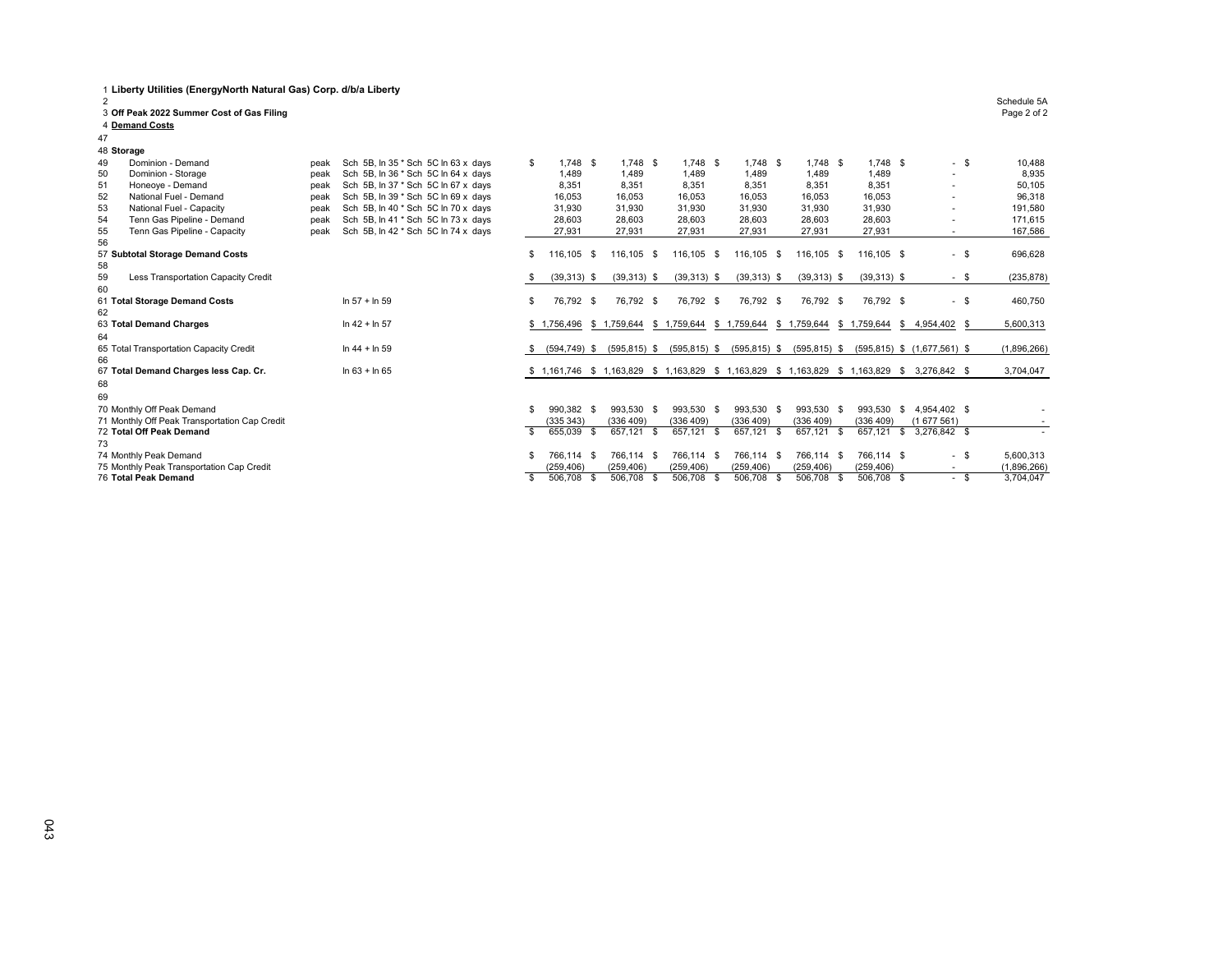## 3 **Off Peak 2022 Summer Cost of Gas Filing**

4 **Demand Volumes** 

| 5  |                 |                                           |      |                            |           |               |               |           |           |           |
|----|-----------------|-------------------------------------------|------|----------------------------|-----------|---------------|---------------|-----------|-----------|-----------|
| 6  |                 |                                           | Peak | Reference                  | May-22    | <b>Jun-22</b> | <b>Jul-22</b> | Aug-22    | Sep-22    | Oct-22    |
|    |                 | (a)                                       | (b)  | (c)                        | (d)       | (e)           | (f)           | (g)       | (h)       | (i)       |
| 8  | <b>Supply</b>   |                                           |      |                            |           |               |               |           |           |           |
| 9  |                 | Niagara Supply                            |      |                            |           |               |               |           |           |           |
| 10 |                 |                                           |      |                            |           |               |               |           |           |           |
| 11 | <b>Pipeline</b> |                                           |      |                            |           |               |               |           |           |           |
| 12 |                 | Iroquois Gas Trans Service                |      | RTS 470-01                 | 4,047     | 4,047         | 4,047         | 4,047     | 4,047     | 4,047     |
| 13 |                 | Tenn Gas Pipeline                         |      | 95346 Z5-Z6                | 4,000     | 4,000         | 4,000         | 4.000     | 4,000     | 4,000     |
| 14 |                 | <b>Tenn Gas Pipeline</b>                  |      | 2302 Z5-Z6                 | 3,122     | 3,122         | 3,122         | 3,122     | 3,122     | 3,122     |
| 15 |                 | Tenn Gas Pipeline (long haul)             |      | 8587 Z0-Z6                 | 7,035     | 7,035         | 7,035         | 7,035     | 7,035     | 7,035     |
| 16 |                 | Tenn Gas Pipeline (long haul)             |      | 8587 Z1-Z6                 | 14,561    | 14,561        | 14,561        | 14,561    | 14,561    | 14,561    |
| 17 |                 | Tenn Gas Pipeline (short haul)            |      | 8587 Z4-Z6                 | 3,811     | 3,811         | 3,811         | 3,811     | 3,811     | 3,811     |
| 18 |                 | Tenn Gas Pipeline                         |      | 42076 FTA Z6-Z6            | 20,000    | 20,000        | 20,000        | 20,000    | 20,000    | 20,000    |
|    |                 | Tenn Gas Pipeline                         |      | 358905 FTA Z6-Z6           | 40,000    | 40,000        | 40,000        | 40,000    | 40,000    | 40,000    |
| 19 |                 | Tenn Gas Pipeline (Concord Lateral)       |      | Firm Transportation        | 30,000    | 30,000        | 30,000        | 30,000    | 30,000    | 30,000    |
| 20 |                 | <b>Portland Natural Gas Trans Service</b> |      | FT-1999-001                | 1,000     | 1,000         | 1,000         | 1,000     | 1,000     | 1,000     |
| 21 |                 | <b>Portland Natural Gas</b>               |      | <b>FTN</b>                 | 5,000     | 5,000         | 5,000         | 5,000     | 5,000     | 5,000     |
| 22 |                 | ANE (TransCanada via Union to Iroquois)   |      | Dawn - Parkway to Iroquois | 4,047     | 4,047         | 4,047         | 4,047     | 4,047     | 4,047     |
| 23 |                 | TransCanada via Union to Portland         |      | Union Parkway to Portland  | 5,077     | 5,077         | 5,077         | 5,077     | 5,077     | 5,077     |
| 24 |                 | Tenn Gas Pipeline (short haul)            | peak | 632 Z4-Z6 (stg)            | 15,265    | 15,265        | 15,265        | 15,265    | 15,265    | 15,265    |
| 25 |                 | Tenn Gas Pipeline (short haul)            | peak | 11234 Z4-Z6(stg)           | 7,082     | 7,082         | 7,082         | 7,082     | 7,082     | 7,082     |
| 26 |                 | Tenn Gas Pipeline (short haul)            | peak | 11234 Z5-Z6(stg)           | 1,957     | 1,957         | 1,957         | 1,957     | 1,957     | 1,957     |
| 27 |                 | <b>National Fuel</b>                      | peak | <b>FST N02358</b>          | 6,098     | 6,098         | 6,098         | 6,098     | 6,098     | 6,098     |
| 28 |                 |                                           |      |                            |           |               |               |           |           |           |
| 29 | Peaking         |                                           |      |                            |           |               |               |           |           |           |
| 30 |                 | Tenn Gas Pipeline (Concord Lateral)       | peak |                            |           |               |               |           |           |           |
| 31 |                 | <b>Granite Ridge Demand</b>               | peak |                            |           |               |               |           |           |           |
| 32 |                 | <b>DOMAC Liquid Demand Charge</b>         | peak | <b>NSB041</b>              |           |               |               |           |           |           |
| 33 |                 |                                           |      |                            |           |               |               |           |           |           |
| 34 | <b>Storage</b>  |                                           |      |                            |           |               |               |           |           |           |
| 35 |                 | Dominion - Demand                         | peak | GSS 300076                 | 934       | 934           | 934           | 934       | 934       | 934       |
| 36 |                 | Dominion - Capacity Reservation           | peak | GSS 300076                 | 102,700   | 102,700       | 102,700       | 102,700   | 102,700   | 102,700   |
| 37 |                 | Honeoye - Demand                          | peak | SS-NY                      | 1,362     | 1,362         | 1,362         | 1,362     | 1,362     | 1,362     |
| 38 |                 | Honeoye - Capacity                        | peak | SS-NY                      | 245,380   | 245,380       | 245,380       | 245,380   | 245,380   | 245,380   |
| 39 |                 | National Fuel - Demand                    | peak | FSS-1 2357                 | 6,098     | 6,098         | 6,098         | 6,098     | 6,098     | 6,098     |
| 40 |                 | National Fuel - Capacity Reservation      | peak | FSS-1 2357                 | 670,800   | 670.800       | 670,800       | 670,800   | 670,800   | 670,800   |
| 41 |                 | Tenn Gas Pipeline - Demand                | peak | <b>FS-MA 523</b>           | 21,844    | 21,844        | 21,844        | 21,844    | 21,844    | 21,844    |
| 42 |                 | Tenn Gas Pipeline - Cap. Reservations     | peak | <b>FS-MA 523</b>           | 1,560,391 | 1,560,391     | 1,560,391     | 1,560,391 | 1,560,391 | 1,560,391 |
|    |                 |                                           |      |                            |           |               |               |           |           |           |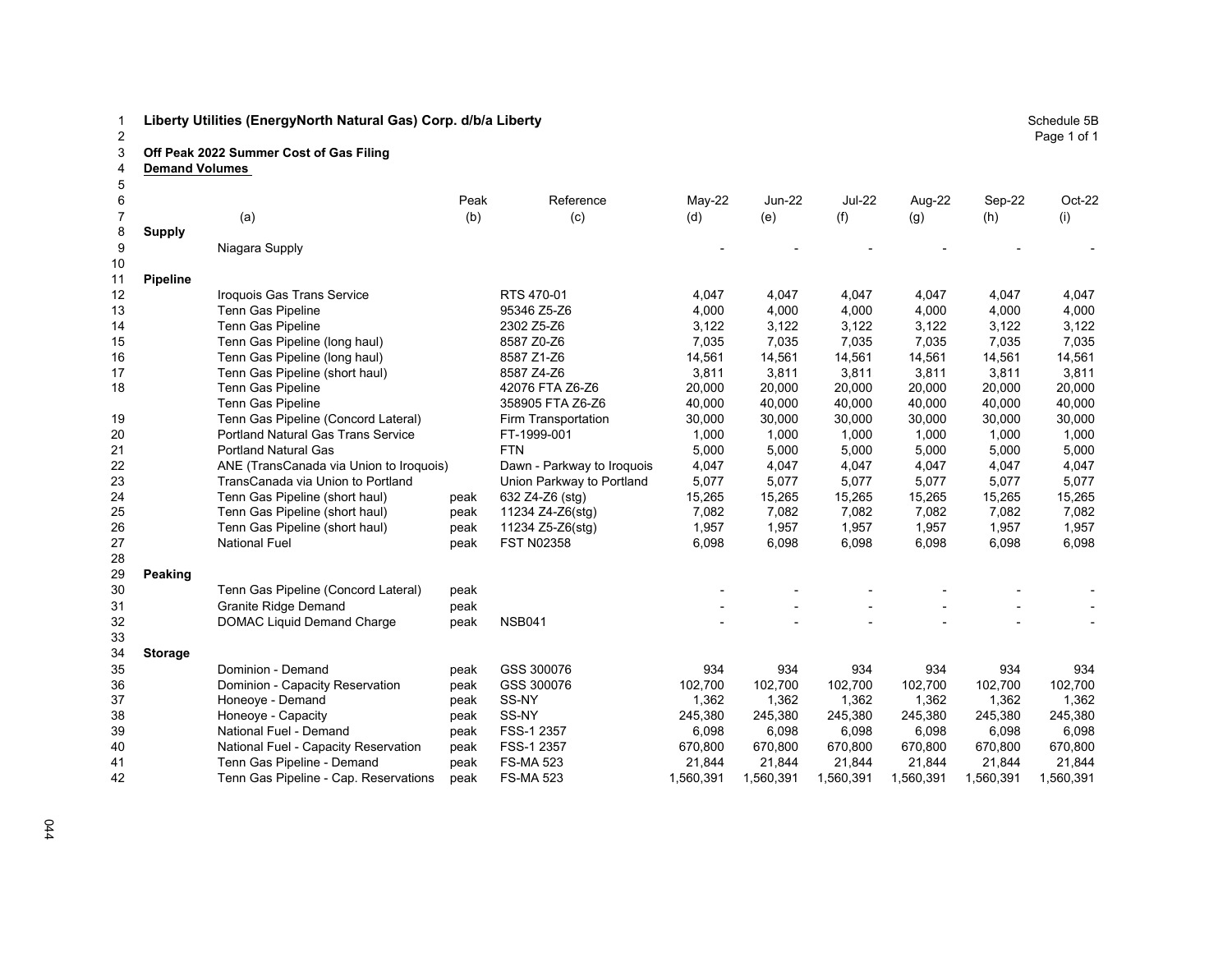Schedule 5C<br>Page 1 of 1

|                                                    | 3 Off Peak 2022 Summer Cost of Gas Filing<br>4 Demand Rates                                                                                                                                 |                                             |                                       |                                                                       |                                                                                                               |                      |                      |                                  |                                |                                                                                                           |                      |                      |                      |                      |                                                                                                                                     |                      |                                        | Page 1 of 1          |
|----------------------------------------------------|---------------------------------------------------------------------------------------------------------------------------------------------------------------------------------------------|---------------------------------------------|---------------------------------------|-----------------------------------------------------------------------|---------------------------------------------------------------------------------------------------------------|----------------------|----------------------|----------------------------------|--------------------------------|-----------------------------------------------------------------------------------------------------------|----------------------|----------------------|----------------------|----------------------|-------------------------------------------------------------------------------------------------------------------------------------|----------------------|----------------------------------------|----------------------|
| 5                                                  | 6 Tariff Rates                                                                                                                                                                              |                                             |                                       |                                                                       |                                                                                                               | <b>May-22</b><br>31  | 30                   | 31                               | 31                             | Jun-22 Jul-22 Aug-22 Sep-22<br>30<br>Unit Rate Unit Rate Unit Rate Unit Rate Unit Rate Unit Rate Avg Rate | $Oct-22$<br>31       | <b>Nov-22</b><br>184 | <b>Nov-22</b><br>30  | Dec-22<br>31         | $Jan-23$<br>31                                                                                                                      | Feb-23<br>28         | $Mar-23$<br>31                         | Apr-23<br>30         |
| 9<br>10                                            | 8 Supply<br>Niagara Supply                                                                                                                                                                  |                                             | £.                                    |                                                                       | Per Contract                                                                                                  | $s -$                | \$.                  | $s -$                            | \$<br>$\overline{\phantom{a}}$ | $s -$                                                                                                     | $s -$                | $s -$                | $s -$                | s.                   | $s -$                                                                                                                               | $\hat{s}$ .          | \$                                     | $s -$                |
| 12                                                 | 11 Pipeline<br>Iroquois Gas                                                                                                                                                                 | RTS 470-01                                  | -S                                    |                                                                       | 5.2357 Forth Revised Sheet No. 4                                                                              |                      |                      |                                  |                                | \$0.1689 \$0.1745 \$0.1689 \$0.1689 \$0.1745 \$0.1689 \$0.1708                                            |                      |                      |                      |                      | \$0.1745 \$0.1689 \$0.1689 \$0.1870 \$0.1689 \$0.1745                                                                               |                      |                                        |                      |
| 13<br>14                                           | Tenn Gas Pipeline                                                                                                                                                                           | 95346 Z5-Z6                                 | S                                     |                                                                       | 6.2957 17th Rev Sheet No. 14                                                                                  |                      |                      |                                  |                                | \$0.4746 \$0.4904 \$0.4746 \$0.4746 \$0.4904 \$0.4746 \$0.4799                                            |                      |                      |                      |                      | \$0.4904 \$0.4746 \$0.4746 \$0.5254 \$0.4746 \$0.4904                                                                               |                      |                                        |                      |
| 15<br>16<br>17                                     | Tenn Gas Pipeline                                                                                                                                                                           | 2302 Z5-Z6                                  | S                                     |                                                                       | 6.2957 17th Rev Sheet No. 14                                                                                  |                      |                      |                                  |                                | \$0.2031 \$0.2099 \$0.2031 \$0.2031 \$0.2099 \$0.2031 \$0.2053                                            |                      |                      |                      |                      | \$0.2099 \$0.2031 \$0.2031 \$0.2248 \$0.2031 \$0.2099                                                                               |                      |                                        |                      |
| 18                                                 | Tenn Gas Pipeline                                                                                                                                                                           | 8587 Z0-Z6                                  |                                       |                                                                       | \$ 20.3736 FT-A (Z0 - Z6)                                                                                     |                      |                      |                                  |                                | \$0.6572 \$0.6791 \$0.6572 \$0.6572 \$0.6791 \$0.6572 \$0.6645                                            |                      |                      |                      |                      | \$0.6791 \$0.6572 \$0.6572 \$0.7276 \$0.6572 \$0.6791                                                                               |                      |                                        |                      |
| 19<br>20                                           | Tenn Gas Pipeline                                                                                                                                                                           | 8587 Z1-Z6                                  |                                       |                                                                       | \$ 18.0875 FT-A (Z1 - Z6)                                                                                     |                      |                      |                                  |                                | \$0.5835 \$0.6029 \$0.5835 \$0.5835 \$0.6029 \$0.5835 \$0.5900                                            |                      |                      |                      |                      | \$0.6029 \$0.5835 \$0.5835 \$0.6460 \$0.5835 \$0.6029                                                                               |                      |                                        |                      |
| 21<br>22                                           | Tenn Gas Pipeline                                                                                                                                                                           | 8587 Z4-Z6                                  | \$.                                   |                                                                       | 7.1645 FT-A (Z4 - Z6)                                                                                         |                      |                      |                                  |                                | \$0.2311 \$0.2388 \$0.2311 \$0.2311 \$0.2388 \$0.2311 \$0.2337                                            |                      |                      |                      |                      | \$0.2388 \$0.2311 \$0.2311 \$0.2559 \$0.2311 \$0.2388                                                                               |                      |                                        |                      |
| 23<br>24                                           | <b>TGP Dracut</b>                                                                                                                                                                           | 42076 FTA Z6-Z6                             | \$                                    |                                                                       | 4.1818 17th Rev Sheet No. 14                                                                                  |                      |                      |                                  |                                | \$0.1349 \$0.1394 \$0.1349 \$0.1349 \$0.1394 \$0.1349 \$0.1364                                            |                      |                      |                      |                      | \$0.1394 \$0.1349 \$0.1349 \$0.1494 \$0.1349 \$0.1394                                                                               |                      |                                        |                      |
| 25<br>26                                           | <b>TGP Dracut</b>                                                                                                                                                                           | 358905 FTA Z6-Z6                            | - \$                                  |                                                                       | 4.1818 17th Rev Sheet No. 14                                                                                  |                      |                      |                                  |                                | \$0.1349 \$0.1394 \$0.1349 \$0.1349 \$0.1394 \$0.1349 \$0.0227                                            |                      |                      |                      |                      | \$0.1394 \$0.1349 \$0.1349 \$0.1494 \$0.1349 \$0.1394                                                                               |                      |                                        |                      |
| 27<br>28                                           | <b>TGP Concord Lateral</b>                                                                                                                                                                  | Firm Transportation \$ 12.2113 Per contract |                                       |                                                                       |                                                                                                               |                      |                      |                                  |                                | \$0.3939 \$0.4070 \$0.3939 \$0.3939 \$0.4070 \$0.3939 \$0.3983                                            |                      |                      |                      |                      | \$0.4070 \$0.3939 \$0.3939 \$0.4361 \$0.3939 \$0.4070                                                                               |                      |                                        |                      |
| 29<br>30                                           | Portland Natural Gas                                                                                                                                                                        | FT-1999-001                                 |                                       |                                                                       | \$18.2633 Negot Dmd /CMDY=Part 4.1 Vi \$0.5891 \$0.6088 \$0.5891 \$0.5891 \$0.6088 \$0.5891 \$0.5957          |                      |                      |                                  |                                |                                                                                                           |                      |                      |                      |                      | \$0.6088 \$0.5891 \$0.5891 \$0.6523 \$0.5891 \$0.6088                                                                               |                      |                                        |                      |
| 31<br>32                                           | <b>Portland Natural Gas</b>                                                                                                                                                                 | <b>FTN</b>                                  |                                       |                                                                       | \$ 22.8125 Negot Dmd /CMDY=Part 4.1 Vi \$0.7359 \$0.7604 \$0.7359 \$0.7359 \$0.7604 \$0.7359 \$0.7441         |                      |                      |                                  |                                |                                                                                                           |                      |                      |                      |                      | \$0.7604 \$0.7359 \$0.7359 \$0.8147 \$0.7359 \$0.7604                                                                               |                      |                                        |                      |
| 33<br>34                                           | Tenn Gas Pipeline                                                                                                                                                                           | 632 Z4-Z6 (stg)                             | \$                                    |                                                                       | 7.1645 17th Rev Sheet No. 14                                                                                  |                      |                      |                                  |                                | \$0.2311 \$0.2388 \$0.2311 \$0.2311 \$0.2388 \$0.2311 \$0.2337                                            |                      |                      |                      |                      | \$0.2388 \$0.2311 \$0.2311 \$0.2559 \$0.2311 \$0.2388                                                                               |                      |                                        |                      |
| 35<br>36                                           | Tenn Gas Pipeline                                                                                                                                                                           | 11234 Z4-Z6(stg)                            | \$                                    |                                                                       | 7.1645 17th Rev Sheet No. 14                                                                                  |                      |                      |                                  |                                | \$0.2311 \$0.2388 \$0.2311 \$0.2311 \$0.2388 \$0.2311 \$0.2337                                            |                      |                      |                      |                      | \$0.2388 \$0.2311 \$0.2311 \$0.2559                                                                                                 |                      | \$0.2311 \$0.2388                      |                      |
| 37<br>38                                           | Tenn Gas Pipeline                                                                                                                                                                           | 11234 Z5-Z6(stg)                            | \$                                    |                                                                       | 6.2957 17th Rev Sheet No. 14                                                                                  |                      |                      |                                  |                                | \$0.2031 \$0.2099 \$0.2031 \$0.2031 \$0.2099 \$0.2031 \$0.2053                                            |                      |                      |                      |                      | \$0.2099 \$0.2031 \$0.2031 \$0.2248 \$0.2031 \$0.2099                                                                               |                      |                                        |                      |
| 39<br>40                                           | <b>National Fuel</b>                                                                                                                                                                        | <b>FST N02358</b>                           | \$.                                   |                                                                       | 4.5274 4.010 Version 31.0.1 Pg 1                                                                              |                      |                      |                                  |                                | \$0.1460 \$0.1509 \$0.1460 \$0.1460 \$0.1509 \$0.1460 \$0.1477                                            |                      |                      |                      |                      | \$0.1509 \$0.1460 \$0.1460 \$0.1617 \$0.1460 \$0.1509                                                                               |                      |                                        |                      |
| 41<br>42<br>43<br>44<br>45<br>46<br>47<br>48<br>49 | ANE Union Gas<br>TransCanada Pipelines Limited<br>Delivery Pressure Demand Charge<br>Sub Total Demand Charges<br>Conversion rate GJ to MMBTU<br>Conversion rate to US\$<br>Demand Rate/US\$ |                                             | \$<br>\$                              | 3.6665<br>0.6083<br>16.2590<br>1.0551<br>13.6260                      | \$ 11.9842 Union Parkway to Iroquois<br>Union Parkway to Iroquois<br>1.2589 1/0/1900                          |                      |                      |                                  |                                | \$0.4395 \$0.4542 \$0.4395 \$0.4395 \$0.4542 \$0.4395 \$0.4444                                            |                      |                      |                      |                      | \$0.4542 \$0.4395 \$0.4395 \$0.4866 \$0.4395 \$0.4542                                                                               |                      |                                        |                      |
| 50<br>51<br>52<br>53<br>54<br>55<br>56<br>57       | Union Gas<br>TransCanada Pipelines Limited<br>Delivery Pressure Demand Charge<br>Sub Total Demand Charges<br>Conversion rate GJ to MMBTU<br>Conversion rate to US\$<br>Demand Rate/US\$     |                                             | \$<br>\$<br>\$<br>S.<br>\$<br>\$<br>S | 3.6665<br>20.4218<br>0.6083<br>24.6966<br>1.0551<br>1.2589<br>20.6972 | \$0.0000                                                                                                      |                      |                      |                                  |                                | \$0.6677 \$0.6899 \$0.6677 \$0.6677 \$0.6899 \$0.6677 \$0.6751                                            |                      |                      |                      |                      | \$0.6899 \$0.6677 \$0.6677 \$0.7392 \$0.6677 \$0.6899                                                                               |                      |                                        |                      |
| 59                                                 | 58 Peaking<br>Granite Ridge Demand                                                                                                                                                          |                                             | S                                     |                                                                       | Per Contract                                                                                                  | -S                   | s                    | \$                               | S                              | s.                                                                                                        | $s -$                | $s -$                | £.                   | S                    | -96                                                                                                                                 | S.                   | -S                                     | S.                   |
| 60<br>61                                           | DOMAC Demand NSB041                                                                                                                                                                         |                                             | \$                                    |                                                                       | Per Contract                                                                                                  | \$                   | \$.                  | \$                               | \$                             | s.                                                                                                        | s.                   | $s -$                |                      |                      |                                                                                                                                     |                      |                                        |                      |
|                                                    | 62 Storage                                                                                                                                                                                  |                                             |                                       |                                                                       |                                                                                                               |                      |                      |                                  |                                |                                                                                                           |                      |                      |                      |                      |                                                                                                                                     |                      |                                        |                      |
| 63<br>64<br>65<br>66                               | Dominion - Demand<br>Dominion - Capacity                                                                                                                                                    | GSS 300076<br>GSS 300076                    | \$<br>\$<br>s.                        | 1.8861                                                                | 1.8716 GSS Settled, Tariff Rec #10.30 ' \$0.0604 \$0.0624<br>0.0145 GSS Settled, Tariff Rec #10.30 ' \$0.0005 | \$0.0608             | \$0.0005<br>\$0.0629 | \$0.0604<br>\$0.0005<br>\$0.0608 | \$0.0005<br>\$0.0608           | \$0.0604 \$0.0624 \$0.0604 \$0.0612<br>\$0.0005<br>\$0.0629                                               | \$0,0005<br>\$0.0608 | \$0.0005<br>\$0.0617 | \$0,0005<br>\$0.0629 | \$0.0005<br>\$0.0608 | \$0.0624 \$0.0604 \$0.0604 \$0.0668 \$0.0604 \$0.0624<br>\$0.0005<br>\$0.0608                                                       | \$0.0005<br>\$0.0674 | \$0.0005<br>\$0.0608                   | \$0.0005<br>\$0.0629 |
| 67<br>68                                           | Honeoye - Demand                                                                                                                                                                            | SS-NY                                       | \$.                                   |                                                                       | 6.1299 Sub 1st Rev Sheet No. 5                                                                                | \$0.1977             | \$0.2043             | \$0.1977                         | \$0.1977                       | \$0.2043                                                                                                  | \$0.1977 \$0.2004    |                      |                      |                      | \$0.2043 \$0.1977 \$0.1977 \$0.2189 \$0.1977 \$0.2043                                                                               |                      |                                        |                      |
| 69<br>70<br>71                                     | National Fuel - Demand<br>National Fuel - Capacity                                                                                                                                          | FSS-1 2357<br>FSS-1 2357                    | \$<br>\$<br>S.                        | 2.6801                                                                | 2.6325 4.020 Version 26.0.0 Pg 1<br>0.0476 4.020 Version 26.0.0 Pg 1                                          | \$0.0849<br>\$0.0015 | \$0.0878<br>\$0.0016 | \$0.0849<br>\$0.0015             | \$0.0849<br>\$0.0015           | \$0.0878 \$0.0849 \$0.0861<br>\$0.0016<br>\$0.0865 \$0.0893 \$0.0865 \$0.0865 \$0.0893 \$0.0865 \$0.0876  | \$0.0015 \$0.0016    |                      |                      |                      | \$0.0878 \$0.0849 \$0.0849 \$0.0940 \$0.0849 \$0.0878<br>\$0.0016 \$0.0015 \$0.0015 \$0.0017<br>\$0.0893 \$0.0865 \$0.0865 \$0.0957 |                      | \$0.0015 \$0.0016<br>\$0.0865 \$0.0893 |                      |
| 72<br>73                                           | Tenn Gas Pipeline                                                                                                                                                                           | <b>FS-MA 523</b>                            | \$                                    |                                                                       | 1.3094 20th Rev Sheet No.61                                                                                   | \$0.0422             |                      |                                  |                                | \$0.0436 \$0.0422 \$0.0422 \$0.0436 \$0.0422 \$0.0428                                                     |                      |                      |                      |                      | \$0.0436 \$0.0422 \$0.0422 \$0.0468 \$0.0422 \$0.0436                                                                               |                      |                                        |                      |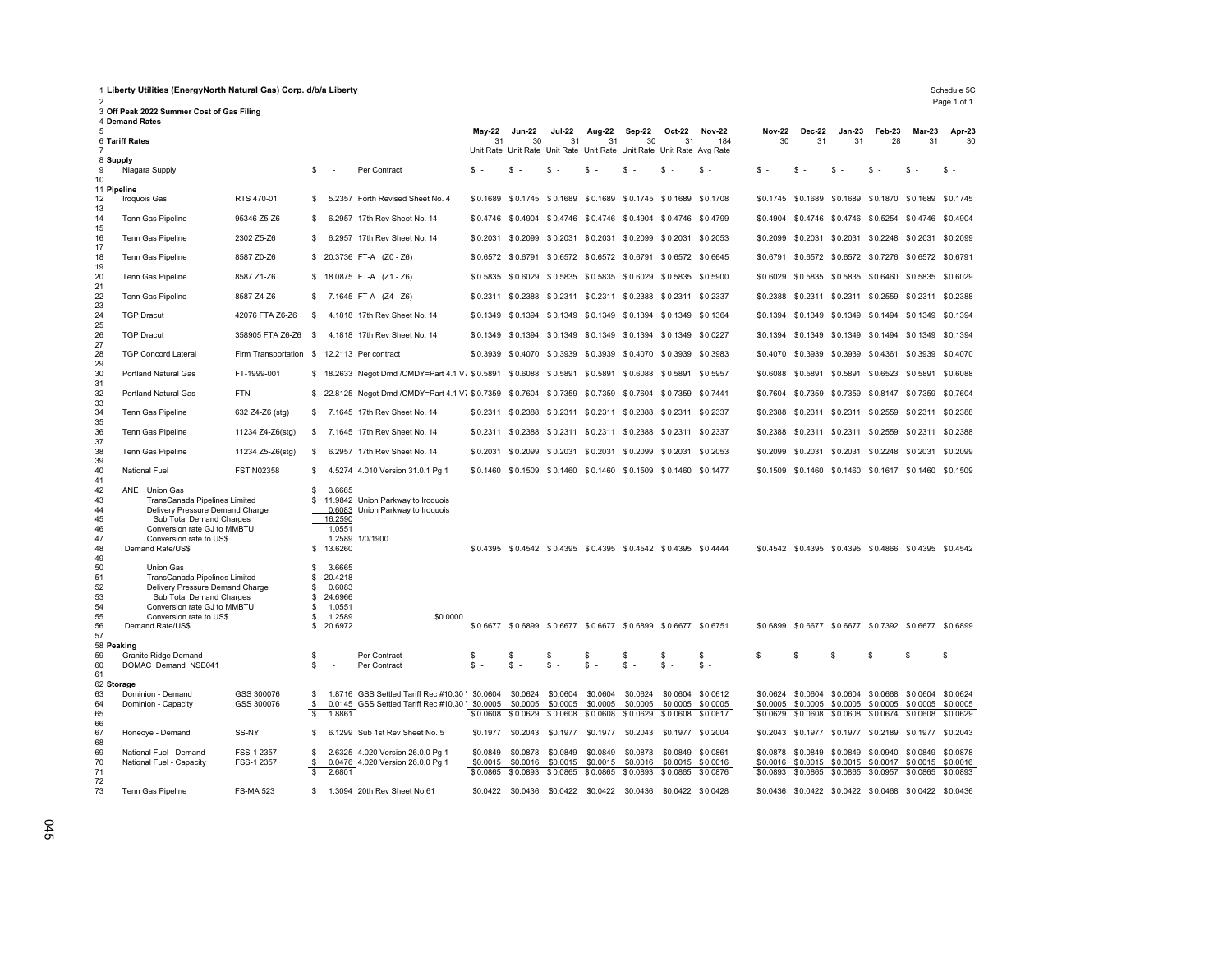$\frac{1}{2}$ 

3 **Off Peak 2022 Summer Cost of Gas Filing** 4 **Supply and Commodity Costs, Volumes and Rates**

| 5<br>6 For Month of:<br>7<br>(a)<br>8<br>9 Supply and Commodity Costs<br>10<br>11 Pipeline Gas:<br>12<br>Dawn Supply<br>In 63 * In 104<br>Niagara Supply<br>13<br>In 64 * In 109<br>TGP Supply (Gulf)<br>14<br>In 65 * In 129<br>15<br>Dracut Supply 1 - Baseload<br>In 66 * In 114<br>16<br>Dracut Supply 2 - Swing<br>In 67 * In 119<br>Dracut Supply 3 - Swing<br><b>City Gate Delivered Supply</b><br>17<br>In 68 * In 135<br>18<br><b>LNG Truck</b><br>In 69 * In 137<br>Propane Truck<br>19<br>In 70 * In 139<br><b>PNGTS</b><br>20<br>In 71 * In 144<br>21<br><b>Portland Natural Gas</b><br>22<br>TGP Supply (Zone 4)<br>In 73 * In 154<br>23<br>24<br>Subtotal Pipeline Gas Costs<br>25<br>26 Volumetric Transportation Costs<br>27<br>Dawn Supply<br>In 63 * In 202<br>28<br>Niagara Supply<br>In 64 * In 213<br>29<br>TGP Supply (Zone 4)<br>In 73 * In 251<br>30<br>Dracut Supply 1 - Baseload<br>In 66 * In 262<br>31<br>Dracut Supply 2 - Swing<br>In 67 * In 262<br>Dracut Supply 3 - Swing<br>32<br><b>City Gate Delivered Supply</b><br>In 68 * In 262<br>33<br>TGP Storage - Withdrawals<br>In 78 * In 177<br>34<br>35 Total Volumetric Transportation Costs<br>36 | Reference<br>(b)      |     | $May-22$<br>(c)             | <b>Jun-22</b> | <b>Jul-22</b>                          |        |                  |              |           |                                                                                                                  |        |                       |
|--------------------------------------------------------------------------------------------------------------------------------------------------------------------------------------------------------------------------------------------------------------------------------------------------------------------------------------------------------------------------------------------------------------------------------------------------------------------------------------------------------------------------------------------------------------------------------------------------------------------------------------------------------------------------------------------------------------------------------------------------------------------------------------------------------------------------------------------------------------------------------------------------------------------------------------------------------------------------------------------------------------------------------------------------------------------------------------------------------------------------------------------------------------------------------------|-----------------------|-----|-----------------------------|---------------|----------------------------------------|--------|------------------|--------------|-----------|------------------------------------------------------------------------------------------------------------------|--------|-----------------------|
|                                                                                                                                                                                                                                                                                                                                                                                                                                                                                                                                                                                                                                                                                                                                                                                                                                                                                                                                                                                                                                                                                                                                                                                      |                       |     |                             |               |                                        |        | Aug-22           | Sep-22       |           | Oct-22                                                                                                           |        | Off-Peak<br>May - Oct |
|                                                                                                                                                                                                                                                                                                                                                                                                                                                                                                                                                                                                                                                                                                                                                                                                                                                                                                                                                                                                                                                                                                                                                                                      |                       |     |                             | (d)           | (e)                                    |        | (f)              | (g)          |           | (h)                                                                                                              |        | (i)                   |
|                                                                                                                                                                                                                                                                                                                                                                                                                                                                                                                                                                                                                                                                                                                                                                                                                                                                                                                                                                                                                                                                                                                                                                                      |                       |     |                             |               |                                        |        |                  |              |           |                                                                                                                  |        |                       |
|                                                                                                                                                                                                                                                                                                                                                                                                                                                                                                                                                                                                                                                                                                                                                                                                                                                                                                                                                                                                                                                                                                                                                                                      |                       |     |                             |               |                                        |        |                  |              |           |                                                                                                                  |        |                       |
|                                                                                                                                                                                                                                                                                                                                                                                                                                                                                                                                                                                                                                                                                                                                                                                                                                                                                                                                                                                                                                                                                                                                                                                      |                       |     |                             |               |                                        |        |                  |              |           |                                                                                                                  |        |                       |
|                                                                                                                                                                                                                                                                                                                                                                                                                                                                                                                                                                                                                                                                                                                                                                                                                                                                                                                                                                                                                                                                                                                                                                                      |                       |     |                             |               |                                        |        |                  |              |           |                                                                                                                  |        |                       |
|                                                                                                                                                                                                                                                                                                                                                                                                                                                                                                                                                                                                                                                                                                                                                                                                                                                                                                                                                                                                                                                                                                                                                                                      |                       |     |                             |               |                                        |        |                  |              |           |                                                                                                                  |        |                       |
|                                                                                                                                                                                                                                                                                                                                                                                                                                                                                                                                                                                                                                                                                                                                                                                                                                                                                                                                                                                                                                                                                                                                                                                      |                       |     |                             |               |                                        |        |                  |              |           |                                                                                                                  |        |                       |
|                                                                                                                                                                                                                                                                                                                                                                                                                                                                                                                                                                                                                                                                                                                                                                                                                                                                                                                                                                                                                                                                                                                                                                                      |                       |     |                             |               |                                        |        |                  |              |           |                                                                                                                  |        |                       |
|                                                                                                                                                                                                                                                                                                                                                                                                                                                                                                                                                                                                                                                                                                                                                                                                                                                                                                                                                                                                                                                                                                                                                                                      |                       |     |                             |               |                                        |        |                  |              |           |                                                                                                                  |        |                       |
|                                                                                                                                                                                                                                                                                                                                                                                                                                                                                                                                                                                                                                                                                                                                                                                                                                                                                                                                                                                                                                                                                                                                                                                      |                       |     |                             |               |                                        |        |                  |              |           |                                                                                                                  |        |                       |
|                                                                                                                                                                                                                                                                                                                                                                                                                                                                                                                                                                                                                                                                                                                                                                                                                                                                                                                                                                                                                                                                                                                                                                                      |                       |     |                             |               |                                        |        |                  |              |           |                                                                                                                  |        |                       |
|                                                                                                                                                                                                                                                                                                                                                                                                                                                                                                                                                                                                                                                                                                                                                                                                                                                                                                                                                                                                                                                                                                                                                                                      |                       |     |                             |               |                                        |        |                  |              |           |                                                                                                                  |        |                       |
|                                                                                                                                                                                                                                                                                                                                                                                                                                                                                                                                                                                                                                                                                                                                                                                                                                                                                                                                                                                                                                                                                                                                                                                      |                       |     |                             |               |                                        |        |                  |              |           |                                                                                                                  |        |                       |
|                                                                                                                                                                                                                                                                                                                                                                                                                                                                                                                                                                                                                                                                                                                                                                                                                                                                                                                                                                                                                                                                                                                                                                                      |                       |     |                             |               |                                        |        |                  |              |           |                                                                                                                  |        |                       |
|                                                                                                                                                                                                                                                                                                                                                                                                                                                                                                                                                                                                                                                                                                                                                                                                                                                                                                                                                                                                                                                                                                                                                                                      |                       |     |                             |               |                                        |        |                  |              |           |                                                                                                                  |        |                       |
|                                                                                                                                                                                                                                                                                                                                                                                                                                                                                                                                                                                                                                                                                                                                                                                                                                                                                                                                                                                                                                                                                                                                                                                      |                       |     |                             |               |                                        |        |                  |              |           |                                                                                                                  |        |                       |
|                                                                                                                                                                                                                                                                                                                                                                                                                                                                                                                                                                                                                                                                                                                                                                                                                                                                                                                                                                                                                                                                                                                                                                                      |                       | \$  | 4,801,442 \$                |               |                                        |        |                  |              |           | 3,736,158 \$3,729,693 \$3,700,091 \$3,769,526 \$5,497,023 \$25,271,639                                           |        |                       |
|                                                                                                                                                                                                                                                                                                                                                                                                                                                                                                                                                                                                                                                                                                                                                                                                                                                                                                                                                                                                                                                                                                                                                                                      |                       |     |                             |               |                                        |        |                  |              |           |                                                                                                                  |        |                       |
|                                                                                                                                                                                                                                                                                                                                                                                                                                                                                                                                                                                                                                                                                                                                                                                                                                                                                                                                                                                                                                                                                                                                                                                      |                       |     |                             |               |                                        |        |                  |              |           |                                                                                                                  |        |                       |
|                                                                                                                                                                                                                                                                                                                                                                                                                                                                                                                                                                                                                                                                                                                                                                                                                                                                                                                                                                                                                                                                                                                                                                                      |                       |     |                             |               |                                        |        |                  |              |           |                                                                                                                  |        |                       |
|                                                                                                                                                                                                                                                                                                                                                                                                                                                                                                                                                                                                                                                                                                                                                                                                                                                                                                                                                                                                                                                                                                                                                                                      |                       |     |                             |               |                                        |        |                  |              |           |                                                                                                                  |        |                       |
|                                                                                                                                                                                                                                                                                                                                                                                                                                                                                                                                                                                                                                                                                                                                                                                                                                                                                                                                                                                                                                                                                                                                                                                      |                       |     |                             |               |                                        |        |                  |              |           |                                                                                                                  |        |                       |
|                                                                                                                                                                                                                                                                                                                                                                                                                                                                                                                                                                                                                                                                                                                                                                                                                                                                                                                                                                                                                                                                                                                                                                                      |                       |     |                             |               |                                        |        |                  |              |           |                                                                                                                  |        |                       |
|                                                                                                                                                                                                                                                                                                                                                                                                                                                                                                                                                                                                                                                                                                                                                                                                                                                                                                                                                                                                                                                                                                                                                                                      |                       |     |                             |               |                                        |        |                  |              |           |                                                                                                                  |        |                       |
|                                                                                                                                                                                                                                                                                                                                                                                                                                                                                                                                                                                                                                                                                                                                                                                                                                                                                                                                                                                                                                                                                                                                                                                      |                       |     |                             |               |                                        |        |                  |              |           |                                                                                                                  |        |                       |
|                                                                                                                                                                                                                                                                                                                                                                                                                                                                                                                                                                                                                                                                                                                                                                                                                                                                                                                                                                                                                                                                                                                                                                                      |                       |     |                             |               |                                        |        |                  |              |           |                                                                                                                  |        |                       |
|                                                                                                                                                                                                                                                                                                                                                                                                                                                                                                                                                                                                                                                                                                                                                                                                                                                                                                                                                                                                                                                                                                                                                                                      |                       |     |                             |               |                                        |        |                  |              |           |                                                                                                                  |        |                       |
|                                                                                                                                                                                                                                                                                                                                                                                                                                                                                                                                                                                                                                                                                                                                                                                                                                                                                                                                                                                                                                                                                                                                                                                      |                       |     |                             |               |                                        |        |                  |              |           |                                                                                                                  |        |                       |
|                                                                                                                                                                                                                                                                                                                                                                                                                                                                                                                                                                                                                                                                                                                                                                                                                                                                                                                                                                                                                                                                                                                                                                                      |                       | \$. | 117,228 \$                  | 92,048 \$     | 91,165 \$                              |        | 90,661 \$        |              | 93,690 \$ | 113,513 \$                                                                                                       |        | 598,305               |
| 37 Less - Gas Refill:                                                                                                                                                                                                                                                                                                                                                                                                                                                                                                                                                                                                                                                                                                                                                                                                                                                                                                                                                                                                                                                                                                                                                                |                       |     |                             |               |                                        |        |                  |              |           |                                                                                                                  |        |                       |
| 38<br><b>LNG Truck</b><br>In 87 * In 161                                                                                                                                                                                                                                                                                                                                                                                                                                                                                                                                                                                                                                                                                                                                                                                                                                                                                                                                                                                                                                                                                                                                             |                       |     |                             |               |                                        |        |                  |              |           |                                                                                                                  |        |                       |
| 39<br>Propane<br>In 88 * In 162                                                                                                                                                                                                                                                                                                                                                                                                                                                                                                                                                                                                                                                                                                                                                                                                                                                                                                                                                                                                                                                                                                                                                      |                       |     |                             |               |                                        |        |                  |              |           |                                                                                                                  |        |                       |
| 40<br><b>TGP Storage Refill</b><br>In 89 * In 127                                                                                                                                                                                                                                                                                                                                                                                                                                                                                                                                                                                                                                                                                                                                                                                                                                                                                                                                                                                                                                                                                                                                    |                       |     |                             |               |                                        |        |                  |              |           |                                                                                                                  |        |                       |
| 41<br>Storage Refill (Trans.)<br>In 89 * In 241                                                                                                                                                                                                                                                                                                                                                                                                                                                                                                                                                                                                                                                                                                                                                                                                                                                                                                                                                                                                                                                                                                                                      |                       |     |                             |               |                                        |        |                  |              |           |                                                                                                                  |        |                       |
| 42                                                                                                                                                                                                                                                                                                                                                                                                                                                                                                                                                                                                                                                                                                                                                                                                                                                                                                                                                                                                                                                                                                                                                                                   |                       |     |                             |               |                                        |        |                  |              |           |                                                                                                                  |        |                       |
| 43<br><b>Subtotal Refills</b>                                                                                                                                                                                                                                                                                                                                                                                                                                                                                                                                                                                                                                                                                                                                                                                                                                                                                                                                                                                                                                                                                                                                                        |                       |     |                             |               |                                        |        |                  |              |           | $$$ (1,710,006) $$$ (2,196,633) $$$ (2,504,819) $$$ (2,447,549) $$$ (1,943,912) $$$ (1,002,621) $$$ (11,805,539) |        |                       |
| 44                                                                                                                                                                                                                                                                                                                                                                                                                                                                                                                                                                                                                                                                                                                                                                                                                                                                                                                                                                                                                                                                                                                                                                                   |                       |     |                             |               |                                        |        |                  |              |           |                                                                                                                  |        |                       |
| 45 Total Supply & Pipeline Commodity Costs In 24 + In 35 + In 43                                                                                                                                                                                                                                                                                                                                                                                                                                                                                                                                                                                                                                                                                                                                                                                                                                                                                                                                                                                                                                                                                                                     |                       | \$. | 3,208,664 \$                |               | 1,631,573 \$ 1,316,039 \$ 1,343,203 \$ |        |                  | 1,919,305 \$ |           | 4,607,915 \$ 14,026,699                                                                                          |        |                       |
| 46                                                                                                                                                                                                                                                                                                                                                                                                                                                                                                                                                                                                                                                                                                                                                                                                                                                                                                                                                                                                                                                                                                                                                                                   |                       |     |                             |               |                                        |        |                  |              |           |                                                                                                                  |        |                       |
| 47 Storage Gas:                                                                                                                                                                                                                                                                                                                                                                                                                                                                                                                                                                                                                                                                                                                                                                                                                                                                                                                                                                                                                                                                                                                                                                      |                       |     |                             |               |                                        |        |                  |              |           |                                                                                                                  |        |                       |
| 48<br>TGP Storage - Withdrawals<br>In 78 * In 169                                                                                                                                                                                                                                                                                                                                                                                                                                                                                                                                                                                                                                                                                                                                                                                                                                                                                                                                                                                                                                                                                                                                    |                       | \$  | $-$ \$                      | $-$ \$        |                                        | $-$ \$ |                  | S.           | $-$ \$    |                                                                                                                  | $-$ \$ |                       |
| 49                                                                                                                                                                                                                                                                                                                                                                                                                                                                                                                                                                                                                                                                                                                                                                                                                                                                                                                                                                                                                                                                                                                                                                                   |                       |     |                             |               |                                        |        |                  |              |           |                                                                                                                  |        |                       |
| 50 Produced Gas:                                                                                                                                                                                                                                                                                                                                                                                                                                                                                                                                                                                                                                                                                                                                                                                                                                                                                                                                                                                                                                                                                                                                                                     |                       |     |                             |               |                                        |        |                  |              |           |                                                                                                                  |        |                       |
| 51<br><b>LNG Vapor</b><br>In 81 * In 156                                                                                                                                                                                                                                                                                                                                                                                                                                                                                                                                                                                                                                                                                                                                                                                                                                                                                                                                                                                                                                                                                                                                             |                       |     |                             |               |                                        |        |                  |              |           |                                                                                                                  |        |                       |
| 52<br>Propane<br>In 82 * In 158                                                                                                                                                                                                                                                                                                                                                                                                                                                                                                                                                                                                                                                                                                                                                                                                                                                                                                                                                                                                                                                                                                                                                      |                       |     |                             |               |                                        |        |                  |              |           |                                                                                                                  |        |                       |
| 53                                                                                                                                                                                                                                                                                                                                                                                                                                                                                                                                                                                                                                                                                                                                                                                                                                                                                                                                                                                                                                                                                                                                                                                   |                       |     |                             |               |                                        |        |                  |              |           |                                                                                                                  |        |                       |
| 54 Total Produced Gas<br>$ln 51 + ln 52$                                                                                                                                                                                                                                                                                                                                                                                                                                                                                                                                                                                                                                                                                                                                                                                                                                                                                                                                                                                                                                                                                                                                             |                       | \$  | 13,993 \$                   | 13,159 \$     | 12,913 \$                              |        | 12,877 \$        |              | 13,652 \$ | 15,911 \$                                                                                                        |        | 82,504                |
| 55                                                                                                                                                                                                                                                                                                                                                                                                                                                                                                                                                                                                                                                                                                                                                                                                                                                                                                                                                                                                                                                                                                                                                                                   |                       |     |                             |               |                                        |        |                  |              |           |                                                                                                                  |        |                       |
| 56                                                                                                                                                                                                                                                                                                                                                                                                                                                                                                                                                                                                                                                                                                                                                                                                                                                                                                                                                                                                                                                                                                                                                                                   |                       |     |                             |               |                                        |        |                  |              |           |                                                                                                                  |        |                       |
| 57 Total Commodity Gas & Trans. Costs                                                                                                                                                                                                                                                                                                                                                                                                                                                                                                                                                                                                                                                                                                                                                                                                                                                                                                                                                                                                                                                                                                                                                | In 45 + In 48 + In 54 |     | $3,222,657$ \$              |               | 1,644,732 \$ 1,328,952 \$              |        | $1,356,080$ \ \$ | 1,932,957 \$ |           | $4,623,826$ \ \ \$                                                                                               |        | 14,109,203            |
| 58                                                                                                                                                                                                                                                                                                                                                                                                                                                                                                                                                                                                                                                                                                                                                                                                                                                                                                                                                                                                                                                                                                                                                                                   |                       |     | THIS PAGE HAS BEEN REDACTED |               |                                        |        |                  |              |           |                                                                                                                  |        |                       |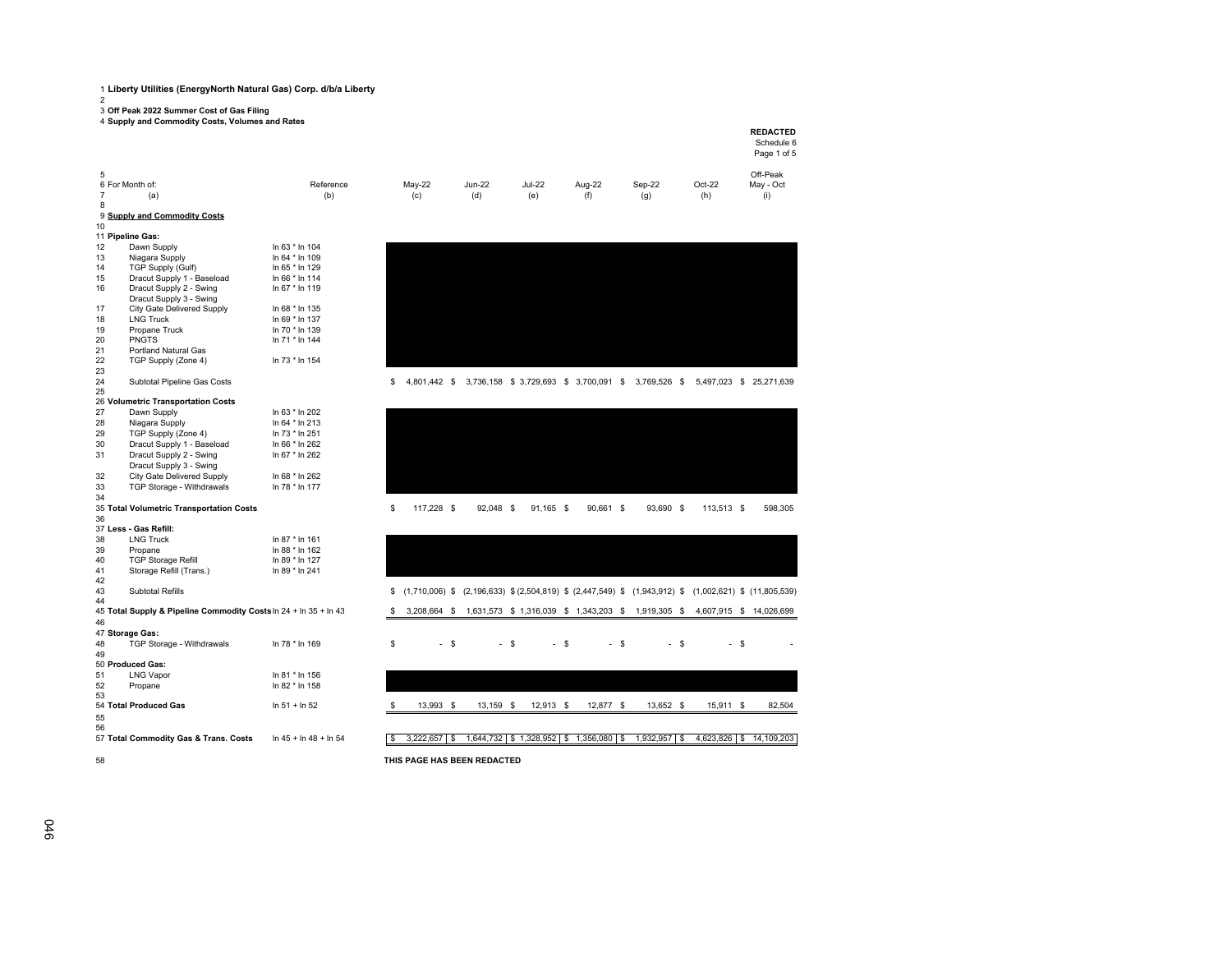2 3 **Off Peak 2022 Summer Cost of Gas Filing** 4 **Supply and Commodity Costs, Volumes and Rates**

| 59 |                             |                  |               |             |                          |               |             |             | Schedule 6     |
|----|-----------------------------|------------------|---------------|-------------|--------------------------|---------------|-------------|-------------|----------------|
|    | 60 Volumes (Therms)         |                  |               |             |                          |               |             |             | Page 2 of 5    |
| 61 |                             |                  |               |             |                          |               |             |             |                |
|    | 62 Pipeline Gas:            | See Schedule 11A |               |             |                          |               |             |             |                |
| 63 | Dawn Supply                 |                  | 739,535       | 95,658      |                          |               | 206,295     | 636,518     | 1,678,006      |
| 64 | Niagara Supply              |                  | 668.413       | 540,809     | 542,484                  | 545,801       | 591,423     | 687,667     | 3,576,596      |
| 65 | TGP Supply (Gulf)           |                  | 13,120        |             |                          |               |             | 384,326     | 397,446        |
| 66 | Dracut Supply 1 - Baseload  |                  |               |             |                          |               |             |             |                |
| 67 | Dracut Supply 2 - Swing     |                  |               |             |                          |               | ٠           | 436,185     | 436,185        |
|    | Dracut Supply 3 - Swing     |                  |               |             |                          |               |             |             |                |
| 68 | City Gate Delivered Supply  |                  |               |             |                          |               |             |             |                |
| 69 | <b>LNG Truck</b>            |                  | 44,883        | 18,131      |                          |               | 55,566      | 20,602      | 139,181        |
| 70 | Propane Truck               |                  | 79,409        | 71,899      | 69,472                   | 69,279        | 73,449      | 81,696      | 445,204        |
| 71 | <b>PNGTS</b>                |                  | 205,081       | 146,300     | 119,612                  | 125,908       | 176,916     | 218,093     | 991,910        |
| 72 | <b>Portland Natural Gas</b> |                  | 152,602       | 3,126       | $\overline{\phantom{a}}$ |               | 2,555       | 574,003     | 732,286        |
| 73 | TGP Supply (Zone 4)         |                  | 5,386,659     | 4,708,479   | 4,708,982                | 4,696,535     | 4,819,522   | 5,546,088   | 29,866,267     |
| 74 |                             |                  |               |             |                          |               |             |             |                |
| 75 | Subtotal Pipeline Volumes   |                  | 7,289,702     | 5,584,403   | 5,440,551                | 5,437,523     | 5,925,726   | 8,585,177   | 38,263,081     |
| 76 |                             |                  |               |             |                          |               |             |             |                |
|    | 77 Storage Gas:             |                  |               |             |                          |               |             |             |                |
| 78 | <b>TGP Storage</b>          |                  |               |             |                          |               |             |             |                |
| 79 |                             |                  |               |             |                          |               |             |             |                |
|    | 80 Produced Gas:            |                  |               |             |                          |               |             |             |                |
| 81 | <b>LNG Vapor</b>            |                  | 20,025        | 18,131      | 17,519                   | 17,470        | 18,522      | 20,602      | 112,269        |
| 82 | Propane                     |                  |               |             |                          |               |             |             |                |
| 83 |                             |                  |               |             |                          |               |             |             |                |
| 84 | Subtotal Produced Gas       |                  | 20,025        | 18,131      | 17,519                   | 17,470        | 18,522      | 20,602      | 112,269        |
| 85 |                             |                  |               |             |                          |               |             |             |                |
|    | 86 Less - Gas Refill:       |                  |               |             |                          |               |             |             |                |
| 87 | <b>LNG Truck</b>            |                  | (44, 883)     | (18, 131)   |                          |               | (55,566)    | (20, 602)   | (139, 181)     |
| 88 | Propane                     |                  | (79, 409)     | (71, 899)   | (69, 472)                | (69, 279)     | (73, 449)   | (81, 696)   | (445, 204)     |
| 89 | <b>TGP Storage Refill</b>   |                  | (2, 188, 222) | (2,766,568) | (3, 120, 796)            | (3,057,929)   | (2,444,250) | (1,262,380) | (14, 840, 145) |
| 90 |                             |                  |               |             |                          |               |             |             |                |
| 91 | <b>Subtotal Refills</b>     |                  | (2,312,514)   | (2,856,598) | (3, 190, 268)            | (3, 127, 208) | (2,573,265) | (1,364,677) | (15, 424, 530) |
| 92 |                             |                  |               |             |                          |               |             |             |                |
| 94 | 93 Total Sendout Volumes    |                  | 4,997,212     | 2,745,936   | 2,267,802                | 2,327,785     | 3,370,983   | 7,241,101   | 22,950,820     |
|    |                             |                  |               |             |                          |               |             |             |                |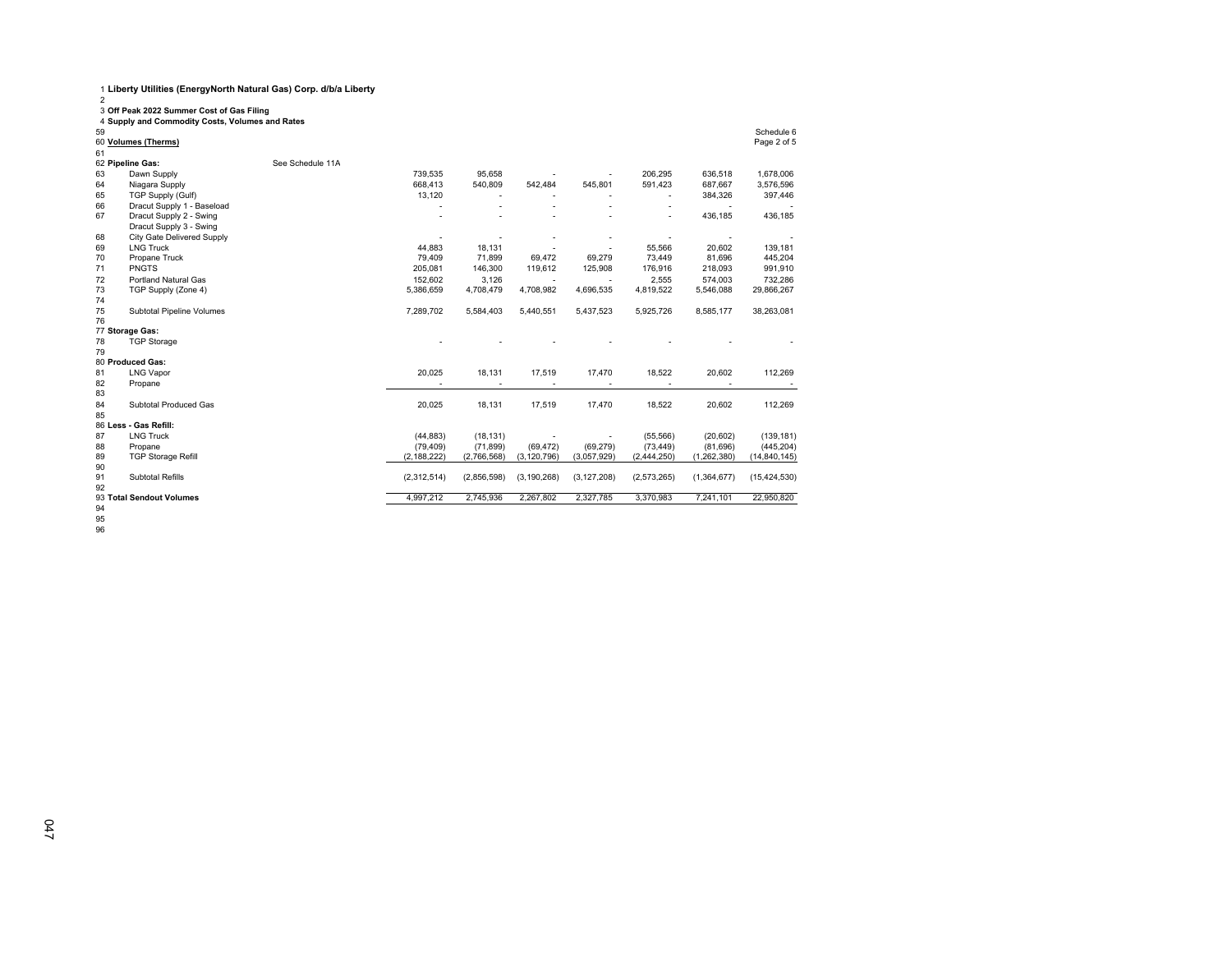|                                                              | 1 Liberty Utilities (EnergyNorth Natural Gas) Corp. d/b/a Liberty                            |                   |                             |               |               |            |            |            |                                        |
|--------------------------------------------------------------|----------------------------------------------------------------------------------------------|-------------------|-----------------------------|---------------|---------------|------------|------------|------------|----------------------------------------|
| $\overline{2}$<br>97                                         | 3 Off Peak 2022 Summer Cost of Gas Filing<br>4 Supply and Commodity Costs, Volumes and Rates |                   |                             |               |               |            |            |            |                                        |
| 99                                                           | 98 Gas Costs and Volumetric Transportation Rates                                             |                   |                             |               |               |            |            |            | REDACATED<br>Schedule 6<br>Page 3 of 5 |
| 100 Pipeline Gas:                                            |                                                                                              |                   |                             |               |               |            |            |            |                                        |
| 101 Dawn Supply<br>102 NYMEX Price<br>103 Basis Differential |                                                                                              | Sch 7, In 10/10   |                             |               |               |            |            |            | Average Rate                           |
|                                                              | 104 Net Commodity Costs                                                                      |                   |                             |               |               |            |            |            |                                        |
| 105                                                          |                                                                                              |                   |                             |               |               |            |            |            |                                        |
| 106 Niagara Supply                                           |                                                                                              |                   |                             |               |               |            |            |            |                                        |
| 107 NYMEX Price<br>108 Basis Differential                    |                                                                                              | Sch 7, In 10/10   |                             |               |               |            |            |            |                                        |
|                                                              | 109 Net Commodity Costs                                                                      |                   |                             |               |               |            |            |            |                                        |
| 110                                                          |                                                                                              |                   |                             |               |               |            |            |            |                                        |
| 113 Basis Differential                                       | 111 Dracut Supply 1 - Baseload<br>112 Commodity Costs - NYMEX Price                          | Sch 7, In 10 / 10 |                             |               |               |            |            |            |                                        |
| 115                                                          | 114 Net Commodity Costs                                                                      |                   |                             |               |               |            |            |            |                                        |
|                                                              | 116 Dracut Supply 2 - Swing                                                                  |                   |                             |               |               |            |            |            |                                        |
| 118 Basis Differential                                       | 117 Commodity Costs - NYMEX Price                                                            | Sch 7, In 10 / 10 |                             |               |               |            |            |            |                                        |
|                                                              | 119 Net Commodity Costs                                                                      |                   |                             |               |               |            |            |            |                                        |
| 120                                                          | 121 Dracut Supply 3 - Swing                                                                  | Sch 7, In 10 / 10 |                             |               |               |            |            |            |                                        |
|                                                              | 122 Commodity Costs - NYMEX Price                                                            |                   |                             |               |               |            |            |            |                                        |
| 123 Basis Differential                                       |                                                                                              |                   |                             |               |               |            |            |            |                                        |
| 125                                                          | 124 Net Commodity Costs                                                                      |                   |                             |               |               |            |            |            |                                        |
| 126 TGP Supply (Gulf)<br>127 NYMEX Price                     |                                                                                              | Sch 7, In 10/10   |                             |               |               |            |            |            |                                        |
| 128 Basis Differential                                       |                                                                                              |                   |                             |               |               |            |            |            |                                        |
| 130                                                          | 129 Net Commodity Costs                                                                      |                   |                             |               |               |            |            |            |                                        |
| 131                                                          |                                                                                              |                   |                             |               |               |            |            |            |                                        |
| 133 NYMEX Price<br>134 Basis Differential                    | 132 TGP Citygate Supply                                                                      | Sch 7, In 10/10   |                             |               |               |            |            |            |                                        |
|                                                              | 135 Net Commodity Costs                                                                      |                   |                             |               |               |            |            |            |                                        |
| 136<br>137 LNG Truck                                         |                                                                                              |                   | \$0.0000                    | \$0.0000      | \$0.0000      | \$0.0000   | \$0.0000   | \$0.0000   | \$0.0000                               |
| 138                                                          |                                                                                              | Sch 7, In 10/10   |                             |               |               |            |            |            |                                        |
| 139 Propane Truck                                            |                                                                                              | NYMEX - Propane   | \$0.0000                    | \$0.0000      | \$0.0000      | \$0.0000   | \$0.0000   | \$0.0000   | \$0.0000                               |
| 140<br><b>141 PNGTS</b>                                      |                                                                                              |                   |                             |               |               |            |            |            |                                        |
| 142 NYMEX Price<br>143 Additional Cost                       |                                                                                              | Sch 7, In 10/10   |                             |               |               |            |            |            |                                        |
|                                                              | 144 Net Commodity Cost                                                                       |                   |                             |               |               |            |            |            |                                        |
| 145                                                          |                                                                                              |                   |                             |               |               |            |            |            |                                        |
| 146 PNGTS EXP<br>147 NYMEX Price                             |                                                                                              | Sch 7, In 10/10   |                             |               |               |            |            |            |                                        |
| 148 Basis Differential                                       |                                                                                              |                   |                             |               |               |            |            |            |                                        |
|                                                              | 149 Net Commodity Cost                                                                       |                   |                             |               |               |            |            |            |                                        |
| 150                                                          | 151 TGP Supply (Zone 4)                                                                      |                   |                             |               |               |            |            |            |                                        |
| 152 NYMEX Price                                              |                                                                                              | Sch 7, In 10/10   | \$0.7267                    | \$0.7385      | \$0.7467      | \$0.7446   | \$0.7400   | \$0.7391   | \$0.7393                               |
| 153 Basis Differential                                       |                                                                                              |                   | (\$0.0647)                  | $($ \$0.0625) | $($ \$0.0553) | (\$0.0588) | (\$0.0993) | (\$0.1170) | (\$0.0762)                             |
| 155                                                          | 154 Net Commodity Cost                                                                       |                   | \$0.6620                    | \$0.6760      | \$0.6915      | \$0.6859   | \$0.6408   | \$0.6221   | \$0.6630                               |
| 156 LNG Vapor (Storage)<br>157                               |                                                                                              | Sch 13, In 97 /10 | \$0.6988                    | \$0.7258      | \$0.7371      | \$0.7371   | \$0.7371   | \$0.7723   | \$0.7347                               |
| 158 Propane                                                  |                                                                                              | Sch 13, In 67/10  | \$1.1475                    | \$1.0155      | \$0.9197      | \$0.8429   | \$0.7781   | \$0.7194   | \$0.9038                               |
| 159<br>160 Storage Refill:                                   |                                                                                              |                   |                             |               |               |            |            |            |                                        |
| 161 LNG Truck                                                |                                                                                              | In 137            | \$0.0000                    | \$0.0000      | \$0.0000      | \$0.0000   | \$0.0000   | \$0.0000   | \$0.0000                               |
| 162 Propane                                                  |                                                                                              | In 139            | \$0.0000                    | \$0.0000      | \$0.0000      | \$0.0000   | \$0.0000   | \$0.0000   | \$0.0000                               |
| 163<br>164                                                   |                                                                                              |                   | THIS PAGE HAS BEEN REDACTED |               |               |            |            |            |                                        |

**THIS PAGE HAS BEEN REDACTED**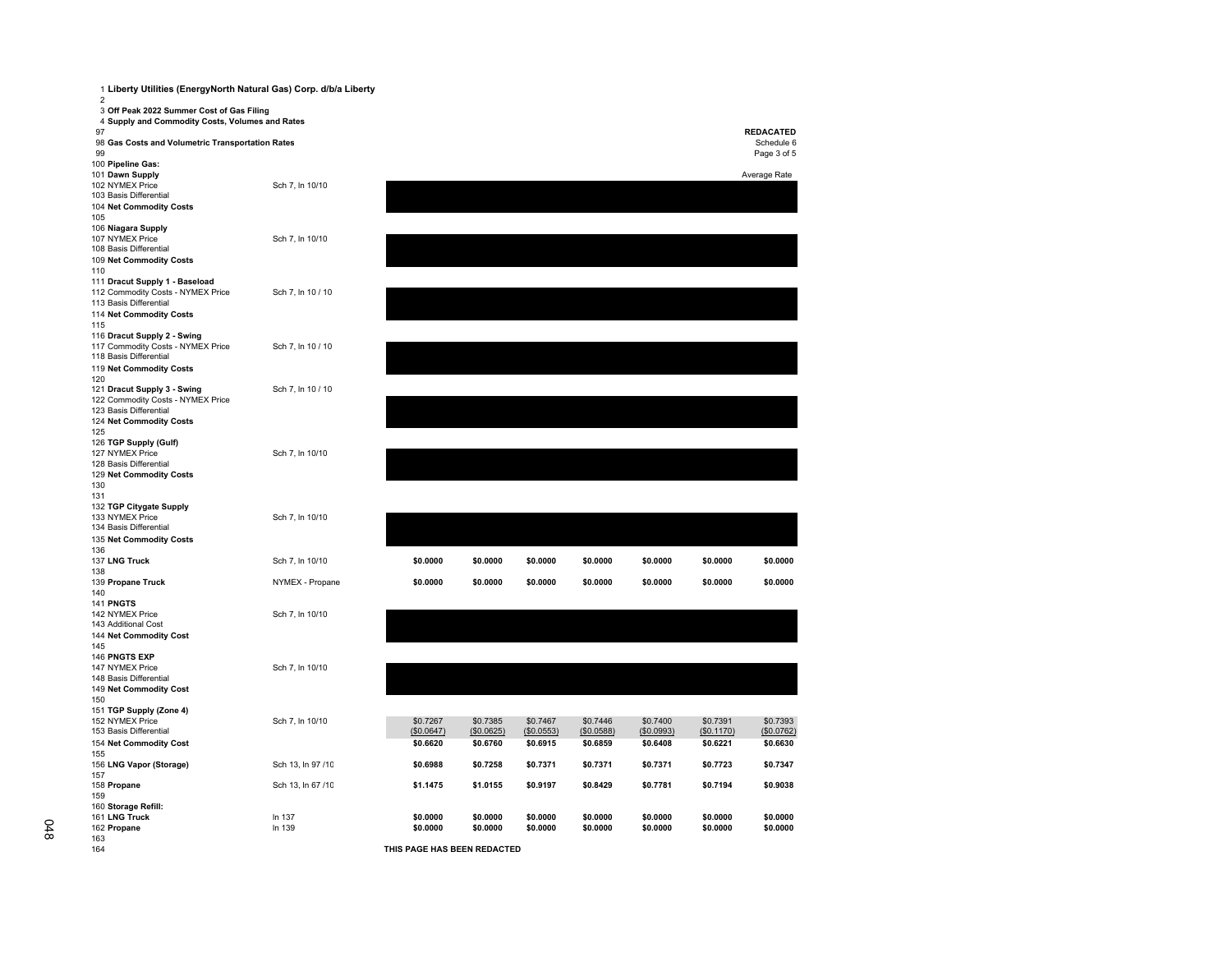2 3 **Off Peak 2022 Summer Cost of Gas Filing**

| 3 OII Peak 2022 Summer Cost of Gas Filing                 |                            |           |           |           |           |           |           |                 |
|-----------------------------------------------------------|----------------------------|-----------|-----------|-----------|-----------|-----------|-----------|-----------------|
| 4 Supply and Commodity Costs, Volumes and Rates           |                            |           |           |           |           |           |           |                 |
| 165                                                       |                            |           |           |           |           |           |           | <b>REDACTED</b> |
| 166                                                       |                            |           |           |           |           |           |           | Schedule 6      |
| 167                                                       |                            |           |           |           |           |           |           | Page 4 of 5     |
| 182 Per Unit Volumetric Transportation Rates              |                            |           |           |           |           |           |           |                 |
| 183 Dawn Supply Volumetric Transportation Charge          |                            |           |           |           |           |           |           | Average Rate    |
| 184 Commodity Costs                                       | In 104                     |           |           |           |           |           |           |                 |
| 185                                                       |                            |           |           |           |           |           |           |                 |
| 186 TransCanada - Commodity Rate/GJ                       | Dawn - Parkway to Iroquois | \$0.00030 | \$0.00030 | \$0,00030 | \$0.00030 | \$0.00030 | \$0,00030 | \$0.00030       |
| Conversion Rate GL to MMBTU<br>187                        |                            | 1.0551    | 1.0551    | 1.0551    | 1.0551    | 1.0551    | 1.0551    | 1.0551          |
| 188<br>Conversion Rate to US\$                            | 1/0/1900                   | 1.2589    | 1.2589    | 1.2589    | 1.2589    | 1.2589    | 1.2589    | 1.2589          |
| 189<br>Commodity Rate/US\$                                | In 186 x In 187 x In 188   | \$0.00040 | \$0,00040 | \$0.00040 | \$0.00040 | \$0.00040 | \$0.00040 | \$0.00040       |
| 190 TransCanada Fuel %                                    | Dawn - Parkway to Iroquois | 0.74%     | 0.67%     | 0.00%     | 0.00%     | 0.00%     | 0.00%     | 0.23%           |
| 191 TransCanada Fuel * Percentage                         | In 184 x In 190            | \$0.00528 | \$0,00479 | \$0,00000 | \$0,00000 | \$0,00000 | \$0,00000 | \$0.00168       |
| 192 Subtotal TransCanada                                  |                            | \$0.00567 | \$0.00519 | \$0.00040 | \$0.00040 | \$0.00040 | \$0.00040 | \$0.00208       |
| 193 IGTS - Z1 RTS Commodity                               | Forth Revised Sheet No. 4  | \$0.00034 | \$0,00034 | \$0.00034 | \$0,00034 | \$0.00034 | \$0.00034 | \$0.00034       |
| 194 IGTS - Z1 RTS ACA Rate Commodity                      | Forth Revised Sheet No. 4  | \$0,00012 | \$0,00012 | \$0.00012 | \$0.00012 | \$0.00012 | \$0,00012 | \$0,00012       |
| 195 IGTS - Z1 RTS Deferred Asset Surcharge                | Forth Revised Sheet No. 4  | \$0.00000 | \$0.00000 | \$0,00000 | \$0.00000 | \$0.00000 | \$0.00000 | \$0.00000       |
| Subtotal IGTS - Trans Charge - Z1 RTS Commodity<br>196    |                            | \$0.00046 | \$0.00046 | \$0.00046 | \$0.00046 | \$0.00046 | \$0.00046 | \$0.00046       |
| 197 TGP NET-NE - Comm. Segments 3 & 4                     | 19th Rev Sheet No. 15      | \$0.00012 | \$0,00012 | \$0,00012 | \$0.00012 | \$0.00012 | \$0,00012 | \$0,00012       |
| 198 IGTS - Fuel Use Factor - Percentage                   | Forth Revised Sheet No. 4  | 1.00%     | 1.00%     | 1.00%     | 1.00%     | 1.00%     | 1.00%     | 1.00%           |
| 199 IGTS - Fuel Use Factor - Fuel * Percentage            | In 184 x In 198            | \$0.00713 | \$0.00719 | \$0.00725 | \$0.00724 | \$0.00714 | \$0.00704 | \$0.00716       |
| 200 TGP FTA Fuel Charge % Z 5-6                           | 17th Rev Sheet No. 32      | 0.86%     | 0.86%     | 0.86%     | 0.86%     | 0.86%     | 0.86%     | 0.86%           |
| 201 TGP FTA Fuel * Percentage                             | In 184 x In 200            | \$0.00613 | \$0.00618 | \$0.00623 | \$0.00622 | \$0.00614 | \$0.00605 | \$0.00616       |
| 202 Total Volumetric Transportation Charge - Dawn Supply  |                            | \$0.01952 | \$0.01913 | \$0.01446 | \$0.01444 | \$0.01426 | \$0.01407 | \$0.01598       |
| 203                                                       |                            |           |           |           |           |           |           |                 |
| 204                                                       |                            |           |           |           |           |           |           |                 |
| 205 Niagara Supply Volumetric Transportation Charge       |                            |           |           |           |           |           |           |                 |
| 206 Commodity Costs                                       | Ln 109                     |           |           |           |           |           |           |                 |
| 207                                                       |                            |           |           |           |           |           |           |                 |
| 208 TGP FTA - FTA Z 5-6 Comm. Rate                        | 19th Rev Sheet No. 15      | \$0.00705 | \$0,00705 | \$0.00705 | \$0.00705 | \$0.00705 | \$0,00705 | \$0.00705       |
| 209 TGP FTA - FTA Z 5-6 - ACA Rate                        | 19th Rev Sheet No. 15      | \$0.00012 | \$0.0001  | \$0.0001  | \$0.0001  | \$0.0001  | \$0.0001  | \$0.0001        |
| Subtotal TGP FTA - FTA Z 5-6 Commodity Rate<br>210        |                            | \$0.00717 | \$0.0072  | \$0.0072  | \$0.0072  | \$0.0072  | \$0.0072  | \$0.0072        |
| 211 TGP FTA Fuel Charge % Z 5-6                           | 17th Rev Sheet No. 32      | 0.86%     | 0.86%     | 0.86%     | 0.86%     | 0.86%     | 0.86%     | 0.86%           |
| 212 TGP FTA Fuel * Percentage                             | In 206 x In 211            | \$0.00578 | \$0.00601 | \$0.00606 | \$0.00605 | \$0.00597 | \$0.00588 | \$0.00596       |
| 213 Total Volumetric Transportation Rate - Niagara Supply |                            | \$0.01295 | \$0.01318 | \$0.01323 | \$0.01322 | \$0.01314 | \$0.01305 | \$0.01313       |
| 214                                                       |                            |           |           |           |           |           |           |                 |
|                                                           |                            |           |           |           |           |           |           |                 |

**SUBJECT TO CONFIDENTIAL TREATMENT**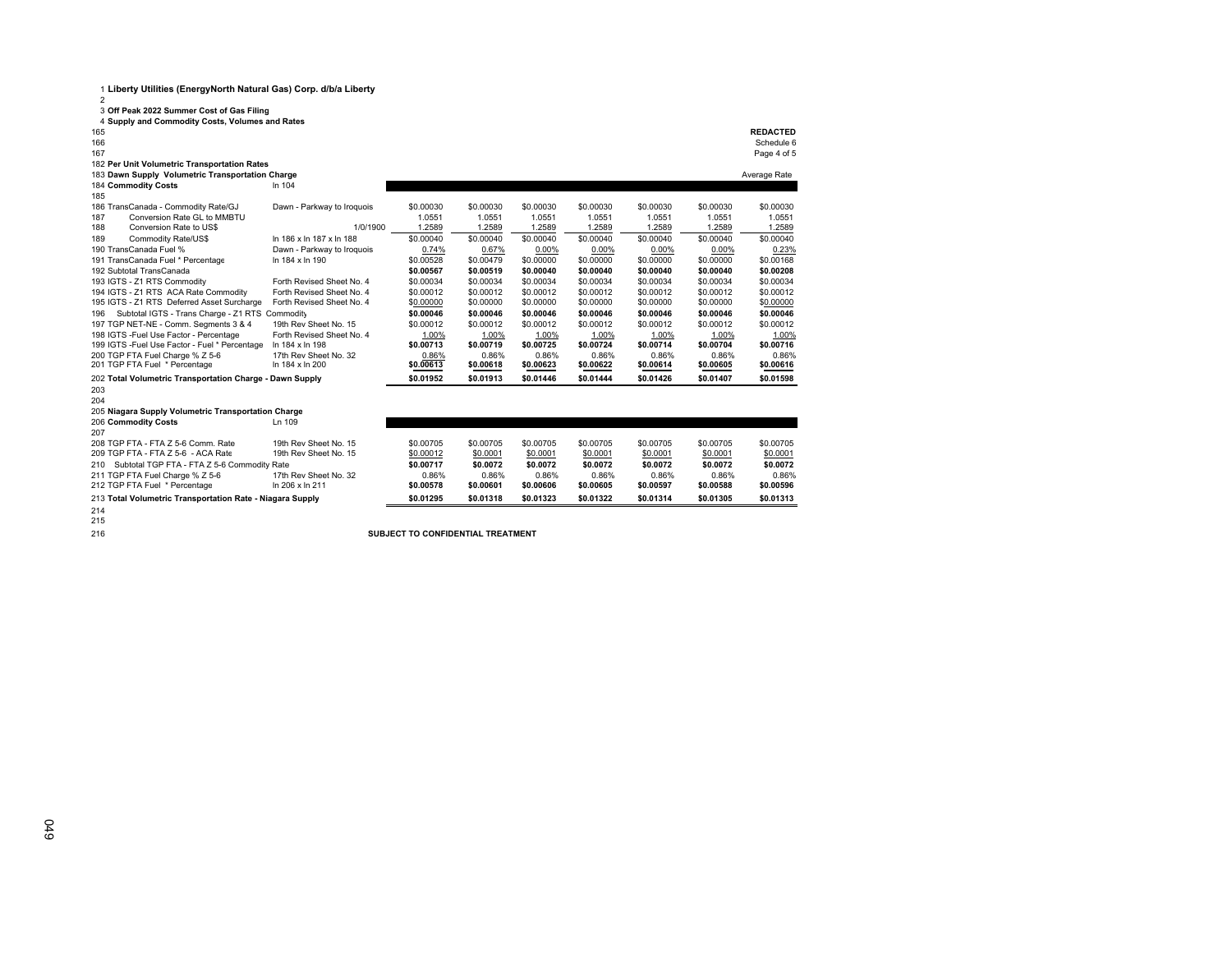| 2                                                               |                       |           |           |           |           |           |           |                     |
|-----------------------------------------------------------------|-----------------------|-----------|-----------|-----------|-----------|-----------|-----------|---------------------|
| 3 Off Peak 2022 Summer Cost of Gas Filing                       |                       |           |           |           |           |           |           |                     |
| 4 Supply and Commodity Costs, Volumes and Rates                 |                       |           |           |           |           |           |           |                     |
| 217                                                             |                       |           |           |           |           |           |           | <b>CONFIDENTIAL</b> |
| 218                                                             |                       |           |           |           |           |           |           | Schedule 6          |
| 219                                                             |                       |           |           |           |           |           |           | Page 5 of 5         |
| 220 TGP Direct Volumetric Transportation Charge                 |                       |           |           |           |           |           |           | Average Rate        |
| 221 Commodity Costs                                             | Ln 127                |           |           |           |           |           |           |                     |
| 222                                                             |                       |           |           |           |           |           |           |                     |
| 223 TGP - Max Comm, Base Rate - Z 0-6                           | 19th Rev Sheet No. 15 | \$0.02672 | \$0.02672 | \$0.02672 | \$0.02672 | \$0.02672 | \$0.02672 | \$0.02672           |
| 224 TGP - Max Commodity ACA Rate - Z 0-6                        | 19th Rev Sheet No. 15 | \$0.00012 | \$0.00012 | \$0.00012 | \$0.00012 | \$0.00012 | \$0.00012 | \$0.00012           |
| Subtotal TGP - Max Comm. Rate Z 0-6<br>225                      |                       | \$0.02684 | \$0.02684 | \$0.02684 | \$0.02684 | \$0.02684 | \$0.02684 | \$0.02684           |
| 226<br><b>Prorated Percentage</b>                               |                       | 32.60%    | 32.60%    | 32.60%    | 32.60%    | 32.60%    | 32.60%    | 32.60%              |
| Prorated TGP - Max Commodity Rate - Z 0-6<br>227                |                       | \$0.00875 | \$0.00875 | \$0.00875 | \$0.00875 | \$0.00875 | \$0.00875 | \$0.00875           |
| 228 TGP - Max Comm, Base Rate - Z 1-6                           | 19th Rev Sheet No. 15 | \$0.02331 | \$0.02331 | \$0.02331 | \$0.02331 | \$0.02331 | \$0.02331 | \$0.02331           |
| 229 TGP - Max Commodity ACA Rate - Z 1-6                        | 19th Rev Sheet No. 15 | \$0.00012 | \$0.00012 | \$0.00012 | \$0.00012 | \$0.00012 | \$0.00012 | \$0.00012           |
| Subtotal TGP - Max Commodity Rate - Z 1-6<br>230                |                       | \$0.02343 | \$0.02343 | \$0.02343 | \$0.02343 | \$0.02343 | \$0.02343 | \$0.02343           |
| <b>Prorated Percentage</b><br>231                               |                       | 67.40%    | 67.40%    | 67.40%    | 67.40%    | 67.40%    | 67.40%    | 67.40%              |
| Prorated TGP - Trans Charge - Max Commodity Rate - Z 1-6<br>232 |                       | \$0.01579 | \$0.01579 | \$0.01579 | \$0.01579 | \$0.01579 | \$0.01579 | \$0.01579           |
| 233 TGP - Fuel Charge % - Z 0 -6                                | 17th Rev Sheet No. 32 | 4.66%     | 4.66%     | 4.66%     | 4.66%     | 4.66%     | 4.66%     | 4.66%               |
| <b>Prorated Percentage</b><br>234                               |                       | 32.6%     | 32.6%     | 32.6%     | 32.6%     | 32.6%     | 32.6%     | 32.6%               |
| Prorated TGP Fuel Charge % - Z 0-6<br>235                       |                       | 1.52%     | 1.52%     | 1.52%     | 1.52%     | 1.52%     | 1.52%     | 1.52%               |
| 236 TGP - Fuel Charge % - Z 1 -6                                | 17th Rev Sheet No. 32 | 4.06%     | 4.06%     | 4.06%     | 4.06%     | 4.06%     | 4.06%     | 4.06%               |
| 237<br><b>Prorated Percentage</b>                               |                       | 67.40%    | 67.40%    | 67.40%    | 67.40%    | 67.40%    | 67.40%    | 67.40%              |
| Prorated TGP Fuel Charge - Fuel Charge % - Z 1-6<br>238         |                       | 2.74%     | 2.74%     | 2.74%     | 2.74%     | 2.74%     | 2.74%     | 2.74%               |
| 239 TGP - Fuel Charge % - Z 0-6                                 | In 221 x In 235       | \$0.01079 | \$0.01105 | \$0.01120 | \$0.01116 | \$0.01098 | \$0.01092 | \$0.01102           |
| 240 TGP - Fuel Charge % - Z 1-6                                 | In 221 x In 238       | \$0.01943 | \$0.01990 | \$0.02018 | \$0.02010 | \$0.01978 | \$0.01967 | \$0.01984           |
| 241 Total Volumetric Transportation Rate - TGP (Direct)         |                       | \$0.05476 | \$0.05549 | \$0.05592 | \$0.05579 | \$0.05530 | \$0.05513 | \$0.05540           |
| 242                                                             |                       |           |           |           |           |           |           |                     |
| 243 TGP (Zone 4 Purchase) Volumetric Transportation Charge      |                       |           |           |           |           |           |           |                     |
| 244 Commodity Costs                                             | Ln 127                |           |           |           |           |           |           |                     |
| 245                                                             |                       |           |           |           |           |           |           |                     |
| 246 TGP - Max Comm. Base Rate - Z 4-6                           | 19th Rev Sheet No. 15 | \$0.00928 | \$0.00928 | \$0.00928 | \$0.00928 | \$0.00928 | \$0.00928 | \$0.00928           |
| 247 TGP - Max Commodity ACA Rate - Z 4-6                        | 19th Rev Sheet No. 15 | \$0.00012 | \$0.00012 | \$0.00012 | \$0.00012 | \$0.00012 | \$0.00012 | \$0.00012           |
| 248<br>Subtotal TGP - Max Commodity Rate - Z 4-6                |                       | \$0.00940 | \$0.00940 | \$0.00940 | \$0.00940 | \$0.00940 | \$0.00940 | \$0.00940           |
| 249 TGP - Fuel Charge % - Z 4-6                                 | 17th Rev Sheet No. 32 | 1.22%     | 1.22%     | 1.22%     | 1.22%     | 1.22%     | 1.22%     | 1.22%               |
| 250 TGP - Fuel Charge                                           | In 244 x In 249       | \$0.00808 | \$0.00825 | \$0.00844 | \$0.00837 | \$0.00782 | \$0.00759 | \$0.00809           |
| 251 Total Vol. Trans. Rate - TGP (Zone 6)                       |                       | \$0.01748 | \$0.01765 | \$0.01784 | \$0.01777 | \$0.01722 | \$0.01699 | \$0.01749           |
| 252                                                             |                       |           |           |           |           |           |           |                     |
| 253                                                             |                       |           |           |           |           |           |           |                     |
| 254 TGP Dracut                                                  |                       |           |           |           |           |           |           |                     |
| 255 Commodity Costs - NYMEX Price                               | Ln 114                |           |           |           |           |           |           |                     |
| 256                                                             |                       |           |           |           |           |           |           |                     |
| 257 TGP - Trans Charge - Comm. - Z 6-6                          | 19th Rev Sheet No. 15 | \$0.00300 | \$0.00300 | \$0.00300 | \$0.00300 | \$0.00300 | \$0.00300 | \$0,00300           |
| 258 TGP - Trans Charge - ACA Rate - Z6-6                        | 19th Rev Sheet No. 15 | \$0.00012 | \$0.00012 | \$0.00012 | \$0.00012 | \$0.00012 | \$0.00012 | \$0.00012           |
| Subtotal TGP - Trans Charge - Max Commodity Rate - Z 6-6<br>259 |                       | \$0.00312 | \$0.00312 | \$0.00312 | \$0.00312 | \$0.00312 | \$0.00312 | \$0.00312           |
|                                                                 | 17th Rev Sheet No. 32 | 0.00%     | 0.00%     | 0.00%     | 0.00%     | 0.00%     | 0.00%     | 0.00%               |
| 260 TGP - Fuel Charge % - Z 6-6<br>261 TGP - Fuel Charge        | In 255 x In 260       | \$0.00000 | \$0.00000 | \$0.00000 | \$0.00000 | \$0.00000 | \$0.00000 | \$0.00000           |
| 262 Total Volumetric Transportation Rate - TGP Dracut           |                       | \$0.00312 | \$0.00312 | \$0.00312 | \$0.00312 | \$0.00312 | \$0.00312 | \$0.00312           |
|                                                                 |                       |           |           |           |           |           |           |                     |

1 **Liberty Utilities (EnergyNorth Natural Gas) Corp. d/b/a Liberty**

**THIS PAGE HAS BEEN REDACTED**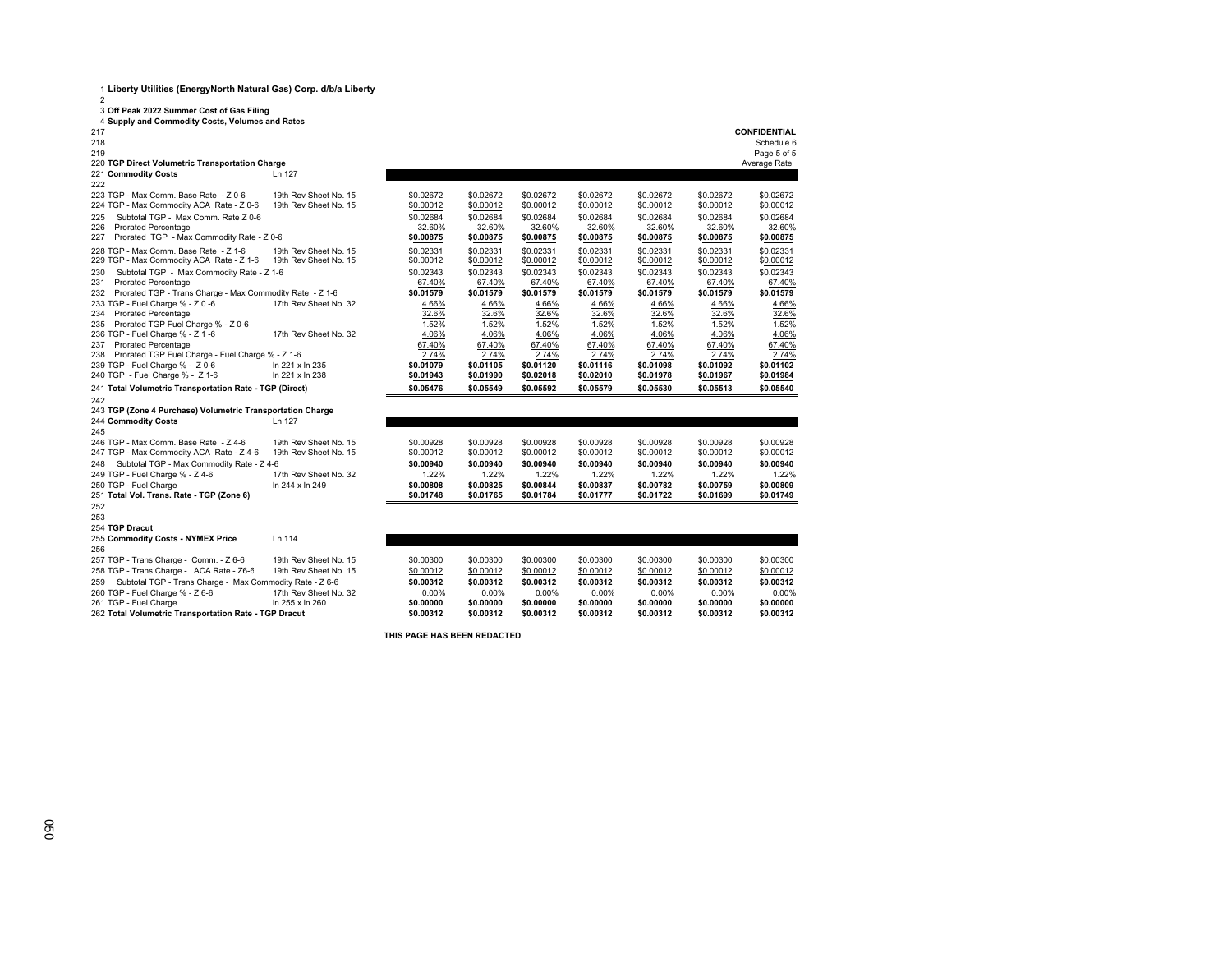| 2                                         |     | Liberty Utilities (EnergyNorth Natural Gas) Corp. d/b/a Liberty |                 |          |               |               |          |          |             | Schedule 7<br>Page 1 of 1 |
|-------------------------------------------|-----|-----------------------------------------------------------------|-----------------|----------|---------------|---------------|----------|----------|-------------|---------------------------|
| 3 Off Peak 2022 Summer Cost of Gas Filing |     |                                                                 |                 |          |               |               |          |          |             |                           |
| 4 NYMEX Futures @ Henry Hub               |     |                                                                 |                 |          |               |               |          |          |             | $May - Oct$               |
| 5                                         |     |                                                                 |                 |          |               |               |          |          |             | Off Peak                  |
| 6 For Month of:                           |     | Reference                                                       |                 | Mav-22   | <b>Jun-22</b> | <b>Jul-22</b> | Aug-22   | Sep-22   | Oct-22      | <b>Strip Average</b>      |
|                                           | (a) | (b)                                                             |                 | (c)      | (d)           | (e)           | (f)      | (g)      | (h)         |                           |
| 8 I. NYMEX Opening Prices as of:          |     | 5/10/2022                                                       |                 |          |               |               |          |          |             |                           |
| 9                                         |     | Opening Prices                                                  | <b>Line 206</b> | \$7,2670 | \$7.3850      | \$7,4670      | \$7,4460 | \$7,4000 | \$7.3910 \$ | 7.3927                    |
|                                           |     |                                                                 |                 | \$7,2670 | \$7.3850      | \$7,4670      | \$7.4460 | \$7,4000 | \$7.3910 \$ | 7.3927                    |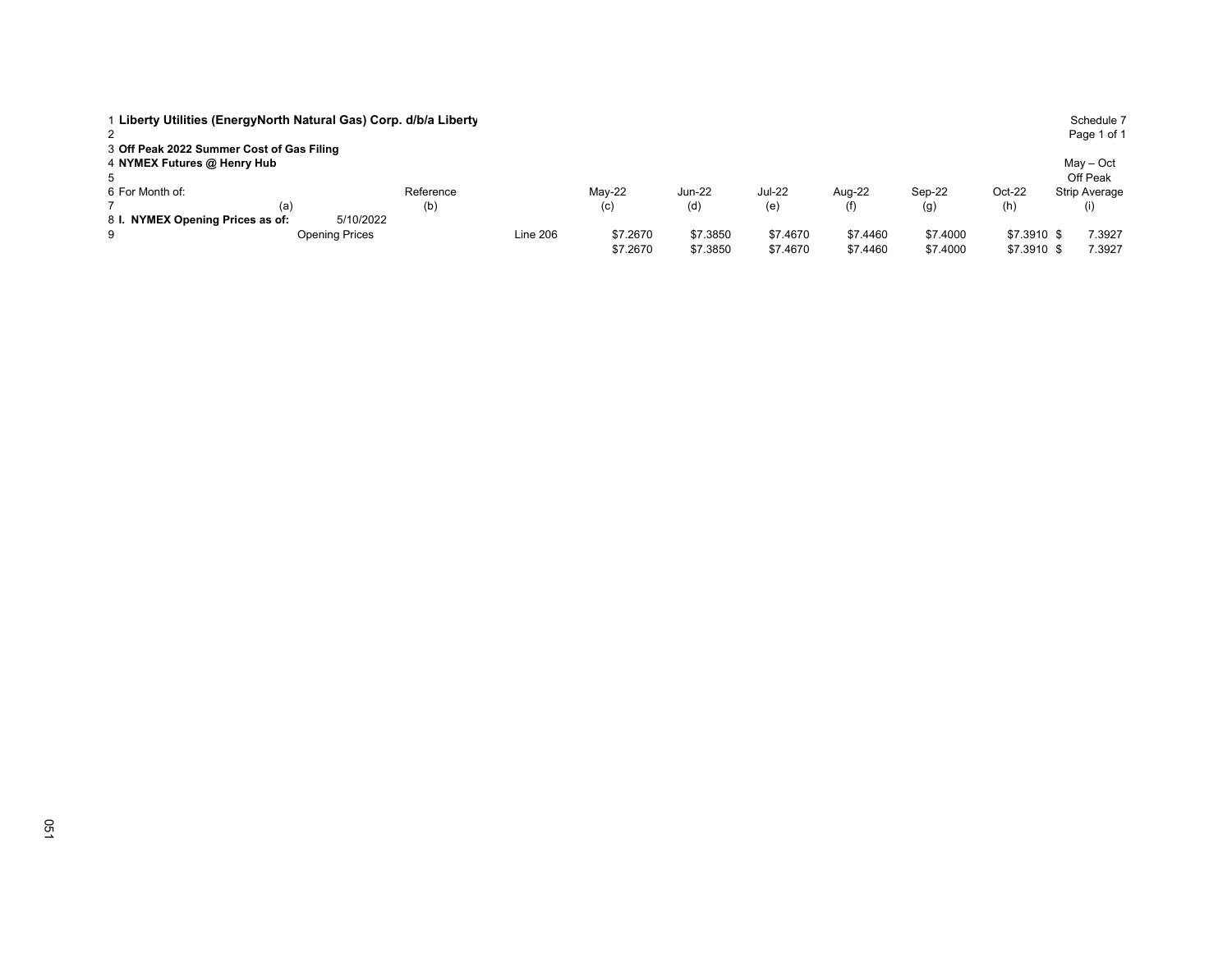2 **Off Peak 2022 Summer Cost of Gas Filing** 3 **Annual Bill Comparisons, May 21–Oct 21 vs May 22–Oct 22 –– Residential Heating Rate R-3** Schedule 8

 Page 1 of 5 5

6 **May 1, 2022 – October 31, 2022** 7 **Residential Heating (R3)**

| 8<br>$\boldsymbol{9}$ |                           |                    | May-22                   |      | <b>Jun-22</b> | <b>Jul 22</b> |      | Aug-22      |     | Sep-22      |      | Oct-22                   | Summer<br>May-Oct |
|-----------------------|---------------------------|--------------------|--------------------------|------|---------------|---------------|------|-------------|-----|-------------|------|--------------------------|-------------------|
|                       | 10 Typical Usage (Therms) |                    | 51                       |      | 28            | 16            |      | 14          |     | 14          |      | 21                       | 144               |
| 17                    |                           |                    |                          |      |               |               |      |             |     |             |      |                          |                   |
|                       | 18 Summer                 | 8/1/2021 - Current |                          |      |               |               |      |             |     |             |      |                          |                   |
|                       | 19 Cust. Chg              | 15 39 \$           | 15.39                    | - \$ | 15 39 \$      | 15.39         | -S   | 15.39       | -S  | 15.39       | - \$ | 15.39 \$                 | 92.34             |
|                       | 20 Headblock              | $0.5632$ \$        | $\overline{\phantom{a}}$ |      |               |               |      |             |     |             | S    | $\overline{\phantom{a}}$ |                   |
|                       | 21 Tailblock              | $0.5632$ \$        | 28.72                    | - \$ | 15.77         | \$<br>9.01    | \$   | 7.88        | \$  | 7.88        | \$   | 11.83                    | 81.10             |
|                       | 22 HB Threshold           |                    |                          |      |               |               |      |             |     |             |      |                          |                   |
| 23                    |                           |                    |                          |      |               |               |      |             |     |             |      |                          |                   |
|                       | 24 Total Base Rate Amount |                    | \$<br>44.11 \$           |      | $31.16$ \$    | 24.40 \$      |      | $23.27$ \$  |     | $23.27$ \$  |      | 27 22 \$                 | 173.44            |
| 25                    |                           |                    |                          |      |               |               |      |             |     |             |      |                          |                   |
|                       | 26 COG Rate - (Seasonal)  |                    | 1.2295                   | - \$ | 1.2295 \$     | 1 2 2 9 5     | - \$ | $1.2295$ \$ |     | 1.2295      | - \$ | 1.2295                   | 1.2295            |
|                       | 27 COG amount             |                    | 62.70                    | - \$ | $34.43$ \$    | 19.67         | \$   | $17.21$ \$  |     | 17.21       | - \$ | $2582$ \$                | 177.05            |
| 28                    |                           |                    |                          |      |               |               |      |             |     |             |      |                          |                   |
|                       | 29 LDAC                   |                    | $0.1318$ \$              |      | $0.1318$ \$   | 0.1318        | -\$  | $0.1318$ \$ |     | $0.1318$ \$ |      | $0.1318$ \$              | 0.1318            |
|                       | 30 LDAC amount            |                    | $6.72$ \$                |      | 369S          | 2.11          | \$   | 1.85        | -\$ | 1.85        | - \$ | 2.77                     | 18.98             |
| 31                    |                           |                    |                          |      |               |               |      |             |     |             |      |                          |                   |
|                       | 32 Total Bill             |                    | 113.54                   | - \$ | $69.28$ \$    | 46.18         | s.   | 42.33       | S   | 42.33       | -S   | $55.80$ \$               | 369.47            |
| $\sim$                |                           |                    |                          |      |               |               |      |             |     |             |      |                          |                   |

## 34 **May 1, 2021 – October 31, 2021** 35 **Residential Heating (R3)**

| 36                        |                                 |       |      |                    |     |                   |      |               |                   |          |             |    |             |          |                          |      | Summer   |
|---------------------------|---------------------------------|-------|------|--------------------|-----|-------------------|------|---------------|-------------------|----------|-------------|----|-------------|----------|--------------------------|------|----------|
| 37                        |                                 |       |      |                    |     | May-21            |      | <b>Jun-21</b> | <b>Jul-21</b>     |          | Aug-21      |    | Sep-21      |          | Oct-21                   |      | May-Oct  |
| 38 Typical Usage (Therms) |                                 |       |      |                    |     | 51                |      | 28            | 16                |          | 14          |    | 14          |          | 21                       |      | 144      |
| 39                        |                                 |       |      |                    |     |                   |      |               |                   |          |             |    |             |          |                          |      |          |
| 46 Summer                 | 7/1/20 - 7/31/21                |       |      | 8/1/2021 - Current |     |                   |      |               |                   |          |             |    |             |          |                          |      |          |
| 47 Cust. Chg              | \$                              | 15 50 | \$   | 15 39              |     | \$15 50           |      | \$15 50       | \$15.50           |          | \$15.39     |    | \$15.39     |          | \$15 39 \$               |      | 92.67    |
| 48 Headblock              | 0.5678                          |       | \$   | $0.5632$ \$        |     |                   | S    |               | \$                | \$       |             | S  |             | S        |                          |      | $\sim$   |
| 49 Tailblock              | 0.5678                          |       | - \$ | $0.5632$ \$        |     | 28.96 \$          |      | 15 90 \$      | 9.08              | <b>S</b> | $7.88$ \$   |    | 7.88        | <b>S</b> |                          |      | 81.54    |
| 50 HB Threshold           |                                 |       |      |                    |     |                   |      |               |                   |          |             |    |             |          |                          |      |          |
| 51                        |                                 |       |      |                    |     |                   |      |               |                   |          |             |    |             |          |                          |      |          |
| 52 Total Base Rate Amount |                                 |       |      |                    | \$  | 44.46 \$          |      | $31.40$ \$    | 24.58 \$          |          | $23.27$ \$  |    | 23.27 \$    |          | 27 22 \$                 |      | 174.21   |
| 53                        |                                 |       |      |                    |     |                   |      |               |                   |          |             |    |             |          |                          |      |          |
| 54 COG Rate - (Seasonal)  |                                 |       |      |                    | \$  | 0.3935            | - \$ | $0.3935$ \$   | 0 3935 \$         |          | $0.3935$ \$ |    | $0.3935$ \$ |          | $0.3935$ \$              |      | 0.3935   |
| 55 COG amount             |                                 |       |      |                    | \$. | 20 07 \$          |      | 11 02 \$      | 6.30 <sup>5</sup> |          | $5.51$ \$   |    | $5.51$ \$   |          | 8 26 \$                  |      | 56.66    |
| 56                        |                                 |       |      |                    |     |                   |      |               |                   |          |             |    |             |          |                          |      |          |
| 57 LDAC                   |                                 |       |      |                    | \$  | 0.0589            | - \$ | $0.0589$ \$   | 00589 \$          |          | $0.0589$ \$ |    | $0.0589$ \$ |          | $0.0589$ \$              |      | 0.0589   |
| 58 LDAC amount            |                                 |       |      |                    | \$. | 300S              |      | 165 \$        | $0.94$ \$         |          | $0.82$ \$   |    | $0.82$ \$   |          | 1 2 4                    | l S  | 8.48     |
| 59                        |                                 |       |      |                    |     |                   |      |               |                   |          |             |    |             |          |                          |      |          |
| 60 Total Bill             |                                 |       |      |                    | \$  | 67.53             | - \$ | 44.07 \$      | $31.82$ \$        |          | $29.61$ \$  |    | 29.61 S     |          | $36.72$ \$               |      | 239.35   |
| 61                        |                                 |       |      |                    |     |                   |      |               |                   |          |             |    |             |          |                          |      |          |
| 62 DIFFERENCE             | <b>Residential Heating (R3)</b> |       |      |                    |     |                   |      |               |                   |          |             |    |             |          |                          |      |          |
| 63 Total Bill             |                                 |       |      |                    | \$  | 46.01 \$          |      | $25.21$ \$    | 14.36             | - \$     | $12.72$ \$  |    | $12.72$ \$  |          | $19.09$ \$               |      | 130.11   |
| 64 % Change               |                                 |       |      |                    |     | 68.13%            |      | 57.21%        | 45.12%            |          | 42.98%      |    | 42.98%      |          | 51.98%                   |      | 54.36%   |
| 65                        |                                 |       |      |                    |     |                   |      |               |                   |          |             |    |             |          |                          |      |          |
| 66 Base Rate              |                                 |       |      |                    | \$  | $(034)$ \$        |      | $(0.24)$ \$   | $(0.18)$ \$       |          |             | \$ |             | \$       | $\overline{\phantom{a}}$ | l \$ | (0.77)   |
| 67 % Change               |                                 |       |      |                    |     | $-0.78%$          |      | $-0.76%$      | $-0.75%$          |          | 0 0 0 %     |    | 0 0 0 %     |          | 0.00%                    |      | $-0.44%$ |
| 68                        |                                 |       |      |                    |     |                   |      |               |                   |          |             |    |             |          |                          |      |          |
| 69 COG                    |                                 |       |      |                    | \$  | 42.64 \$          |      | $23.41$ \$    | 13.38 \$          |          | $11.70$ \$  |    | 11.70 S     |          |                          |      | 120.38   |
| 70 % Change               |                                 |       |      |                    |     | 212.45%           |      | 212.45%       | 212.45%           |          | 212.45%     |    | 212.45%     |          | 212.45%                  |      | 212.45%  |
| 71                        |                                 |       |      |                    |     |                   |      |               |                   |          |             |    |             |          |                          |      |          |
| 72 LDAC                   |                                 |       |      |                    | \$  | 3.72 <sup>5</sup> |      | 204S          | 1.17S             |          | 1.02S       |    | $1.02$ \$   |          | $1.53$ \$                |      | 10.50    |
| 73 % Change               |                                 |       |      |                    |     | 123.77%           |      | 123.77%       | 123.77%           |          | 123.77%     |    | 123.77%     |          | 123.77%                  |      | 123.77%  |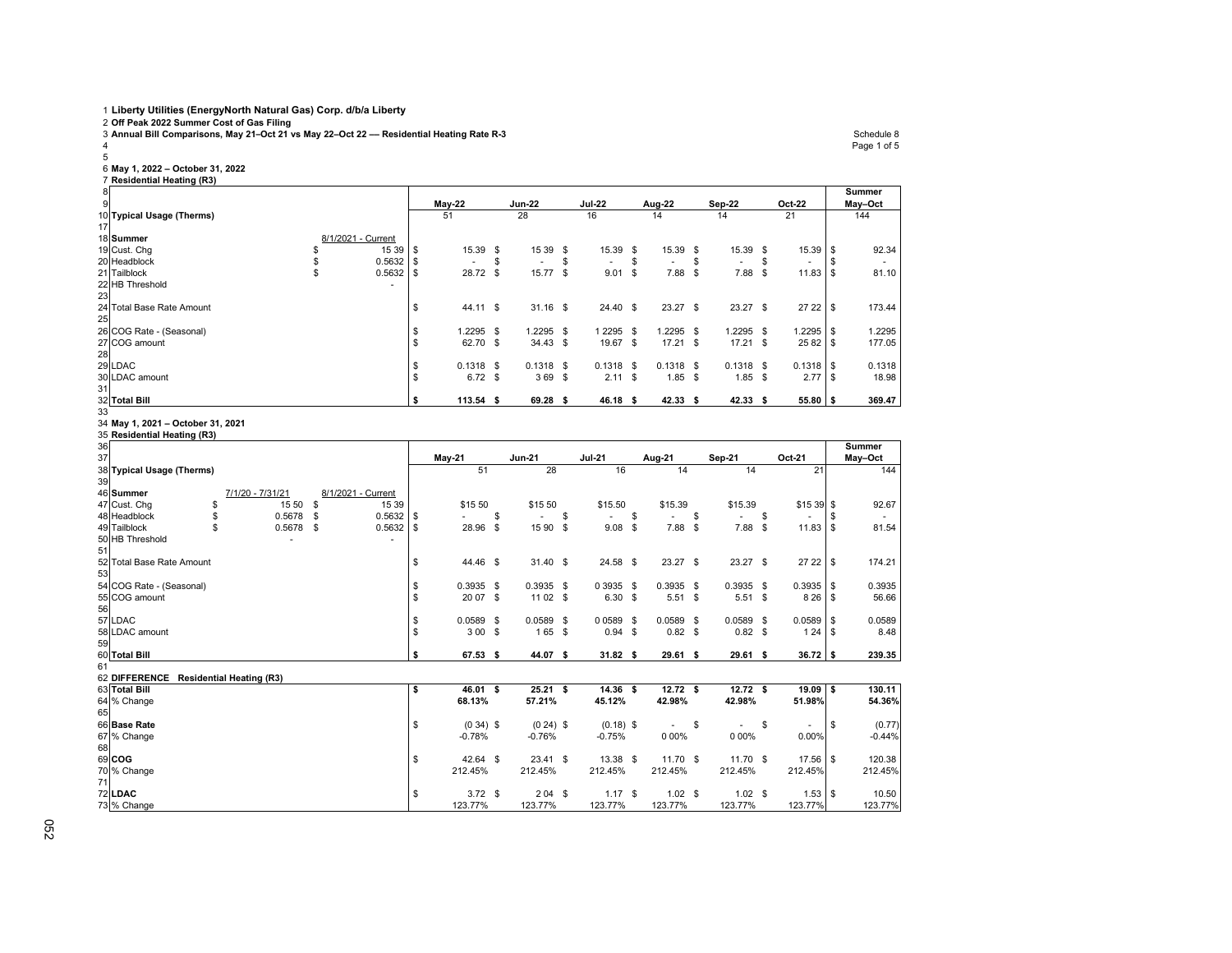2 Off Peak 2022 Summer Cost of Gas Filing<br>1 Annual Bill Comparisons, May 21–Oct 21 vs May 22–Oct 22 — Commercial Rate G-41

2 Page 2 of 5 3

4 **May 1, 2022 – October 31, 2022** 5 **Commercial Rate (G-41)**

| 6              |                           |                    |             |        |             |               |      |               |      |             |      |                   |      |                                  |      | Summer  |
|----------------|---------------------------|--------------------|-------------|--------|-------------|---------------|------|---------------|------|-------------|------|-------------------|------|----------------------------------|------|---------|
| $\overline{7}$ |                           |                    |             | May-22 |             | <b>Jun-22</b> |      | <b>Jul-22</b> |      | Aug-22      |      | Sep-22            |      | Oct-22                           |      | May-Oct |
|                | 8 Typical Usage (Therms)  |                    |             |        | 153         | 39            |      | 26            |      | 34          |      | 25                |      | 29                               |      | 306     |
| 9              |                           |                    |             |        |             |               |      |               |      |             |      |                   |      |                                  |      |         |
|                | 16 Summer                 | 8/1/2021 - Current |             |        |             |               |      |               |      |             |      |                   |      |                                  |      |         |
|                | 17 Cust. Chg              |                    | 57 06 \$    |        | 57.06 \$    | 57 06 \$      |      | 57.06 \$      |      | 57.06 \$    |      | 57.06 \$          |      | $57.06$ \$                       |      | 342.36  |
|                | 18 Headblock              |                    | $0.4688$ \$ |        | $9.38$ \$   | 938 \$        |      | 9.38          | - \$ | 9.38        | -S   | 9.38 <sup>5</sup> |      | 9.38                             |      | 56.26   |
|                | 19 Tailblock              |                    | $0.3149$ \$ |        | 41.88 \$    | 598           | - \$ | 1.89          | \$   | 4.41        | -S   | 1.57              | - \$ | $2.83$ \$                        |      | 58.57   |
|                | 20 HB Threshold           |                    | 20          |        |             |               |      |               |      |             |      |                   |      |                                  |      |         |
| 21             |                           |                    |             |        |             |               |      |               |      |             |      |                   |      |                                  |      |         |
|                | 22 Total Base Rate Amount |                    |             | \$     | 108 32 \$   | $72.42$ \$    |      | 68.33         | - \$ | 70.84 \$    |      | 68.01             | - \$ | 69.27                            | l \$ | 457.19  |
| 23             |                           |                    |             |        |             |               |      |               |      |             |      |                   |      |                                  |      |         |
|                | 24 COG Rate - (Seasonal)  |                    |             | \$     | $1.2303$ \$ | 1.2303        | \$   | 1 2 3 0 3     | - \$ | 1 2303      | -S   | 1.2303 \$         |      | 1.2303                           |      | 1.2303  |
|                | 25 COG amount             |                    |             |        | 188 24 \$   | 4798          | -\$  | 31.99         | - \$ | 41.83       | s.   | 30.76 \$          |      | $3568$ $\overline{\phantom{1}5}$ |      | 376.47  |
| 26             |                           |                    |             |        |             |               |      |               |      |             |      |                   |      |                                  |      |         |
|                | 27 LDAC                   |                    |             |        | $0.0991$ \$ | $0.0991$ \$   |      | 0 0 9 9 1     | - \$ | $0.0991$ \$ |      | 0.0991            | - \$ | 0.0991                           |      | 0.0991  |
|                | 28 LDAC amount            |                    |             |        | $15.16$ \$  | 386 \$        |      | 2.58          | - \$ | 3.37        | -\$  | 2.48S             |      | 287                              |      | 30.32   |
| 29             |                           |                    |             |        |             |               |      |               |      |             |      |                   |      |                                  |      |         |
|                | 30 Total Bill             |                    |             |        | 311.72 S    | 124.27        | - 56 | 102.89        | - 5  | 116.04      | - \$ | $101.25$ \$       |      | $107.82$ \$                      |      | 863.98  |

# 31 32 **May 1, 2021 – October 31, 2021** 33 **Commercial Rate (G-41)** 34

| 35<br><b>Jun-21</b><br><b>Jul-21</b><br>May-21<br>Aug-21<br>Sep-21<br>Oct-21<br>May-Oct<br>26<br>153<br>39<br>34<br>25<br>29<br>306<br>36 Typical Usage (Therms)<br>37<br>8/1/2021 - Current<br>44 Summer<br>7/1/20 - 7/31/21<br>57.46<br>-\$<br>\$57.46 \$<br>57.46 \$<br>57.46 \$<br>45 Cust. Chg<br>\$<br>57 06<br>57.06 \$<br>57.06 \$<br>$57.06$ $\sqrt{S}$<br>343.56<br>$9.42$ \$<br>9.38<br>0.4711<br>$0.4688$ \$<br>$9.42$ \$<br>$9.42$ \$<br>9.38 <sup>5</sup><br>9.38S<br>56.39<br>46 Headblock<br>\$<br>- \$<br>- \$<br>47 Tailblock<br>$0.3165$ \$<br>42.09 \$<br>601 \$<br>58.82<br>$0.3149$ \$<br>$1.90$ \$<br>4.41 S<br>$1.57$ \$<br>$2.83$ \$<br>20<br>20<br>48 HB Threshold<br>49<br>72 90 \$<br>68.78 \$<br>50 Total Base Rate Amount<br>108 98 \$<br>70.84 \$<br>68.01 \$<br>69.27 \$<br>458.78<br>\$<br>51<br>\$<br>0.3886 \$<br>$0.3886$ \$<br>03886 \$<br>0 3886 \$<br>$0.3886$ \$<br>$0.3886$ \$<br>0.3886<br>52 COG Rate - (Seasonal)<br>\$<br>53 COG amount<br>59.46 \$<br>$15.16$ \$<br>$10.10$ \$<br>$13.21$ \$<br>$9.72$ \$<br>118.91<br>54<br>55 LDAC<br>\$<br>$0.0555$ \$<br>$0.0555$ \$<br>0 0 5 5 \$<br>0 0 5 5 \$<br>$0.0555$ \$<br>$0.0555$ \$<br>0.0555<br>$2.16$ \$<br>$1.39$ \$<br>56 LDAC amount<br>\$<br>8.49 \$<br>$1.44$ \$<br>$1.89$ \$<br>161S<br>16.98<br>57<br>594.67<br>\$<br>176.92 \$<br>$90.22$ \$<br>80.33 \$<br>85.94 \$<br>79.11 \$<br>$82.15$ \$<br>58 Total Bill<br>59<br>60 DIFFERENCE<br>Commercial Rate (G-41)<br>61 Total Bill<br>134.79 \$<br>$34.05$ \$<br>$22.56$ \$<br>$22.13$ \$<br>$25.67$ \$<br>269.31<br>30.10 S<br>\$<br>62 % Change<br>37.74%<br>27.98%<br>31.25%<br>45.29%<br>76.19%<br>28.09%<br>35.02%<br>63<br>$(066)$ \$<br>$(0.48)$ \$<br>$(0.46)$ \$<br>(1.59)<br>64 Base Rate<br>\$<br>\$<br>\$<br>l S<br>٠<br>$\overline{\phantom{a}}$<br>65 % Change<br>$-0.60%$<br>$-0.65%$<br>$-0.66%$<br>0 0 0 %<br>0.00%<br>$-0.35%$<br>0 0 0 %<br>66<br>67 COG<br>128.78 \$<br>3283 \$<br>21.88 \$<br>28.62 \$<br>$21.04$ \$<br>257.56<br>\$<br>24.41S<br>216 60%<br>68 % Change<br>216.60%<br>216.60%<br>216 60%<br>216 60%<br>216 60%<br>216.60%<br>69<br>70 LDAC<br>\$<br>6.67 \$<br>$1.70$ \$<br>$1.13$ \$<br>$1.48$ \$<br>1.09S<br>$1.26$ \$<br>13.34<br>71 % Change<br>78 56%<br>78.56%<br>78 56%<br>78.56%<br>78.56%<br>78 56%<br>78 56% | 34 |  |  |  |  |  |  |  |  | Summer |
|--------------------------------------------------------------------------------------------------------------------------------------------------------------------------------------------------------------------------------------------------------------------------------------------------------------------------------------------------------------------------------------------------------------------------------------------------------------------------------------------------------------------------------------------------------------------------------------------------------------------------------------------------------------------------------------------------------------------------------------------------------------------------------------------------------------------------------------------------------------------------------------------------------------------------------------------------------------------------------------------------------------------------------------------------------------------------------------------------------------------------------------------------------------------------------------------------------------------------------------------------------------------------------------------------------------------------------------------------------------------------------------------------------------------------------------------------------------------------------------------------------------------------------------------------------------------------------------------------------------------------------------------------------------------------------------------------------------------------------------------------------------------------------------------------------------------------------------------------------------------------------------------------------------------------------------------------------------------------------------------------------------------------------------------------------------------------------------------------------------------------------------------------------------------------------------------------------------------------------------------------------------------------------------------------------------------|----|--|--|--|--|--|--|--|--|--------|
|                                                                                                                                                                                                                                                                                                                                                                                                                                                                                                                                                                                                                                                                                                                                                                                                                                                                                                                                                                                                                                                                                                                                                                                                                                                                                                                                                                                                                                                                                                                                                                                                                                                                                                                                                                                                                                                                                                                                                                                                                                                                                                                                                                                                                                                                                                                    |    |  |  |  |  |  |  |  |  |        |
|                                                                                                                                                                                                                                                                                                                                                                                                                                                                                                                                                                                                                                                                                                                                                                                                                                                                                                                                                                                                                                                                                                                                                                                                                                                                                                                                                                                                                                                                                                                                                                                                                                                                                                                                                                                                                                                                                                                                                                                                                                                                                                                                                                                                                                                                                                                    |    |  |  |  |  |  |  |  |  |        |
|                                                                                                                                                                                                                                                                                                                                                                                                                                                                                                                                                                                                                                                                                                                                                                                                                                                                                                                                                                                                                                                                                                                                                                                                                                                                                                                                                                                                                                                                                                                                                                                                                                                                                                                                                                                                                                                                                                                                                                                                                                                                                                                                                                                                                                                                                                                    |    |  |  |  |  |  |  |  |  |        |
|                                                                                                                                                                                                                                                                                                                                                                                                                                                                                                                                                                                                                                                                                                                                                                                                                                                                                                                                                                                                                                                                                                                                                                                                                                                                                                                                                                                                                                                                                                                                                                                                                                                                                                                                                                                                                                                                                                                                                                                                                                                                                                                                                                                                                                                                                                                    |    |  |  |  |  |  |  |  |  |        |
|                                                                                                                                                                                                                                                                                                                                                                                                                                                                                                                                                                                                                                                                                                                                                                                                                                                                                                                                                                                                                                                                                                                                                                                                                                                                                                                                                                                                                                                                                                                                                                                                                                                                                                                                                                                                                                                                                                                                                                                                                                                                                                                                                                                                                                                                                                                    |    |  |  |  |  |  |  |  |  |        |
|                                                                                                                                                                                                                                                                                                                                                                                                                                                                                                                                                                                                                                                                                                                                                                                                                                                                                                                                                                                                                                                                                                                                                                                                                                                                                                                                                                                                                                                                                                                                                                                                                                                                                                                                                                                                                                                                                                                                                                                                                                                                                                                                                                                                                                                                                                                    |    |  |  |  |  |  |  |  |  |        |
|                                                                                                                                                                                                                                                                                                                                                                                                                                                                                                                                                                                                                                                                                                                                                                                                                                                                                                                                                                                                                                                                                                                                                                                                                                                                                                                                                                                                                                                                                                                                                                                                                                                                                                                                                                                                                                                                                                                                                                                                                                                                                                                                                                                                                                                                                                                    |    |  |  |  |  |  |  |  |  |        |
|                                                                                                                                                                                                                                                                                                                                                                                                                                                                                                                                                                                                                                                                                                                                                                                                                                                                                                                                                                                                                                                                                                                                                                                                                                                                                                                                                                                                                                                                                                                                                                                                                                                                                                                                                                                                                                                                                                                                                                                                                                                                                                                                                                                                                                                                                                                    |    |  |  |  |  |  |  |  |  |        |
|                                                                                                                                                                                                                                                                                                                                                                                                                                                                                                                                                                                                                                                                                                                                                                                                                                                                                                                                                                                                                                                                                                                                                                                                                                                                                                                                                                                                                                                                                                                                                                                                                                                                                                                                                                                                                                                                                                                                                                                                                                                                                                                                                                                                                                                                                                                    |    |  |  |  |  |  |  |  |  |        |
|                                                                                                                                                                                                                                                                                                                                                                                                                                                                                                                                                                                                                                                                                                                                                                                                                                                                                                                                                                                                                                                                                                                                                                                                                                                                                                                                                                                                                                                                                                                                                                                                                                                                                                                                                                                                                                                                                                                                                                                                                                                                                                                                                                                                                                                                                                                    |    |  |  |  |  |  |  |  |  |        |
|                                                                                                                                                                                                                                                                                                                                                                                                                                                                                                                                                                                                                                                                                                                                                                                                                                                                                                                                                                                                                                                                                                                                                                                                                                                                                                                                                                                                                                                                                                                                                                                                                                                                                                                                                                                                                                                                                                                                                                                                                                                                                                                                                                                                                                                                                                                    |    |  |  |  |  |  |  |  |  |        |
|                                                                                                                                                                                                                                                                                                                                                                                                                                                                                                                                                                                                                                                                                                                                                                                                                                                                                                                                                                                                                                                                                                                                                                                                                                                                                                                                                                                                                                                                                                                                                                                                                                                                                                                                                                                                                                                                                                                                                                                                                                                                                                                                                                                                                                                                                                                    |    |  |  |  |  |  |  |  |  |        |
|                                                                                                                                                                                                                                                                                                                                                                                                                                                                                                                                                                                                                                                                                                                                                                                                                                                                                                                                                                                                                                                                                                                                                                                                                                                                                                                                                                                                                                                                                                                                                                                                                                                                                                                                                                                                                                                                                                                                                                                                                                                                                                                                                                                                                                                                                                                    |    |  |  |  |  |  |  |  |  |        |
|                                                                                                                                                                                                                                                                                                                                                                                                                                                                                                                                                                                                                                                                                                                                                                                                                                                                                                                                                                                                                                                                                                                                                                                                                                                                                                                                                                                                                                                                                                                                                                                                                                                                                                                                                                                                                                                                                                                                                                                                                                                                                                                                                                                                                                                                                                                    |    |  |  |  |  |  |  |  |  |        |
|                                                                                                                                                                                                                                                                                                                                                                                                                                                                                                                                                                                                                                                                                                                                                                                                                                                                                                                                                                                                                                                                                                                                                                                                                                                                                                                                                                                                                                                                                                                                                                                                                                                                                                                                                                                                                                                                                                                                                                                                                                                                                                                                                                                                                                                                                                                    |    |  |  |  |  |  |  |  |  |        |
|                                                                                                                                                                                                                                                                                                                                                                                                                                                                                                                                                                                                                                                                                                                                                                                                                                                                                                                                                                                                                                                                                                                                                                                                                                                                                                                                                                                                                                                                                                                                                                                                                                                                                                                                                                                                                                                                                                                                                                                                                                                                                                                                                                                                                                                                                                                    |    |  |  |  |  |  |  |  |  |        |
|                                                                                                                                                                                                                                                                                                                                                                                                                                                                                                                                                                                                                                                                                                                                                                                                                                                                                                                                                                                                                                                                                                                                                                                                                                                                                                                                                                                                                                                                                                                                                                                                                                                                                                                                                                                                                                                                                                                                                                                                                                                                                                                                                                                                                                                                                                                    |    |  |  |  |  |  |  |  |  |        |
|                                                                                                                                                                                                                                                                                                                                                                                                                                                                                                                                                                                                                                                                                                                                                                                                                                                                                                                                                                                                                                                                                                                                                                                                                                                                                                                                                                                                                                                                                                                                                                                                                                                                                                                                                                                                                                                                                                                                                                                                                                                                                                                                                                                                                                                                                                                    |    |  |  |  |  |  |  |  |  |        |
|                                                                                                                                                                                                                                                                                                                                                                                                                                                                                                                                                                                                                                                                                                                                                                                                                                                                                                                                                                                                                                                                                                                                                                                                                                                                                                                                                                                                                                                                                                                                                                                                                                                                                                                                                                                                                                                                                                                                                                                                                                                                                                                                                                                                                                                                                                                    |    |  |  |  |  |  |  |  |  |        |
|                                                                                                                                                                                                                                                                                                                                                                                                                                                                                                                                                                                                                                                                                                                                                                                                                                                                                                                                                                                                                                                                                                                                                                                                                                                                                                                                                                                                                                                                                                                                                                                                                                                                                                                                                                                                                                                                                                                                                                                                                                                                                                                                                                                                                                                                                                                    |    |  |  |  |  |  |  |  |  |        |
|                                                                                                                                                                                                                                                                                                                                                                                                                                                                                                                                                                                                                                                                                                                                                                                                                                                                                                                                                                                                                                                                                                                                                                                                                                                                                                                                                                                                                                                                                                                                                                                                                                                                                                                                                                                                                                                                                                                                                                                                                                                                                                                                                                                                                                                                                                                    |    |  |  |  |  |  |  |  |  |        |
|                                                                                                                                                                                                                                                                                                                                                                                                                                                                                                                                                                                                                                                                                                                                                                                                                                                                                                                                                                                                                                                                                                                                                                                                                                                                                                                                                                                                                                                                                                                                                                                                                                                                                                                                                                                                                                                                                                                                                                                                                                                                                                                                                                                                                                                                                                                    |    |  |  |  |  |  |  |  |  |        |
|                                                                                                                                                                                                                                                                                                                                                                                                                                                                                                                                                                                                                                                                                                                                                                                                                                                                                                                                                                                                                                                                                                                                                                                                                                                                                                                                                                                                                                                                                                                                                                                                                                                                                                                                                                                                                                                                                                                                                                                                                                                                                                                                                                                                                                                                                                                    |    |  |  |  |  |  |  |  |  |        |
|                                                                                                                                                                                                                                                                                                                                                                                                                                                                                                                                                                                                                                                                                                                                                                                                                                                                                                                                                                                                                                                                                                                                                                                                                                                                                                                                                                                                                                                                                                                                                                                                                                                                                                                                                                                                                                                                                                                                                                                                                                                                                                                                                                                                                                                                                                                    |    |  |  |  |  |  |  |  |  |        |
|                                                                                                                                                                                                                                                                                                                                                                                                                                                                                                                                                                                                                                                                                                                                                                                                                                                                                                                                                                                                                                                                                                                                                                                                                                                                                                                                                                                                                                                                                                                                                                                                                                                                                                                                                                                                                                                                                                                                                                                                                                                                                                                                                                                                                                                                                                                    |    |  |  |  |  |  |  |  |  |        |
|                                                                                                                                                                                                                                                                                                                                                                                                                                                                                                                                                                                                                                                                                                                                                                                                                                                                                                                                                                                                                                                                                                                                                                                                                                                                                                                                                                                                                                                                                                                                                                                                                                                                                                                                                                                                                                                                                                                                                                                                                                                                                                                                                                                                                                                                                                                    |    |  |  |  |  |  |  |  |  |        |
|                                                                                                                                                                                                                                                                                                                                                                                                                                                                                                                                                                                                                                                                                                                                                                                                                                                                                                                                                                                                                                                                                                                                                                                                                                                                                                                                                                                                                                                                                                                                                                                                                                                                                                                                                                                                                                                                                                                                                                                                                                                                                                                                                                                                                                                                                                                    |    |  |  |  |  |  |  |  |  |        |
|                                                                                                                                                                                                                                                                                                                                                                                                                                                                                                                                                                                                                                                                                                                                                                                                                                                                                                                                                                                                                                                                                                                                                                                                                                                                                                                                                                                                                                                                                                                                                                                                                                                                                                                                                                                                                                                                                                                                                                                                                                                                                                                                                                                                                                                                                                                    |    |  |  |  |  |  |  |  |  |        |
|                                                                                                                                                                                                                                                                                                                                                                                                                                                                                                                                                                                                                                                                                                                                                                                                                                                                                                                                                                                                                                                                                                                                                                                                                                                                                                                                                                                                                                                                                                                                                                                                                                                                                                                                                                                                                                                                                                                                                                                                                                                                                                                                                                                                                                                                                                                    |    |  |  |  |  |  |  |  |  |        |
|                                                                                                                                                                                                                                                                                                                                                                                                                                                                                                                                                                                                                                                                                                                                                                                                                                                                                                                                                                                                                                                                                                                                                                                                                                                                                                                                                                                                                                                                                                                                                                                                                                                                                                                                                                                                                                                                                                                                                                                                                                                                                                                                                                                                                                                                                                                    |    |  |  |  |  |  |  |  |  |        |
|                                                                                                                                                                                                                                                                                                                                                                                                                                                                                                                                                                                                                                                                                                                                                                                                                                                                                                                                                                                                                                                                                                                                                                                                                                                                                                                                                                                                                                                                                                                                                                                                                                                                                                                                                                                                                                                                                                                                                                                                                                                                                                                                                                                                                                                                                                                    |    |  |  |  |  |  |  |  |  |        |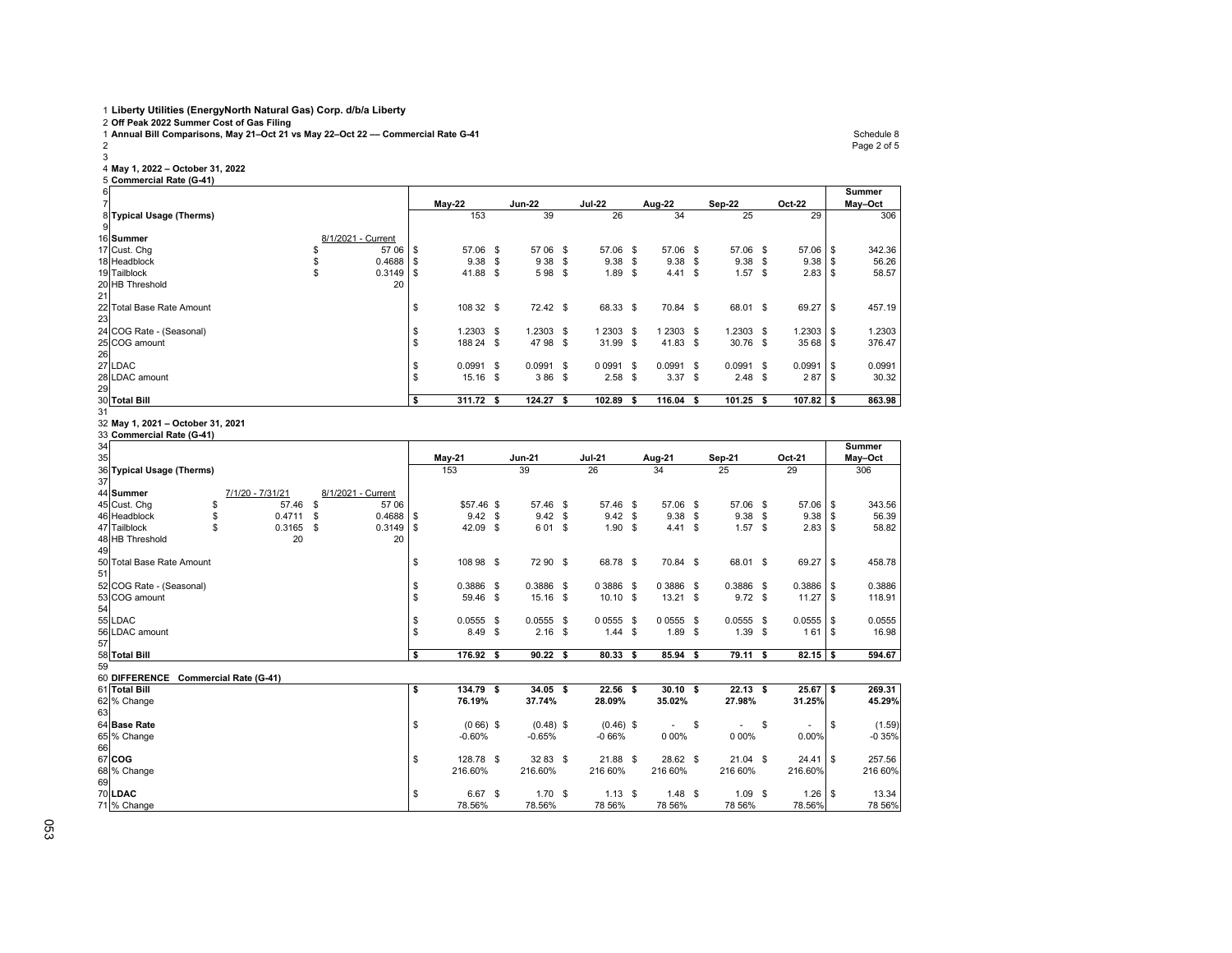2 Off Peak 2022 Summer Cost of Gas Filing<br>1 Annual Bill Comparisons, May 19–Oct 19 vs May 20–Oct 20 — Commercial Rate G-42 2

Page 3 of 5

### 3 4 **May 1, 2022 – October 31, 2022**

## 5

| 6<br>7 |                           |                    |             |       | $May-22$  |      | <b>Jun-22</b> |          | <b>Jul-22</b> | Aug-22    |      | Sep-22      |   | Oct-22                   |    | Summer<br>May-Oct |
|--------|---------------------------|--------------------|-------------|-------|-----------|------|---------------|----------|---------------|-----------|------|-------------|---|--------------------------|----|-------------------|
|        | 8 Typical Usage (Therms)  |                    |             | 1,319 |           |      | 484           |          | 285           | 247       |      | 269         |   | 340                      |    | 2,944             |
| 9      |                           |                    |             |       |           |      |               |          |               |           |      |             |   |                          |    |                   |
|        | 16 Summer                 | 8/1/2021 - Current |             |       |           |      |               |          |               |           |      |             |   |                          |    |                   |
|        | 17 Cust. Chg              |                    | $171.19$ \$ |       | 171.19 \$ |      | 171.19        | <b>S</b> | 171.19 \$     | 171.19    | - \$ | 171.19 \$   |   | $171.19$ S               |    | 1,027.14          |
|        | 18 Headblock              |                    | 0.4261      |       | 170.44 \$ |      | 170.44        | \$       | 121.44 \$     | 105.25    | -S   | 114.62 \$   |   | 144.87 \$                |    | 827.06            |
|        | 19 Tailblock              |                    | 0.2839      | - \$  | 260.90    | -\$  | 23 85         | - \$     | ۰             | \$        | S    | ٠           | S | $\overline{\phantom{a}}$ | -S | 284.75            |
|        | 20 HB Threshold           |                    | 400         |       |           |      |               |          |               |           |      |             |   |                          |    |                   |
| 21     |                           |                    |             |       |           |      |               |          |               |           |      |             |   |                          |    |                   |
|        | 22 Total Base Rate Amount |                    |             | \$    | 602.53 \$ |      | 365.48 \$     |          | 292.63 \$     | 276.44 \$ |      | 285.81 \$   |   | $316.06$ \$              |    | 2,138.95          |
| 23     |                           |                    |             |       |           |      |               |          |               |           |      |             |   |                          |    |                   |
|        | 24 COG Rate - (Seasonal)  |                    |             |       | 1.2303    | \$   | 1.2303        | - \$     | 2303 \$       | 1 2 3 0 3 | - \$ | 1.2303 \$   |   | $1.2303$ \$              |    | 1.2303            |
|        | 25 COG amount             |                    |             |       | 1,622.77  | \$.  | 595.47        | \$       | 350.64 \$     | 303.88    | -S   | 330.95 \$   |   | $418.30$ \ \$            |    | 3,622.00          |
| 26     |                           |                    |             |       |           |      |               |          |               |           |      |             |   |                          |    |                   |
|        | 27 LDAC                   |                    |             |       | 0.0991    | -S   | 0.0991        | <b>S</b> | 0 0 9 9 1 \$  | 0 0 9 9 1 | - \$ | $0.0991$ \$ |   | $0.0991$ \$              |    | 0.0991            |
|        | 28 LDAC amount            |                    |             |       | 130.71    | \$   | 4796          | \$       | $28.24$ \$    | 24.48     | -S   | 26.66 \$    |   | $33.69$ \$               |    | 291.75            |
| 29     |                           |                    |             |       |           |      |               |          |               |           |      |             |   |                          |    |                   |
|        | 30 Total Bill             |                    |             |       | 2,356.01  | - 56 | 1.008.91 S    |          | 671.51 \$     | 604.80    | - \$ | 643.42 \$   |   | 768.06 \$                |    | 6,052.71          |
| 31     |                           |                    |             |       |           |      |               |          |               |           |      |             |   |                          |    |                   |

## 31 32 **May 1, 2021 – October 31, 2021** 33 **0**

| ۰.<br>×<br>۰. |  |
|---------------|--|
|               |  |

| 34                        |   |                                 |     |                    |          |               |    |               |                 |     |            |    |             |    |             |    | <b>Summer</b> |
|---------------------------|---|---------------------------------|-----|--------------------|----------|---------------|----|---------------|-----------------|-----|------------|----|-------------|----|-------------|----|---------------|
| 35                        |   |                                 |     |                    |          | May-21        |    | <b>Jun-21</b> | <b>Jul-21</b>   |     | Aug-21     |    | Sep-21      |    | Oct-21      |    | Mav-Oct       |
| 36 Typical Usage (Therms) |   |                                 |     |                    |          | 1,319         |    | 484           | 285             |     | 247        |    | 269         |    | 340         |    | 2,944         |
| 37                        |   |                                 |     |                    |          |               |    |               |                 |     |            |    |             |    |             |    |               |
| 44 Summer                 |   | 7/1/20 - 7/31/21                |     | 8/1/2021 - Current |          |               |    |               |                 |     |            |    |             |    |             |    |               |
| 45 Cust. Chg              | S | 172 39                          | \$. | 171.19 \$          |          | 172.39 \$     |    | 172 39        | \$<br>172.39 \$ |     | 171.19 \$  |    | 171.19 \$   |    |             |    | 1,030.74      |
| 46 Headblock              |   | 0.4284                          | \$. | $0.4261$ \$        |          | 171.36        | -S | 17136 \$      | 122.09          | -\$ | 105.25 \$  |    | 114.62      | -S | 144.87 \$   |    | 829.56        |
| 47 Tailblock              |   | 0.2855                          | \$  | 0.2839             | -\$      | 262.37 \$     |    | 23 98 \$      | ٠               | \$  |            | \$ |             | \$ | ٠           | -S | 286.36        |
| 48 HB Threshold           |   | 400                             |     | 400                |          |               |    |               |                 |     |            |    |             |    |             |    |               |
| 49                        |   |                                 |     |                    |          |               |    |               |                 |     |            |    |             |    |             |    |               |
| 50 Total Base Rate Amount |   |                                 |     |                    | \$       | 606.12 \$     |    | 367.73 \$     | 294.48 \$       |     | 276.44 \$  |    | 285.81 \$   |    | 316.06 \$   |    | 2,146.65      |
| 51                        |   |                                 |     |                    |          |               |    |               |                 |     |            |    |             |    |             |    |               |
| 52 COG Rate - (Seasonal)  |   |                                 |     |                    | \$       | $0.3886$ \$   |    | $0.3886$ \$   | 0 3886 \$       |     | 0 3886 \$  |    | $0.3886$ \$ |    | $0.3886$ \$ |    | 0.3886        |
| 53 COG amount             |   |                                 |     |                    | <b>S</b> | 512.56 \$     |    | 18808 \$      | 110.75 \$       |     | 95.98 \$   |    | 104.53 \$   |    | $132.12$ \$ |    | 1,144.04      |
| 54                        |   |                                 |     |                    |          |               |    |               |                 |     |            |    |             |    |             |    |               |
| 55 LDAC                   |   |                                 |     |                    | \$       | $0.0555$ \$   |    | $0.0555$ \$   | $0.0555$ \$     |     | 0 0 5 5 \$ |    | $0.0555$ \$ |    | $0.0555$ \$ |    | 0.0555        |
| 56 LDAC amount            |   |                                 |     |                    | \$       | 73.20 \$      |    | 26 86 \$      | 15.82 \$        |     | $13.71$ \$ |    | 14.93 \$    |    | 18.87 \$    |    | 163.39        |
| 57                        |   |                                 |     |                    |          |               |    |               |                 |     |            |    |             |    |             |    |               |
| 58 Total Bill             |   |                                 |     |                    | \$       | 1,191.89 \$   |    | 582.68 \$     | 421.05 \$       |     | 386.13 \$  |    | 405.27 \$   |    | 467.06 \$   |    | 3,454.08      |
| 59                        |   |                                 |     |                    |          |               |    |               |                 |     |            |    |             |    |             |    |               |
| 60 DIFFERENCE             |   | C&I High Winter Use Medium G-42 |     |                    |          |               |    |               |                 |     |            |    |             |    |             |    |               |
| 61 Total Bill             |   |                                 |     |                    | -\$      | $1,164.12$ \$ |    | 426.23 \$     | 250.46 \$       |     | 218.67 \$  |    | 238.15 \$   |    | $301.00$ \$ |    | 2,598.62      |
| 62 % Change               |   |                                 |     |                    |          | 97.67%        |    | 73.15%        | 59.48%          |     | 56.63%     |    | 58.76%      |    | 64.45%      |    | 75.23%        |
| 63                        |   |                                 |     |                    |          |               |    |               |                 |     |            |    |             |    |             |    |               |
| 64 Base Rate              |   |                                 |     |                    | \$       | $(3.59)$ \$   |    | $(225)$ \$    | $(1.86)$ \$     |     | $\sim$     | s. | ٠           | \$ | ٠           | ΙS | (7.70)        |
| 65 % Change               |   |                                 |     |                    |          | $-0.59%$      |    | $-0.61%$      | $-0.63%$        |     | 0 0 0 %    |    | 0 0 0 %     |    | 0.00%       |    | $-0.36%$      |
| 66                        |   |                                 |     |                    |          |               |    |               |                 |     |            |    |             |    |             |    |               |
| 67 COG                    |   |                                 |     |                    | \$       | 1,110.20 \$   |    | 40738 \$      | 239.88 \$       |     | 207.90 \$  |    | 226.42 \$   |    | 286.18 \$   |    | 2,477.96      |
| 68 % Change               |   |                                 |     |                    |          | 216.60%       |    | 216.60%       | 216 60%         |     | 216 60%    |    | 216 60%     |    | 216.60%     |    | 216 60%       |
| 69                        |   |                                 |     |                    |          |               |    |               |                 |     |            |    |             |    |             |    |               |
| 70 LDAC                   |   |                                 |     |                    | \$       | 57.51 \$      |    | $21.10$ \$    | $12.43$ \$      |     | 10.77 \$   |    | $11.73$ \$  |    |             |    | 128.36        |
| 71 % Change               |   |                                 |     |                    |          | 78.56%        |    | 78.56%        | 78 56%          |     | 78 56%     |    | 78 56%      |    | 78.56%      |    | 78 56%        |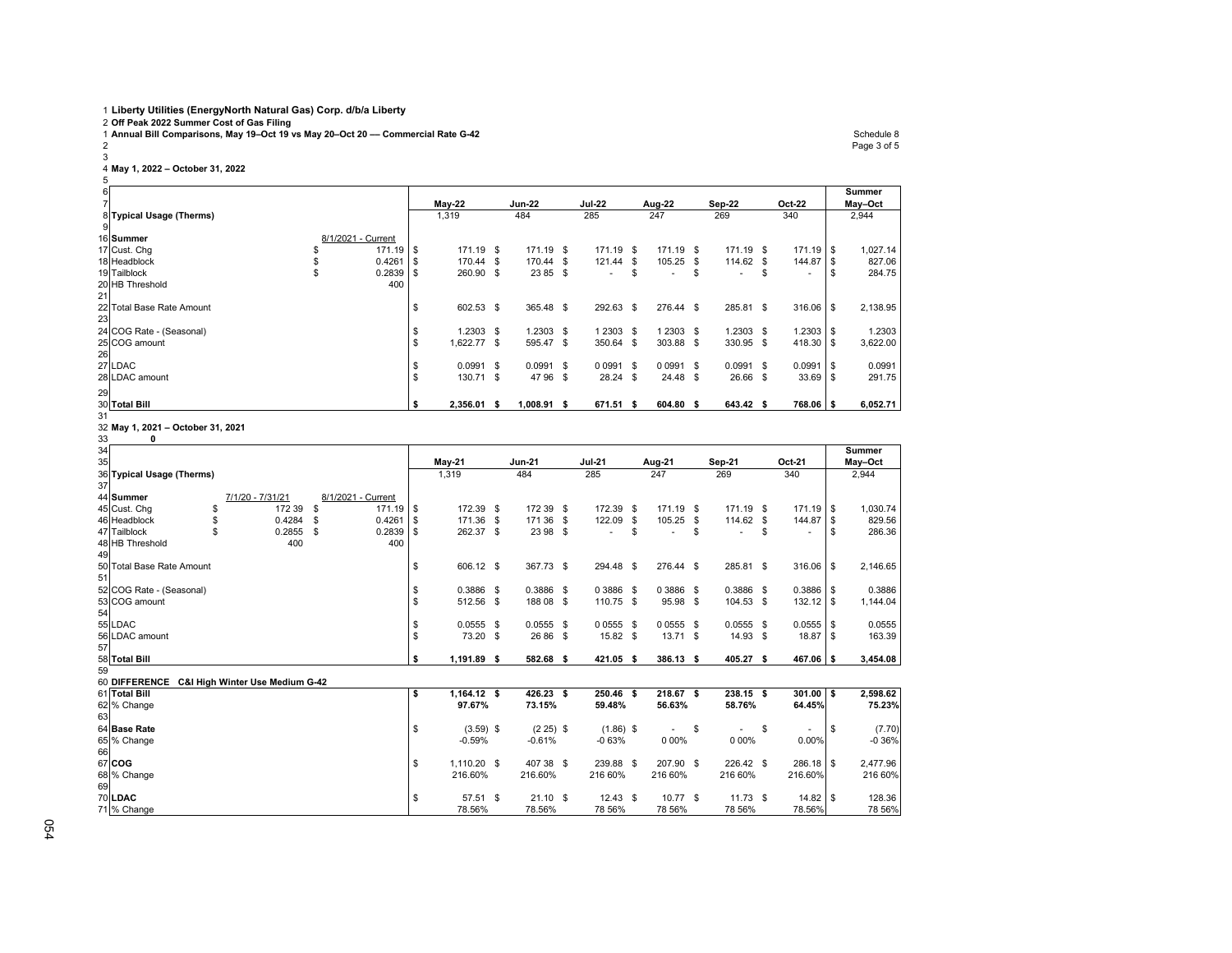2 Off Peak 2022 Summer Cost of Gas Filing<br>1 Annual Bill Comparisons, May 21–Oct 21 vs May 22–Oct 22 — Commercial Rate G-52

23

4 **May 1, 2022 – October 31, 2022** 5 **Commercial Rate (G-52)**

| 6      |                           |                    |               |                  |               |      |               |          |                   |      |             |      |               | Summer    |
|--------|---------------------------|--------------------|---------------|------------------|---------------|------|---------------|----------|-------------------|------|-------------|------|---------------|-----------|
| 7      |                           |                    |               | May-22           | <b>Jun-22</b> |      | <b>Jul 22</b> |          | Aug-22            |      | Sep 22      |      | <b>Oct-22</b> | May-Oct   |
|        | 8 Typical Usage (Therms)  |                    |               | 1.497            | 1,128         |      | 1,032         |          | 1,025             |      | 1,050       |      | 897           | 6,629     |
| 9      |                           |                    |               |                  |               |      |               |          |                   |      |             |      |               |           |
|        | 16 Summer                 | 8/1/2021 - Current |               |                  |               |      |               |          |                   |      |             |      |               |           |
|        | 17 Cust. Chg              |                    | $171.19$ \ \$ | 171.19 \$        | 171.19 \$     |      | 171.19        | <b>S</b> | 171.19 \$         |      | 171.19 \$   |      | $171.19$ S    | 1.027.14  |
|        | 18 Headblock              |                    | $0.1749$ \$   | 174.90 \$        | 174 90 \$     |      | 174.90 \$     |          | 174.90 \$         |      | 174.90      | - \$ | 156.89 \$     | 1,031.39  |
|        | 19 Tailblock              |                    | $0.1000$ \$   | 49.70 \$         | 12 80 \$      |      | 3.20          | - \$     | 2.50 <sup>5</sup> |      | $5.00$ \$   |      |               | 73.20     |
|        | 20 HB Threshold           |                    | 1,000         |                  |               |      |               |          |                   |      |             |      |               |           |
| 21     |                           |                    |               |                  |               |      |               |          |                   |      |             |      |               |           |
|        | 22 Total Base Rate Amount |                    |               | 395.79 \$<br>\$. | 35889 \$      |      | 349.29 \$     |          | 348.59 \$         |      | 351.09 \$   |      | 328.08 \$     | 2,131.73  |
| 23     |                           |                    |               |                  |               |      |               |          |                   |      |             |      |               |           |
|        | 24 COG Rate - (Seasonal)  |                    |               | 1.2284 \$<br>\$  | $1.2284$ \$   |      | 1 2 2 8 4     | - \$     | 1 2284            | - \$ | $1.2284$ \$ |      | $1.2284$ \$   | 1.2284    |
|        | 25 COG amount             |                    |               | 1.838.91 \$<br>ъ | 1.385 64      | - \$ | .267.71       | \$       | .259.11           | - \$ | \$289.82    |      | $1,101.87$ \$ | 8,143.06  |
| 26     |                           |                    |               |                  |               |      |               |          |                   |      |             |      |               |           |
|        | 27 LDAC                   |                    |               | $0.0991$ \$      | $0.0991$ \$   |      | 0 0 9 9 1     | - \$     | 00991 \$          |      | $0.0991$ \$ |      | $0.0991$ \ \$ | 0.0991    |
|        | 28 LDAC amount            |                    |               | 148.35 \$        | 111.78 \$     |      | 102.27        | - \$     | 101.58            | -S   | 104.06 \$   |      | 88.89 \$      | 656.93    |
| 29     |                           |                    |               |                  |               |      |               |          |                   |      |             |      |               |           |
|        | 30 Total Bill             |                    |               | 2,383.06         | 1,856.31      | - 55 | 1.719.27      | - 55     | 1.709.28          | - 55 | 1.744.97    | - 5  | $1,518.84$ \$ | 10,931.72 |
| $\sim$ |                           |                    |               |                  |               |      |               |          |                   |      |             |      |               |           |

## 31 32 **May 1, 2021 – October 31, 2021** 33 **Commercial Rate (G-52)**

| 34                        |   |                        |      |                    |     |               |      |               |               |      |            |             |      |                          |                          | Summer   |
|---------------------------|---|------------------------|------|--------------------|-----|---------------|------|---------------|---------------|------|------------|-------------|------|--------------------------|--------------------------|----------|
| 35                        |   |                        |      |                    |     | May-21        |      | <b>Jun-21</b> | <b>Jul-21</b> |      | Aug-21     | Sep-21      |      | Oct-21                   |                          | May-Oct  |
| 36 Typical Usage (Therms) |   |                        |      |                    |     | 1.497         |      | 1,128         | 1,032         |      | 1,025      | 1,050       |      | 897                      |                          | 6,629    |
| 37                        |   |                        |      |                    |     |               |      |               |               |      |            |             |      |                          |                          |          |
| 44 Summer                 |   | 7/1/20 - 7/31/21       |      | 8/1/2021 - Current |     |               |      |               |               |      |            |             |      |                          |                          |          |
| 45 Cust. Chq              | S | 172 39                 | \$.  | $171.19$ \$        |     | 172.39 \$     |      | 172 39 \$     | 172.39 \$     |      | 171.19 \$  | 171.19 \$   |      | 171.19 \$                |                          | 1,030.74 |
| 46 Headblock              | S | 0.1767                 | \$.  | 0.1749             | \$  | 176.70        | - \$ | 176.70 \$     | 176.70 \$     |      | 174.90 \$  | 174.90      | -S   | 156.89 \$                |                          | 1,036.79 |
| 47 Tailblock              |   | 0.1004                 | - \$ | 0.1000             | -\$ | 49.90 \$      |      | 1285 \$       | $3.21$ \$     |      | 2.50S      | $5.00$ \$   |      |                          |                          | 73.46    |
| 48 HB Threshold           |   | 1,000                  |      | 1,000              |     |               |      |               |               |      |            |             |      |                          |                          |          |
| 49                        |   |                        |      |                    |     |               |      |               |               |      |            |             |      |                          |                          |          |
| 50 Total Base Rate Amount |   |                        |      |                    | \$  | 398.99 \$     |      | 36194 \$      | 352.30 \$     |      | 348.59 \$  | 351.09 \$   |      | 328.08 \$                |                          | 2,140.99 |
| 51                        |   |                        |      |                    |     |               |      |               |               |      |            |             |      |                          |                          |          |
| 52 COG Rate - (Seasonal)  |   |                        |      |                    | \$  | 0.3999        | - \$ | $0.3999$ \$   | 0 3 9 9 9 \$  |      | 0 3999 \$  | 0.3999S     |      | $0.3999$ \$              |                          | 0.3999   |
| 53 COG amount             |   |                        |      |                    | \$  | 598.65 \$     |      | 45109 \$      | 412.70 \$     |      | 409.90 \$  | 419.90 \$   |      | 358.71                   | $\overline{\phantom{a}}$ | 2,650.94 |
| 54                        |   |                        |      |                    |     |               |      |               |               |      |            |             |      |                          |                          |          |
| 55 LDAC                   |   |                        |      |                    | \$  | 0.0555        | - \$ | $0.0555$ \$   | 0 0 5 5 \$    |      | 0 0 5 5 \$ | $0.0555$ \$ |      | $0.0555$ \$              |                          | 0.0555   |
| 56 LDAC amount            |   |                        |      |                    | \$  | 83.08 \$      |      | 62 60 \$      | 57.28 \$      |      | 56.89 \$   | 58.28 \$    |      | 49.78 \$                 |                          | 367.91   |
| 57                        |   |                        |      |                    |     |               |      |               |               |      |            |             |      |                          |                          |          |
| 58 Total Bill             |   |                        |      |                    | \$  | 1,080.72 \$   |      | 875.63 \$     | 822.28        | - \$ | 815.38 \$  | 829.26      | - \$ | $736.57$ \$              |                          | 5,159.83 |
| 59                        |   |                        |      |                    |     |               |      |               |               |      |            |             |      |                          |                          |          |
| 60 DIFFERENCE             |   | Commercial Rate (G-52) |      |                    |     |               |      |               |               |      |            |             |      |                          |                          |          |
| 61 Total Bill             |   |                        |      |                    | \$  | $1,302.33$ \$ |      | 980.68 \$     | 896.99 \$     |      | 893.90 \$  | 915.71 S    |      | 782.27 \$                |                          | 5,771.89 |
| 62 % Change               |   |                        |      |                    |     | 120.51%       |      | 112.00%       | 109.09%       |      | 109.63%    | 110.42%     |      | 106.21%                  |                          | 111.86%  |
| 63                        |   |                        |      |                    |     |               |      |               |               |      |            |             |      |                          |                          |          |
| 64 Base Rate              |   |                        |      |                    | \$  | $(3.20)$ \$   |      | $(305)$ \$    | $(3.01)$ \$   |      | $\sim$     | \$          | \$   | $\overline{\phantom{a}}$ | l S                      | (9.26)   |
| 65 % Change               |   |                        |      |                    |     | $-0.80%$      |      | $-0.84%$      | $-0.86%$      |      | 0 0 0 %    | 0 0 0 %     |      | 0.00%                    |                          | $-0.43%$ |
| 66                        |   |                        |      |                    |     |               |      |               |               |      |            |             |      |                          |                          |          |
| 67 COG                    |   |                        |      |                    | \$  | 1.240.26 \$   |      | 934 55 \$     | 855.01 \$     |      | 849.21 \$  | 869.93 \$   |      | 743.16 \$                |                          | 5,492.13 |
| 68 % Change               |   |                        |      |                    |     | 207.18%       |      | 207.18%       | 207.18%       |      | 207.18%    | 207.18%     |      | 207.18%                  |                          | 207.18%  |
| 69                        |   |                        |      |                    |     |               |      |               |               |      |            |             |      |                          |                          |          |
| 70 LDAC                   |   |                        |      |                    | \$  | 65.27 \$      |      | 49.18 \$      | 45.00 \$      |      | 44.69 \$   | 45.78 \$    |      | $39.11$ S                |                          | 289.02   |
| 71 % Change               |   |                        |      |                    |     | 78.56%        |      | 78.56%        | 78 56%        |      | 78 56%     | 78 56%      |      | 78.56%                   |                          | 78 56%   |

Page 4 of 5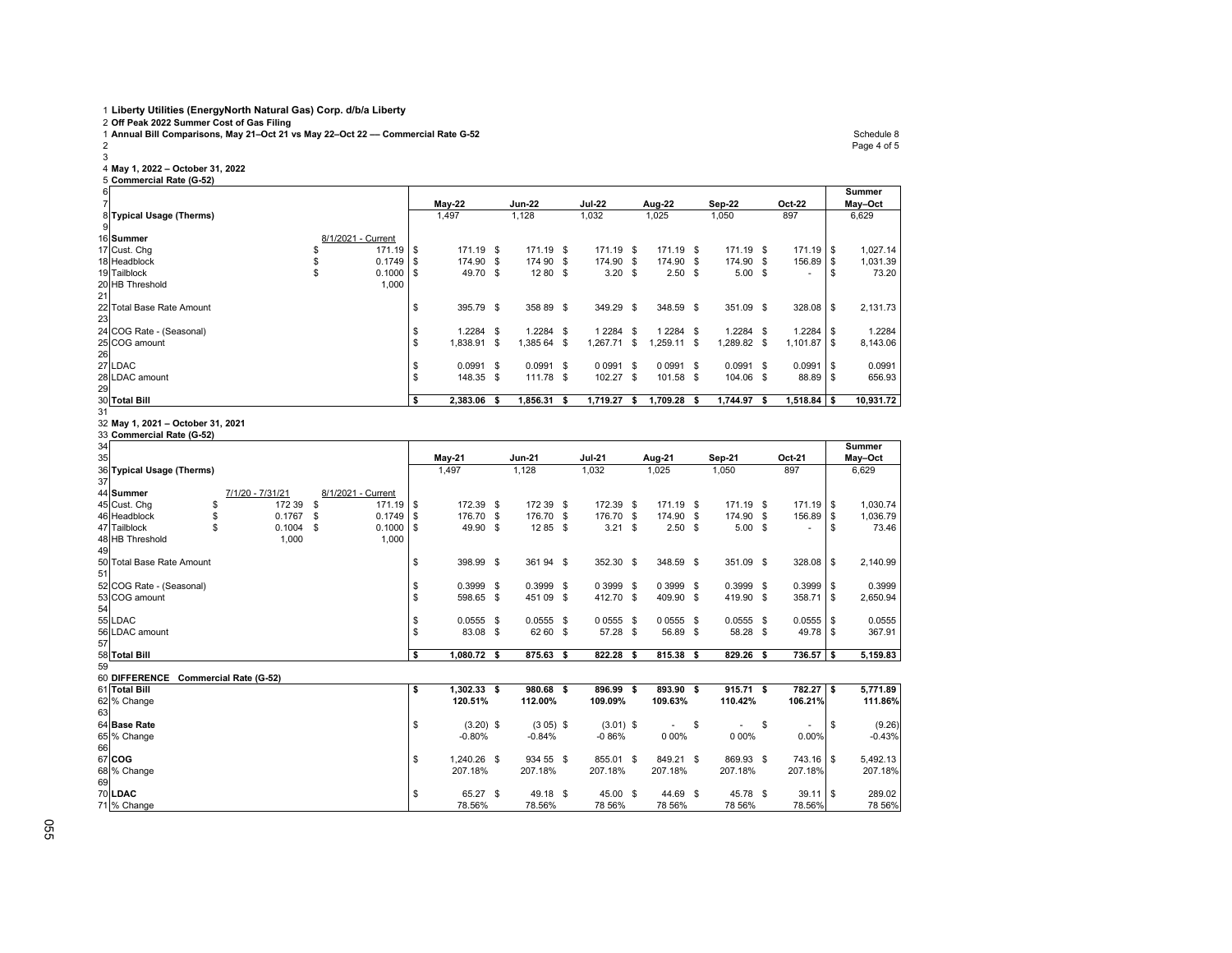## 1 **Liberty Utilities (EnergyNorth Natural Gas) Corp. d/b/a Liberty** 2 **Off Peak 2022 Summer Cost of Gas Filing** 3 **Residential Heating** Schedule 8

| <b>O INGOINGHTIGHTIGALITY</b> |             |
|-------------------------------|-------------|
|                               | Summer 2021 |
| 5 Customer Charge             | 15 50       |
| 6 First 20 Therms             | 0.5678      |
| 7 Excess 20 Therms            | 0.5678      |
| 8 LDAC                        | 0.0589      |
| 9 COG                         | 1.2295      |
| 0 Total Adjust                | 1.2884      |
|                               |             |

| 13                     |                 |                |                             |            |          |           |       |          |
|------------------------|-----------------|----------------|-----------------------------|------------|----------|-----------|-------|----------|
| 14                     |                 |                |                             | <b>COG</b> |          | LDAC      |       |          |
| 15                     |                 |                | Summer 2021 COG @ \$ Impact |            | % Impact | \$ Impact |       | % Impact |
| 16                     |                 | S              | 1.2884                      |            |          |           |       |          |
| 17                     |                 |                |                             |            |          |           |       |          |
| 18 Cooking alone       |                 | 5 <sup>5</sup> | 24.78                       | $\sqrt{3}$ | $0\%$ \$ |           | 0.36  | 1%       |
| 19                     |                 |                |                             |            |          |           |       |          |
| 20                     | 10 <sup>5</sup> |                | 34 06                       | \$         | $0\%$ \$ |           | 0.73  | 2%       |
| 21                     |                 |                |                             |            |          |           |       |          |
| 22                     | 20 <sup>°</sup> |                | 52 62                       | \$         | 0%       | \$        | 1.46  | 3%       |
| 23                     |                 |                |                             |            |          |           |       |          |
| 24 Water Heating alone | 30 <sup>5</sup> |                | 71.19                       | \$         | $0\%$ \$ |           | 2.19  | 3%       |
| 25                     |                 |                |                             |            |          |           |       |          |
| 26                     | 45 \$           |                | 99 03                       | $\sqrt{3}$ | $0\%$ \$ |           | 3.28  | 3%       |
| 27                     |                 |                |                             |            |          |           |       |          |
| 28                     | 50 \$           |                | 108 31                      | $\sqrt{3}$ | $0\%$ \$ |           | 3.65  | 3%       |
| 29                     |                 |                |                             |            |          |           |       |          |
| 30 Heating Alone       | 80 \$           |                | 154.72                      | \$         | $0\%$ \$ |           | 5.47  | 4%       |
| 31                     |                 |                |                             |            |          |           |       |          |
| 32                     | $125$ \$        |                | 262 37                      | <b>S</b>   | $0\%$ \$ |           | 9.70  | 4%       |
| 33                     |                 |                |                             |            |          |           |       |          |
| 34                     | 150 \$          |                | 293 93                      | \$         | $0\%$ \$ |           | 10.94 | 4%       |
| 35                     |                 |                |                             |            |          |           |       |          |
| 36                     | 200 \$          |                | 386.74                      | <b>S</b>   | $0\%$ \$ |           | 14.58 | 4%       |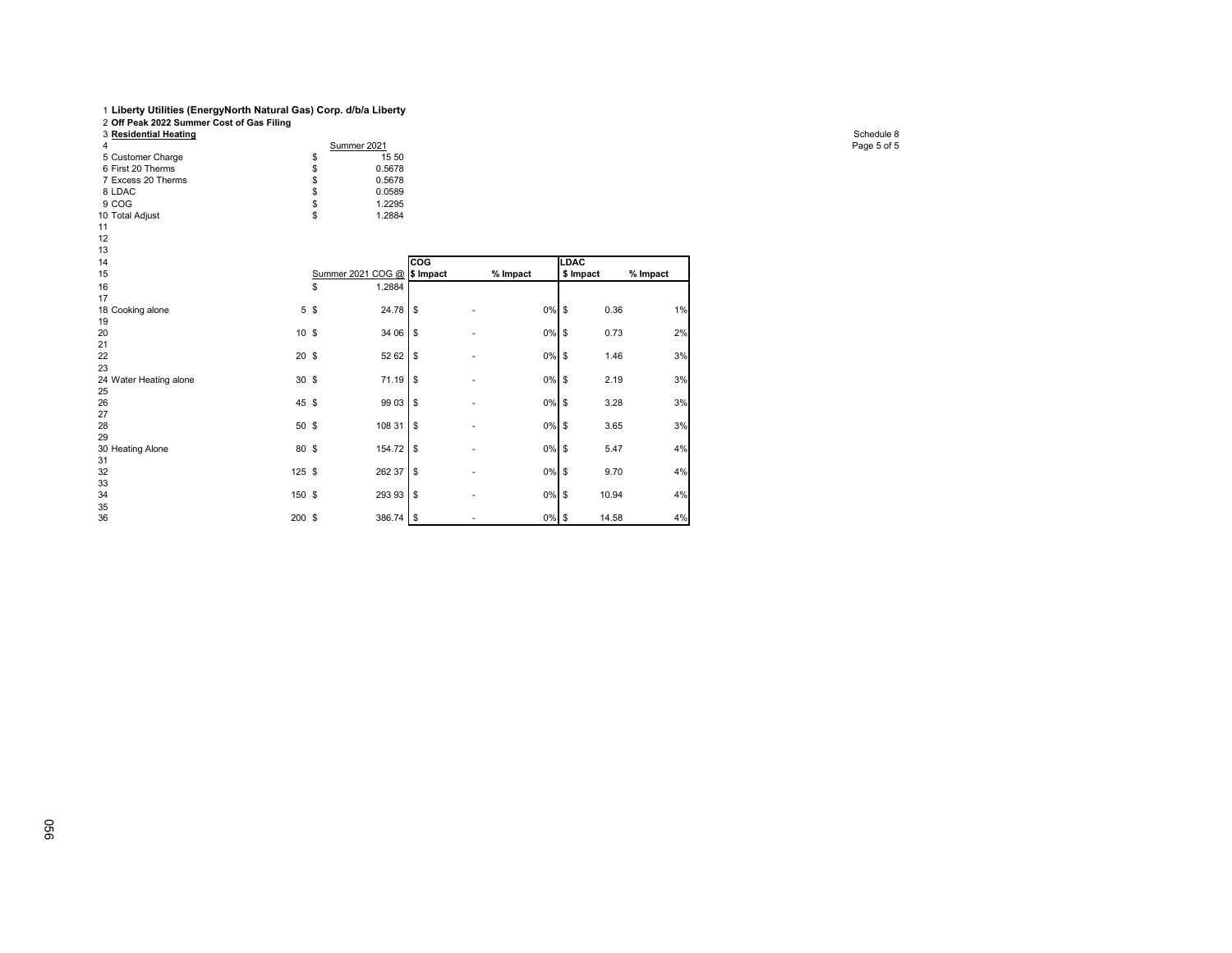## **2022 Summer Cost of Gas Filing Capacity Assignment Calculations 2020-2021 Derivation of Class Assignments and Weightings**

Basic assumptions:

1 Residential class pays average seasonal gas cost rate (using MBA method to allocate costs to seasons) 2 Residual gas costs are allocated to C&I HLF and LLF classes based on MBA method

- 
- 3 The MBA method allocates capacity costs based on design day demands in two pieces:
- a The base use portion of the class design day demand based on base use<br>b The remaining portion of design day demand based on remaining design day demand<br>4 Base demand is composed solely of pipeline supplies<br>5 Remaining de
- 
- 

|                |                               |                                                                   |         | (a)           | (b)                             | (c)       | (d) | (e)            | (f)        |
|----------------|-------------------------------|-------------------------------------------------------------------|---------|---------------|---------------------------------|-----------|-----|----------------|------------|
|                |                               |                                                                   |         | Design Day    |                                 |           |     |                | Remaining  |
|                |                               |                                                                   |         | Demand.       | <b>Adjusted Design</b>          |           |     | Avg Daily Base | Design Day |
|                |                               |                                                                   |         | Dekatherm     | Day Demand, Dt Percent of Total |           |     | Use Load, Dt   | Demand     |
| $\mathbf{1}$   | RATE R-1-Resi Non-Htg         |                                                                   |         | 659           | 715                             | 0.4%      |     | 103            | 613        |
| $\overline{2}$ | RATE R-3-Resi Htg             |                                                                   |         | 66,114        | 72,399                          | 42 2%     |     | 3,617          | 68,783     |
| 3              | <b>RATE G-41 (T)</b>          |                                                                   |         | 28,689        | 31,499                          | 18.4%     |     | 750            | 30,749     |
| $\overline{4}$ | <b>RATE G-51 (S)</b>          |                                                                   |         | 2,361         | 2,534                           | 15%       |     | 641            | 1,893      |
| 5              | <b>RATE G-42 (V)</b>          |                                                                   |         | 36,728        | 40,301                          | 23 5%     |     | 1,198          | 39,104     |
| 6              | RATE G-52                     |                                                                   |         | 5,125         | 5,490                           | 3 2%      |     | 1,498          | 3,992      |
| $\overline{7}$ | RATE G-43                     |                                                                   |         | 9,793         | 10,710                          | 62%       |     | 678            | 10,031     |
| 8              | RATE G-53                     |                                                                   |         | 5,922         | 6,346                           | 3.7%      |     | 1,715          | 4,631      |
| 9              | RATE G-54                     |                                                                   |         | 1,495         | 1,608                           | 09%       |     | 378            | 1,230      |
| 10             |                               |                                                                   |         |               |                                 |           |     |                |            |
| 11             | Total                         |                                                                   |         | 156,887       | 171,602                         | 100.0%    |     | 10,577         | 161,025    |
| 12             |                               |                                                                   |         |               |                                 |           |     |                |            |
| 13             | <b>Residential Total</b>      |                                                                   |         | 66,773        | 73.115                          | 42.607%   |     | 3.719          | 69,396     |
| 14             | <b>LLF Total</b>              |                                                                   |         | 75,211        | 82,510                          | 48.083%   |     | 2,626          | 79,885     |
| 15             | <b>HLF Total</b>              |                                                                   |         | 14,903        | 15,977                          | 9.310%    |     | 4,232          | 11,745     |
| 16             | Total                         |                                                                   |         | 156,887       | 171,602                         | 100 0%    |     | 10,577         | 161,025    |
| 17             |                               |                                                                   |         |               |                                 |           |     |                |            |
| 18             | C&I Breakdown                 |                                                                   |         |               |                                 |           |     |                |            |
| 19             | <b>LLF Total</b>              |                                                                   |         |               |                                 |           |     | 2,626          | 79,885     |
| 20             | <b>HLF Total</b>              |                                                                   |         |               |                                 |           |     |                |            |
|                |                               |                                                                   |         |               |                                 |           |     | 4,232          | 11,745     |
| 21             | Total                         |                                                                   |         |               |                                 |           |     | 6,858          | 91,630     |
| 22<br>23       |                               |                                                                   |         |               |                                 |           |     |                |            |
|                | C&I Breakdown Percentage      |                                                                   |         |               |                                 |           |     |                |            |
| 24             | <b>LLF Total</b>              |                                                                   |         |               |                                 |           |     | 38 291%        | 87.182%    |
| 25             | <b>HLF Total</b>              |                                                                   |         |               |                                 |           |     | 61.709%        | 12 818%    |
| 26             | Total                         |                                                                   |         |               |                                 |           |     | 100.0%         | 100.0%     |
| 27             |                               |                                                                   |         |               |                                 |           |     |                |            |
| 28             |                               |                                                                   |         | Capacity Cost | MDQ, Dt                         | \$/Dt-Mo. |     |                |            |
| 29             | Pipeline                      |                                                                   |         | \$16,344,325  | 119.718                         | \$11.3770 |     |                |            |
| 30             | Storage                       |                                                                   |         | \$4,121,310   | 28,115                          | \$12.2156 |     |                |            |
| 31             |                               |                                                                   |         |               |                                 |           |     |                |            |
| 32             | Peaking                       |                                                                   |         | \$4,119,000   |                                 |           |     |                |            |
| 33             |                               | Peaking Additional Costs (Concord Lateral Peaking x Differential) |         | \$0           |                                 |           |     |                |            |
| 34             | <b>Subtotal Peaking Costs</b> |                                                                   |         | \$4 119 000   | 23,769                          | \$14.4412 |     |                |            |
| 35             | Total                         |                                                                   |         | \$24,584,635  | 171.602                         | \$11.9388 |     |                |            |
| 36             |                               |                                                                   |         |               |                                 |           |     |                |            |
| 37             |                               |                                                                   |         | Capacity Cost | MDQ, Dt                         | \$/Dt-Mo. |     |                |            |
| 38             | Pipeline - Baseload           |                                                                   |         | 1,443,958     | 10,577                          | \$11.3770 |     |                |            |
| 39             | Pipeline - Remaining          |                                                                   |         | 14,900,367    | 109.141                         | \$11.3770 |     |                |            |
| 40             | Storage                       |                                                                   |         | 4,121,310     | 28,115                          | \$12.2156 |     |                |            |
| 41             | Peaking                       |                                                                   |         | 4 119 000     | 23769                           | \$14.4412 |     |                |            |
| 42             | Total                         |                                                                   |         | 24,584,635    | 171,602                         | \$11.9388 |     |                |            |
| 43             |                               |                                                                   |         |               |                                 |           |     |                |            |
| 44             |                               |                                                                   |         |               |                                 |           |     |                |            |
| 45             | <b>Residential Allocation</b> |                                                                   |         | Capacity Cost | MDQ, Dt                         | \$/Dt-Mo. |     |                |            |
| 46             | Pipeline - Base               | Line 38 * Line 13 Col C                                           | 42.607% | 615,228       | 4,506                           | \$11.3770 |     |                |            |
| 47             | Pipeline - Remaining          | Line 39 * Line 13 Col C                                           | 42.607% | 6,348,623     | 46,502                          | \$11.3770 |     |                |            |
| 48             | Storage                       | Line 40 * Line 13 Col C                                           | 42.607% | 1,755,962     | 11,979                          | \$12.2156 |     |                |            |
| 49             | Peaking                       | Line 41 * Line 13 Col C                                           | 42.607% | 1,754,952     | 10,127                          | \$14.4412 |     |                |            |
| 50             | Total                         |                                                                   | 42.607% | 10,474,751    | 73,114                          | \$11.9388 |     |                |            |
| 51             |                               |                                                                   |         |               |                                 |           |     |                |            |

Page 1 of 3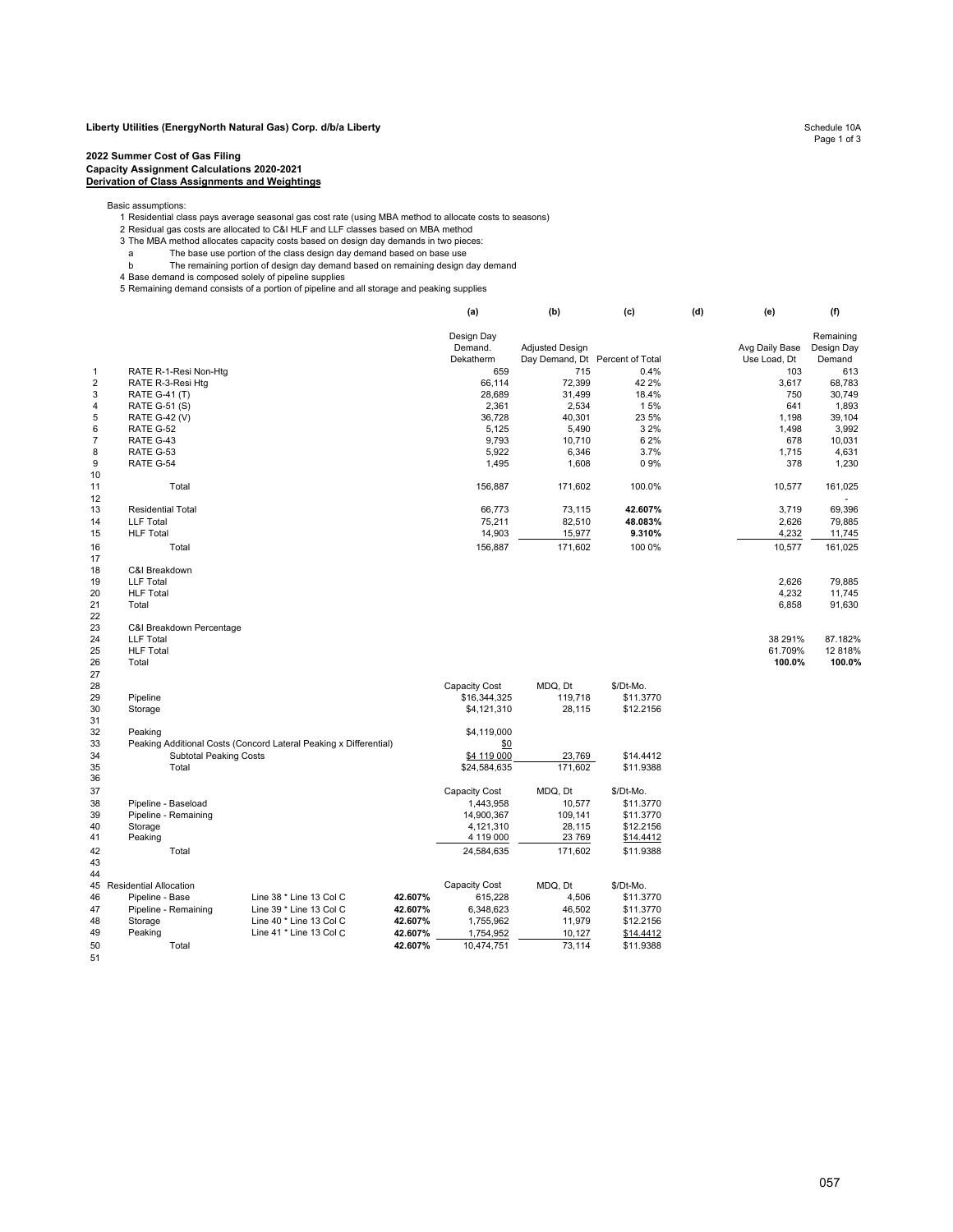52 **Liberty Utilities (EnergyNorth Natural Gas) Corp. d/b/a Liberty** Schedule 10A 53 Page 2 of 3

## 54 **2022 Summer Cost of Gas Filing**

55 **Capacity Assignment Calculations 2020-2021**

56 **Derivation of Class Assignments and Weightings** 55<br>56<br>57

| 58       |                           |                         |               |                                    |                         |           | <b>Ratios for COG</b> |
|----------|---------------------------|-------------------------|---------------|------------------------------------|-------------------------|-----------|-----------------------|
| 59       | <b>C&amp;I Allocation</b> |                         |               | Capacity Cost                      | MDQ, Dt                 | \$/Dt-Mo. |                       |
| 60       | Pipeline - Base           | Line 38 - Line 46       |               | 828,730                            | 6.070                   | \$11.3770 |                       |
| 61       | Pipeline - Remaining      | Line 39 - Line 47       |               | 8,551,745                          | 62,640                  | \$11.3769 |                       |
| 62       | Storage                   | Line 40 - Line 48       |               | 2,365,348                          | 16,136                  | \$12.2157 |                       |
| 63       | Peaking                   | Line 41 - Line 49       |               | 2,364,048                          | 13,642                  | \$14.4410 |                       |
| 64       | Total                     |                         | 57.393%       | 14,109,870                         | 98,488                  | \$11.9388 | 1.0000                |
| 65       |                           |                         |               |                                    |                         |           |                       |
| 66       |                           |                         |               |                                    |                         |           |                       |
| 67       | LLF - C&I Allocation      |                         |               | Capacity Cost                      | MDQ, Dt                 | \$/Dt-Mo. |                       |
| 68       | Pipeline - Base           | Line 60 * Line 24 Col E |               | 317,329                            | 2,324                   | \$11.3787 |                       |
| 69       | Pipeline - Remaining      | Line 61 * Line 24 Col F |               | 7,455,589                          | 54,610                  | \$11.3770 |                       |
| 70       | Storage                   | Line 62 * Line 24 Col F |               | 2,062,160                          | 14,068                  | \$12.2154 |                       |
| 71       | Peaking                   | Line 63 * Line 24 Col F |               | 2,061,026                          | 11,893                  | \$14.4415 |                       |
| 72       | Total                     |                         | 48.3884%      | 11,896,104                         | 82,895                  | \$11.9590 | 1.0017                |
| 73       |                           |                         | 38 291%       | 84%                                |                         |           | (Line 72 / Line 64)   |
| 74       |                           |                         |               |                                    |                         |           |                       |
| 75       | HLF - C&I Allocation      |                         |               | <b>Capacity Cost</b>               | MDQ, Dt                 | \$/Dt-Mo. |                       |
| 76       | Pipeline - Base           | Line 60 - Line 68       |               | 511,401                            | 3,746                   | \$11.3766 |                       |
| 77       | Pipeline - Remaining      | Line 61 - Line 69       |               | 1,096,156                          | 8,030                   | \$11.3756 |                       |
| 78       | Storage                   | Line 62 - Line 70       |               | 303,188                            | 2,068                   | \$12.2174 |                       |
| 79       | Peaking                   | Line 63 - Line 71       |               | 303,022                            | 1,749                   | \$14.4379 |                       |
| 80       | Total                     |                         | 9.0047%       | 2,213,767                          | 15,593                  | \$11.8310 | 0.9910                |
| 81       |                           |                         |               |                                    |                         |           | (Line 80 / Line 64)   |
| 82       |                           |                         |               |                                    |                         |           |                       |
| 83       | Unit Cost                 |                         |               | Residential                        | LLF C&I                 | HLF C&I   |                       |
| 84       |                           |                         |               | \$                                 |                         |           |                       |
| 85<br>86 | Pipeline                  |                         |               | \$<br>11.3770                      | 11.3770<br>Ŝ.           | 11.3770   |                       |
| 87       | Storage<br>Peaking        |                         |               | \$<br>12.2156<br>\$<br>\$          | 12.2156<br>\$<br>\$     | 12.2156   |                       |
| 88       | Total                     |                         | $\frac{6}{3}$ | 11.9388<br>$\overline{\mathbf{s}}$ | 11.9590<br>$\mathbb{S}$ | 11.8310   |                       |
| 89       |                           |                         |               |                                    |                         |           |                       |
| 90       |                           |                         |               |                                    |                         |           |                       |
| 91       | Load Makeup               |                         |               | Residential                        | LLF C&I                 | HLF C&I   |                       |
| 92       |                           |                         |               |                                    |                         |           |                       |
| 93       | Pipeline                  |                         |               | 69.77%                             | 68.68%                  | 75.52%    |                       |
| 94       | Storage                   |                         |               | 16 38%                             | 16.97%                  | 13.26%    |                       |
| 95       | Peaking                   |                         |               | 13 85%                             | 14.35%                  | 11.22%    |                       |
| 96       | Total                     |                         |               | 100 00%                            | 100.00%                 | 100.00%   |                       |
| 97       |                           |                         |               |                                    |                         |           |                       |
| 98       |                           |                         |               |                                    |                         |           |                       |
|          | 99 Supply Makeup          |                         |               | Residential                        | LLF C&I                 | HLF C&I   | Total                 |
| 100      |                           |                         |               |                                    |                         |           |                       |
| 101      | Pipeline                  |                         |               | 42 61%                             | 47.56%                  | 9.84%     | 100.00%               |
| 102      | Storage                   |                         |               | 42 61%                             | 50.04%                  | 7.36%     | 100.00%               |
| 103      | Peaking                   |                         |               | 42 61%                             | 50.04%                  | 7.36%     | 100.00%               |
|          |                           |                         |               |                                    |                         |           |                       |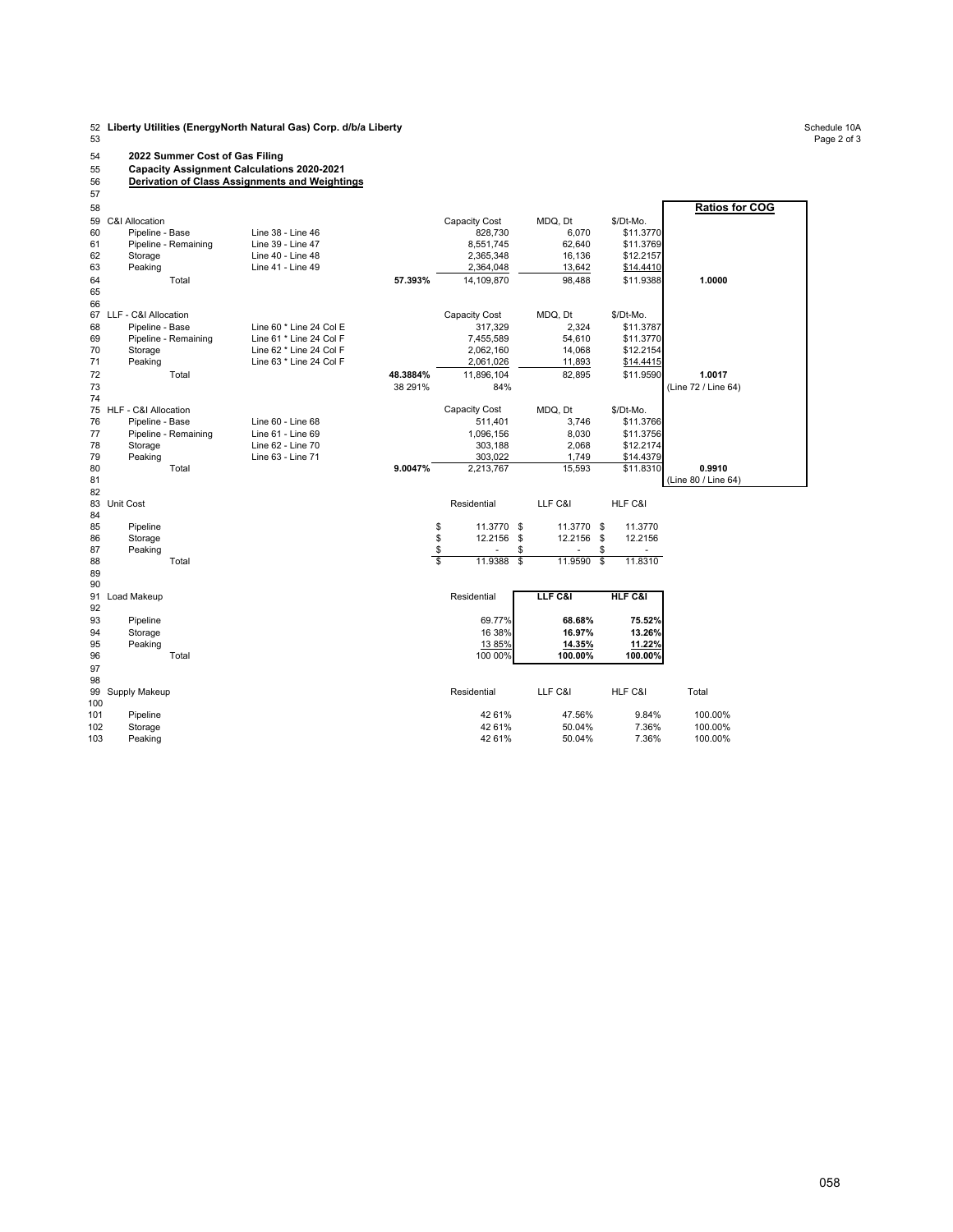3 **2022 Summer Cost of Gas Filing**

4 **Correction Factor Calculation**

| 5                                                    |           |           |           |                    |                                                                                                                     |           |                            |
|------------------------------------------------------|-----------|-----------|-----------|--------------------|---------------------------------------------------------------------------------------------------------------------|-----------|----------------------------|
| 6                                                    |           |           |           |                    |                                                                                                                     |           |                            |
| $\overline{7}$                                       | (d)       | (e)       | (f)       | (g)                | (h)                                                                                                                 | (i)       |                            |
| 8 Data Source: Schedule 10B                          |           |           |           |                    |                                                                                                                     |           | Total                      |
| 9                                                    | May       | June      | July      | Aug                | Sep                                                                                                                 | Oct       | Sales                      |
| 10                                                   |           |           |           |                    |                                                                                                                     |           |                            |
| 11 G-41                                              | 735,770   | 276,570   | 203,130   | 205,140            | 361,450                                                                                                             | 944,100   | 2,726,160                  |
| 12 G-42                                              | 689,280   | 298,640   | 221,790   | 230,200            | 400,180                                                                                                             | 866,050   | 2,706,140                  |
| 13 G-43                                              | 179,740   | 73,660    | 58,680    | 59,440             | 100,920                                                                                                             | 204,000   | 676,440                    |
| 14 High Winter Use                                   | 1,604,790 | 648,870   | 483,600   | 494,780            | 862,550                                                                                                             | 2,014,150 | 6,108,740                  |
| 15                                                   |           |           |           |                    |                                                                                                                     |           |                            |
| 16 G-51                                              | 201,180   | 178,670   | 180,600   | 181,250            | 187,340                                                                                                             | 243,850   | 1,172,890                  |
| 17 G-52                                              | 222,310   | 202,670   | 214,620   | 214,540            | 214,530                                                                                                             | 259,620   | 1,328,290                  |
| 18 G-53                                              | 308,310   | 268,810   | 269,370   | 265,280            | 270,620                                                                                                             | 322,980   | 1,705,370                  |
| 19 G-54                                              | 15,120    | 18,750    | 22,560    | 24,140             | 22,080                                                                                                              | 24,180    | 126,830                    |
| 21 Low Winter Use                                    | 746,920   | 668,900   | 687,150   | 685,210            | 694,570                                                                                                             | 850,630   | 4,333,380                  |
| 22                                                   |           |           |           |                    |                                                                                                                     |           |                            |
| 23 Gross Total                                       | 2,351,710 | 1,317,770 | 1,170,750 | 1,179,990          | 1,557,120                                                                                                           | 2,864,780 | 10,442,120                 |
| 24                                                   |           |           |           |                    |                                                                                                                     |           |                            |
| 25                                                   |           |           |           |                    |                                                                                                                     |           |                            |
| 26 Total Sales                                       |           |           |           | 10,442,120         |                                                                                                                     |           |                            |
| 27 Low Winter Use                                    |           |           |           | 4,333,380          |                                                                                                                     |           |                            |
| 28 Summer Ratio for Low Winter Use                   |           |           |           |                    | 0.9910 Schedule 10A p 2, In 80                                                                                      |           |                            |
| 29 High Winter Use                                   |           |           |           | 6,108,740          |                                                                                                                     |           |                            |
| 30 Summer Ratio for High Winter Use                  |           |           |           |                    | 1.0017 Schedule 10A p 2, In 72                                                                                      |           |                            |
| 31                                                   |           |           |           |                    |                                                                                                                     |           |                            |
| 32 Correction Factor =                               |           |           |           |                    | Total Sales/((Low Winter Use x Winter Ratio for Low Winter Use)+(High Winter Use x Winter Ratio for High Winter Use |           |                            |
| 33 Correction Factor =                               |           |           |           | 100.2748%          |                                                                                                                     |           |                            |
| 34                                                   |           |           |           |                    |                                                                                                                     |           |                            |
| 35                                                   |           |           |           |                    |                                                                                                                     |           |                            |
| 36 Allocation Calculation for Miscellaneous Overhead |           |           |           |                    |                                                                                                                     |           |                            |
| 37                                                   |           |           |           |                    |                                                                                                                     |           |                            |
| 38 Projected Winter Sales Volume                     |           |           |           | 11/1/21-4/30/22    |                                                                                                                     |           | 91,676,680 Sch.10B, In 23  |
| 39 Projected Annual Sales Volume                     |           |           |           | 11/1/21 - 10/31/22 |                                                                                                                     |           | 115,042,810 Sch.10B, In 23 |
| 40 Percentage of Winter Sales to Annual Sales        |           |           |           |                    |                                                                                                                     | 79.69%    |                            |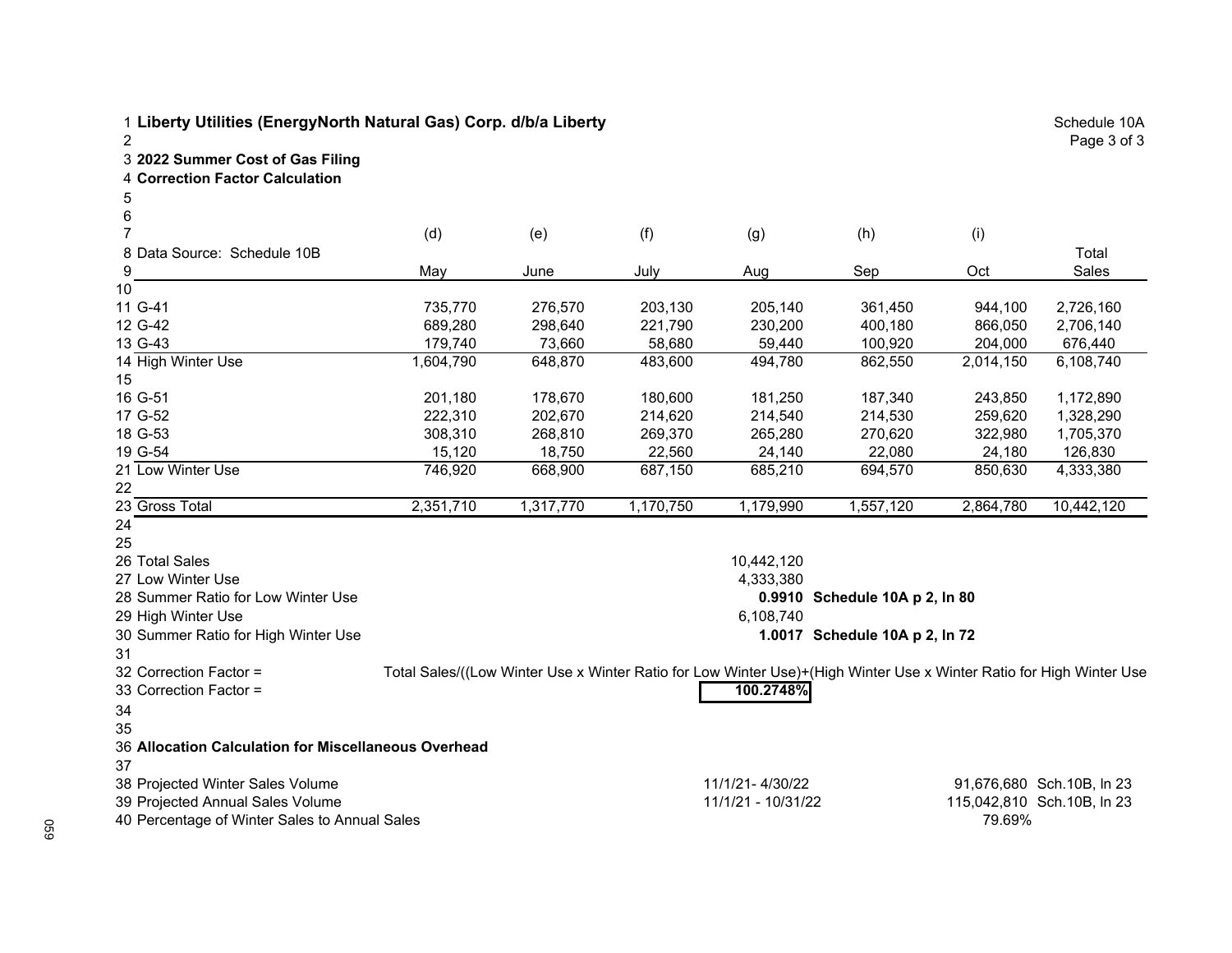2 Page 1 of 1 3 **Off Peak 2022 Summer Cost of Gas Filing** 4 **2022 Summer Cost of Gas Filing**

| 5                       |               |               |            |            |            |           |                                                                    |                    |                       |                    |                        |           |               |              |             |  |
|-------------------------|---------------|---------------|------------|------------|------------|-----------|--------------------------------------------------------------------|--------------------|-----------------------|--------------------|------------------------|-----------|---------------|--------------|-------------|--|
| 6                       | Dry Therms    |               |            |            |            |           |                                                                    |                    |                       |                    |                        |           |               |              |             |  |
| 7 Firm Sales            |               |               |            |            |            |           | Subtotal                                                           |                    |                       |                    |                        |           |               | Subtotal     |             |  |
| 8                       | <b>Nov-21</b> | <b>Dec-21</b> | Jan-22     | Feb-22     | Mar-22     | Apr-22    | PK 21-22                                                           | $May-22$           | Jun-22                | Jul-22             | Aug-22                 | Sep-22    | <b>Oct-22</b> | <b>OP 22</b> | Total       |  |
| 9 R-1                   | 68,340        | 87,950        | 100,820    | 86,060     | 85,740     | 64,450    | 493,360                                                            | 51,360             | 38,850                | 33,950             | 34,160                 | 38,040    | 51,620        | 247,980      | 741,340     |  |
| 10 R-3                  | 6,259,770     | 9,415,520     | 10.967.410 | 9,270,440  | 7,794,900  | 4,711,810 | 48,419,850                                                         | 2,667,890          | ,294,670<br>1,005,090 |                    | 1,028,340<br>1,719,640 |           | 4,100,280     | 11,815,910   | 60,235,760  |  |
| 11 R-4                  | 454,380       | 670.430       | 779,980    | 661,890    | 559,780    | 360,860   | 3,487,320                                                          | 203,890<br>100,540 |                       | 76,380             | 75,540                 | 119,390   | 284,380       | 860,120      | 4,347,440   |  |
| 12 Total Residential.   | 6,782,490     | 10,173,900    | 11,848,210 | 10,018,390 | 8,440,420  | 5,137,120 | 52,400,530                                                         | 2,923,140          | ,434,060              | 1,115,420          | 138,040                | 1.877.070 | 4,436,280     | 12,924,010   | 65,324,540  |  |
| 13                      |               |               |            |            |            |           |                                                                    |                    |                       |                    |                        |           |               |              |             |  |
| 14 G-41                 | 1,993,710     | 3,256,330     | 3,928,840  | 3,309,510  | 2,686,900  | 1,577,780 | 16,753,070                                                         | 735.770            | 276,570               | 203.130            | 205,140                | 361.450   | 944.100       | 2,726,160    | 19,479,230  |  |
| 15 G-42                 | 1,614,090     | 2,539,420     | 3,002,840  | 2,538,570  | 2,173,870  | 1,204,090 | 13,072,880                                                         | 689,280            | 298,640               | 221,790            | 230,200                | 400,180   | 866,050       | 2,706,140    | 15,779,020  |  |
| 16 G-43                 | 351,200       | 532,700       | 648,170    | 538,750    | 488,120    | 288,000   | 2,846,940                                                          | 179,740            | 73,660                | 58,680             | 59,440                 | 100,920   | 204,000       | 676,440      | 3,523,380   |  |
| 17 G-51                 | 269,320       | 351,810       | 388,860    | 324,250    | 336,580    | 212,980   | 1,883,800                                                          | 201,180            | 178,670               | 180,600            | 181,250                | 187,340   | 243,850       | 1,172,890    | 3,056,690   |  |
| 18 G-52                 | 317,340       | 408.180       | 446,890    | 364,850    | 374,660    | 242,020   | 2,153,940                                                          | 222,310            | 202,670               | 214,620            | 214,540                | 214,530   | 259,620       | 1,328,290    | 3,482,230   |  |
| 19 G-53                 | 360,520       | 440,110       | 480,670    | 393,940    | 408,840    | 343,630   | 2,427,710                                                          | 308,310            | 268,810               | 269,370            | 265,280                | 270,620   | 322,980       | 1,705,370    | 4,133,080   |  |
| 20 G-54                 | 35,050        | 39,900        | 17,030     | 15,360     | 16.670     | 13,800    | 137,810                                                            | 15,120             | 18.750                | 22.560             | 24,140                 | 22,080    | 24,180        | 126,830      | 264,640     |  |
| 21 Total C/I            | 4,941,230     | 7,568,450     | 8,913,300  | 7,485,230  | 6,485,640  | 3,882,300 | 39,276,150                                                         | 2,351,710          | 1,317,770             | 170,750<br>179,990 |                        | 1,557,120 | 2,864,780     | 10,442,120   | 49,718,270  |  |
| 22                      |               |               |            |            |            |           |                                                                    |                    |                       |                    |                        |           |               |              |             |  |
| 23 Sales Volume         | 11,723,720    | 17,742,350    | 20,761,510 | 17,503,620 | 14,926,060 | 9,019,420 | 91,676,680                                                         |                    | 5,274,850 2,751,830   | 2,286,170          | 2,318,030              | 3,434,190 | 7.301.060     | 23,366,130   | 115,042,810 |  |
| 24                      |               |               |            |            |            |           |                                                                    |                    |                       |                    |                        |           |               |              |             |  |
| 25 Transportation Sales |               |               |            |            |            |           |                                                                    |                    |                       |                    |                        |           |               |              |             |  |
| 26                      |               |               |            |            |            |           |                                                                    |                    |                       |                    |                        |           |               |              |             |  |
| 27 G-41                 | 574.020       | 867,030       | 1,039,180  | 856,480    | 763,130    | 450,870   | 4,550,710                                                          | 261,840            | 140,990               | 106,460            | 95,760                 | 156.800   | 326,870       | 1,088,720    | 5,639,430   |  |
| 28 G-42                 | 1,968,530     | 2.914.590     | 3,391,170  | 2,830,750  | 2,515,270  | 1,523,590 | 15,143,900                                                         | 906,300            | 496,460               | 395,030            | 398,340                | 659,800   | 261,210       | 4,117,140    | 19,261,040  |  |
| 29 G-43                 | 771,060       | 1,044,290     | 1,235,960  | 1,039,110  | 971,040    | 538,960   | 5,600,420                                                          | 365,460            | 237,030               | 213,480            | 240,670                | 339,080   | 530,620       | 1,926,340    | 7,526,760   |  |
| 30 G-51                 | 84,590        | 105,400       | 113,700    | 94,860     | 99,260     | 81,810    | 579,620                                                            | 77,390             | 64,770                | 61,300             | 61,170                 | 63,740    | 76,000        | 404,370      | 983,990     |  |
| 31 G-52                 | 497,790       | 617,920       | 679,580    | 565,210    | 579,610    | 430,990   | 3,371,100                                                          | 389,470            | 360,850               | 367.700            | 363,660                | 373,650   | 442,840       | 2,298,170    | 5,669,270   |  |
| 32 G-53                 | 855,560       | 987,600       | 1,082,920  | 916,680    | 934,740    | 840,440   | 5,617,940                                                          | 724.650            | 621.190               | 623,930            | 659,410                | 675,470   | 791,330       | 4,095,980    | 9,713,920   |  |
| 33 G-54                 | 1,585,390     | ,292,050      | 1,269,400  | 1,054,210  | 161,320    | 1,357,730 | 7,720,100                                                          | .561,020           | 1,567,000             | .631,330           | 1,739,250              | 1,682,640 | ,755,260      | 9,936,500    | 17,656,600  |  |
| 34                      |               |               |            |            |            |           |                                                                    |                    |                       |                    |                        |           |               |              |             |  |
| 35 Total Trans. Sales   | 6,336,940     | 7,828,880     | 8,811,910  | 7,357,300  | 7,024,370  | 5,224,390 | 42,583,790                                                         |                    | 4,286,130 3,488,290   | 3,399,230          | 3,558,260              | 3,951,180 | 5,184,130     | 23,867,220   | 66,451,010  |  |
| 36                      |               |               |            |            |            |           |                                                                    |                    |                       |                    |                        |           |               |              |             |  |
| 37 Total All Sales      | 18,060,660    |               |            |            |            |           | 25,571,230 29,573,420 24,860,920 21,950,430 14,243,810 134,260,470 |                    | $9,560,980$ 6,240,120 | 5,685,400          | 5,876,290              | 7,385,370 | 12,485,190    | 47,233,350   | 181,493,820 |  |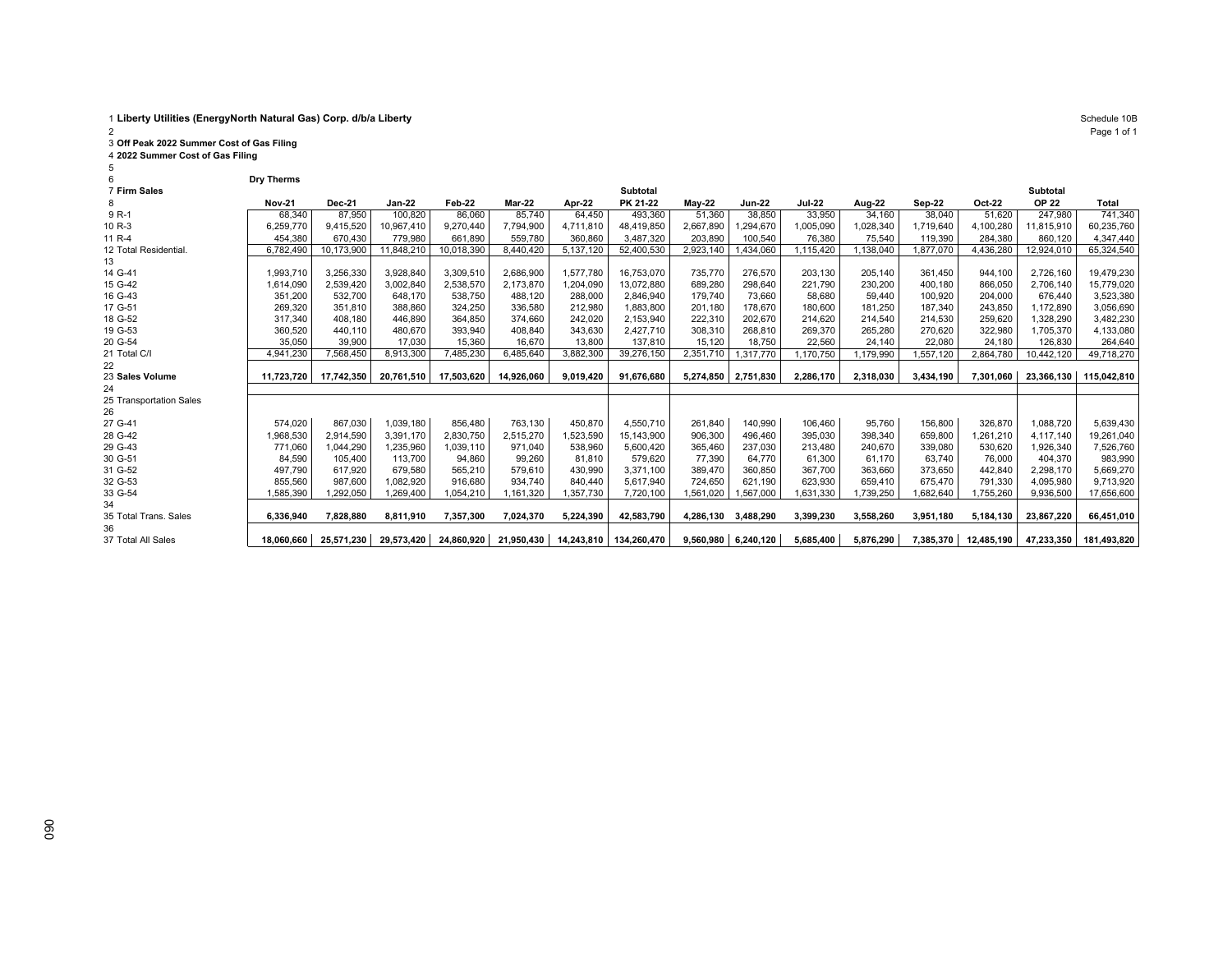**Page 1 of 1**

3 **Off Peak 2022 Summer Cost of Gas Filing**

4 **Normal and Design Year Volumes** 

5

7 **Volumes (Therms) Normal Year**

9 **For the Months of May 22 -October 22**

| 11                                |               |               |               |               |               |               | <b>Off Peak</b> |
|-----------------------------------|---------------|---------------|---------------|---------------|---------------|---------------|-----------------|
| 12                                | <b>May-22</b> | <b>Jun-22</b> | <b>Jul-22</b> | Aug-22        | <b>Sep-22</b> | <b>Oct-22</b> | May - Oct       |
| 13 Pipeline Gas:                  |               |               |               |               |               |               |                 |
| Dawn Supply<br>14                 | 739,535       | 95,658        |               |               | 206,295       | 636,518       | 1,678,006       |
| 15<br>Niagara Supply              | 668,413       | 540,809       | 542,484       | 545,801       | 591,423       | 687,667       | 3,576,596       |
| 16<br>TGP Supply (Gulf)           | 13,120        |               |               |               |               | 384,326       | 397,446         |
| 17<br>Dracut Supply 1 - Baseload  |               |               |               |               |               |               |                 |
| 18<br>Dracut Supply 2 - Swing     |               |               |               |               |               | 436,185       | 436,185         |
| 19<br>Dracut Supply 3 - Swing     |               |               |               |               |               |               |                 |
| 20<br><b>Constellation Combo</b>  |               |               |               |               |               |               | $\Omega$        |
| 21<br><b>LNG Truck</b>            | 44,883        | 18,131        |               |               | 55,566        | 20,602        | 139,181         |
| 22<br>Propane Truck               | 79,409        | 71,899        | 69,472        | 69.279        | 73,449        | 81,696        | 445,204         |
| 23<br><b>PNGTS</b>                | 205,081       | 146,300       | 119,612       | 125,908       | 176,916       | 218,093       | 991,910         |
| 24<br><b>Portland Natural Gas</b> | 152,602       | 3,126         |               |               | 2,555         | 574,003       | 732,286         |
| 25<br>TGP Supply (Z4)             | 5,386,659     | 4,708,479     | 4,708,982     | 4,696,535     | 4,819,522     | 5,546,088     | 29,866,267      |
| 26                                | 7,289,702     | 5,584,403     | 5,440,551     | 5,437,523     | 5,925,726     | 8,585,177     | 38,263,081      |
| 27                                |               |               |               |               |               |               |                 |
| 28 Storage Gas:                   |               |               |               |               |               |               |                 |
| 29                                |               |               |               |               |               |               | 0               |
| 30                                |               |               |               |               |               |               |                 |
| 31 Produced Gas:                  |               |               |               |               |               |               |                 |
| 32 LNG Vapor                      | 20,025        | 18,131        | 17,519        | 17,470        | 18,522        | 20,602        | 112,269         |
| 33 Propane                        |               |               |               |               |               |               |                 |
| 34                                | 20,025        | 18,131        | 17,519        | 17,470        | 18,522        | 20,602        | 112,269         |
| 35                                |               |               |               |               |               |               |                 |
| 36 Less - Gas Refills:            |               |               |               |               |               |               |                 |
| 37<br><b>LNG Truck</b>            | (44, 883)     | (18, 131)     |               |               | (55, 566)     | (20, 602)     | (139, 181)      |
| 38<br>Propane                     | (79, 409)     | (71, 899)     | (69, 472)     | (69, 279)     | (73, 449)     | (81,696)      | (445, 204)      |
| 39<br><b>TGP Storage Refill</b>   | (2, 188, 222) | (2,766,568)   | (3, 120, 796) | (3,057,929)   | (2,444,250)   | (1, 262, 380) | (14, 840, 145)  |
| 40                                | (2,312,514)   | (2,856,598)   | (3, 190, 268) | (3, 127, 208) | (2,573,265)   | (1,364,677)   | (15, 424, 530)  |
| 41                                |               |               |               |               |               |               |                 |
| 42 Total Sendout Volumes          | 4,997,212     | 2,745,936     | 2,267,802     | 2,327,785     | 3,370,983     | 7,241,101     | 22,950,820      |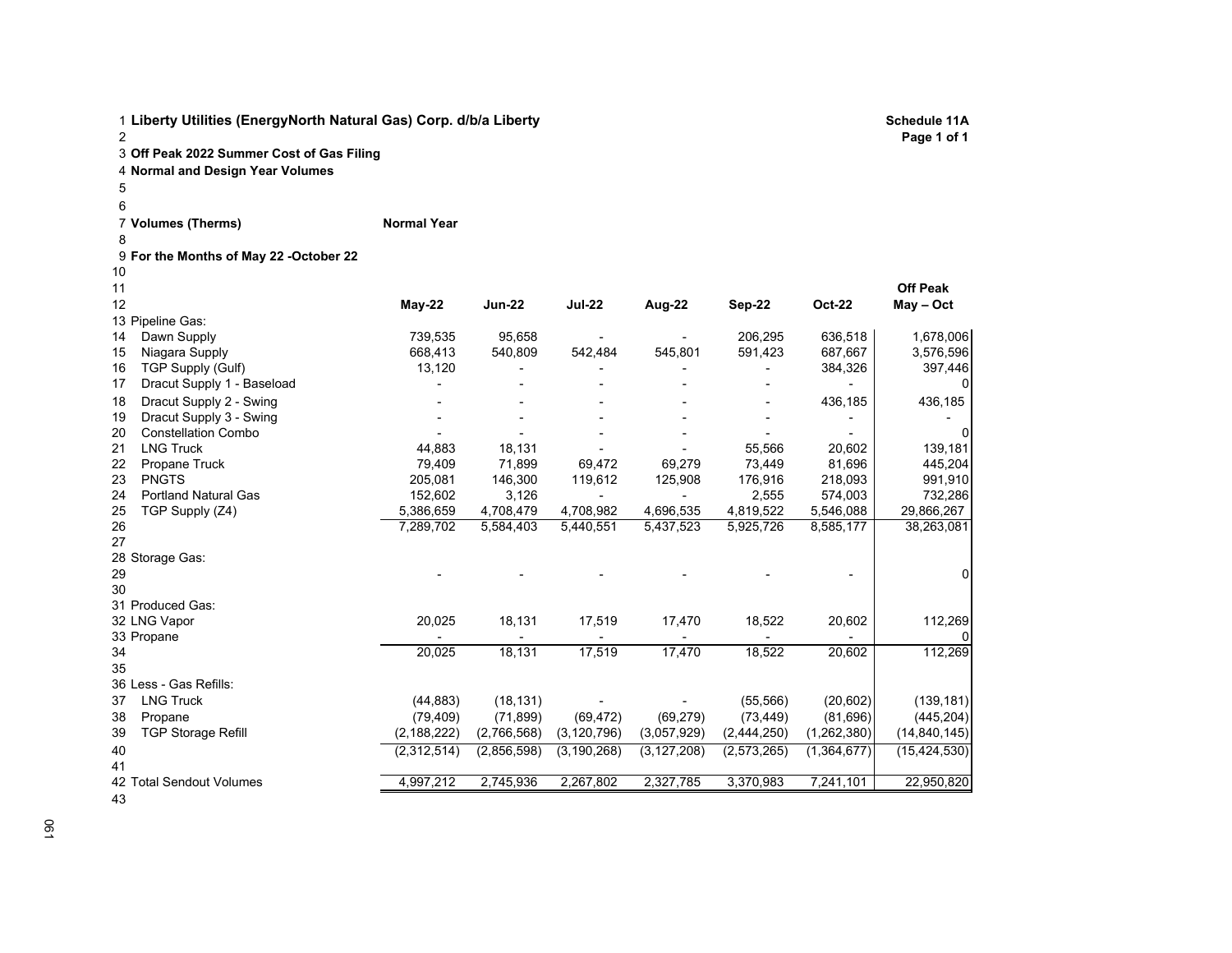2 **Page 1 of 1**

3 **Off Peak 2022 Summer Cost of Gas Filing**

**Normal and Design Year Volumes** 

| 49 For the Months of May 22 -October 22 |               |               |               |             |             |               |                 |
|-----------------------------------------|---------------|---------------|---------------|-------------|-------------|---------------|-----------------|
| 50                                      |               |               |               |             |             |               |                 |
| 51                                      |               |               |               |             |             |               | <b>Off Peak</b> |
| 52                                      | <b>May-22</b> | <b>Jun-22</b> | <b>Jul-22</b> | Aug-22      | Sep-22      | <b>Oct-22</b> | May - Oct       |
| 53 Pipeline Gas:                        |               |               |               |             |             |               |                 |
| Dawn Supply<br>54                       | 738,844       | 49,392        |               |             | 102,190     | 658,540       | 1,548,966       |
| 55<br>Niagara Supply                    | 668,413       | 540,809       | 542,484       | 545,801     | 591,423     | 687,667       | 3,576,596       |
| TGP Supply (Gulf)<br>56                 | 12,429        |               |               |             |             | 384,326       | 396,755         |
| 57<br>Dracut Supply 1 - Baseload        | ٠             |               |               |             |             |               |                 |
| Dracut Supply 2 - Swing<br>58           |               |               |               |             |             | 436,185       | 436,185         |
| Dracut Supply 3 - Swing                 |               |               |               |             |             |               |                 |
| <b>Constellation Combo</b><br>59        |               |               |               |             |             |               |                 |
| <b>LNG Truck</b><br>60                  | 44,883        | 18,131        |               |             | 55,566      | 20,602        | 139,181         |
| 61<br>Propane Truck                     | 79,409        | 71,899        | 69,472        | 69,279      | 73,449      | 81,696        | 445,204         |
| <b>PNGTS</b><br>62                      | 205,081       | 146,300       | 119,612       | 125,908     | 176,916     | 218,093       | 991,910         |
| 63<br><b>Portland Natural Gas</b>       | 133,959       | 3,126         |               |             | 2,555       | 574,003       | 713,642         |
| 64<br>TGP Supply (Z4)                   | 5,536,500     | 4,925,428     | 4,951,832     | 4,939,917   | 5,049,449   | 5,697,403     | 31,100,529      |
| 65 Subtotal Pipeline Volumes            | 7,419,517     | 5,755,086     | 5,683,400     | 5,680,904   | 6,051,547   | 8,758,514     | 39,348,969      |
| 66                                      |               |               |               |             |             |               |                 |
| 67 Storage Gas:                         |               |               |               |             |             |               |                 |
| 68 TGP Storage                          |               |               |               |             |             |               |                 |
| 69                                      |               |               |               |             |             |               |                 |
| 70 Produced Gas:                        |               |               |               |             |             |               |                 |
| 71 LNG Vapor                            | 20,025        | 18,131        | 17,519        | 17,470      | 18,522      | 20,602        | 112,269         |
| 72 Propane                              |               |               |               |             |             |               |                 |
| 73 Subtotal Produced Gas                | 20,025        | 18,131        | 17,519        | 17,470      | 18,522      | 20,602        | 112,269         |
| 74                                      |               |               |               |             |             |               |                 |
| 75 Less - Gas Refills:                  |               |               |               |             |             |               |                 |
| <b>LNG Truck</b><br>76                  | (44, 883)     | (18, 131)     |               |             | (55, 566)   | (20, 602)     | (139, 181)      |
| 77<br>Propane                           | (79, 409)     | (71, 899)     | (69, 472)     | (69, 279)   | (73, 449)   | (81,696)      | (445, 204)      |
| <b>TGP Storage Refill</b><br>78         | (2,340,825)   | (2,937,251)   | (3,363,645)   | (3,301,310) | (2,570,071) | (1,435,717)   | (15,948,820)    |
| 79 Subtotal Refills                     | (2,465,117)   | (3,027,282)   | (3, 433, 117) | (3,370,589) | (2,699,086) | (1,538,015)   | (16, 533, 205)  |
| 80                                      |               |               |               |             |             |               |                 |
| 81 Total Sendout Volumes                | 4,974,426     | 2,745,936     | 2,267,802     | 2,327,785   | 3,370,983   | 7,241,101     | 22,928,033      |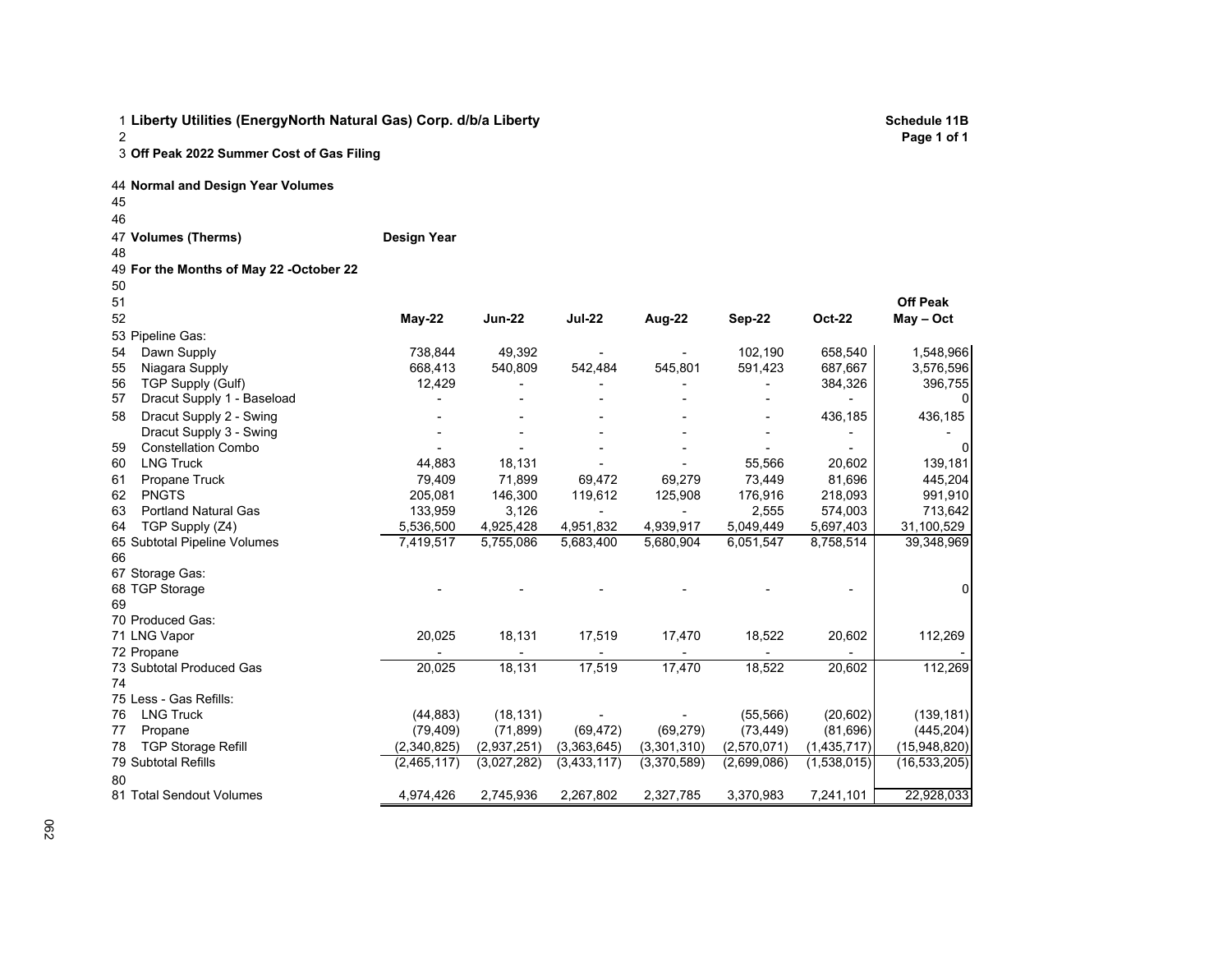3 **Off Peak 2022 Summer Cost of Gas Filing**

4 **Capacity Utilization**

5 **Volumes (Therms)**

| Off-Peak Period    |                                         |             |                    |              |                           |                                             |                    |
|--------------------|-----------------------------------------|-------------|--------------------|--------------|---------------------------|---------------------------------------------|--------------------|
| <b>Normal Year</b> |                                         | Seasonal    |                    | Design Year  |                           | Seasonal                                    |                    |
| Use                | <b>MDQ</b>                              | Quantity    | <b>Utilization</b> | Use          | <b>MDQ</b>                | Quantity                                    | <b>Utilization</b> |
| (Therms)           |                                         | (Therms)    | Rate               | (Therms)     | (MMBtu/day)               | (Therms)                                    | Rate               |
|                    |                                         |             |                    |              |                           |                                             |                    |
| 1,678,006          | 4,000                                   | 7,360,000   | 23%                | 1,548,966    | 4,000                     | 7,360,000                                   | 21%                |
| 3,576,596          | 3,122                                   | 5,744,480   | 62%                | 3,576,596    | 3,122                     | 5,744,480                                   | 62%                |
| 397,446            | 21,596                                  | 39,736,640  | 1%                 | 396,755      | 21,596                    | 39,736,640                                  | 1%                 |
| 436,185            | 50,000                                  | 92,000,000  | $0\%$              | 436,185      | 50,000                    | 92,000,000                                  | $0\%$              |
| 139,181            |                                         |             |                    | 139,181      |                           |                                             |                    |
| 445,204            |                                         |             |                    | 445,204      |                           |                                             |                    |
| 991,910            | 1,000                                   | 1,840,000   | 54%                | 991,910      | 1,000                     | 1,840,000                                   | 54%                |
| 732,286            | 1,784                                   | 3,282,560   | 22%                | 713,642      | 1,784                     | 3,282,560                                   | 22%                |
| 29,866,267         | 21,596                                  | 39,736,640  | 75%                | 31,100,529   | 21,596                    | 39,736,640                                  | 78%                |
|                    |                                         |             |                    |              |                           |                                             |                    |
|                    |                                         |             |                    |              |                           |                                             |                    |
| 38,263,081         |                                         |             |                    | 39,348,969   |                           |                                             |                    |
|                    |                                         |             |                    |              |                           |                                             |                    |
|                    |                                         |             |                    |              |                           |                                             |                    |
| 0                  |                                         |             | 0%                 |              |                           |                                             | 0%                 |
|                    |                                         |             |                    |              |                           |                                             |                    |
|                    |                                         |             |                    |              |                           |                                             |                    |
|                    |                                         |             |                    |              |                           |                                             |                    |
|                    |                                         |             |                    |              |                           |                                             |                    |
|                    |                                         |             |                    |              |                           |                                             |                    |
| 112,269            |                                         |             |                    | 112,269      |                           |                                             |                    |
|                    |                                         |             |                    |              |                           |                                             |                    |
|                    |                                         |             |                    |              |                           |                                             |                    |
|                    |                                         |             |                    |              |                           |                                             |                    |
| (445, 204)         |                                         |             |                    |              |                           |                                             |                    |
| (14,840,145)       |                                         |             |                    | (15,948,820) |                           |                                             |                    |
|                    |                                         |             |                    |              |                           |                                             |                    |
|                    |                                         |             |                    |              |                           |                                             |                    |
|                    |                                         |             |                    |              |                           |                                             |                    |
| 22,950,820         |                                         |             |                    | 22,928,033   |                           |                                             |                    |
|                    | 112,269<br>(139, 181)<br>(15, 424, 530) | (MMBtu/day) | 25,792,710         |              | 112,269<br>(16, 533, 205) | Off-Peak Period<br>(139, 181)<br>(445, 204) | 25,792,710         |

Page 1 of 1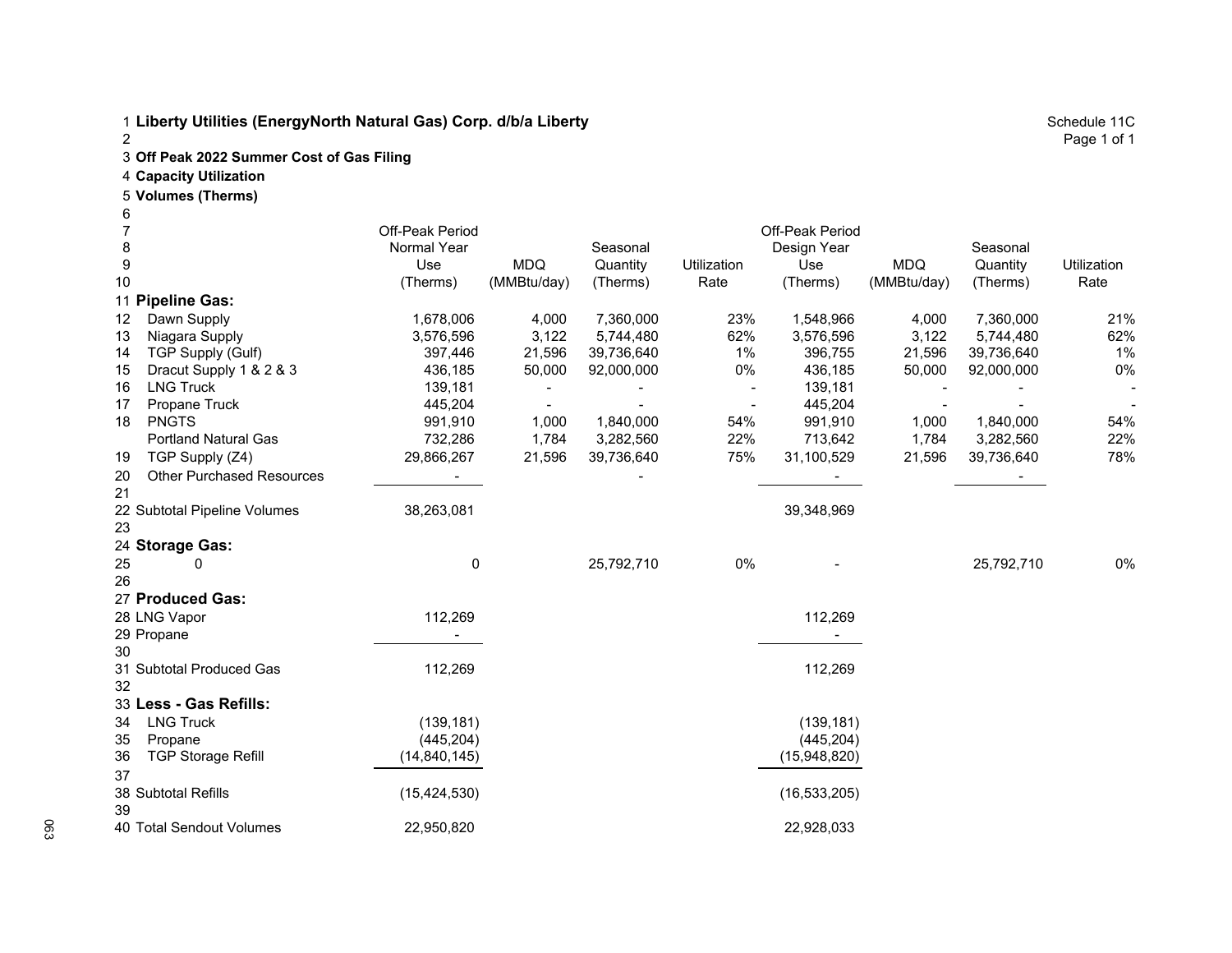### **Off Peak 2022 Summer Cost of Gas Filing Transportation Available for Pipeline Supply and Storage** Schedule 12<br>
(MMBtu)<br>
Page 1 of 2 **(MMBtu)** Page 1 of 2

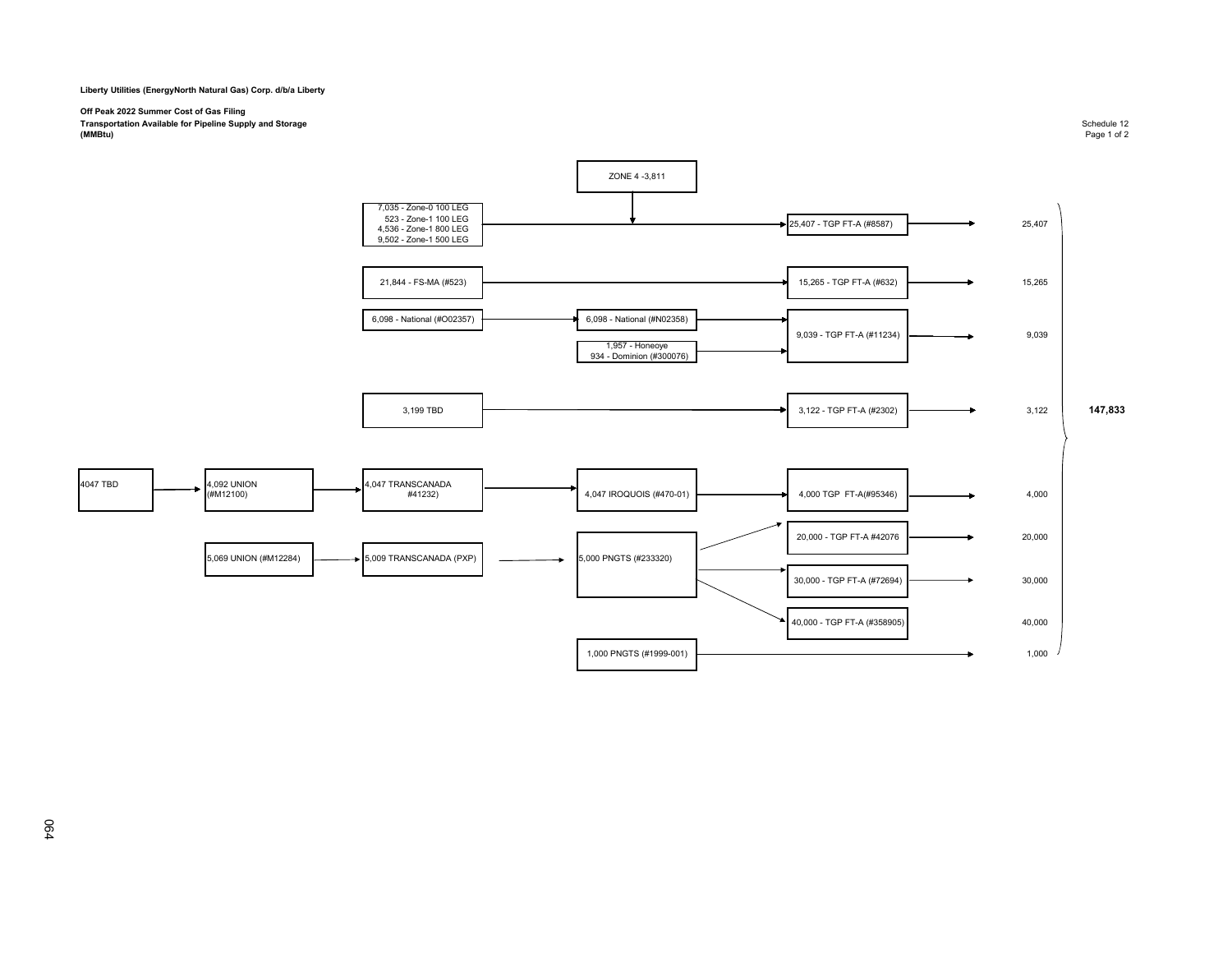**Off Peak 2022 Summer Cost of Gas Filing Agreements for Gas Supply and Transportation** Schedule 12

| <b>SOURCE</b>                                             | <b>RATE</b><br><b>SCHEDULE</b> | <b>CONTRACT</b><br><b>NUMBER</b> | <b>TYPE</b>                                     | <b>MDQ</b><br><b>MMBTU</b> | MAQ <sup>*</sup><br><b>MMBTU</b> | <b>EXPIRATION</b><br><b>DATE</b> | <b>NOTIFICATION</b><br><b>DATE</b> | <b>RENEWAL</b><br><b>OPTIONS</b> |
|-----------------------------------------------------------|--------------------------------|----------------------------------|-------------------------------------------------|----------------------------|----------------------------------|----------------------------------|------------------------------------|----------------------------------|
| ANE                                                       | <b>NA</b>                      | - NA                             | Supply                                          | 4,047                      | 611,097                          | Peak Only                        | N/A                                | Terminates                       |
| Constellation                                             | <b>FCS</b>                     |                                  | Firm Combination<br><b>Liquid and Vapor Svc</b> | Up to 7<br>trucks          | 630,000                          | 3/31/2022<br>Peak Only           | N/A                                | Terminates                       |
| <b>Dracut or Z6</b>                                       | NA                             | NA                               | Supply                                          | Up to 20,000 / day         | 1,412,000                        | 2/28/2022                        | N/A                                | Terminates                       |
| <b>TGP Long-Haul</b>                                      | <b>NA</b>                      | <b>NA</b>                        | Supply                                          | 21,596                     | 3,908,876                        | 4/30/2022                        | N/A                                | Terminates                       |
| <b>Northern Transport</b>                                 | <b>NA</b>                      | <b>NA</b>                        | Trucking                                        | 28,500 Gallons             | 900,000 Gallons                  |                                  | N/A                                | Terminates                       |
| <b>Dominion Transmission</b><br>Incorporated              | <b>GSS</b>                     | 300076                           | Storage                                         | 934                        | 102.700                          | 3/31/2024                        | 3/31/2022                          | Mutually<br>agreed upon          |
| <b>Honeove Storage</b><br>Corporation                     | SS-NY                          | 11234                            | Storage                                         | 1.957                      | 245,380                          | 3/31/2023                        | 12 months notice                   | Evergreen<br>Provision           |
| <b>National Fuel Gas</b><br><b>Supply Corporation</b>     | <b>FSS</b>                     | O02358                           | Storage                                         | 6,098                      | 670,800                          | 3/31/2023                        | 3/31/2022                          | Evergreen<br>Provision           |
| <b>National Fuel Gas</b><br><b>Supply Corporation</b>     | <b>FSST</b>                    | N02358                           | Transportation                                  | 6,098                      | 670,800                          | 3/31/2023                        | 3/31/2022                          | Evergreen<br>Provision           |
| <b>Iroquois Gas</b><br><b>Transmission System</b>         | <b>RTS</b>                     | 47001                            | Transportation                                  | 4,047                      | 1,477,155                        | 11/1/2022                        | 11/1/2021                          | Evergreen<br>Provision           |
| <b>Portland Natural Gas</b><br><b>Transmission System</b> | FT 1999-01                     | 1999-001                         | Transportation                                  | 1,000                      | 365,000                          | 11/30/2032                       | 11/31/2031                         | Evergreen<br>Provision           |
| <b>Portland Natural Gas</b><br><b>Transmission System</b> | FT                             | <b>PXP</b>                       | Transportation                                  | 4,432                      | 1,617,680                        | 10/31/2040                       | 10/31/2039                         | Precedent<br>Agreement           |
| <b>Tennessee Gas</b><br><b>Pipeline Company</b>           | FS-MA                          | 523                              | Storage                                         | 21,844                     | 1,560,39                         | 10/31/2025                       | 10/31/2024                         | Evergreen<br>Provision           |
| <b>Tennessee Gas</b><br><b>Pipeline Company</b>           | <b>FTA</b>                     | 8587                             | Transportation                                  | 25,407                     | 9,273,555                        | 10/31/2025                       | 10/31/2024                         | Evergreen<br>Provision           |
| <b>Tennessee Gas</b><br><b>Pipeline Company</b>           | <b>FTA</b>                     | 2302                             | Transportation                                  | 3,122                      | 1,139,530                        | 10/31/2025                       | 10/31/2024                         | Evergreen<br>Provision           |
| <b>Tennessee Gas</b><br><b>Pipeline Company</b>           | <b>FTA</b>                     | 632                              | Transportation                                  | 15,265                     | 5,571,725                        | 10/31/2025                       | 10/31/2024                         | Evergreen<br>Provision           |
| <b>Tennessee Gas</b><br><b>Pipeline Company</b>           | <b>FTA</b>                     | 11234                            | Transportation                                  | 9,039                      | 3,299,235                        | 10/31/2025                       | 10/31/2024                         | Evergreen<br>Provision           |
| <b>Tennessee Gas</b><br><b>Pipeline Company</b>           | <b>FTA</b>                     | 72694                            | Transportation                                  | 30,000                     | 10,950,000                       | 10/31/2029                       | 10/31/2028                         | Evergreen<br>Provision           |
| <b>Tennessee Gas</b><br><b>Pipeline Company</b>           | <b>FTA</b>                     | 95346                            | Transportation                                  | 4,000                      | 1,460,000                        | 11/30/2022                       | 11/30/2021                         | Evergreen<br>Provision           |
| <b>Tennessee Gas</b><br><b>Pipeline Company</b>           | <b>FTA</b>                     | 42076                            | Transportation                                  | 20,000                     | 7,300,000                        | 10/31/2025                       | 10/31/2024                         | Evergreen<br>Provision           |
| <b>Tennessee Gas</b><br><b>Pipeline Company</b>           | <b>FTA</b>                     | 358905                           | Transportation                                  | 40,000                     | 14,600,000                       | 10/31/2041                       | 10/31/2040                         | Evergreen<br>Provision           |
| <b>TransCanada Pipeline</b>                               | FT                             | 41232                            | Transportation                                  | 4,047                      | 1,477,155                        | 10/31/2026                       | 10/31/2024                         | Evergreen<br>Provision           |
| <b>TransCanada Pipeline</b>                               | FT                             | <b>PXP</b>                       | Transportation                                  | 4,432                      | 1,617,680                        | 10/31/2040                       |                                    | Precedent<br>Agreement           |
| <b>Union Gas Limited</b>                                  | M12                            | M12200                           | Transportation                                  | 4,092                      | 1,493,580                        | 10/31/2023                       | 10/31/2021                         | Evergreen<br>Provision           |
| <b>Union Gas Limited</b>                                  | M12                            | <b>PXP</b>                       | Transportation                                  | 4,432                      | 1,617,680                        | 10/31/2040                       |                                    | Precedent<br>Agreement           |

\* MAQ is calculated on a 365 day calendar year.

Page 2 of 2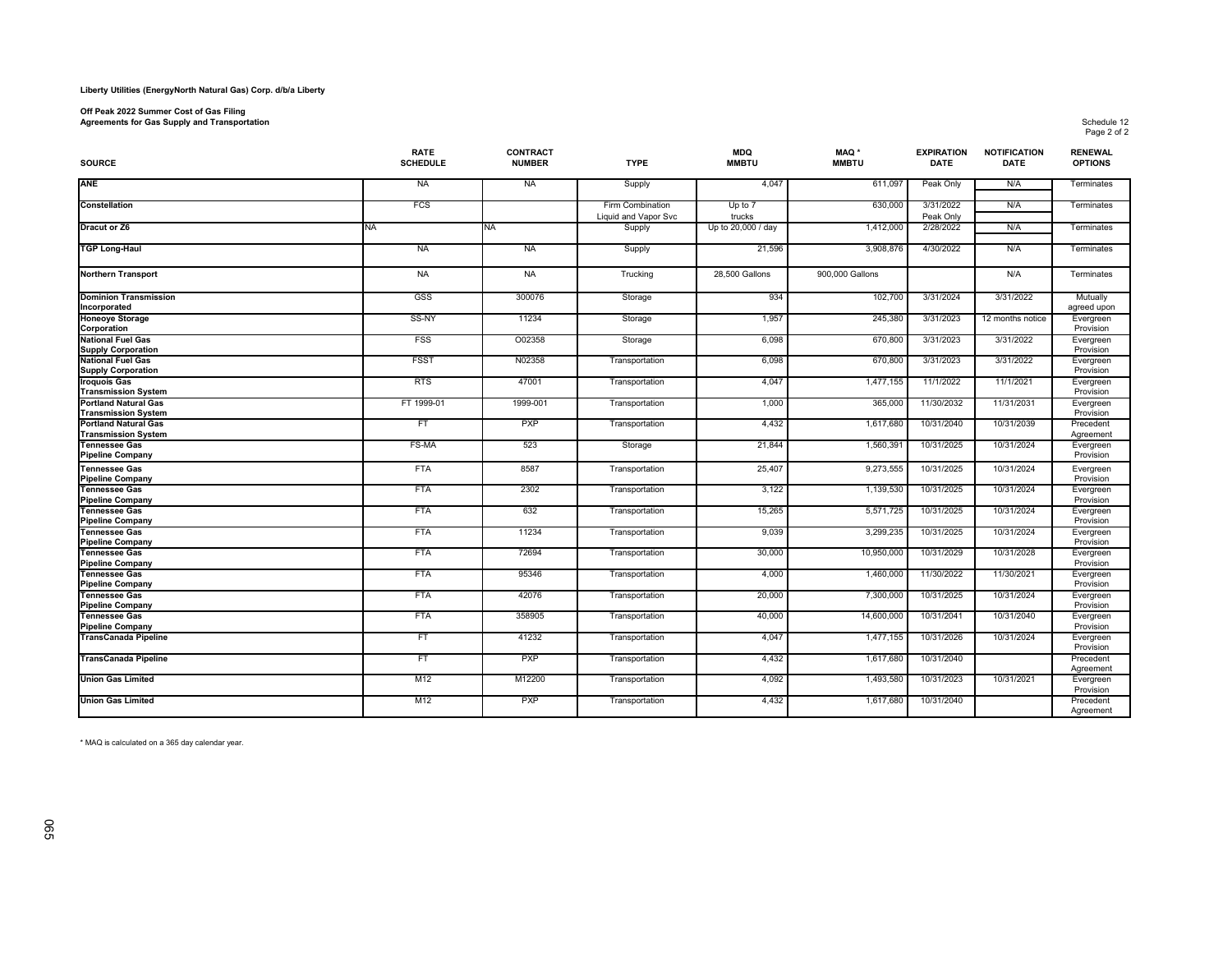3 **Off Peak 2022 Summer Cost of Gas Filing**

4 **Storage Inventory**

5

## 6 **Underground Storage Gas**

| 8<br>9   | Beginning Balance (MMBtu)                |                          | May-21<br>(Actual)<br>1,895,479 |        | Jun-21<br>(Actual)<br>1,901,645 |        | Jul-21<br>(Estimate)<br>1,929,241 |        | Aug-21<br>(Estimate)<br>1,929,241 |        | Sep-21<br>(Estimate)<br>1,929,241 |        | Oct-21<br>(Estimate)<br>2,113,358 |     | Total<br>1,951,935 |
|----------|------------------------------------------|--------------------------|---------------------------------|--------|---------------------------------|--------|-----------------------------------|--------|-----------------------------------|--------|-----------------------------------|--------|-----------------------------------|-----|--------------------|
| 10<br>11 |                                          | Sch 11A In 39 /10        |                                 |        |                                 |        |                                   |        |                                   |        |                                   |        |                                   |     |                    |
| 12       | Injections (MMBtu)                       |                          | 11,436                          |        | 27,746                          |        |                                   |        | $\overline{\phantom{a}}$          |        | 184,117                           |        | 184,117                           |     | 1,961,830          |
| 13       | Subtotal                                 |                          | 1,906,915                       |        | 1,929,391                       |        | 1,929,241                         |        | 1,929,241                         |        | 2,113,358                         |        | 2,297,475                         |     |                    |
| 14       |                                          |                          |                                 |        |                                 |        |                                   |        |                                   |        |                                   |        |                                   |     |                    |
| 15       | Storage Sale                             |                          |                                 |        |                                 |        |                                   |        |                                   |        |                                   |        |                                   |     |                    |
| 16       |                                          |                          |                                 |        |                                 |        |                                   |        |                                   |        |                                   |        |                                   |     |                    |
| 17       | Withdrawals (MMBtu)                      | Sch 11A In 29 /10        | (5,270)                         |        | (150)                           |        |                                   |        |                                   |        |                                   |        |                                   |     | (1,368,064)        |
| 18       |                                          |                          |                                 |        |                                 |        |                                   |        |                                   |        |                                   |        |                                   |     |                    |
| 19<br>20 | Ending Balance (MMBtu)                   |                          | 1,901,645                       |        | 1,929,241                       |        | 1,929,241                         |        | 1,929,241                         |        | 2,113,358                         |        | 2,297,475                         |     | 2,545,701          |
| 21       |                                          |                          |                                 |        |                                 |        |                                   |        |                                   |        |                                   |        |                                   |     |                    |
| 22       | <b>Beginning Balance</b>                 |                          | \$<br>9,092,272 \$              |        | 9,085,950 \$                    |        | 9,164,894                         | - \$   | 9,164,894                         | - \$   | 9,164,894 \$                      |        | 9,798,690 \$                      |     | 3,609,668          |
| 23       |                                          |                          |                                 |        |                                 |        |                                   |        |                                   |        |                                   |        |                                   |     |                    |
| 24       | Injections                               | In 11 * In 36            | 18,859                          |        | 78,943                          |        |                                   |        |                                   |        | 633,796                           |        | 637,943                           |     | 11,868,368         |
| 25       |                                          |                          |                                 |        |                                 |        |                                   |        |                                   |        |                                   |        |                                   |     |                    |
| 26       | Subtotal                                 |                          | \$<br>$9,111,130$ \$            |        | 9,164,894                       | \$     | 9,164,894                         | - \$   | 9,164,894                         | - \$   | 9,798,690                         | \$     | 10,436,633                        |     |                    |
| 27<br>28 | Storage Sale                             |                          | \$                              | $-$ \$ |                                 | $-$ \$ |                                   | $-$ \$ |                                   | $-$ \$ |                                   | $-$ \$ |                                   |     |                    |
| 29       |                                          |                          |                                 |        |                                 |        |                                   |        |                                   |        |                                   |        |                                   |     |                    |
| 30       | Withdrawals                              | In 17 * In 34            | \$<br>$(25, 180)$ \$            |        |                                 | $-$ \$ |                                   | $-$ \$ |                                   | $-$ \$ |                                   | $-$ \$ |                                   | \$  | (2,634,626)        |
| 31       |                                          |                          |                                 |        |                                 |        |                                   |        |                                   |        |                                   |        |                                   |     |                    |
| 32       | <b>Ending Balance</b>                    |                          | \$<br>9,085,950 \$              |        | 9,164,894                       | \$     | 9,164,894                         | \$     | 9,164,894                         | -\$    | 9,798,690                         | \$     | 10,436,633                        | -\$ | 12,843,410         |
| 33       |                                          |                          |                                 |        |                                 |        |                                   |        |                                   |        |                                   |        |                                   |     |                    |
| 34       | Average Rate For Withdrawals In 22 /In 9 |                          | \$<br>4.7779 \$                 |        | 4.7501 \$                       |        | 4.7505 \$                         |        | 4.7505 \$                         |        | 4.6365 \$                         |        | 4.5427                            |     |                    |
| 35       |                                          |                          |                                 |        |                                 |        |                                   |        |                                   |        |                                   |        |                                   |     |                    |
| 36       | TGP Storage Rate for                     | Actual or NYMEX plus TGP |                                 |        | 2.8452 \$                       |        |                                   | \$     |                                   | \$     |                                   |        |                                   |     |                    |
|          | Injections                               | Transportation           | \$<br>1.6490 \$                 |        |                                 |        |                                   |        |                                   |        | $3.4424$ \$                       |        | 3.4649                            |     |                    |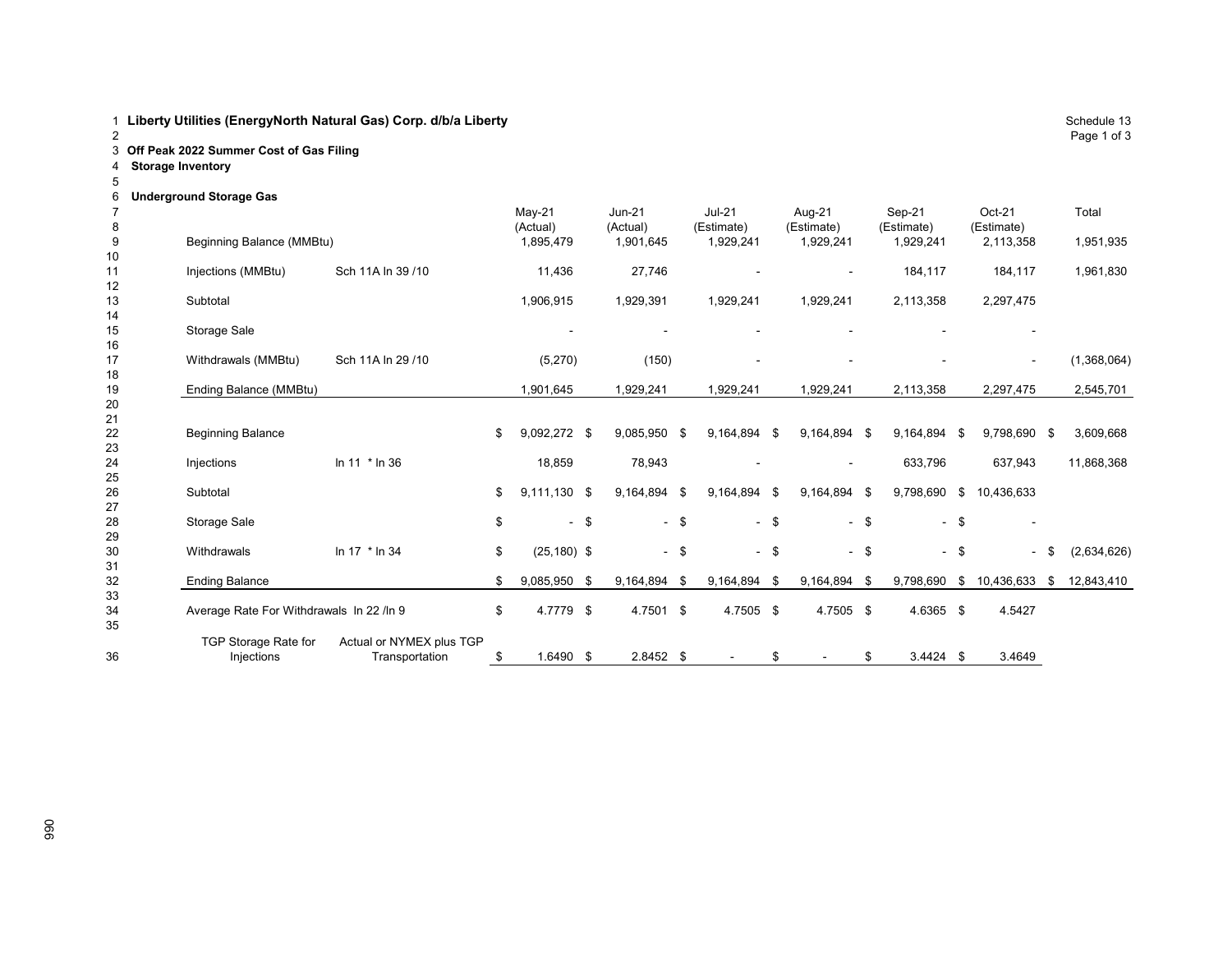41 **Liquid Propane Gas (LPG)**

| 42<br>43 |                                      |                                  | May-21<br>(Actual) | <b>Jun-21</b><br>(Actual) | <b>Jul-21</b><br>(Estimate) |               | Aug-21<br>(Estimate) | Sep-21<br>(Estimate) | Oct-21<br>(Estimate) | Total      |
|----------|--------------------------------------|----------------------------------|--------------------|---------------------------|-----------------------------|---------------|----------------------|----------------------|----------------------|------------|
| 44       | <b>Beginning Balance</b>             |                                  | 93,824             | 93,828                    | 94,844                      |               | 94,844               | 94,844               | 94,844               | 96,655     |
| 45       |                                      |                                  |                    |                           |                             |               |                      |                      |                      |            |
| 46<br>47 | Injections                           | Sch 11A In 38 /10                | 72                 | 1,016                     |                             |               |                      |                      |                      | 49,431     |
| 48       | Subtotal                             |                                  | 93,896             | 94,844                    | 94,844                      |               | 94,844               | 94,844               | 94,844               |            |
| 49       |                                      |                                  |                    |                           |                             |               |                      |                      |                      |            |
| 50       | Withdrawals                          | Sch 11A In 33/10                 | (68)               |                           |                             |               |                      |                      | $\blacksquare$       | (61, 632)  |
| 51       |                                      |                                  |                    |                           |                             |               |                      |                      |                      |            |
| 52       | Adjustment for change in temperature |                                  |                    |                           |                             |               |                      |                      |                      |            |
| 53       | Adjustment for Transfer              |                                  |                    |                           |                             |               |                      |                      |                      |            |
| 54       | <b>Ending Balance</b>                |                                  | 93,828             | 94,844                    | 94,844                      |               | 94,844               | 94,844               | 94,844               | 84,454     |
| 55       |                                      |                                  |                    |                           |                             |               |                      |                      |                      |            |
| 56       |                                      |                                  |                    |                           |                             |               |                      |                      |                      |            |
| 57       | Beginning Balance                    |                                  | \$<br>1,382,938 \$ | 1,382,997 \$              | 1,396,098                   | $\frac{1}{2}$ | 1,406,774 \$         | 1,406,774 \$         | 1,406,774 \$         | 1,193,497  |
| 58       |                                      |                                  |                    |                           |                             |               |                      |                      |                      |            |
| 59<br>60 | Injections                           | In 46 * In 69                    | 1,061              | 13,101                    |                             |               |                      |                      |                      | 168,840    |
| 61       | Subtotal                             |                                  | \$<br>1,384,000 \$ | 1,396,098 \$              | 1,396,098 \$                |               | 1,406,774 \$         | 1,406,774 \$         | 1,406,774            |            |
| 62       |                                      |                                  |                    |                           |                             |               |                      |                      |                      |            |
| 63       | Withdrawals                          | In 52 * In 67                    | (1,002)            |                           | 10,676                      |               |                      |                      |                      | (763, 126) |
| 64       |                                      |                                  |                    |                           |                             |               |                      |                      |                      |            |
| 65       | <b>Ending Balance</b>                |                                  | \$<br>1,382,997 \$ | 1,396,098 \$              | 1,406,774                   | -\$           | 1,406,774 \$         | 1,406,774 \$         | 1,406,774 \$         | 599,211    |
| 66       |                                      |                                  |                    |                           |                             |               |                      |                      |                      |            |
| 67       | Average Rate For Withdrawals         |                                  | \$<br>14.7397 \$   | 14.7199 \$                | 14.7199 \$                  |               | 14.8325 \$           | 14.8325 \$           | 14.8325              |            |
| 68       |                                      |                                  |                    |                           |                             |               |                      |                      |                      |            |
|          | Propane Rate for                     |                                  |                    |                           |                             |               |                      |                      |                      |            |
| 69       | Injections                           | Actual or Sch. 6, In 162 * 10 \$ | $\sim$             | \$                        | \$                          | \$            |                      |                      | \$                   |            |